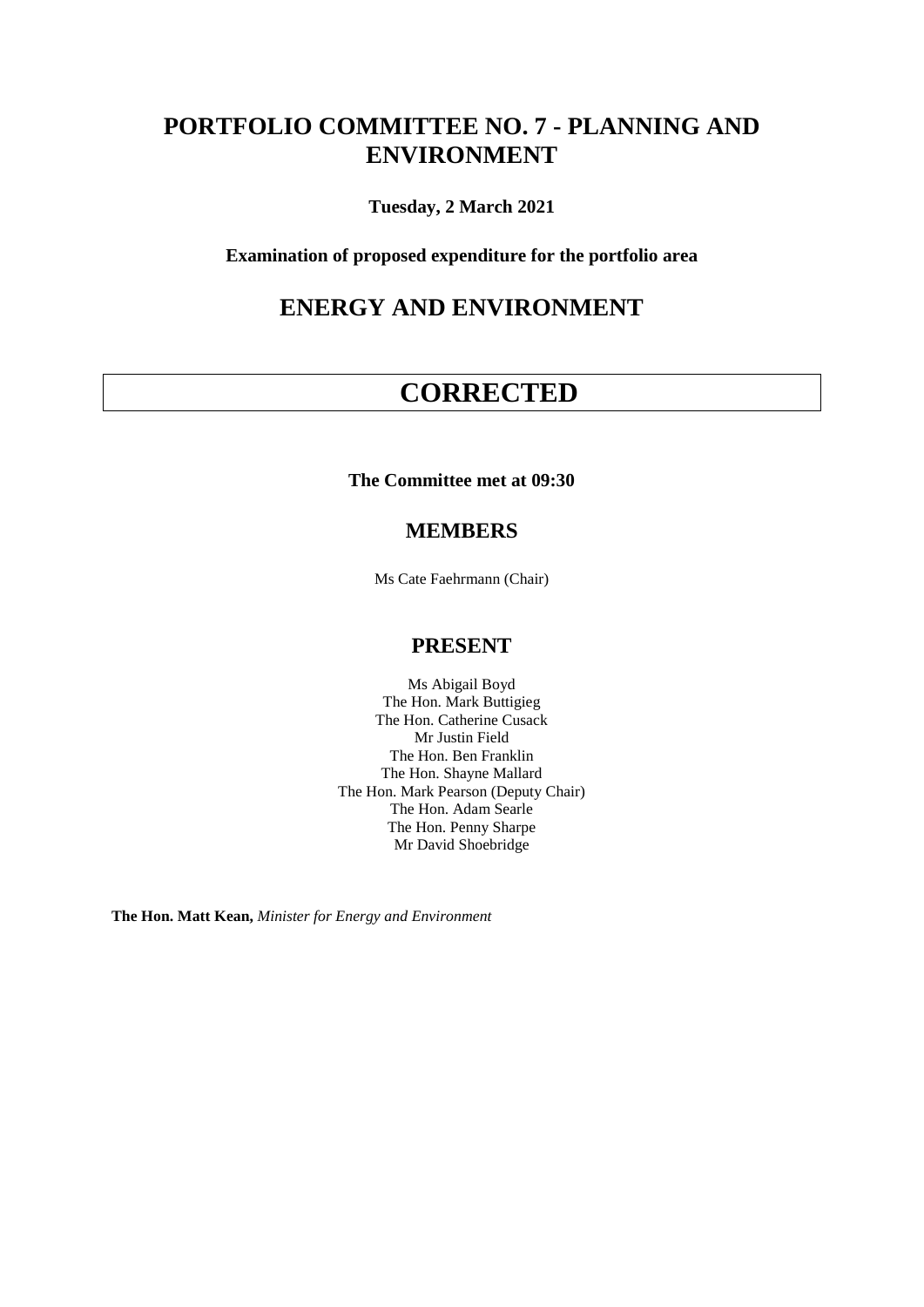## **CORRECTIONS TO TRANSCRIPT OF COMMITTEE PROCEEDINGS**

**Corrections should be marked on a photocopy of the proof and forwarded to:**

**Budget Estimates secretariat Room 812 Parliament House Macquarie Street SYDNEY NSW 2000**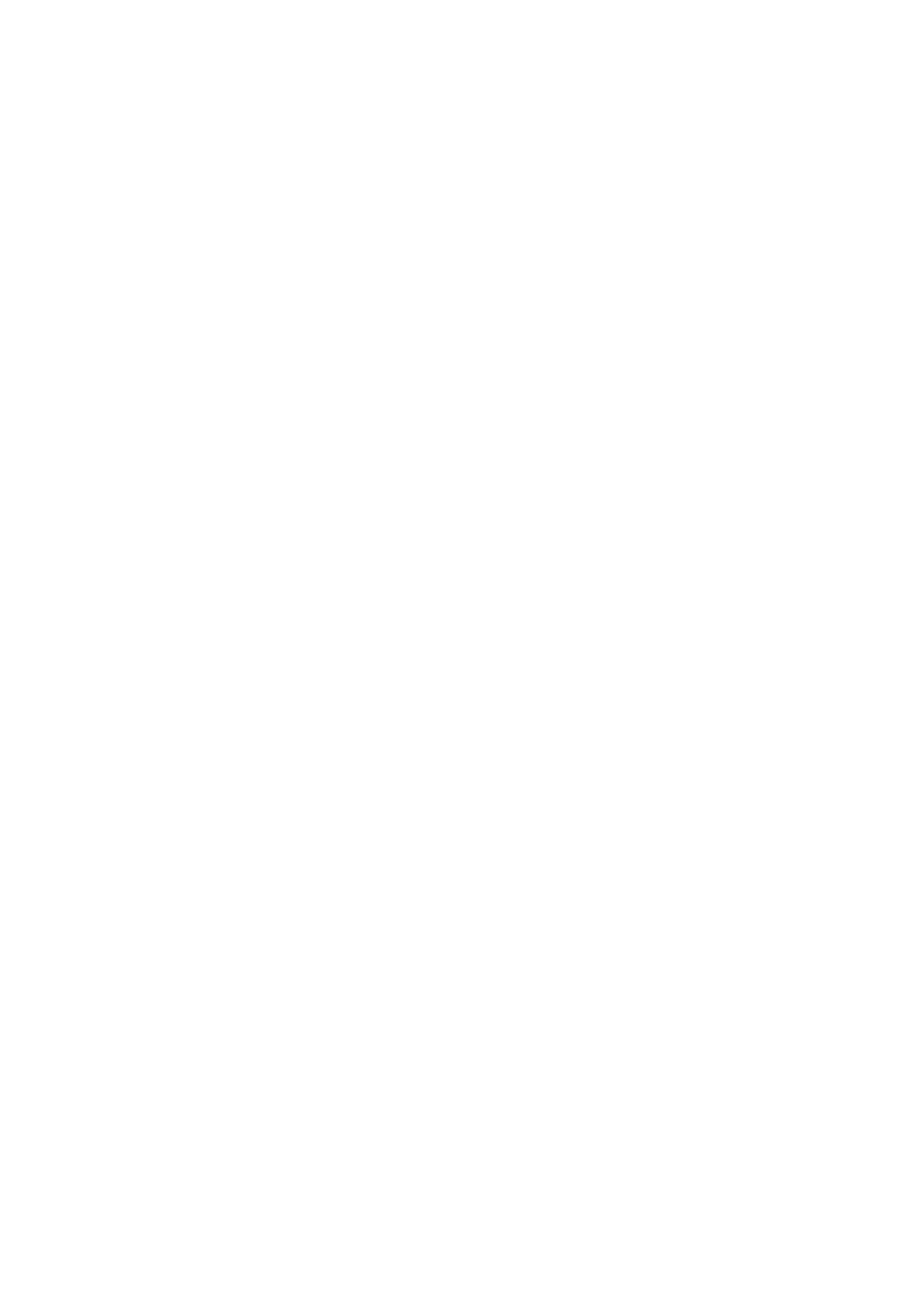**The CHAIR:** Welcome to the budget estimates 2020-21 initial hearings. Before I commence, I acknowledge the Gadigal people, who are the traditional custodians of this land. I pay respect to the Elders past, present and emerging of the Eora nation and extend that respect to other First Nations peoples present. I welcome Minister Kean and accompanying officials to this hearing. Today the Committee will examine the proposed expenditure for the portfolios of Energy and Environment.

Today's hearing is open to the public and is being broadcast live via the Parliament's website. In accordance with the broadcasting guidelines, while members or the media may film or record Committee members and witnesses, people in the public gallery should not be the primary focus of any filming or photography. I also remind media representatives that you must take responsibility for what you publish about the Committee's proceedings. The guidelines for the broadcast of proceedings are available from the secretariat.

All witnesses in budget estimates hearings have a right to procedural fairness according to the procedural fairness resolution adopted by the House in 2018. There may be some questions that a witness could only answer if they had more time or with certain documents to hand. In these circumstances witnesses are advised that they can take a question on notice and provide an answer within 21 days.

Minister Kean, I remind you and the officers accompanying you that you are free to pass notes and refer directly to your advisers seated at the table behind you. Any messages from advisers or members' staff seated in the public gallery should be delivered through the Committee secretariat. We expect the transcript of this hearing to be available on the web from tomorrow morning. Finally, could everyone please turn their mobile phones to silent for the duration of the hearing. Minister Kean, I remind you that you do not need to be sworn as you have already sworn an oath to your office as a member of Parliament.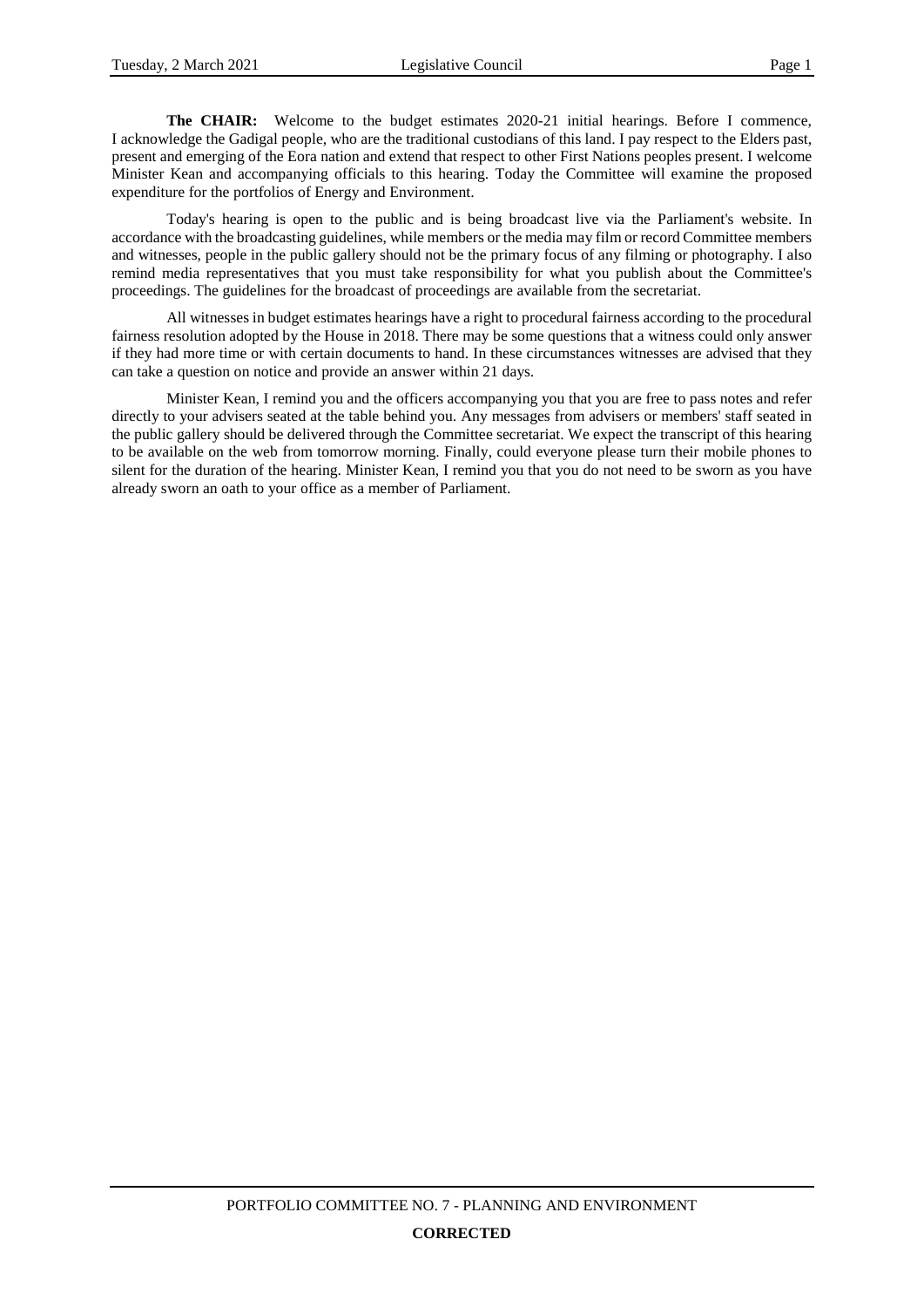**JIM BETTS**, Secretary, Department of Planning, Industry and Environment, affirmed and examined

**TRACY MACKEY**, Chief Executive Officer, NSW Environment Protection Authority, affirmed and examined

**JAMES HAY**, Deputy Secretary, Energy, Climate Change and Sustainability, Department of Planning, Industry and Environment, sworn and examined

**SHARON MOLLOY**, Acting Deputy Secretary, Biodiversity, Conservation and Science, Department of Planning, Industry and Environment, affirmed and examined

**ANDREW LEWIS**, Executive Director, Energy, Department of Planning, Industry and Environment, affirmed and examined

**PAUL GRIMES**, Coordinator-General, Environment, Energy and Science, Department of Planning, Industry and Environment, affirmed and examined

**ATTICUS FLEMING**, Deputy Secretary, National Parks and Wildlife Service, Department of Planning, Industry and Environment, affirmed and examined

**JOHN CLELAND**, Chief Executive Officer, Essential Energy, affirmed and examined

**KATE WILSON**, Executive Director, Climate Change and Sustainability, Department of Planning, Industry and Environment, affirmed and examined

**PAUL ELTON**, Chief Executive Officer, NSW Biodiversity Conservation Trust, affirmed and examined,

**MICHELLE DUMAZEL**, Executive Director, Biodiversity and Conservation Division, Department of Planning, Industry and Environment, sworn and examined

**NAOMI STEPHENS**, Acting Executive Director, Park Operations, National Parks and Wildlife Service, Department of Planning, Industry and Environment, affirmed and examined

**ROBERT QUIRK**, Executive Director, Park Programs, National Parks and Wildlife Service, Department of Planning, Industry and Environment, affirmed and examined

**STEPHEN BEAMAN**, Executive Director, Regulatory Operations Metro, NSW Environment Protection Authority, sworn and examined

**CARMEN DWYER**, Executive Director, Regulatory Operations Regional, NSW Environment Protection Authority, sworn and examined

**GEORGINA KELLY**, Executive Director, Science, Economics and Insights, Department of Planning, Industry and Environment, sworn and examined

**ANDREW NICHOLLS**, Executive Director, Business Delivery, National Parks and Wildlife Service, Department of Planning, Industry and Environment, sworn and examined

**BRENDAN BRUCE**, Executive Director, Office of the Coordinator-General, Environment, Energy and Science, Department of Planning, Industry and Environment, affirmed and examined

**DAVID FOWLER**, Executive Director, Regulatory Practice and Environmental Solutions, NSW Environment Protection Authority, affirmed and examined

**NANCY CHANG**, Executive Director, Regulatory Policy Initiatives and Advice, NSW Environment Protection Authority, affirmed and examined

**RAYNE DE GRUCHY**, Chairperson, NSW Environment Protection Authority, affirmed and examined

**The CHAIR:** Today's hearing will be conducted from 9.30 a.m. to 12.30 p.m. or 12.40 p.m.; however, we have agreed to have a 10-minute break at 11.00 a.m. and a 10-minute break at 3.30 p.m. and go for another 10 minutes, probably into the Government's question time. We will have questions as usual from Opposition and crossbench members only, and of course an additional 15 minutes is allocated at the end of each session if Government members wish to ask questions. As there is no provision for any witness to make an opening statement before the Committee commences questioning, we will begin with questioning from the Opposition.

**The Hon. PENNY SHARPE:** Good morning, Minister. Thanks everyone for coming.

**Mr MATT KEAN:** Good morning, Ms Sharpe.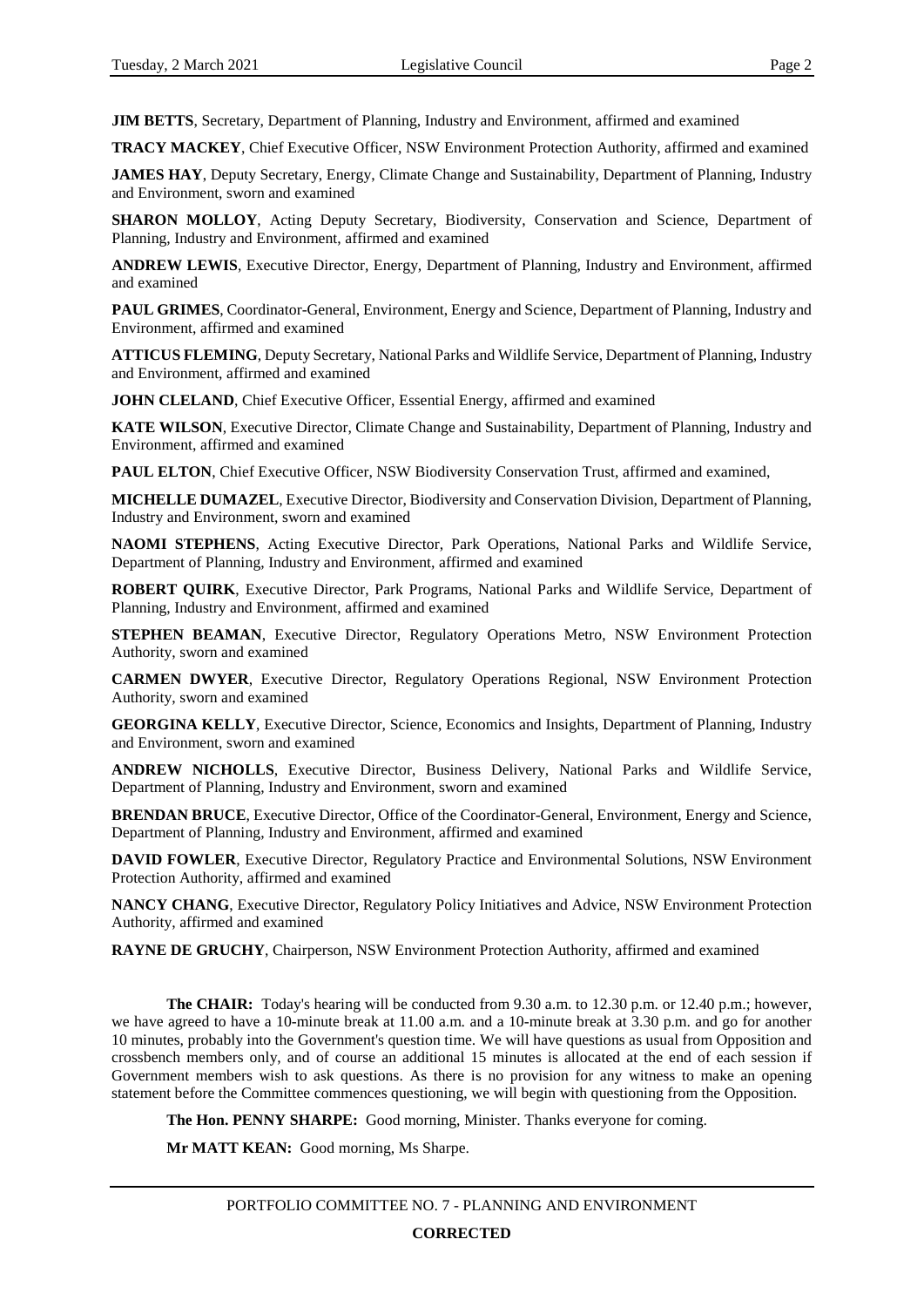**The Hon. PENNY SHARPE:** On 26 July 2020 you announced your goal to double the population of koalas by 2050 and you stated that you want at least another 20,000 koalas by then. Given the recent bushfires and obviously what we know about koalas, which is that 90 per cent of their populations are in decline and there is speculation there could be fewer than 20,000 left in New South Wales, what is the science behind the ability to double that by another 20,000?

**Mr MATT KEAN:** I have assembled an expert panel of some of the country's leading scientists, people like Professor Kathy Belov for example, to advise me on a plan to achieve that objective. That work is currently underway. I have had a briefing on where they are at but the science will look at a number of things, which include how to treat disease, how to protect from vehicle and dog attacks, how to do translocations. It will also look at things, the most important factor being the protection of habitat, both on private land and also obviously on public land.

**The Hon. PENNY SHARPE:** Minister, where did you get the 20,000 figure from?

**Mr MATT KEAN:** The 20,000 figure was the number that was included in the parliamentary inquiry report.

**The Hon. PENNY SHARPE:** You have just said we are going to double it by another 20,000, is that correct?

**Mr MATT KEAN:** Effectively what I said was we need to double the koala population. I know there is a lot of conjecture about how many koalas there are in the wild at the moment. Obviously we need to baseline the number of koalas in the wild. I went off the report done by the parliamentary inquiry and it cited a number of 20,000. I thought that would be an appropriate figure to benchmark against. But notwithstanding that, we need to do some work to baseline how many koalas there are in the population.

**The Hon. PENNY SHARPE:** Minister, when you made the announcement you had already started to put the team together, had you not?

**Mr MATT KEAN:** I do not recall the specific dates but it is quite possible. We had a number of experts who had been advising the department. They had already done a lot of work on developing the initial NSW Koala Strategy and the Government was looking to update the strategy. But following the parliamentary inquiry I thought we need more than just a koala strategy, we need a plan to double the koala population, so I basically redirected the terms of reference.

**The Hon. PENNY SHARPE:** They had been looking at the issue of whether doubling the population was possible before you made your announcement, had they not?

**Mr MATT KEAN:** I am not sure they were specifically looking at doubling the koala population, but I am very happy for Ms Dumazel-—

**Dr GRIMES:** Ms Dumazel might be able to provide us with a little more assistance on that.

**The Hon. PENNY SHARPE:** I will come back to that. That is fine, thank you.

**Mr MATT KEAN:** I was not specifically aware of a work plan to double the koala population. That was something that I thought would be an appropriate objective following the parliamentary inquiry.

**The Hon. PENNY SHARPE:** Minister, there are documents that basically suggest that the idea of putting a number on doubling the population was something that you were warned against. Why did you go ahead with that?

**Mr MATT KEAN:** As you know with these things, it is important to set targets. If you do not have a target, you cannot focus everyone's energies on achieving it, whether it be koalas or climate change. I think that we should be setting targets to make sure everyone is pushing in the same direction.

#### **The Hon. SHAYNE MALLARD:** Hear, hear!

**The Hon. PENNY SHARPE:** The experts—they are experts and I would heed their warnings very closely—in the material that I have got make comments such as, "How can you set a target for a population when you have no idea how many there are?" Why do you think just putting a number on that is reasonable?

**Mr MATT KEAN:** As I said before, the parliamentary inquiry cited a number of around 20,000.

**The Hon. PENNY SHARPE:** But the parliamentary committee at no point said that we should be doubling the population. The committee said the most important thing to do was to protect habitat.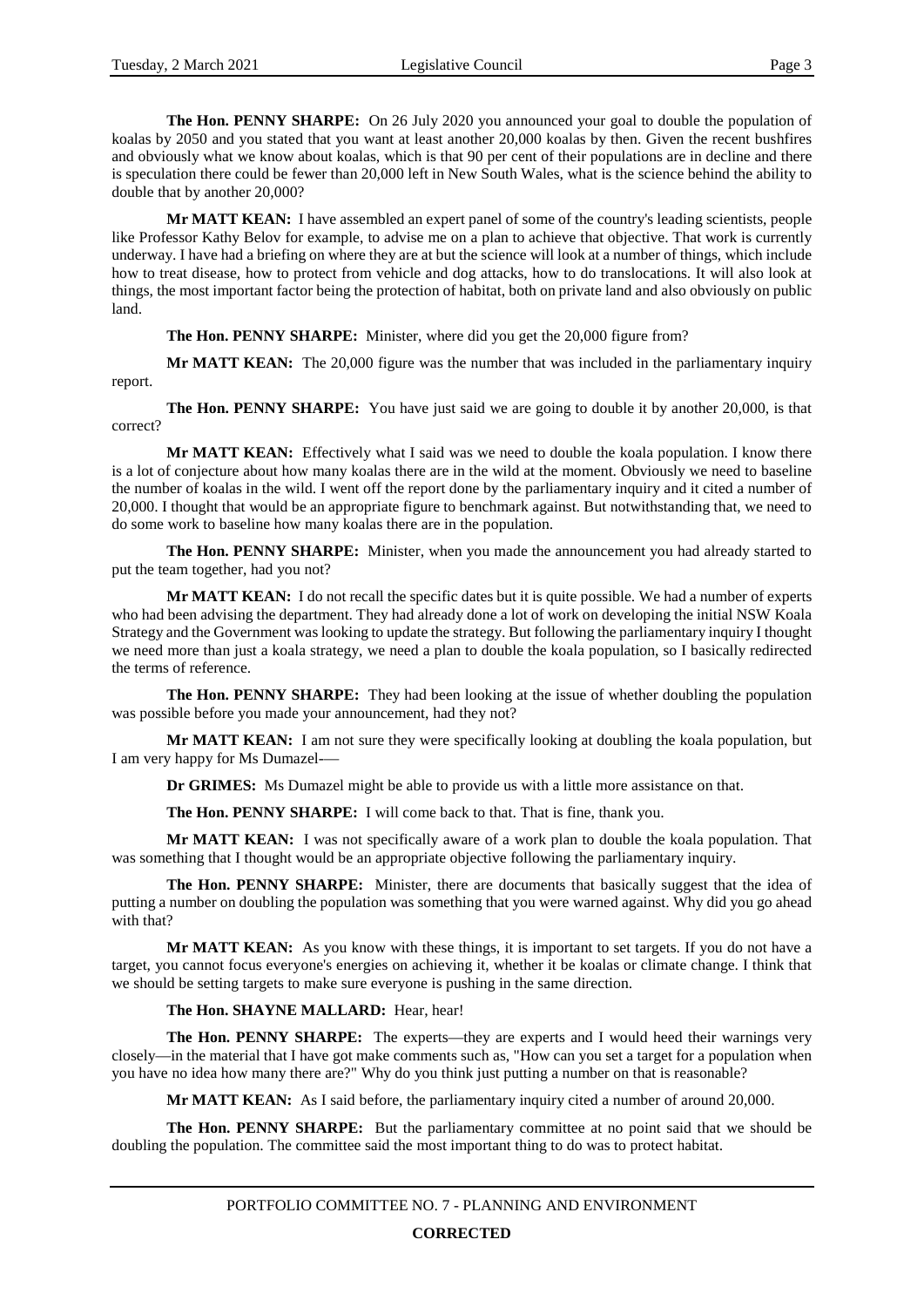**Mr MATT KEAN:** I agree with that. But if you want to double the population, you need to protect habitat. Protecting habitat is key to leading to increasing populations.

**The Hon. PENNY SHARPE:** Minister, in the material you were advised, and I quote and put on the record:

Please do not under any circumstances give a number that we shall achieve. I have seen this done with a range of other species across the nation and then management teams find themselves having to make substandard decisions for the species to meet an arbitrary number someone made up because they were asked to give one, rather than being based on fact. If we are pushed to give a koala number it is highly likely we will live to regret it.

Are you going to regret making that commitment, Minister?

**Mr MATT KEAN:** I tell you what we will regret, doing nothing. Right now if we continue on the trajectory we are on we will see a target hit by 2050 and there will be zero koalas in the population. That is not acceptable. I think that we should be setting—

**The Hon. PENNY SHARPE:** With respect, Minister, that is not a target, that is the reality of the declining population that has some pretty strong science behind it.

**Mr MATT KEAN:** That is where we are heading. So I think we should set—

**The Hon. PENNY SHARPE:** Your own experts have said that putting this arbitrary number around 20,000 is unhelpful.

**Mr MATT KEAN:** I think that we need to be looking to double the koala population. I think that no-one would object to us doubling the koala population, except for you.

**The Hon. PENNY SHARPE:** No, no-one is suggesting that, Minister.

**Mr MATT KEAN:** You are the only one that does not want to double koalas here.

**The Hon. PENNY SHARPE:** We are asking whether that is the best way to achieve it.

**Mr MATT KEAN:** I am very proud to be standing up for koalas, Ms Sharpe.

**The Hon. PENNY SHARPE:** By striding into the media and saying, "We are going to double the population", with no science behind it and against the advice of your own colleagues—

**Mr MATT KEAN:** Ms Sharpe, I am not going to apologise for setting ambitious plans to protect our most loved and iconic animals.

**The Hon. SHAYNE MALLARD:** Point of order—

**The CHAIR:** Order! A point of order has been taken. Mr Mallard, yes, I understand what your point of order is going to be.

**The Hon. SHAYNE MALLARD:** Firstly, I do not have a microphone. My first one for the day, but let us not keep doing it every five minutes. Let the Minister speak. Let's not have two people yelling at each other. Hansard cannot possibly cope with that.

**The CHAIR:** I understand what the point of order is.

**Mr MATT KEAN:** Ms Sharpe, If I may, I am not trying to undermine the work of the scientists and I obviously always try to follow the science. I felt that it would be a good political marker, particularly for a Government that has had some troubles on moving forward with regard to the protection of koalas, to set an ambitious target, and I am not going to apologise for that.

**The Hon. PENNY SHARPE:** You admit that it is a political marker, there is no science behind being able to achieve it?

**Mr MATT KEAN:** I think it is good policy and good politics, to be frank. I am very happy for you to go to the next election saying that you do not want to double the koala population in New South Wales. I am very happy to run a campaign against that and let it be known that Ms Sharpe and the Labor Party do not want to double koala populations in New South Wales.

**The Hon. PENNY SHARPE:** That is the biggest load of rubbish I have ever heard, Minister. If that is the way you want to try to spin it, that is well and good. We are trying to investigate how we stop the extinction of koalas and just pulling a number out of the air against your own expert advice, it does not bode well for your expert panel when you ignore them at the first test.

> PORTFOLIO COMMITTEE NO. 7 - PLANNING AND ENVIRONMENT **CORRECTED**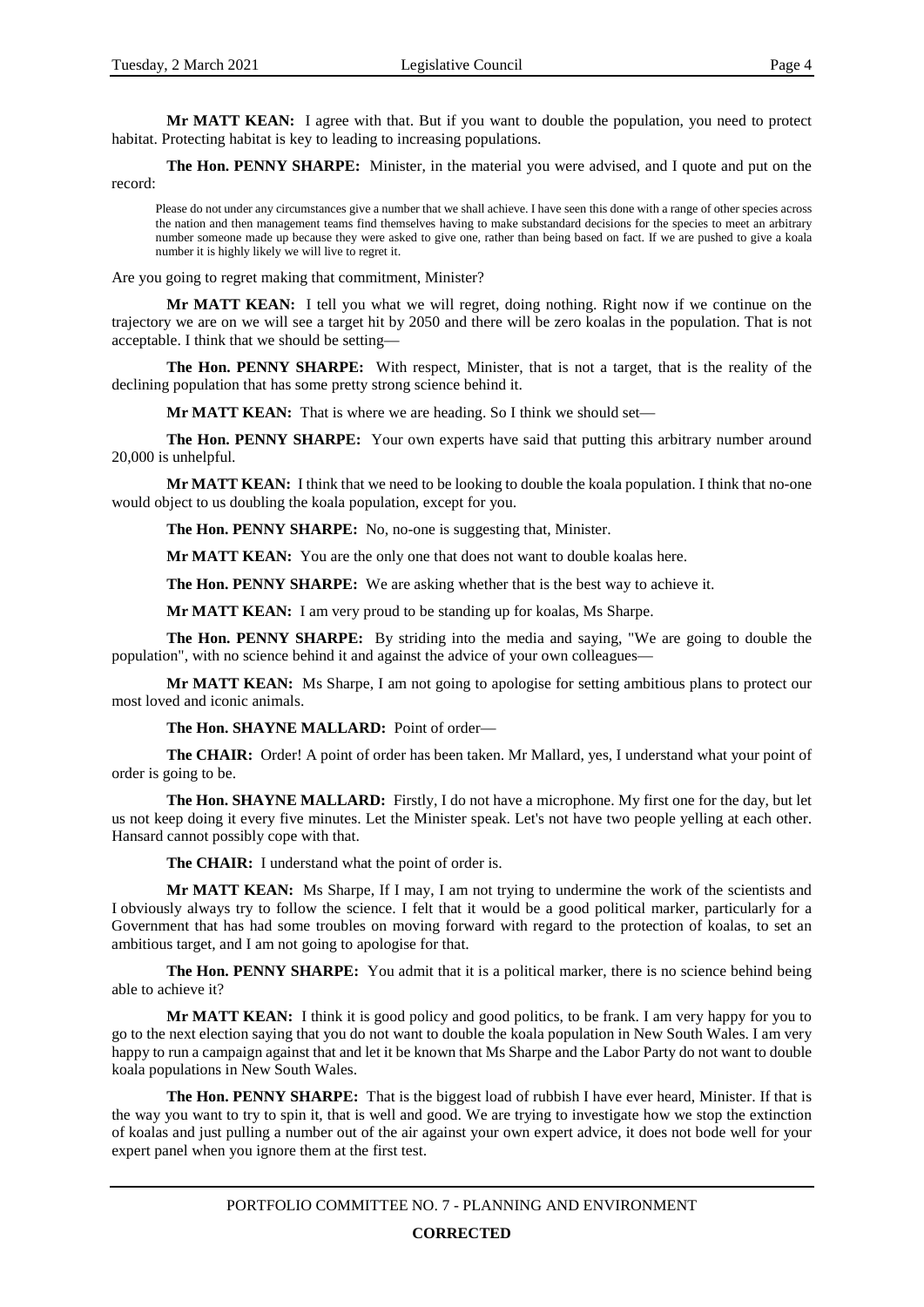**The Hon. SHAYNE MALLARD:** Is this a question, Madam Chair?

**The Hon. PENNY SHARPE:** Are you going to continue to ignore your expert panel?

**Mr MATT KEAN:** I hope that is a minimum standard that we can reach.

**The Hon. PENNY SHARPE:** What, ignoring them every time they give you advice?

**Mr MATT KEAN:** I hope that we can more than double koala populations.

**The CHAIR:** Order! Sorry, keep going. I am trying to stop the interruptions.

**Mr MATT KEAN:** The Labor Party used to believe in setting targets. With climate change you are always banging on about how the Federal Government should be setting a target with regard to emissions—

**The Hon. ADAM SEARLE:** But you have to know where you start, Minister. You have no idea where you are starting from.

**Mr MATT KEAN:** I think we need to—

**The Hon. CATHERINE CUSACK:** Point of order—

**The Hon. PENNY SHARPE:** Minister, a target is meaningless.

**Mr MATT KEAN:** I think we should be setting equally ambitious targets—

**The CHAIR:** Order!

**Mr MATT KEAN:** —when it comes to protecting our most loved and iconic animal.

**The CHAIR:** Order! If we are to get through this hearing today, could we please show basic respect to each other, both witnesses and members. We will be able to have a better time all round if we can do that.

**Mr MATT KEAN:** I agree. I have enormous respect for Ms Sharpe, so I am very happy to continue the line of questioning.

**The Hon. PENNY SHARPE:** Thank you. Minister, so you have set a target against the advice of your experts. Are you going to listen to the advice of your experts as this process goes on?

**Mr MATT KEAN:** I always think it is important to listen to expert opinion, but it is also important to make sure that we bring the community with us and also my parliamentary colleagues. That has been a challenge in recent times depending on the topic.

**The Hon. PENNY SHARPE:** We will get to the koala SEPP, Minister.

**Mr MATT KEAN:** Again, this is our most loved and iconic animal. If we do not do anything it is in deep trouble. I do not think it is unreasonable to say that we should be trying to double the koala population. If that is an aspirational target—

**The Hon. PENNY SHARPE:** Minister, so it is an aspirational political target with no science behind it?

**Mr MATT KEAN:** They are your words, not mine.

**The Hon. PENNY SHARPE:** Well, that is what you are saying.

Mr MATT KEAN: They are your words, not mine. I have said that we should be doubling the koala population in New South Wales.

**The Hon. PENNY SHARPE:** You said it is a political marker and it is an aspirational target.

**Mr MATT KEAN:** I hope that you would sign up to doubling the koala population of New South Wales. I hope that you would sign up to—

**The Hon. PENNY SHARPE:** I want to sign up to something that is going to save the species to stop them from going extinct.

**The Hon. CATHERINE CUSACK:** Point of order: I am sorry, Madam Chair. The Minister is giving his answer and the answer is then getting debated by the member.

**The CHAIR:** Yes. I hear your point of order, Ms Cusack, although I do not uphold it. The Minister knows that to come here he will face questions from the Opposition that challenge what he has just said and I think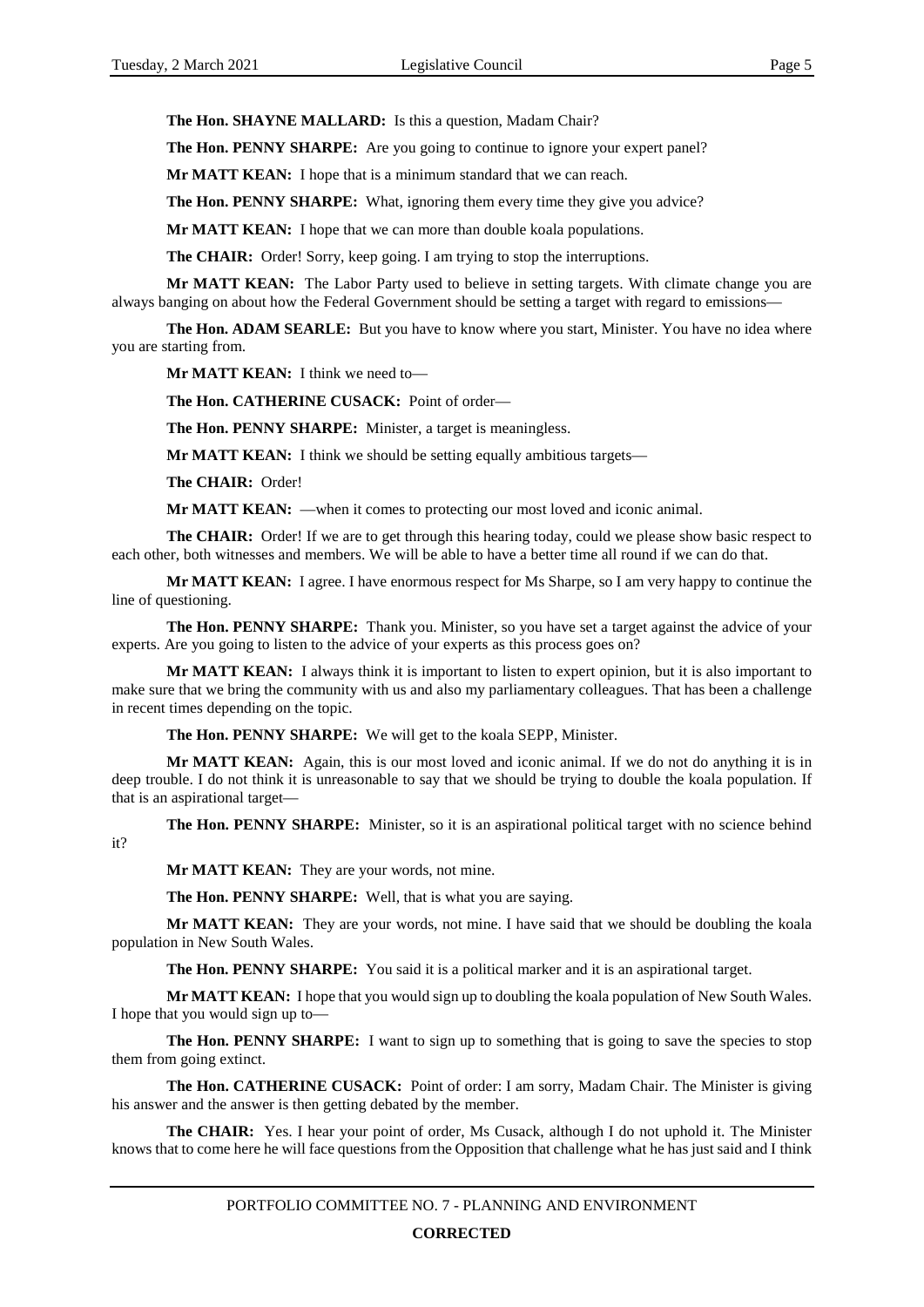that is what has happened here. What I do not want to see happening is the witness and members talking over each other all the time, but that exchange was fair enough.

**The Hon. PENNY SHARPE:** What is the time frame for the development of the 30-year plan, Minister?

**Mr MATT KEAN:** The expert panel is working on it at present. I am expecting them to provide me with advice very soon. I will be making that advice public once we have worked through the proper processes.

**The Hon. PENNY SHARPE:** So will that advice be a draft plan that will then go out publicly? Is it a draft recovery plan? There were previously recovery plans in relation to species like koalas. Your Government dumped those. We then had the koala plan of management. In the past 10 years, as I have said, we have tracked that 90 per cent of the populations are declining, some have disappeared altogether. What is going to be different about the 30-year plan?

**Mr MATT KEAN:** Well, I want to see a concrete pathway and real deliverables that will actually go towards achieving the objective of increasing koala populations. Ms Sharpe, I think the community rightly expects us to be doing everything within our power to increase koala populations. The role of political leaders is to set the aim and then listen to the experts on how we get there, which is exactly what we are doing. I have set an ambitious aim. I have engaged very qualified experts that will map out a plan that will help us achieve that objective.

**The Hon. PENNY SHARPE:** So the time frame is soon? Next month?

**Mr MATT KEAN:** Imminent.

**The Hon. PENNY SHARPE:** Imminent? We will come back to "imminent" in a minute, Minister.

**Mr MATT KEAN:** I do not want you to steal my media opportunities here today.

**The Hon. PENNY SHARPE:** You are very good at saying everything is "imminent", so we will come back to that.

**Mr MATT KEAN:** I do not want you getting in the way of me and a media grab, Ms Sharpe. We will not be making announcements here at estimates.

**The Hon. PENNY SHARPE:** No, I am not. I am simply asking for a time frame. You have just said that the community cares; that there is a lot of scientific information. As we know, all across the State people are very concerned that on your watch and our watch collectively, we could lose koalas in the wild by 2050. I do not think it is an unreasonable thing for me—other than you saying "imminently" and as I said, we will get back to that—

**Mr MATT KEAN:** Ms Sharpe, we will announce the plan when it is ready and once we have gone through the proper processes.

**The Hon. PENNY SHARPE:** Months? Years?

**Mr MATT KEAN:** When it is ready and once you have gone through the processes and we have built the political consensus, just like we did with our energy roadmap, to get a great result for our koalas. That is my commitment.

**The Hon. PENNY SHARPE:** Will there be targets for habitat protection within that plan?

**Mr MATT KEAN:** I am not going to play rule-in, rule-out games, but obviously you and I both know—

**The Hon. PENNY SHARPE:** No targets for habitat protection?

**Mr MATT KEAN:** That is not what I am saying. Ms Sharpe, you and I both know that the key to protecting koalas—

**The Hon. PENNY SHARPE:** Is there going to be limits to land clearing?

**The CHAIR:** Order! One at a time.

**Mr MATT KEAN:** May I finish? You and I both know, Ms Sharpe, that if you want to protect koalas and you want to see them thrive into the future that you need to protect their habitat. I have said that on the public record many times. That is what I expect our experts to advise me. Then we need to come up with a plan—

**The Hon. PENNY SHARPE:** Minister, you could not get the koala SEPP sorted out.

**Mr MATT KEAN:** —to not only expand public land where koalas live and perhaps revegetate land so that we are able to do things like translocations, but it is also about making sure that we can protect private land.

PORTFOLIO COMMITTEE NO. 7 - PLANNING AND ENVIRONMENT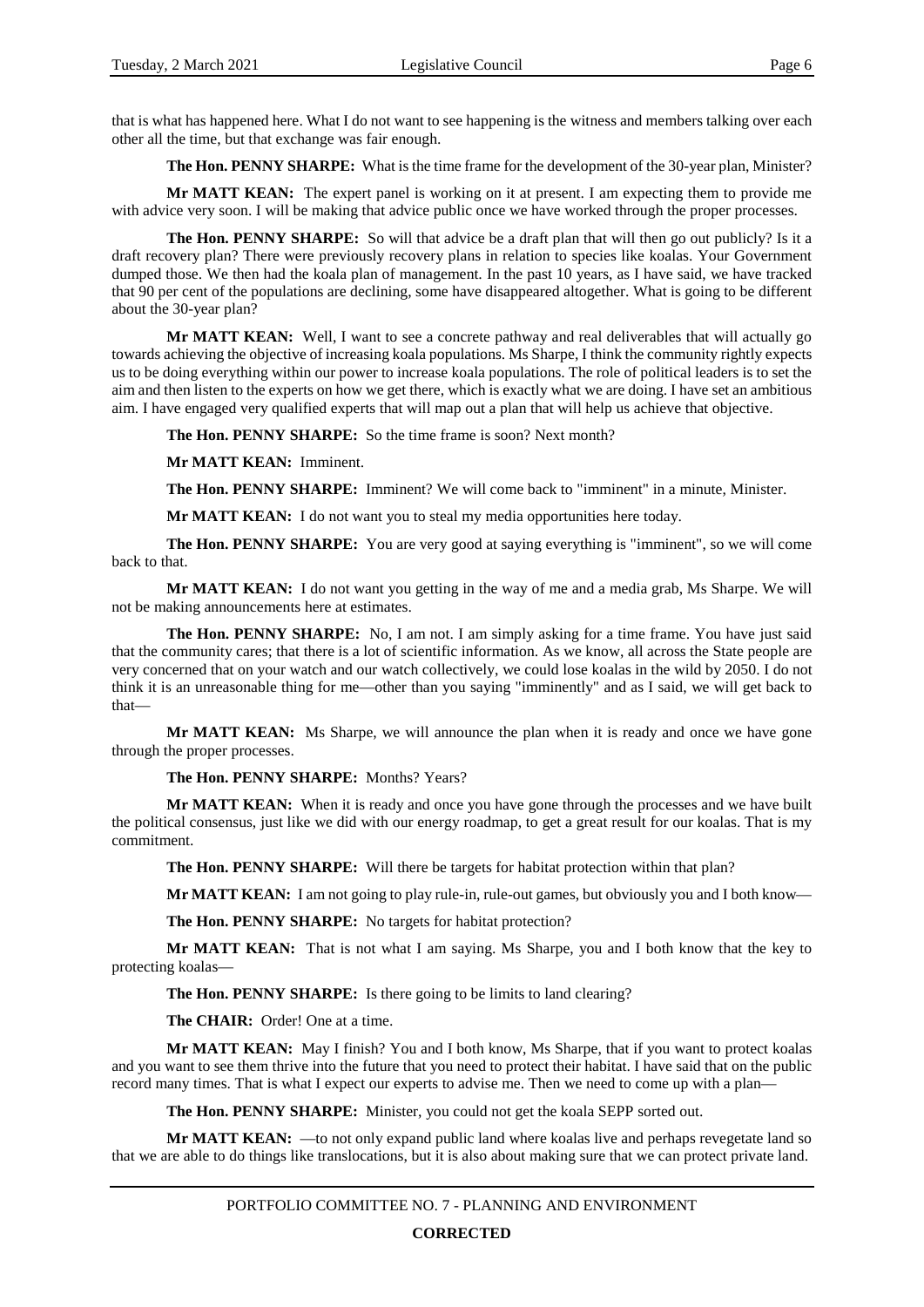**The Hon. PENNY SHARPE:** You will get no disagreement from me, Minister.

**Mr MATT KEAN:** That includes using tools, regulatory instruments, and it also includes using things like the biodiversity conservation trust to incentivise landowners—

**The Hon. PENNY SHARPE:** That is terrific. So you have a target for a population that is not based on anything?

**Mr MATT KEAN:** Could I just finish my answer?

**The Hon. PENNY SHARPE:** Sorry. I will let you. Okay.

**Mr MATT KEAN:** It is also about using things like the Biodiversity Conservation Trust to incentivise landowners to protect koala habitat. We need to get the balance right between protecting and respecting private property rights and delivering on this, what I think, or what we on the Coalition side think, is a very noble objective, which is aligned with community expectations, that we should be trying to double koala populations. The only one who does not seem to want to double the koala population in New South Wales is you, Ms Sharpe.

**The Hon. PENNY SHARPE:** That is a load of rubbish, Minister, but that is fine if that is the spin you want to put on it. As I said, the entire target is a political marker and aspiration. So you are willing to put targets, you are willing to say that we have a target to double the population, which is a very nice grab to divert from all the things that you are not doing, but you will not tell the Committee whether we are going to have targets for habitat protection or limits on land clearing?

**Mr MATT KEAN:** What I am saying is we will announce the plan when it is ready. We will go through the proper process to bring my colleagues on board, to build a political consensus, just like we did with the energy roadmap—

**The Hon. PENNY SHARPE:** And you completely failed on the koala SEPP, Minister.

**Mr MATT KEAN:** —to get a great result for our koalas.

**The Hon. PENNY SHARPE:** The most important lever that you had was the koala SEPP. You are talking about political consensus. You could not even get your Coalition partner to the table and they threatened to blow up the joint. Do you think that is a reasonable outcome?

**Mr MATT KEAN:** Ms Sharpe, this is exactly why we need to build a political consensus and bring everyone along with us.

**The Hon. PENNY SHARPE:** Well, you have failed so far. How are you going with the Nats?

Mr MATT KEAN: People said that a Coalition government would never be able to come up with an energy policy. Well, not only did we come up with an energy policy, we came up with the most ambitious energy policy—

**The Hon. PENNY SHARPE:** You will get to talk to Mr Searle and Mr Buttigieg about energy. I am talking about koalas.

**Mr MATT KEAN:** —in the country and we built a broad coalition of support to deliver a great outcome. That is not something that has been achieved anywhere in the country, let alone here in New South Wales. I think we should take the same approach to building a coalition, firstly within the Coalition and then building multiparty support to protect our koalas and see them thrive into the future.

**The Hon. PENNY SHARPE:** I hope you are talking to the Deputy Premier.

**Mr MATT KEAN:** I regularly talk to the Deputy Premier. The Deputy Premier—

**The Hon. PENNY SHARPE:** I would like to move on—

**The CHAIR:** Order!

**Mr MATT KEAN:** —as you saw at estimates the other day was also very keen to protect koalas.

**The CHAIR:** Order! Minister, there has to come a time—

**The Hon. PENNY SHARPE:** When you stop talking.

**The CHAIR:** —when you stop talking and allow members to ask questions.

**The Hon. BEN FRANKLIN:** Point of order—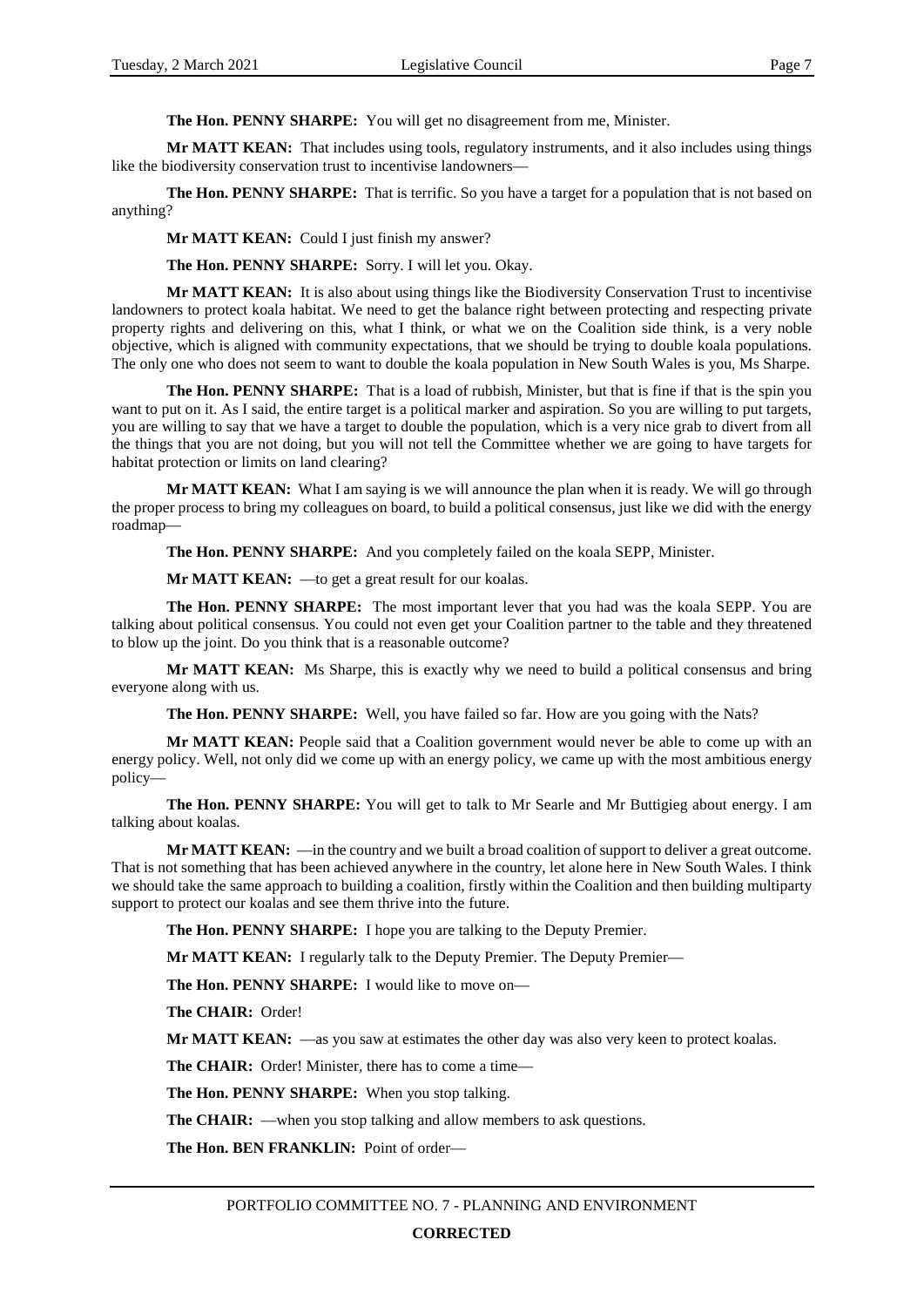**The CHAIR:** No, this is true. At some point the Minister has to stop to allow members to ask questions. It goes two ways. I have said this already to the members here today, to Ms Sharpe, if she could also allow the Minister to respond.

**The Hon. BEN FRANKLIN:** That is all I am asking for.

**The CHAIR:** But there has to be a bit of quid pro quo. You may proceed, Ms Sharpe.

**The Hon. SHAYNE MALLARD:** Point of order—

**The Hon. PENNY SHARPE:** Can you stop taking up my time?

**The Hon. SHAYNE MALLARD:** Point of order: The point is that the member made an allegation around the Deputy Premier. The Minister has a right to respond to that and he was doing so.

**The CHAIR:** I do not believe she made an allegation about the Deputy Premier.

**The Hon. SHAYNE MALLARD:** How is the relationship with the Deputy Premier, she said.

**The Hon. MARK PEARSON:** To the point of order, very quickly—

**The Hon. PENNY SHARPE:** Can we stop taking up my time?

**The Hon. MARK PEARSON:** That was not a comment about the Deputy Premier in a negative way. The Minister has not actually answered the specific question.

**The CHAIR:** Let us keep going.

**The Hon. PENNY SHARPE:** Just to be clear, Minister, were you briefed about the advice not to put a number on doubling the statewide population before you made the announcement?

**Mr MATT KEAN:** Ms Sharpe, I do not think there is anything wrong with setting targets. I am not going to accept criticism—

**The Hon. PENNY SHARPE:** That is not my question.

**Mr MATT KEAN:** I am not going to accept criticism for setting targets.

**The Hon. PENNY SHARPE:** Minister, with respect, that is not my question. It is a very direct question.

**Mr MATT KEAN:** In fact, today—

**The Hon. PENNY SHARPE:** No. I am not going to interrupt you if you are actually answering the question that I ask. I am not going to interrupt you, but if you are just going to go on—

**Mr MATT KEAN:** Ms Sharpe, you have asked me—

**The Hon. PENNY SHARPE:** —and keep talking and not provide an answer to the very direct question I have asked.

**Mr MATT KEAN:** Ms Sharpe, you have asked me a question about targets. I am reading a press release from the Nature Conservation Council [NCC], which was issued today, who have said—

**The Hon. PENNY SHARPE:** This has nothing to do with the question I asked, Minister.

**Mr MATT KEAN:** —that we should double their numbers by 2050. I hope you are not attacking Chris Gambian and the NCC as well.

**The Hon. PENNY SHARPE:** Minister, are you going to answer the question or not? If you don't know, say you don't know.

**Mr MATT KEAN:** I am answering your question about the importance of targets—

**The Hon. PENNY SHARPE:** Just yes or no: Were you briefed or given any advice about not putting a number on koala targets before your announcement, yes or no?

Mr MATT KEAN: You are criticising not only me, you are criticising the NCC, these champions of the environment.

**The Hon. MARK BUTTIGIEG:** It is a direct question. Answer the question.

**The CHAIR:** Order!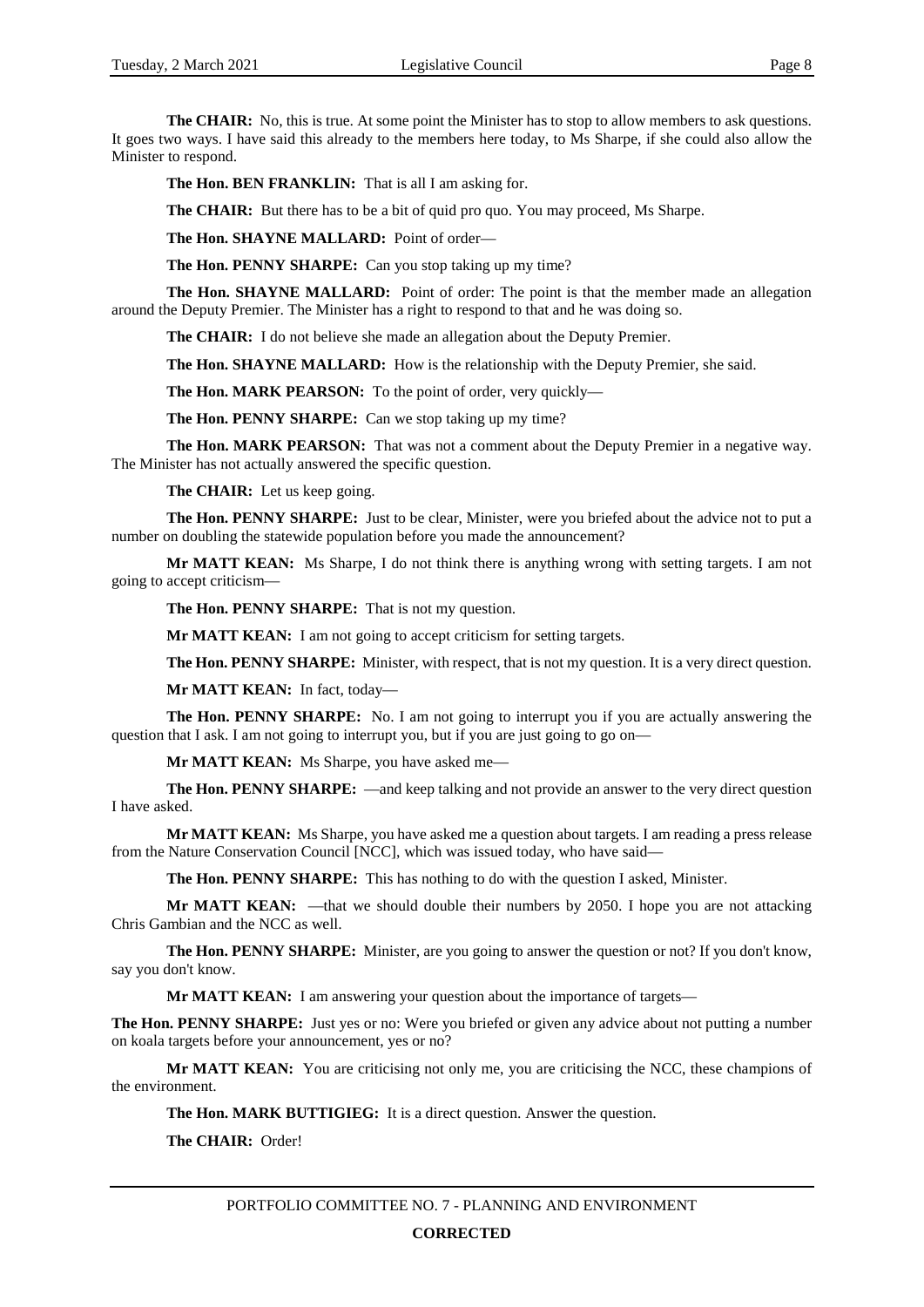**Mr MATT KEAN:** And I feel that is very unfair.

**The Hon. PENNY SHARPE:** I would be happy for the NCC to talk about my record in relation to the environment and care about koalas anytime.

**Mr MATT KEAN:** I am not criticising your record on the environment, what I am saying is—

**The Hon. PENNY SHARPE:** Well, you are trying to be smart about it. Answer my question: Were you briefed prior to making your announcement about doubling the koala numbers? Did you receive the advice from your experts that putting a number on it was not helpful?

**Mr MATT KEAN:** Ms Sharpe, I do not—

**The Hon. PENNY SHARPE:** If you do not know, say you do not know. If you do not want to answer, we will move on.

**Mr MATT KEAN:** That is not what I am saying, Ms Sharpe.

**The CHAIR:** Order! Order! Allow the Minister to answer the question.

**The Hon. PENNY SHARPE:** Yes or no. It is a yes or no question.

**Mr MATT KEAN:** What I am saying is that the community expects us to double koala populations or to do everything we can to grow koala populations.

**The Hon. PENNY SHARPE:** Were you briefed by your experts prior not to put a number on it?

**Mr MATT KEAN:** I think it is appropriate that politicians can set an objective and then listen to experts to meet that objective. That is what we are doing, Ms Sharpe. It is not just me doing that, that is what the NCC is suggesting.

**The Hon. PENNY SHARPE:** Minister, you have not answered the question and that is fine. If you think you are really clever, and you do not want to answer the question, I will move on. Twelve months ago at the last budget estimates appearance you said, "We obviously have a well-developed plastics plan which we will release shortly. It is very well developed. The release will be imminent." There is a discussion paper, and we have seen no progress in relation to the reduction of single-use plastics in New South Wales. What is happening to your "very well developed" imminent plastics plan?

**Mr MATT KEAN:** You will just to have wait and see, Ms Sharpe. I do not want to spoil another media opportunity here today at estimates.

**The Hon. PENNY SHARPE:** Imminent—12 months later?

**The CHAIR:** Order!

**Mr MATT KEAN:** You are trying to get all my stories out on the public record on one day. We have a very important plan. Single-use plastics are having a devastating impact on our environment—

**The Hon. PENNY SHARPE:** Minister, you have been promising this for two years and there has been zero. Do you know how many billion bags are in New South Wales as a result of your failure to take action?

**Mr MATT KEAN:** This Government believes in proper process, Ms Sharpe. Can I finish my answer, Ms Faehrmann?

**The CHAIR:** Yes, you can.

**Mr MATT KEAN:** Single-use plastics are having a huge impact on not only our environment but also our waterways and our marine animals are suffering. We need to make sure that we do not just go and grab a headline. We have a comprehensive plastics strategy. We need to make sure—

**The Hon. PENNY SHARPE:** Are you serious? You do not have a straight face?

**Mr MATT KEAN:** We need to make sure that we have got a comprehensive waste strategy.

**The Hon. PENNY SHARPE:** In your headline the last time, you said the final strategy will be ready by 2020. Where is it?

Mr MATT KEAN: We will be announcing it very shortly. I hate to tell you, Ms Sharpe, last year was a difficult year on a number of fronts. We had a pandemic. The department was trying to cope with a range of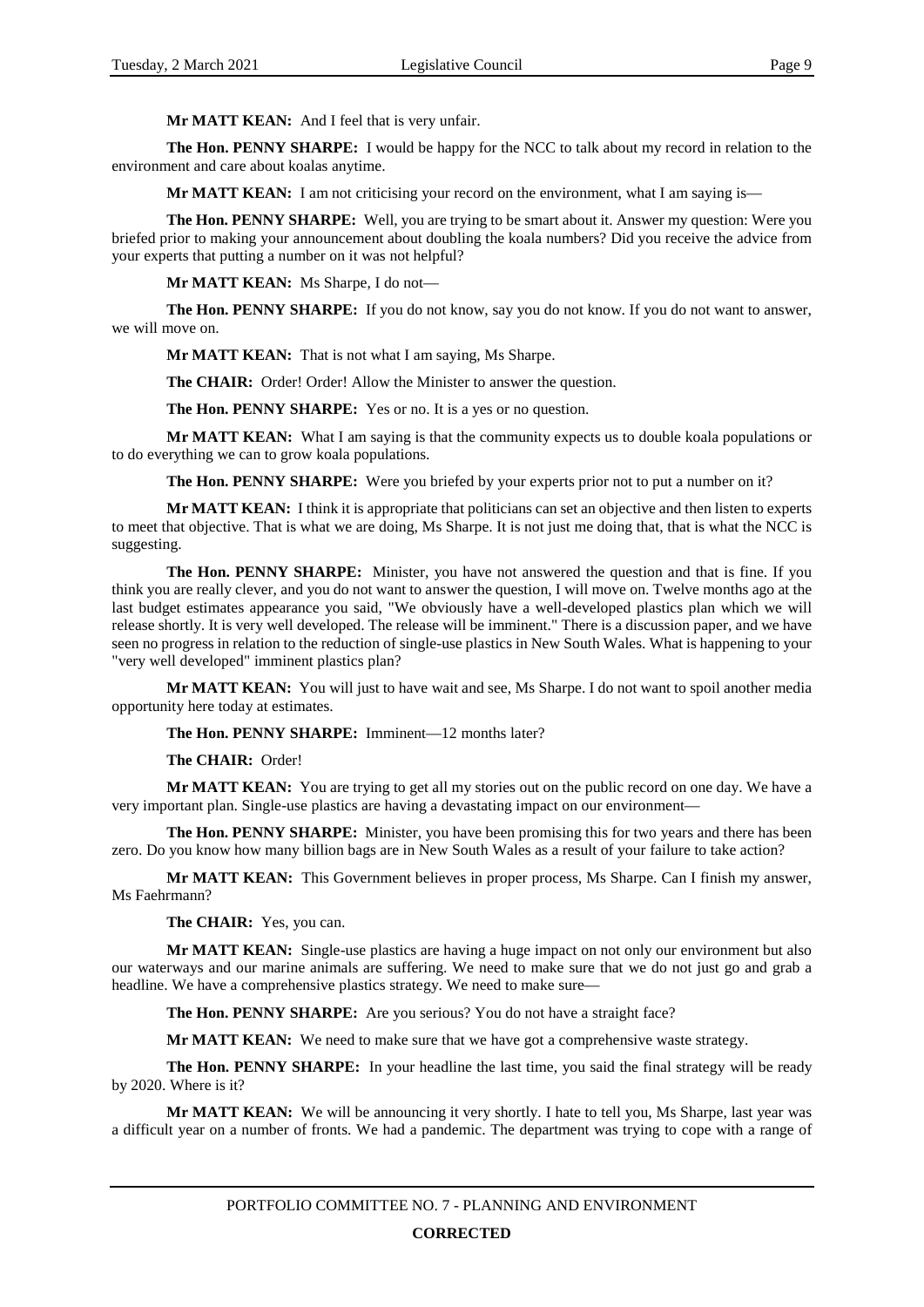very challenging issues. We got the most comprehensive suite of energy reforms through the Parliament—the biggest energy policy arguably in the nation's history.

**The Hon. PENNY SHARPE:** But you failed to make a commitment around plastic. Just admit that you failed to meet your commitment around plastics.

**Mr MATT KEAN:** No. We will meet and beat any commitments around plastics. We will have the most comprehensive plastics plan in the country.

**The Hon. PENNY SHARPE:** You voted down single-use plastic bags legislation at least four times and we have got nothing in place.

**Mr MATT KEAN:** It will put Lily D'Ambrosio and the Labor Government's announcement in Victoria to shame. I am willing to put that on the public record, Ms Sharpe.

**The CHAIR:** Minister, in relation to koalas, two-thirds of koala habitat, I believe, is found on private land. Is that your understanding?

Mr MATT KEAN: Yes, I am not going to contest that.

**The CHAIR:** Earlier you were talking about the need, of course, to protect koala habitat but also protecting and respecting landholder's rights.

**Mr MATT KEAN:** Yes.

**The CHAIR:** I want to move to the NSW Audit Office report of 2019 into managing native vegetation. That report found disturbing increases of clearing since your Government's new laws came into force. How many compliance officers are there now within a year?

**Mr MATT KEAN:** I will hand that over to Dr Grimes, if that is okay?

**Dr GRIMES:** I will just see if we have a witness who might be able to give you that answer. Otherwise we will take that on notice.

**The CHAIR:** That is fine. We can get it this afternoon. I thought that might be a reasonable to answer because there is not many of them.

**Dr GRIMES:** It could be something we could pick up this afternoon.

**Mr MATT KEAN:** Ms Molloy is able to answer that question.

**Ms MOLLOY:** We have currently got 36 full-time equivalent positions in compliance.

**The CHAIR:** Full-time equivalents—so roughly in terms of individuals?

**Ms MOLLOY:** Probably around the 40 mark, 42 mark.

**The CHAIR:** What is the number of native vegetation cases which are currently open at the moment roughly?

**Ms MOLLOY:** I might just have to double check my figures. It is probably around 450 but I will get back to you after I double-check that.

**The CHAIR:** Do you know if that is an increase on what the Audit Office found a couple of years ago? Is that an increase in terms of the cases currently under investigation?

**Ms MOLLOY:** Not an increase, but under different legislation. So we had a number of legacy native vegetation cases that had to be dealt with. So those matters—I think there were about 177 under the old legislation—for the most part have been resolved and then there is a transition to the Local Land Services Act. So potentially not an increase in cases but under just different legislation as part of that transition.

**The CHAIR:** Are those compliance officers, in terms of investigating potential breaches under part 4 of the Local Land Services Act, also responsible for investigating other breaches of other legislation?

**Ms MOLLOY:** Yes, they are. They will investigate Aboriginal culture and heritage impacts under the National Parks and Wildlife Act and also any breaches to threatened species under the Biodiversity Conservation Act and, as I said, the legacy native vegetation cases, which are pretty much resolved at this stage, and also the Local Land Services Act.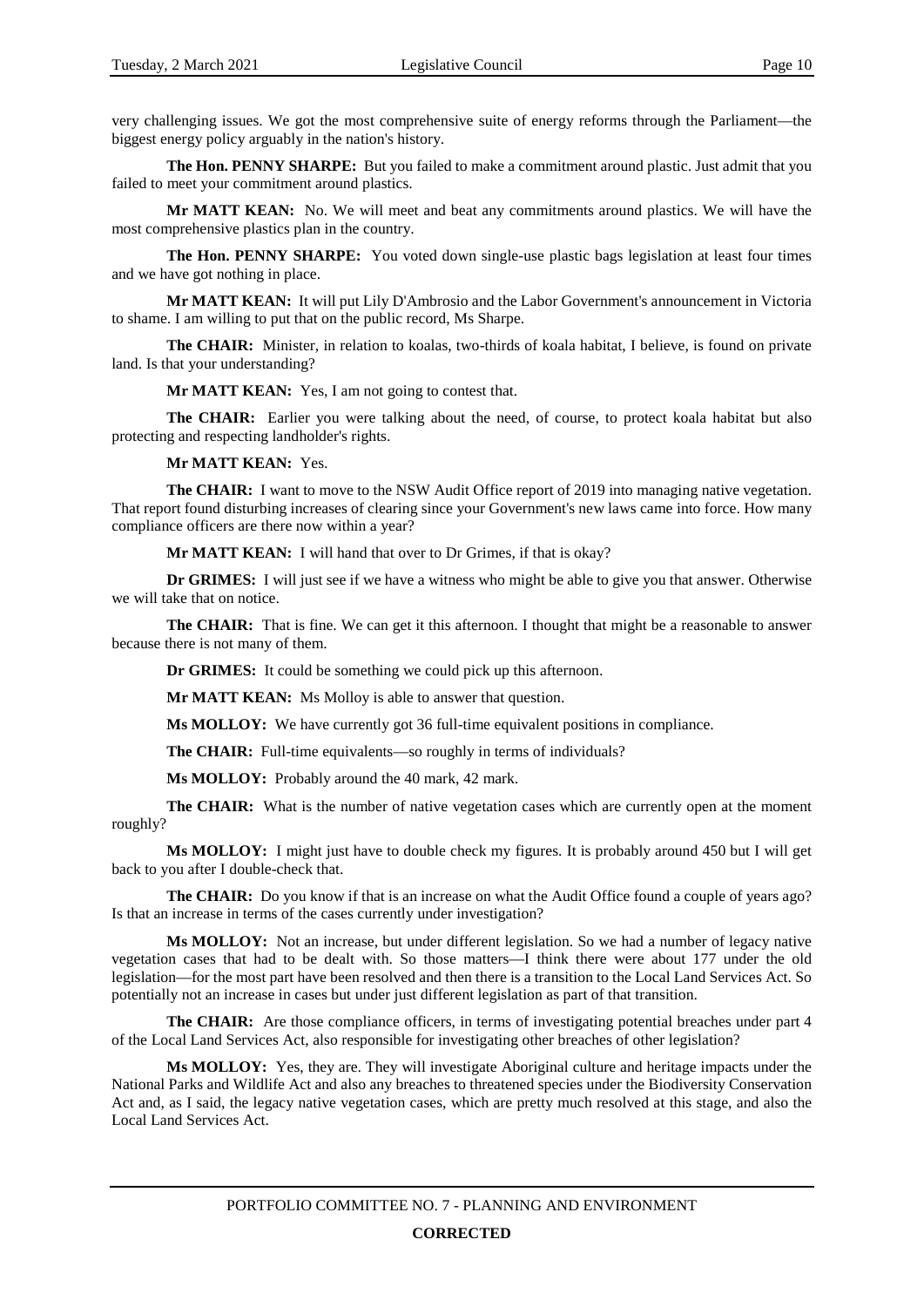**The CHAIR:** What is the approximate average time that the land clearing cases particularly, investigation into potential unlawful clearing, take to investigate and come to a finding?

**Ms MOLLOY:** That will depend on the complexity of the case.

**The CHAIR:** Which is why I am asking about an average time.

**Ms MOLLOY:** Yes, I do not have a figure on the average but if it is an advisory letter, it might take a couple of weeks. If it is something that has to go through the court system, it could take a couple of years. If it is a penalty infringement notice [PIN] or a fine, then it could take a couple of months. It just depends on the complexity. It depends on how much evidence is needed to be gathered. It depends on how many field trips need to be undertaken to gather that evidence. I do not have an average.

**The CHAIR:** Is it fair to say that there are many more cases per officer than an officer could possibly hope to investigate and resolve in any one year, and it is increasing?

**Ms MOLLOY:** I cannot comment on whether it is increasing or not. I will have to look back at my figures. One of the things that we do—we have got a really good compliance framework where we risk manage the complexity of the cases. So there might be a number of cases, and some of them are easier to deal with than some of the more egregious cases. So we have a really tight framework that the staff work through to risk manage the caseload.

**The CHAIR:** That is good to know but the question was more around cases per officer than any officer can hope to resolve in any given year?

**Ms MOLLOY:** I cannot comment on the number of cases per officer. I will have to take that part on notice.

**The CHAIR:** I am hearing that there are more cases per officer and there is frustration within that unit felt by compliance officers and people there that they cannot deal with the extent of land clearing cases. I will now move to the Minister. Minister, I started with the extent of koala habitat on private land—

#### **Mr MATT KEAN:** Yes.

**The CHAIR:** Given you have set that very ambitious target of doubling koala numbers by 2050—I am unsure where that came from—but with two-thirds of koalas on private land, do you intend to increase the number of compliance officers to deal with what we hear are too many cases of potential illegal land clearing for those officers to deal with?

**Mr MATT KEAN:** Firstly, I will take advice from the department as to whether there is appropriate resourcing to meet the needs of our compliance and inspection regime. Let me just say this, obviously the issue of protections on private land will be key in terms of delivering on our commitments to double koala populations. Those commitments that Ms Sharpe does not like but nonetheless—

**The Hon. PENNY SHARPE:** No, Ms Sharpe thinks they are not based on anything reasonable.

#### **The CHAIR:** Order!

**Mr MATT KEAN:** Nonetheless, we will set an ambitious target. I understand there will be a number of levers that we are going to need to pull in order to incentivise and protect koala populations on private land.

**The CHAIR:** I will interrupt you there. Members should try not to talk over each other. I know what the Minister is about to say but you said you would take advice from your department about the Audit Office report. However, the 2019 Audit Office report basically had very disturbing incidences of increased illegal clearing and made a number of key recommendations in 2019, one of which was ensuring that what was the Office of Environment and Heritage, which of course is now EES, ensures staff have sufficient systems and resources to adequately investigate unlawful land clearing and to gauge clients with the code, including accurate spatial data on all land clearing approvals. Two-thirds of koala habitat is on private land. We are hearing that compliance officers cannot deal with the numbers of illegal clearing cases that they are hearing about which is increasing. Minister, you should not have to take advice from your public servants. What are you doing to increase the number of compliance officers so that this clearing does not continue?

**Mr MATT KEAN:** As I said, there are a suite of measures that the Government uses to try to protect koala habitats on private land, including compliance measures. That said, you know that there is a three-year review of the native vegetation laws that is about to commence. We will wait until that review is completed and then we will consider the recommendations at the appropriate time.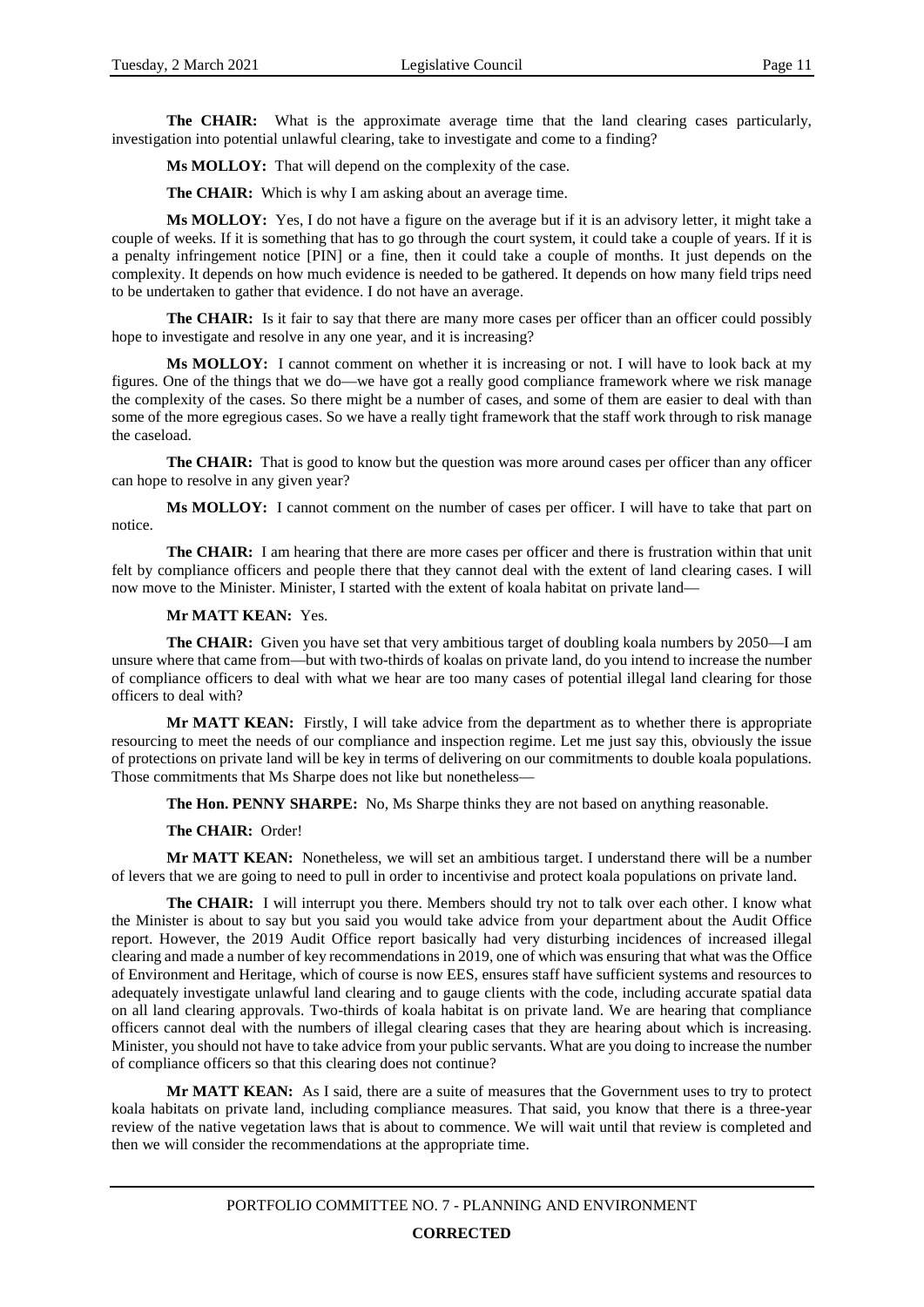**The CHAIR:** Minister, you do know, though, that that could potentially take years. This came out in December 2019. That really highlighted the fact that you did not have enough compliance officers within your department to deal with illegal clearing. So two-thirds of koala habitat on private land. We know that they are at risk from private native forestry, which I will probably get to hopefully later, but illegal land clearing as well. You are the Minister. Why have you not put more resources into ensuring there are more compliance officers now not in two years, not in three years? This is December 2019; you have known this has been a problem for years.

**Mr MATT KEAN:** As I have said to you, and you have just heard Ms Molloy's testimony, it is a matter for the department as to how they resource the functions of government. I am happy to hand that over to the department, but the advice I have got from my team is that there are adequate resources and if we need to look at other measures then of course we will.

**The CHAIR:** So can I just check on that? You are the Minister here appearing before budget estimates that has made the commitment to double koala numbers by 2050. Two-thirds of koala habitat is on private land. I am hearing from a number of people about the allegations of illegal clearing and not enough compliance officers. It is not up to you to say, "Yes, let us get more compliance officers"? It is up to the public servant sitting to your right?

**Mr MATT KEAN:** Madam Chair, that is not what I said—

**The CHAIR:** It is a political decision, is it not?

**Mr MATT KEAN:** —I said that is an important lever that we have, which we use. We have compliance officers in the field. They have got 400 open cases at the moment and they are working through them.

**The CHAIR:** Will you order them now? Will you say, "I think we need more compliance officers given the extent of illegal clearing and the recommendation from the Audit Office of New South Wales"?

**Mr MATT KEAN:** Madam Chair, I am not going to make policy on the run. I am not going to make staffing allocations on the run. I am saying that you know only too well that it is not just about activity on private land, it is also about public land. We are expanding—

**The CHAIR:** I know, but I am just talking private land. Do not go public land. This is just private land at the moment.

**Mr MATT KEAN:** —the public land estate aggressively. We have already increased the public land estate by 200,000 hectares.

**The CHAIR:** I know. That is good. Let us stick to my question.

**Mr MATT KEAN:** By the time we have finished we will have increased the public land estate with my objective of 400,000 hectares—

**The CHAIR:** Minister, that is terrible avoidance of the question.

**Mr MATT KEAN:** It is not an avoidance of the question.

**The CHAIR:** It was, directly. We will move to Mr Pearson.

**The Hon. MARK PEARSON:** Thank you, Minister. My question is in relation to biomass and the renewable energy plan. Minister, we commend the renewable energy plan and that is why the Animal Justice Party supported the bill to become an Act, despite you no doubt had a lot of opposition from fossil fuels industries and parliamentary colleagues. It is with great consternation, however, that we have become aware that there could be a serious problem in relation to some of the resourcing behind this plan. Can the Minister confirm that, under the new renewable energy plan, the forest remnants left in the wake of logging our native forests will be sent to processing as biomass to be converted into electricity and hydrogen?

**Mr MATT KEAN:** Thank you, Mr Pearson, for your question. Firstly, biomass could have a pathway under the renewable energy road map. It definitely could. But there are a number of ways that biomass could be used to generate electricity. The idea that you would actually log and burn timber to create electricity is abhorrent to me. Under the current Environment Protection Authority [EPA] rules, that is prohibited. You cannot log from State forests and whatnot for the express purpose—

**The Hon. MARK PEARSON:** That is not what we are talking about. We are talking about the remnants of logging and the dependence on the remnants of logging for this industry.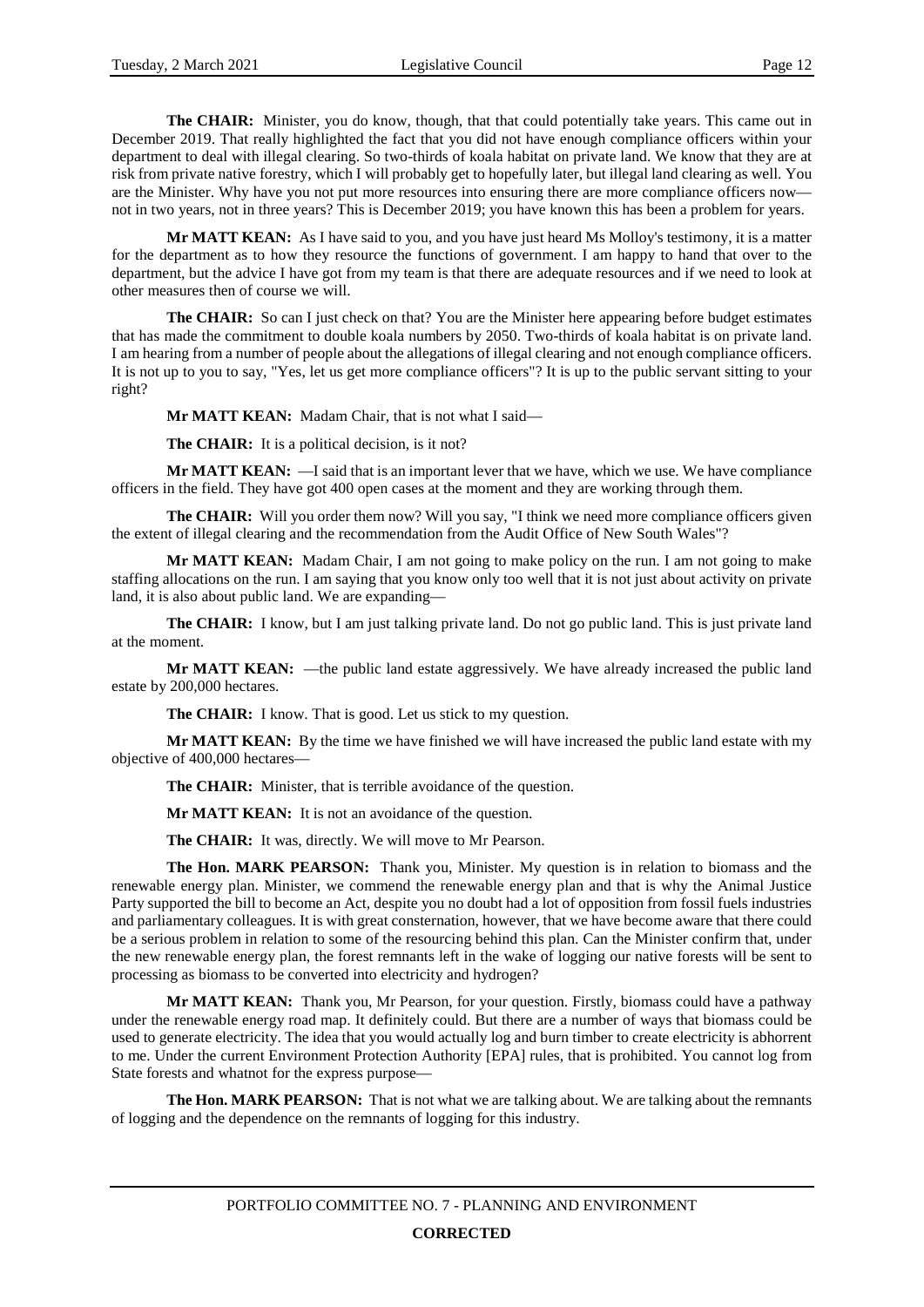Mr MATT KEAN: In answer to your question, could you use the remnants of logging to generate electricity? Yes.

**The Hon. MARK PEARSON:** But is it also going to be used in relation to the production of hydrogen?

**Mr MATT KEAN:** The production of hydrogen requires the electrolysis process. It requires electricity generated to power the electrolysis process. So it would not be directly used to create hydrogen, but, I guess, if you could find—could you hypothetically use biomass to generate electricity to create hydrogen? I suppose so, but that would be a very expensive way to create hydrogen.

**The Hon. MARK PEARSON:** But the question is: Can you assure us that there is not going to be any of these biomass materials being used and removed from forests which would otherwise be sequestered into the forest? The concern here is that after logging there is going to be a removal of all of these remnants, and yet they are extremely important for the actual health of the forest that is remaining and for these biomass materials to be sequestered back into the forest. That cannot happen if they are being removed.

**Mr MATT KEAN:** Mr Pearson, I will let Ms Mackey from the EPA talk more specifically to the point. I will just give a high-level response to say: Could harvested timber offcuts be used currently to generate electricity? Yes. It is currently being used at places like Cape Byron to generate electricity. That is a biomass plant that was set up to, basically, burn sugarcane. There are times of the year when there is no sugarcane to burn so they take the offcuts from timber harvesting out of State forests. So, yes, there are plants that currently exist that create electricity using biomass, but to suggest that they would go and deliberately harvest biomass specifically for the purpose of generating electricity, that is not something I want to see. Mr Mackey, do you want to expand on that?

**Ms MACKEY:** The way the biomass operates is that they have explicit orders under our resource recovery orders, and it is clear what they can and cannot use in terms of what you are calling "offcuts". So I want to just go into a bit of detail around those offcuts. The offcuts that can be used from native forestry are those that have already been through the mill—for example, the sawdust, of which they have great piles. But it is not the offcuts. For example, if you go into a native forest—one of our State forests that has been harvested—you will see remnants of trees and the undergrowth that are left in the forest. They cannot take that and use that as part of that resource recovery order.

**The Hon. MARK PEARSON:** Are you saying, Ms Mackey, that it is illegal—it is not permitted—to remove the material left in the forest after the logging has occurred?

**Ms MACKEY:** I want to be clear that that is around native forests. There are other arrangements for plantation forests. There are also different arrangements—that is why I just wanted to go into the detail—

**The Hon. MARK PEARSON:** I do not think we will have enough time for the detail.

**The Hon. BEN FRANKLIN:** It is a very complex issue.

**The CHAIR:** Order!

**The Hon. MARK PEARSON:** Yes. I am sure you can put the complexities of the answer in writing to me, if you could take that on notice.

**The Hon. BEN FRANKLIN:** You cannot get a yes-or-no answer here.

**Ms MACKEY:** Happy to take that on notice.

**Mr MATT KEAN:** Can I just give you some comfort that New South Wales legislation does not permit logging native forests to produce wood for electricity generation? However, there are some specific exemptions for certain types of native vegetation and waste materials.

**The Hon. MARK PEARSON:** Are you aware of a letter regarding the use of forestry for bioenergy dated 11 February 2021, signed by 500 eminent scientists and economists, and addressed to various heads of States? These experts urge countries to stop burning forest biomass to generate energy. They state that numerous studies have shown that it will increase global warming for decades, even when the wood replaces fossil fuels. I will actually hand up those letters. Minister, are you aware of that letter?

**Mr MATT KEAN:** I am aware that there are a diversity of views around the use of biomass in our electricity mix. But let me be very clear with you: If we are going to get to net zero emissions by 2050 then there is going to be an important role for biofuels. For example, a lot of the airline companies are talking about moving to biofuels to replace kerosene, which is currently powering their jets. So there will be a role for biofuels in a

### **CORRECTED**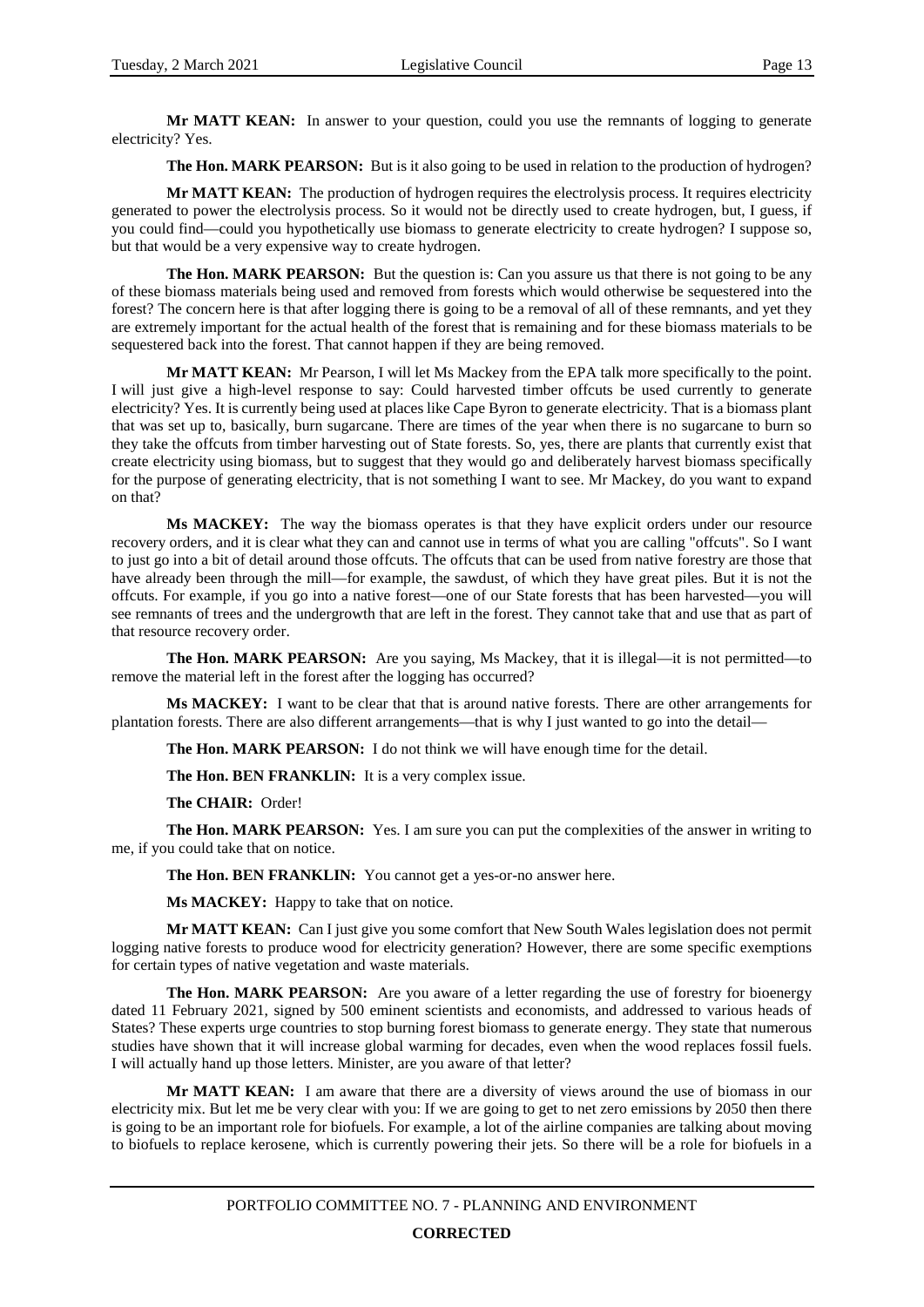world where we are trying to hit net zero emissions by 2050, and that is a world that, I think we all agree, needs to happen.

**The Hon. MARK PEARSON:** I will move on to another subject—

**The Hon. PENNY SHARPE:** Some of your colleagues not so much.

**The CHAIR:** Order!

**The Hon. MARK PEARSON:** I will move on to another area—

**The Hon. PENNY SHARPE:** Sorry, I could not help it.

**The Hon. SHAYNE MALLARD:** I missed that, Ms Sharpe.

**The CHAIR:** Order! Let us continue the questions, please.

**The Hon. PENNY SHARPE:** I will tell you later, Mr Mallard.

**The CHAIR:** Order!

**The Hon. MARK PEARSON:** Minister, have you ever seen exclusion fencing that is now being taken up by many landholders in New South Wales?

**Mr MATT KEAN:** Yes, I am aware that exclusion fencing is used.

**The Hon. MARK PEARSON:** Have you actually ever seen it?

**Mr MATT KEAN:** I have seen exclusion fencing from the perspective of our feral-free areas, which you may be familiar with, where we have put exclusion fencing to keep feral pests out of our national parks.

**The Hon. MARK PEARSON:** But are you aware of the new exclusion fencing that is now being adopted and can be set up for up 50 kilometres to 200 kilometres long, if several landowners actually sign up to it. The actual reality is, Minister, that nothing can penetrate it but air. Animals are caught in it, animals are trapped and cannot find their way out for up to 50 kilometres to 200 kilometres. Echidnas actually get stuck in it and die from dehydration and starvation. Are you aware that this exclusion fencing is causing such harm to so many kangaroos, emus and many animals that are being trapped either inside or outside the exclusion fence?

**Mr MATT KEAN:** You have certainly made me aware of these issues. I know that your commitment to all animals is sincere and long held. I am concerned about those reports but, again, Mr Pearson, the Government needs to balance the needs of farmers and landowners with the needs to protect our environment and our animals. You well know that as the environment Minister I do not regulate exclusion fencing; that is a matter for Minister Marshall.

**The Hon. MARK PEARSON:** Yes, but if anything that Minister Marshall or any other department is actually authorising has an impact or potential impact on wildlife then it comes under your watch, Minister. That is true, is it not?

**Mr MATT KEAN:** It is. Mr Pearson, I have an expectation that animals are treated humanely and that our practices are consistent with animal welfare advice. To that end, I am very happy to take these issues up with Minister Marshall and see how we can strike a better balance for you.

**The Hon. MARK PEARSON:** Minister, when the Local Land Services Amendment (Miscellaneous) Bill 2020 came before your House how did you vote?

**Mr MATT KEAN:** I supported the Government position, I would imagine.

**The Hon. MARK PEARSON:** If you supported that bill—

**The Hon. PENNY SHARPE:** You would hope so.

**Mr JUSTIN FIELD:** He possibly did not read it first.

**Mr MATT KEAN:** I do not recall crossing the floor.

**The Hon. MARK PEARSON:** If you supported that bill—

**The Hon. SHAYNE MALLARD:** It is a Westminster Parliament, isn't it?

**The Hon. MARK PEARSON:** —which came about after this Committee made numerous recommendations that had bipartisan support; then suddenly this bill came before your House and our House, and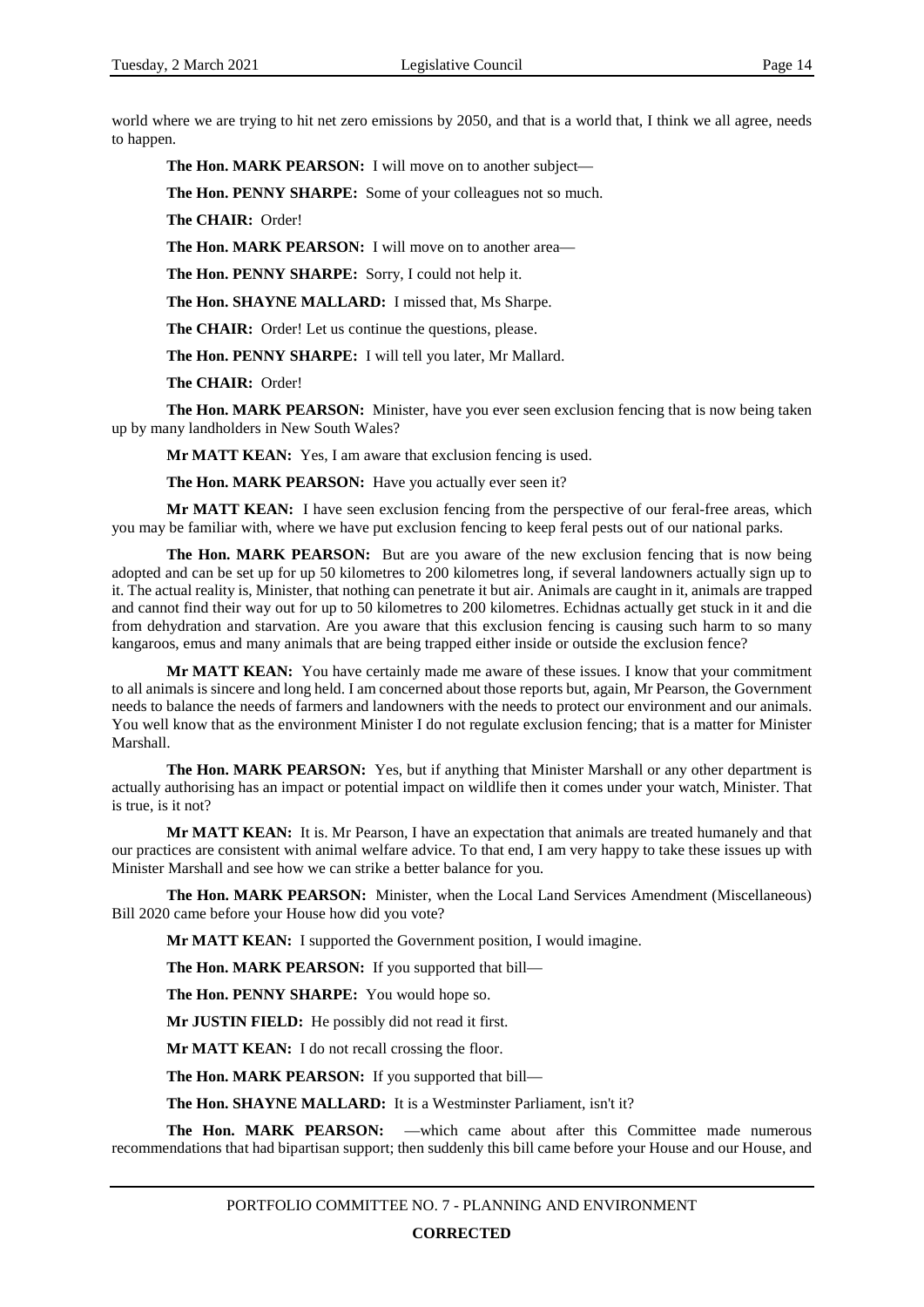thankfully it was blocked in our House. But how can you possibly say that you have a commitment to doubling the population of koalas by 2050 when this bill completely goes against virtually all the recommendations that this Committee, with bipartisan support, recommended to the Government?

**Mr MATT KEAN:** I think the Committee did an outstanding body of work and I commend all members of the Committee, who engaged in it in a sincere way. The Government needs to do more to protect koalas and deliver on not only the Committee's expectations but also the community's expectations. I have got an independent expert panel that will advise me on a pathway that will deliver on that objective to double our koala populations, an objective shared by the NCC. I intend, like I did with the energy road map, to find a path forward that brings all stakeholders along with us.

**The CHAIR:** Thank you. Now to questions from the Opposition.

**The Hon. MARK BUTTIGIEG:** Minister, in your capacity as energy Minister are you able to tell us how much the Government has received in dividends from the partially leased assets of Ausgrid and Endeavour Energy since their sale in 2015?

**Mr MATT KEAN:** I am happy to take that on notice or to get one of my officials to give you the answer right now.

**The Hon. MARK BUTTIGIEG:** Sure. Does anyone have the answer?

**Dr GRIMES:** I think we may have to take that on notice.

**Mr MATT KEAN:** We will provide that detail to you on notice.

**The Hon. MARK BUTTIGIEG:** Okay, thank you. What about, then, the income revenue generated from Essential Energy, which you still own 100 per cent, over the past regulatory period—that is, 2015 to 2019? I am talking about the three components that that revenue constitutes, which are direct dividends, tax equivalents and interest to TCorp.

**Mr MATT KEAN:** Again, I am happy to provide that to you on notice, or Mr Cleland is here if you would like to speak to him directly.

**The Hon. MARK BUTTIGIEG:** Sure. Mr Cleland, do you have those figures?

**The CHAIR:** I think he is in the other room.

**Mr MATT KEAN:** I think he is in the outhouse.

**The Hon. MARK BUTTIGIEG:** Sorry, okay.

**Mr MATT KEAN:** Did you want to continue questioning while he comes?

**The Hon. MARK BUTTIGIEG:** Sure. What if I put to you, Minister, that prior to the sale of—people will recall that there were three entities that were sold: TransGrid, Ausgrid and Endeavour. TransGrid was 100 per cent sold; Ausgrid and Endeavour were partially leased—around about 50 per cent. Prior to their sale those entities were responsible for about \$2 billion in annual revenue to the Government. Does that sound about right to you?

#### **Mr MATT KEAN:** Yes.

**The Hon. MARK BUTTIGIEG:** In the absence of knowing how much these entities are still paying to you as an almost 50 per cent shareholder—my understanding is that those entities have not paid anything for the last couple of years—do you concede that the foregone revenue to the Government is quite significant over the past few years from the sale of those assets?

**Mr MATT KEAN:** That would have to be a question for the Treasurer. I am the energy Minister and my role is to ensure safe, reliable and affordable energy to the citizens and businesses of New South Wales. If your question goes to the financial position of the State that is probably best answered by Minister Perrottet.

**The Hon. MARK BUTTIGIEG:** My understanding is that the Government still has significant interests via—are you familiar with the term ERIC, or Electricity Retained Interest Corporation?

**Mr MATT KEAN:** I am not familiar with the term. Again, that comes under the purview of the Treasurer, I believe.

**The Hon. MARK BUTTIGIEG:** The Government retains an interest in those entities via ERIC and there are board members who sit on those privatised entities of Ausgrid and Endeavour. Are you aware of that?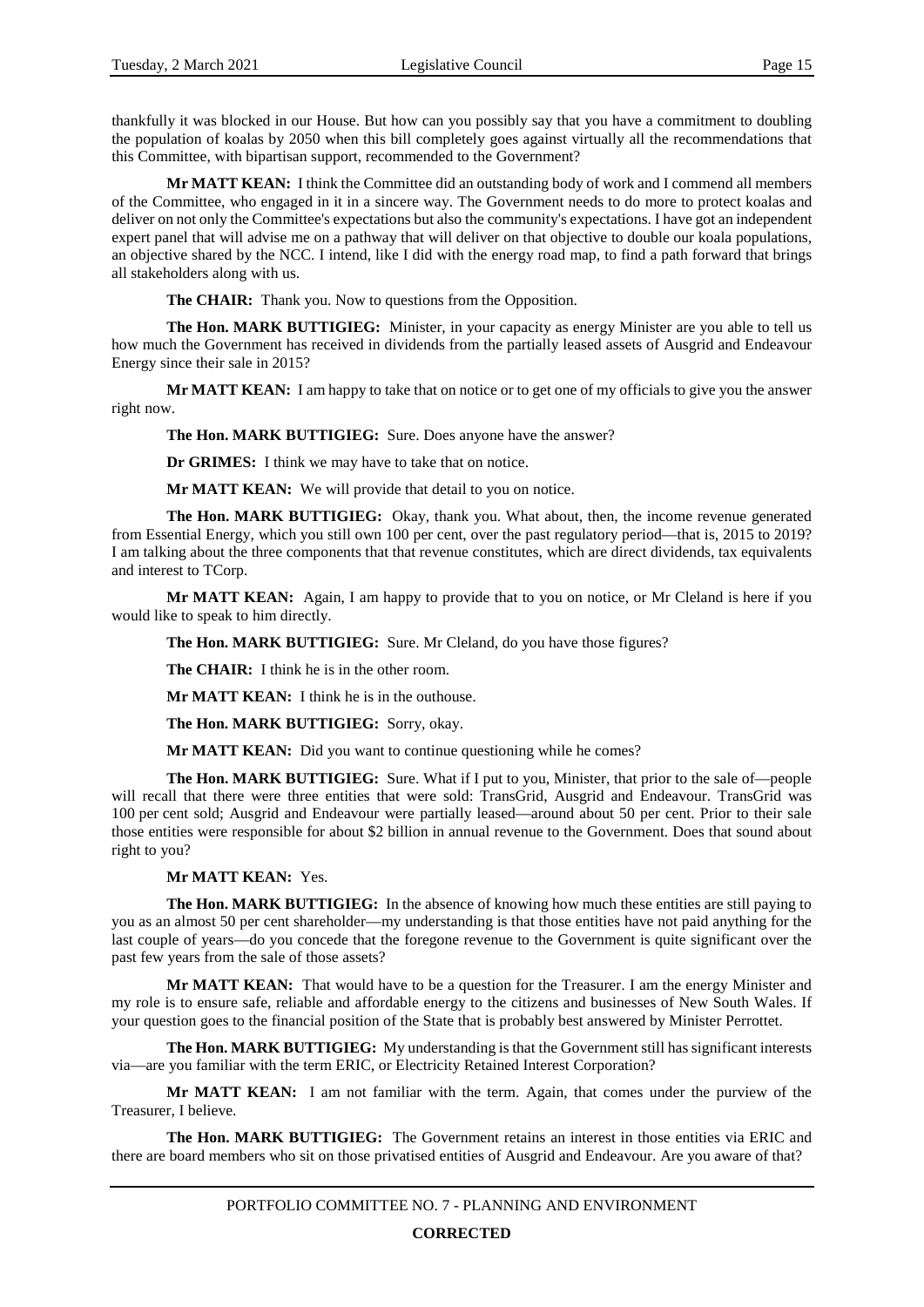**Mr MATT KEAN:** I suspect they are matters for the Treasurer. He is the shareholding Minister so he is probably best placed to answer these questions, Mr Buttigieg.

**The Hon. MARK BUTTIGIEG:** Those board representatives—I think the taxpayers of New South Wales, who own 49.67 per cent of those entities, would want to know whether or not their energy Minister has a dialogue with people on the boards of those entities. Presumably you are interested, to a degree, in the financial performance but also in things like reliability and service provision. Would you accept that, as the Minister?

**Mr MATT KEAN:** Obviously my responsibility as the energy Minister is to ensure the citizens and businesses of this State get access to cheap, reliable and affordable energy. To that end, we have systems and processes in place to ensure those objectives are met with—

**The Hon. MARK BUTTIGIEG:** How do you avail yourself of that information if you are not engaged in a dialogue with those board members on those entities, which you own almost half of?

**Mr MATT KEAN:** As you know, the Independent Pricing and Regulatory Tribunal [IPART] looks at the reliability performance of those entities. That is something that I use to see whether or not they are meeting their obligations. According to the latest IPART report, Ausgrid and Endeavour are both meeting their obligations around reliability, as is Essential. Is that correct, Mr Cleland?

**Mr CLELAND:** Indeed it is.

**The Hon. MARK BUTTIGIEG:** We will go to that in a minute. Mr Cleland, I notice you have joined us—thank you very much. Are you able to avail us of how much in dividends, tax equivalents and interest Essential has paid to the Government over the last couple of financial years?

**Mr CLELAND:** I think your question, Mr Buttigieg, was related to the 2015 to 2019 regulatory period, the five-year period?

**The Hon. MARK BUTTIGIEG:** That would be good if we had that total, yes.

**Mr CLELAND:** I do not have the numbers in total but I can read them out by year, if that makes sense?

**The Hon. MARK BUTTIGIEG:** Sure, that would be great.

**Mr CLELAND:** In financial year [FY] 2015, 284; FY—

**The Hon. MARK BUTTIGIEG:** That is \$284 million?

**Mr CLELAND:** It was \$284 million, sorry. FY 2016, \$129 million; FY 2017, \$150 million; FY 2018, \$128 million; and FY 2019, \$166 million. I am happy to, either here or by way of a supplementary response, break those down into the component parts you have alluded to: tax, dividends and government guarantee fees.

**The Hon. MARK BUTTIGIEG:** Sure. Minister, you can see from those figures—and we are talking about Essential Energy here; Ausgrid and Endeavour are obviously metropolitan distributors that were very profitable. You can see from those figures that that is a significant form of revenue that presumably—and you were not able to answer the question, which I find a little bit surprising notwithstanding the fact that you are not Treasurer, but you are an energy Minister—

**The Hon. ADAM SEARLE:** Well, not yet.

**The Hon. MARK BUTTIGIEG:** Not yet indeed. My information is that Ausgrid has not paid a dividend for a couple of years. I think the same would probably apply to Endeavour Energy. We are talking about billions of dollars in foregone revenue here, are we not?

**Mr MATT KEAN:** You are putting that to me.

**The Hon. MARK BUTTIGIEG:** I am putting it to you, yes.

**The Hon. BEN FRANKLIN:** But he is not the Treasurer.

**Mr MATT KEAN:** I am not the Treasurer.

**The Hon. MARK BUTTIGIEG:** But the logic that I have just put to you would stand to reason, would

it not?

**Mr MATT KEAN:** If you are putting to me that—

**The Hon. MARK BUTTIGIEG:** It is a simple case of mathematics, is it not?

PORTFOLIO COMMITTEE NO. 7 - PLANNING AND ENVIRONMENT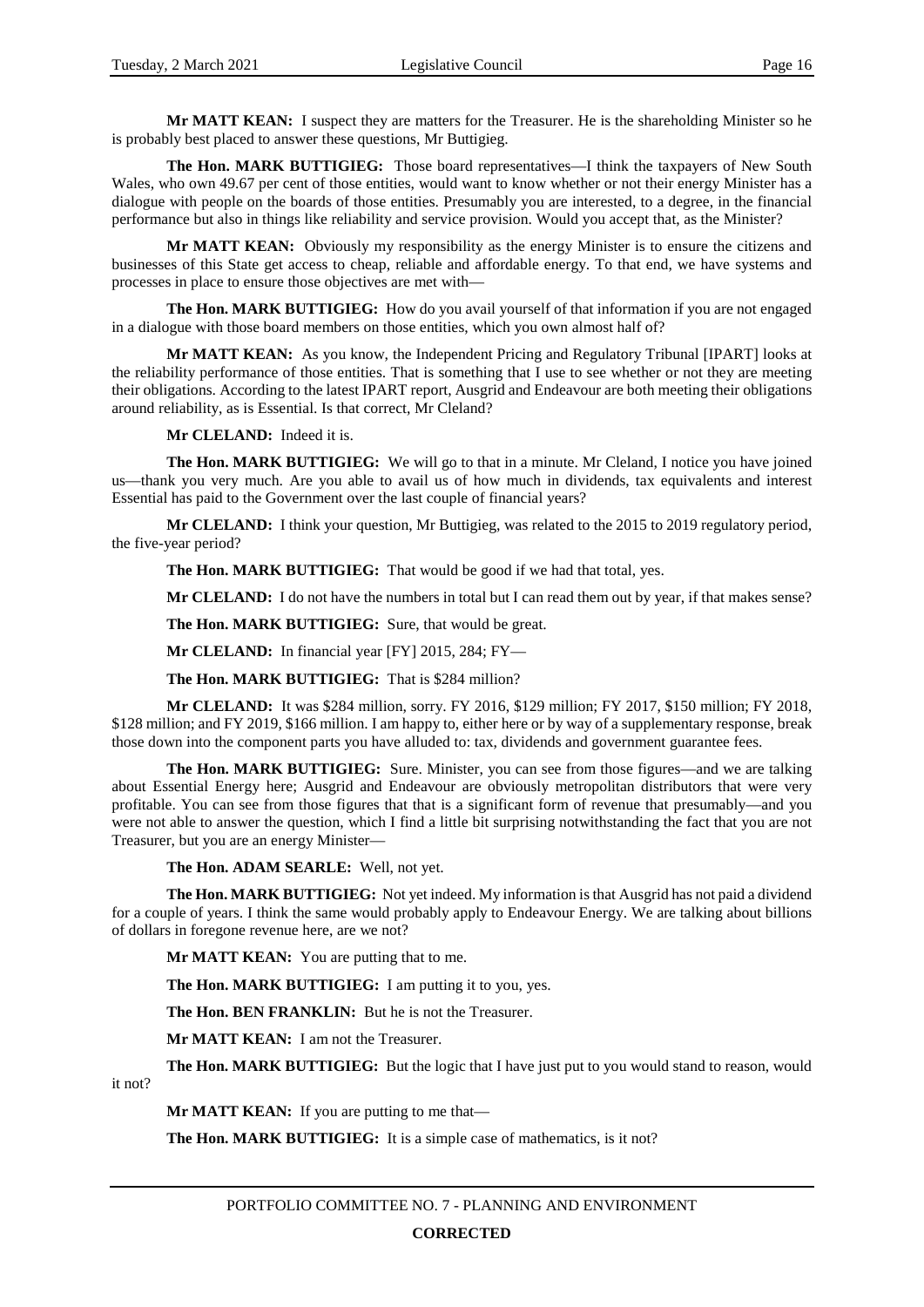#### **The Hon. SHAYNE MALLARD:** I know where you're going.

**Mr MATT KEAN:** If you are putting to me that Ausgrid, Endeavour and Essential contribute significant amounts of revenue to the Government then I accept that.

**The Hon. MARK BUTTIGIEG:** What I am saying, Minister, is that the foregone revenue has resulted in significant financial loss for the taxpayers of New South Wales. You are telling me that you are happy with the reliability of those entities. Is that your position?

**Mr MATT KEAN:** Well, I am not telling you that; that is what IPART is telling you.

**The Hon. MARK BUTTIGIEG:** Are you accepting prima facie that because IPART is satisfied with the reliability indexes you are too?

**Mr MATT KEAN:** I am suggesting that IPART looks at reliability and whether the network providers are meeting their obligations, and for the last financial year IPART said that Endeavour, Essential and Ausgrid are meeting their reliability obligations.

**The Hon. MARK BUTTIGIEG:** Let's go to that in a minute. I just want to go to the concomitant job losses in that sector over that last regulatory period. Do you have any idea of how many jobs are being lost out of that sector over the last regulatory period?

**Mr MATT KEAN:** In the whole sector or at a specific entity?

**The Hon. MARK BUTTIGIEG:** The distribution sector—that is Essential, Ausgrid, Endeavour and TransGrid to a lesser degree.

**Mr MATT KEAN:** I am happy to talk about Essential—

**The Hon. ADAM SEARLE:** Minister, to assist you, about 5,000 jobs have been taken out of the distribution system since 2015 when these entities were we say privatised; I think you say leased. We note that the job guarantees in the privatisation legislation expired in June of last year. Are you aware that Ausgrid is now telling its workforce and its unions that it intends to make another 500 people redundant between 2021 and 2023? Are you aware of that?

**Mr MATT KEAN:** Mr Searle, I think you showed me a slide last year suggesting that there were some job losses proposed at Ausgrid. To the extent that you have provided me with that document, yes, I am aware of it.

**The Hon. ADAM SEARLE:** Last year, Minister, we were discussing the terrible storms that had hit Sydney and Ausgrid was struggling to connect businesses and homes back to their power. I think at one stage Ausgrid was even asking for the army to come out and assist it, and I think I was asking you about whether this did not indicate that Ausgrid's cutting of jobs could have gone beyond cutting to the bone. Now Ausgrid is telling its workforce, we understand, that it intends to cut another 500 jobs between now and 2023. What impact do you think that is going to have on reliability, and do you find that acceptable?

**Mr MATT KEAN:** Obviously, I want to make sure that people in New South Wales have access to affordable and reliable energy. We use IPART to look at whether or not the networks are meeting their reliability obligations. But as to the question about job losses at Ausgrid, that is best directed to the shareholding Minister, who is Minister Perrottet.

**The Hon. ADAM SEARLE:** I understand that, but I think you indicated that as energy Minister you are at least partially responsible for the provision of energy services to businesses and homes. If homes and businesses cannot be swiftly reconnected after weather incidents that is obviously highly problematic, isn't it?

**Mr MATT KEAN:** We are very focused on making sure that people are connected—

**The Hon. ADAM SEARLE:** Let me ask you this question.

#### **Mr MATT KEAN:** Yes.

**The Hon. ADAM SEARLE:** Last year it was very clear Ausgrid was not prepared for the weather circumstances it faced. If the company is asking for the army to come out, obviously it has a problem. Now I am putting to you that it is going to cut another 500 jobs. Many of these roles will be from the Central Coast, Newcastle and the Hunter. How does that square with what I understand to be your Government's particular commitment about no job losses—no government job losses—in regional economies? What will you do to address that?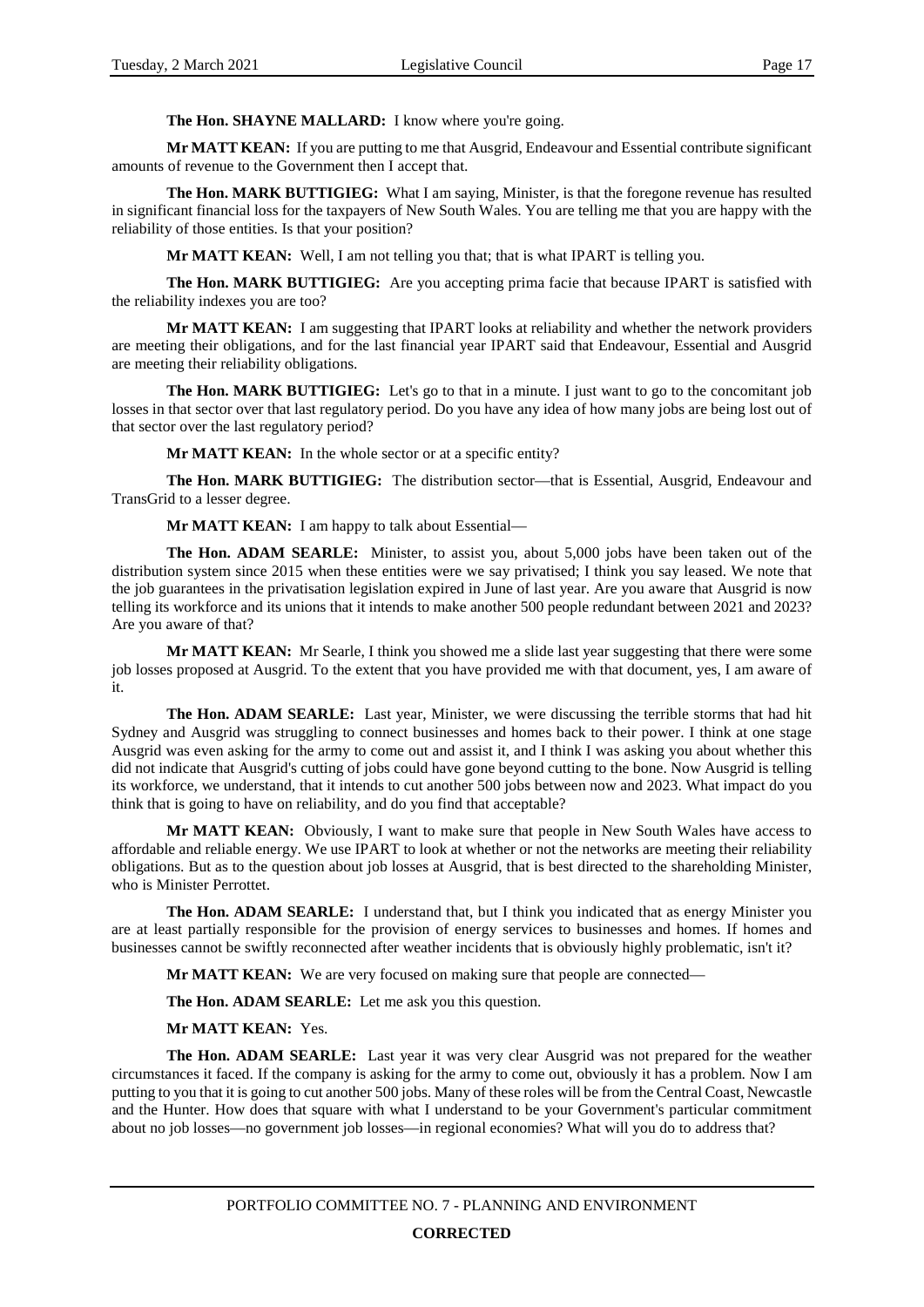**Mr MATT KEAN:** The Government does not want to see any unnecessary job losses anywhere, let alone in regional economies, and particularly during this time of great economic upheaval. Again, with regard to Ausgrid and Endeavour, your questions are best directed to the shareholding Minister, who is—sorry, I was remiss to omit—not just the Treasurer; it is also Minister Tudehope.

**The Hon. ADAM SEARLE:** I understand that but ultimately, as the energy Minister, as the portfolio Minister, you are the public face of the Government when these things happen. What have you done in the last year to satisfy yourself that Ausgrid and the other distribution companies have the necessary workforce and skills available to them to ensure that homes and businesses can remain safely reconnected to their power as Ausgrid was not last year? What have you done in the last 12 months?

**Mr MATT KEAN:** As I said, we obviously want to make sure that the network businesses are meeting their reliability obligations, and that is determined by IPART.

**The Hon. MARK BUTTIGIEG:** Minister, can I take you up on that for a minute? There seems to be a bit of obfuscation here.

**The Hon. BEN FRANKLIN:** Point of order—

**The Hon. MARK BUTTIGIEG:** It is a follow-up question.

**The Hon. BEN FRANKLIN:** No, hang on. He was in the middle of answering Mr Searle's question. I am not trying to slop this down, but he was in the middle of a sentence.

**The CHAIR:** Order! But he did pause, and I think there is a little bit of—we have to have a little bit of flexibility.

**The Hon. ADAM SEARLE:** Can we not take up my time?

#### **The CHAIR:** Yes.

**Mr MATT KEAN:** I am happy to answer your question, Mr Searle and Mr Buttigieg. I just want to be very clear that the Government's position is that there will be no frontline employees affected by any reductions. Matters around industrial relations are matters for the shareholding Minister. Obviously I am concerned about affordability and reliability of electricity. To your point, Mr Searle, there are a number of ways that Ausgrid or Endeavour or Essential can ensure that they have enough staff at a period of peak demand. You know that they could engage contractors, for example. What I am focused on is making sure that the reliability objectives of the businesses are being met, and right now they are.

**The Hon. MARK BUTTIGIEG:** Minister, this is a bit of a contradiction, I think, and people from the public listening in to this would be a bit bemused. You have a shareholding Minister who presumably is responsible for the financial performance of these organisations in the interests of the dollars to the taxpayer. Then you have an energy Minister who is responsible, as you have just pointed out, for things like reliability and service provision, which are directly related to things like the provision of labour and the ability of people to respond to storms, as Mr Searle has pointed out. You are saying that, "It is not my responsibility; it is the Treasurer's. I don't know anything about that." That is what you just said, basically.

Mr MATT KEAN: Mr Buttigieg, that is not what I am saying at all. I am obviously very focused on ensuring that people have access to reliable power. There is a reason we have an independent regulator in New South Wales, the IPART, that independently reviews the network businesses to make sure that they are meeting their reliability obligations, and last year's IPART report said that businesses are doing exactly that. So we will keep a very close watching eye as to whether or not the businesses can meet their obligations, but these are industrial relations [IR] issues and they are best answered by the appropriate Ministers.

**The Hon. ADAM SEARLE:** I note that. But, as I said, Ausgrid is proposing to slash another 500 job; I think they shed 160 in January.

**The Hon. MARK BUTTIGIEG:** They already have 160 gone. On top of that, Minister, you have Endeavour telling us that there are another 500 to go, and Essential another 300 on top of that. So we are talking about another 1,300 over the next few years amongst those three distributors. Does this not concern your Government, who are going on about jobs in the regions and all the rest of it? There is no dialogue between the people on those boards and you, and you do not have anything to do with the Treasury; that is a shareholding come on, seriously. What is your position on this? These are significant job losses which affect regional economies—and, indeed, metro economies—and you do not have a position?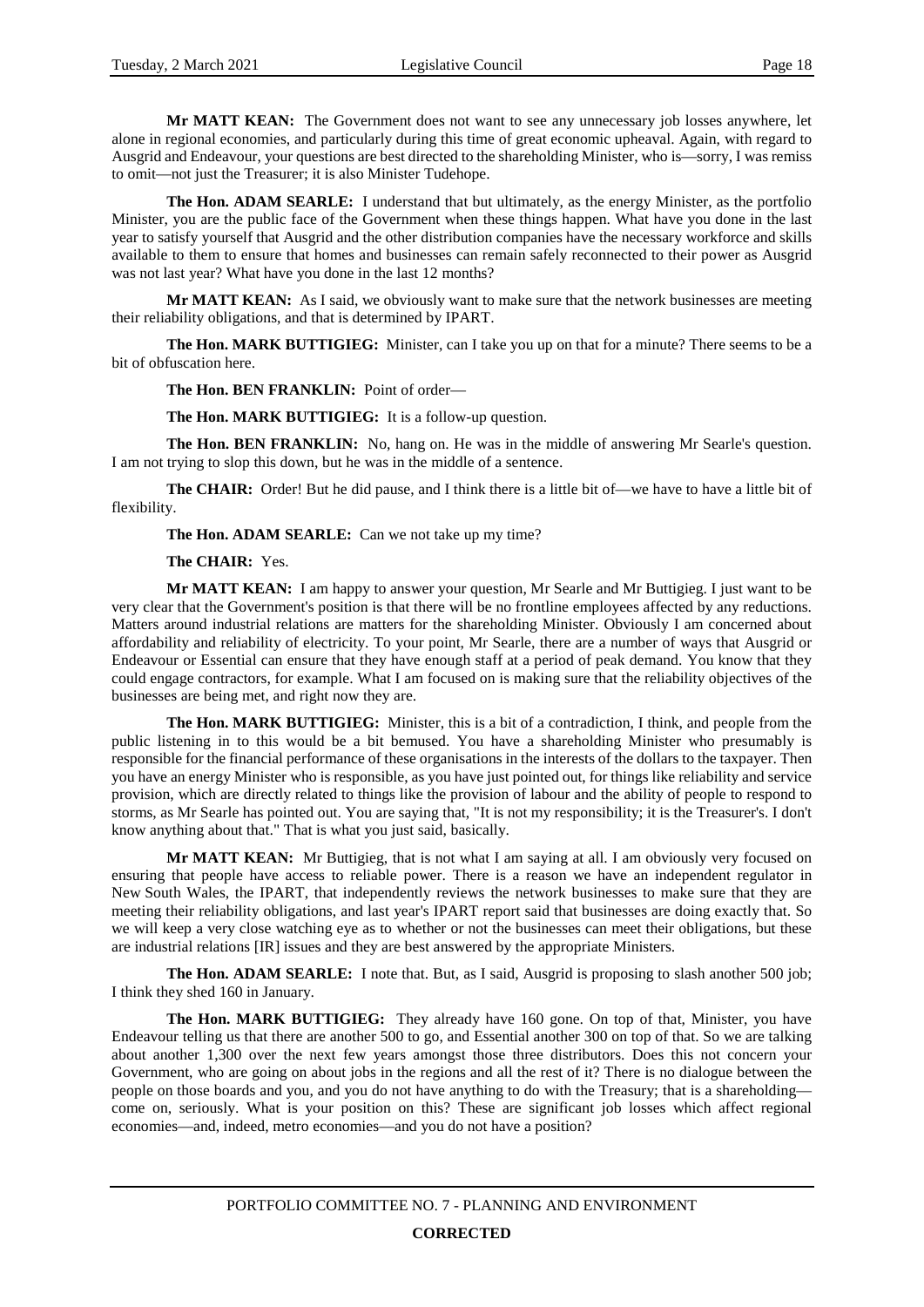**Mr MATT KEAN:** That is not what I said. I said that we are concerned about every job in New South Wales. We want to create more jobs, not less. We want to make sure that the energy companies have the staffing that they need to help keep the lights on and make sure that they do it in a way that does not drive up costs to consumers. There are a number of things that we need to consider. The restructure, as I understand it—this is, again, a matter for the Treasurer and the finance Minister—looks at reductions in senior management roles and back-office roles. There are no frontline job losses. The Government is committed to no frontline job losses from the distributors, whether it be in the regions or the city.

**The Hon. MARK BUTTIGIEG:** Does that mean, Minister, that frontline jobs are more valuable than back-office support jobs, engineering jobs, design jobs, managerial jobs?

**Mr MATT KEAN:** No, I am just telling you what the Government's policy is.

**The Hon. MARK BUTTIGIEG:** What is the value in that statement? A job is a job, isn't it?

**Mr MATT KEAN:** No, you were concerned about whether or not the network businesses could meet their reliability obligations because of the loss of jobs. I am telling you that there will be no loss of those frontline staff that help make sure that the lines are rigged up and maintained, and they do incredibly important work. But it is not the whole picture to suggest that these matters are the sole indicator of reliability. You have to consider capital outlays. You have to consider the capital program. You have to consider where the jobs are, whether there are contractors used. There is a whole suite of measures to keep those reliability measures in place which we consider, and that is why we have a reliability standard which is enforced by an independent regulator.

**The Hon. ADAM SEARLE:** I understand all of that but, again, you have not really addressed the point. Each of these distributors have experienced significant job losses—5,000 gone from the sector in the last five or six years. We have put to you that another 1,300 are slated to be cut from both metro and regional economies. I have asked you, as Minister, given what happened last year—which we discussed here at estimates—what have you and your Government done in the intervening 12 months to make sure that these companies have the staffing and the skills necessary to ensure reliability and make sure that power is able to be swiftly and safely reconnected when there are interruptions or there are crises or other interruptions? I have not heard anything from you that indicates you have done anything in the last 12 months to address that.

**Mr MATT KEAN:** We have made a very strong commitment that there will be no loss of frontline workers that play a critical role in keeping the lights on. We have made a commitment around job losses in the bush and in the city. We, obviously, keep a close eye on capital programs, where the jobs are, where the need is greatest. We consider a range of things but we have a reliability standard in place. That is monitored by an independent body appropriately. Right now that independent body is telling us that the network businesses are meeting their reliability standards.

**The Hon. ADAM SEARLE:** Okay. Just on one thing, are you aware that Ausgrid has recently made redundant the full-time role in connection with its life support function and it has transferred that function now to a team, which I think is the business-to-business team, which has been slashed from eight people down to four people? Are you aware of that? Does that give you any concern about whether making sure that this function exercised by Ausgrid is being properly attended to?

**Mr MATT KEAN:** Obviously I would need to see the details of that and I would be concerned if that was the case.

**The Hon. ADAM SEARLE:** Can I ask you to take that on notice and investigate the matter?

**Mr MATT KEAN:** Absolutely. Absolutely.

**The Hon. MARK BUTTIGIEG:** Minister, in one of your previous answers you did point to reinvestment in capital and those sorts of things to improve reliability. Given that Ausgrid has not paid a dividend over the last couple of years, do you have any idea of where that money is going internally? The organisation has a choice, presumably, to pay a dividend to the other shareholders or reinvest back in the network. Do we have any idea of the proportions of money going back into the network vis-a-vis payouts to other shareholders?

**Mr MATT KEAN:** I think these questions are best directed to the shareholding Ministers.

**The Hon. MARK BUTTIGIEG:** Right. You can see the issue here. You are ostensibly still responsible for operational matters which are directly tied to reliability and outcomes for New South Wales electricity users, and yet the financial performance is a Treasury responsibility. You keep slating everything back to the Treasurer.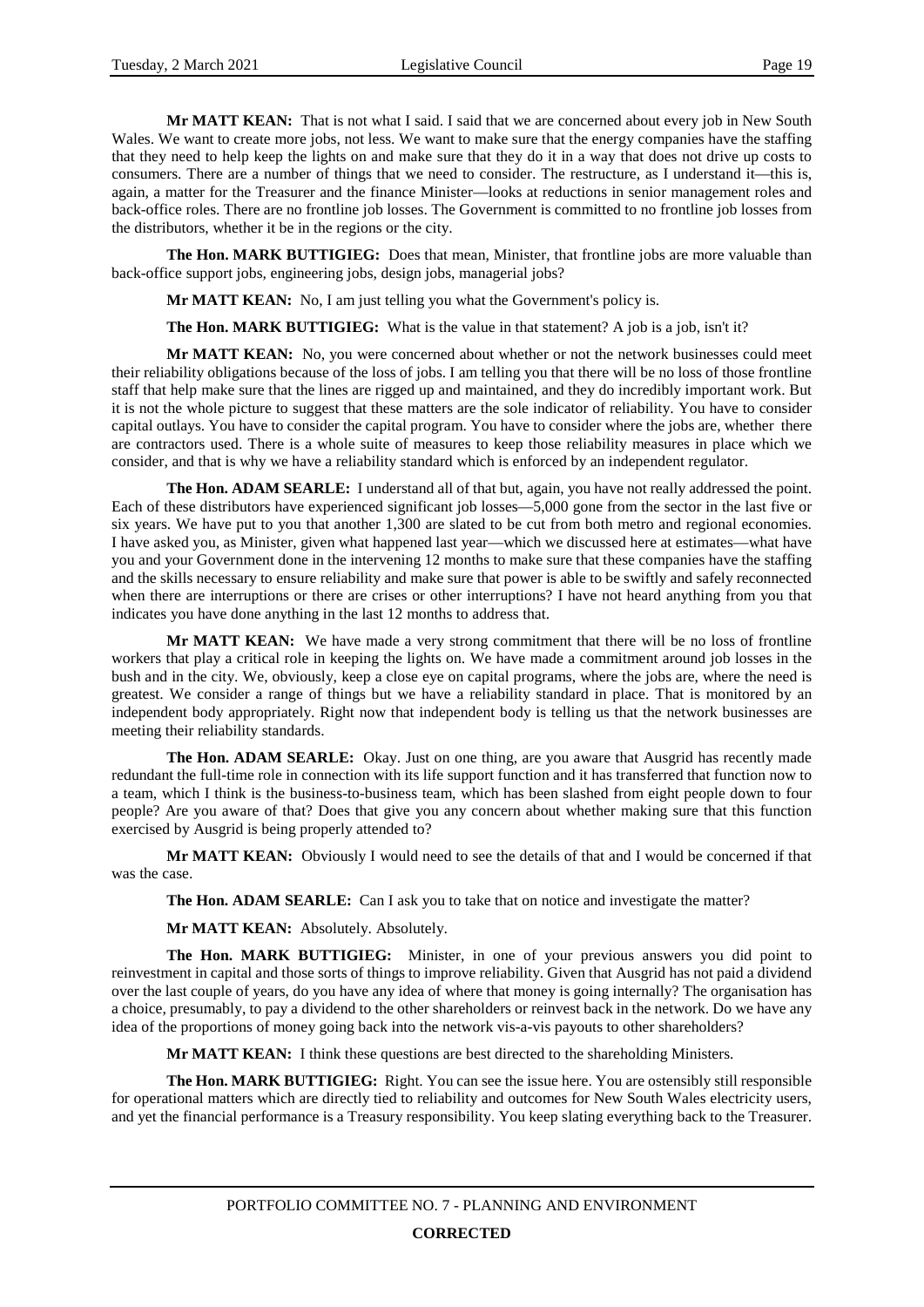**Mr MATT KEAN:** No. You are just raising IR issues, which are the appropriate domain of the Treasurer and the finance Minister, the shareholding Ministers. With regard to reliability we obviously have an independent body that monitors that. We have a strong high standard and we have an independent body that monitors it. We are obviously very focused on the impact on cost to consumers. We obviously pay close attention to that. We have a number of systems and processes in place to make sure that we can meet our commitment to the public of providing cheap, affordable and reliable energy.

**The Hon. MARK BUTTIGIEG:** Let's go back to that in a minute, Minister. I just want to touch on something that my colleague raised here. As Minister for Energy, and you have the Environment portfolio too, there is a thing called the non-contestable market, the unregulated market. Have you done anything to stimulate in terms of policy jobs growth in that area to attenuate the loss of jobs which is happening in those areas? For example, there are renewable energy initiatives that these organisations could be getting involved with. I questioned Mr Cleland on this last year. As an energy Minister, what proactive things have you done to intervene in those industries to create jobs growth?

**Mr MATT KEAN:** So, I think Mr Cleland is best placed to answer that with regard to Essential. For example, we are looking at finding other opportunities for those workers that may not necessarily—or may be surplus to the network business and find areas within the business for them to be redeployed and continue to provide value for customers. Maybe Mr Cleland would like to expand on that.

**Mr CLELAND:** Sure. If I can make a couple of comments. Firstly, just in relation to the reliability of networks in relation to job cuts, I have in front of me here the system average interruption duration index [SAIDI] and system average interruption frequency index [SAIFI] for Essential over the last 15 years, which shows a circa 30 per cent improvement. So, Essential has improved its reliability through the period of time in which it has been reducing jobs.

**The Hon. MARK BUTTIGIEG:** Can I ask you, Mr Cleland—

**The CHAIR:** No. Sorry. That is it.

**The Hon. MARK BUTTIGIEG:** Okay. Sorry.

**The CHAIR:** We are eating into Mr Field's time.

**The Hon. MARK BUTTIGIEG:** I can pursue this later.

**The CHAIR:** Yes, later.

**Mr CLELAND:** Sorry. I was going to answer the contestable market question. In relation to the contestable market, yes, Essential Energy is looking at opportunities to increase the level of employment in the business and provide opportunities for those people who might otherwise be without a role as we become more efficient and operate at a lower level of cost. Part of that is potentially operating in the contestable market and we have been and are challenging our own internal view of what is contestable and what is not and doing more work internally and there are some specific examples.

**The Hon. MARK BUTTIGIEG:** That is good to hear. That is progress from last year but we will take that up.

**The CHAIR:** Order! Let's go to questions from the crossbench, please. Mr Field?

**Mr JUSTIN FIELD:** Thank you, Chair. Good morning, Minister.

**Mr MATT KEAN:** Mr Field.

**Mr JUSTIN FIELD:** Minister, what is your reaction to Forestry Corporation's decision to recommence logging in burnt forests without site-specific conditions issued by the EPA?

**Mr MATT KEAN:** Concern. Concern. You know, we have got a great challenge here. We have got whole communities where jobs are at stake but we have had unprecedented bushfires that have ripped through these areas. And, you know, if we log them aggressively, they may never recover. So, we have got to find a way through here. I am currently working with the Deputy Premier to do that.

**Mr JUSTIN FIELD:** Well, you are working with the Deputy Premier. You have got a Natural Resources Commission [NRC] review that has been agreed, as I understand it. Basically the day that it is announced that the terms are agreed, the announcement from the Forestry Corporation is that they are going to go in anyway and log without site-specific conditions. A D9 dozer just turned up at the South Brooman forest this morning with three

#### **CORRECTED**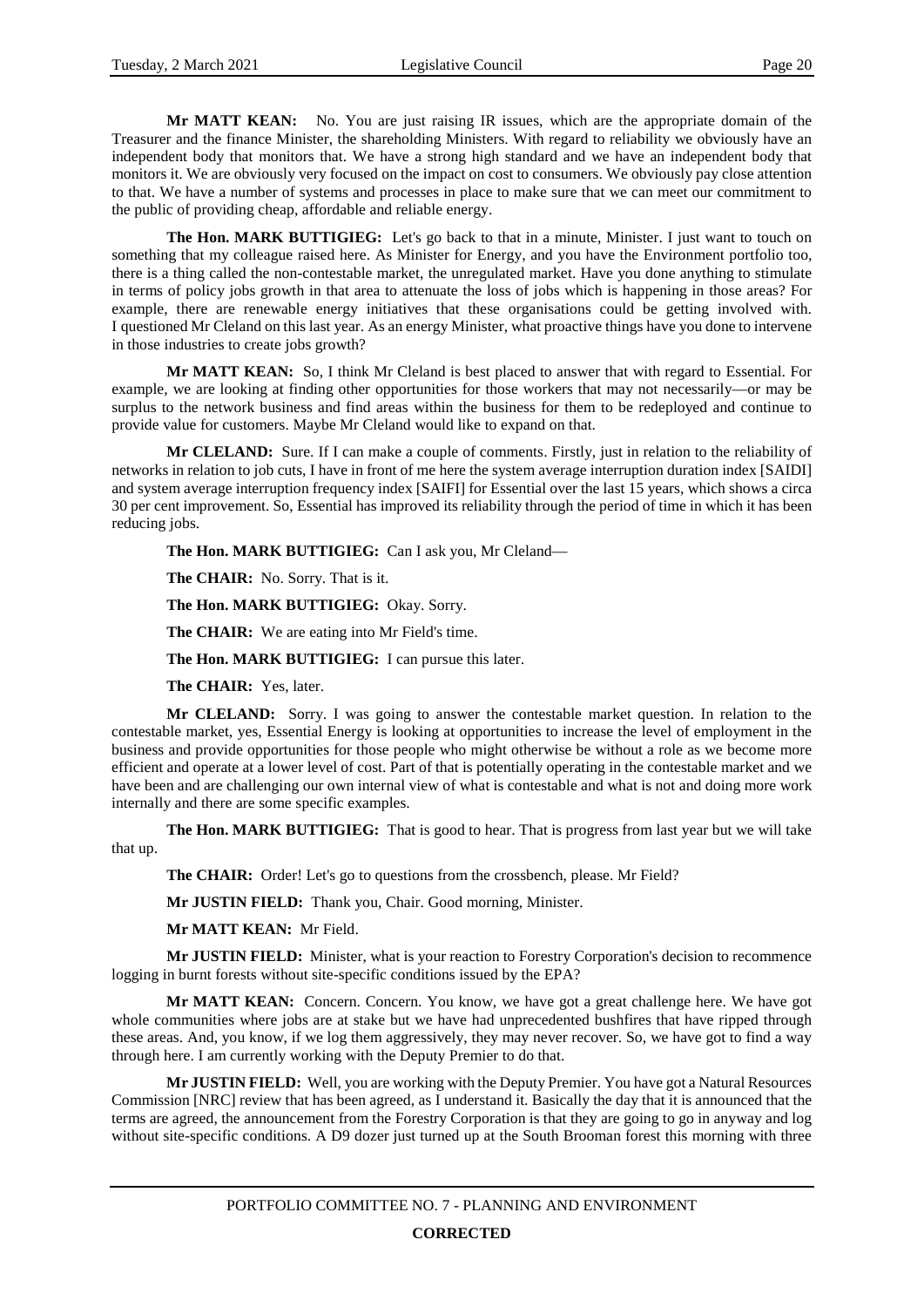Forestry trucks. Ms Mackey, was the EPA aware that they were about to commence logging in sites that you have identified as high risk in your most recent update? Has Forestry warned you that this was about to start today?

**Ms MACKEY:** They have advised us that there are a range of sites that they are looking at and we have those sites. We have not been given information about them going in to commence harvesting or even any pre-harvesting activity in terms of returning to the integrated forestry operations approvals [IFOA]. What I would have to take on notice and check is whether or not the activity in a particular forest relates to an approval they may already have. I am looking at my colleague and I do not believe it is, but that would be the caveat.

**Mr JUSTIN FIELD:** Minister, what is the value of your concern working with the Deputy Premier John Barilaro when he has thumbed his nose at the NRC review and he has decided to go in before that has even reported?

**Mr MATT KEAN:** Well, we have an independent environmental watchdog. I expect them to be a tough cop on the beat and we expect them to be out there doing their job. But, you know, Forestry Corp, if they have gone in to log these areas, just remember the tranches that they are logging have pre-approved plans. Those plans were approved before these bushfires ripped through. There is a gap in the IFOA.

**Mr JUSTIN FIELD:** They have still got a requirement to comply with the law, though.

**Mr MATT KEAN:** Yes.

**Mr JUSTIN FIELD:** And the fires have changed that. Ms Mackey, the EPA were very clear when they warned in September last year, when the Forestry Corporation first flagged that they might go in under the Coastal Integrated Forestry Operations Approval [CIFOA] and not subject to conditions. I am quoting from your letter now: "The EPA's position that a return to operating under the CIFOA alone in all areas of the State as you propose is not tenable at this time. The EPA is keen to ensure that the principles of ecologically sustainable forest management are applied, including maintaining a range of forest values for future and present generations. The EPA is concerned your proposal may not achieve these principles." Of course, those principles are also embedded in the Regional Forest Agreement [RFA], which is the legal instrument under which the CIFOA can actually function. The EPA has sent this warning. Forestry is going in—it looks like very, very soon. What are you going to do?

**Ms MACKEY:** So, we have taken action in the last week in terms of finding out more about what Forestry is planning and intending on doing. We have also over the last couple of months taken a significant position to be able to hold Forestry Corp to account and make sure they are compliant under the rule sets which we operate under. That includes being present in forests before, during and after harvesting occurs. We have also taken significant advice, both internally and across government as well as externally legally and from experts in this space, and we will continue to do that.

**Mr JUSTIN FIELD:** And I recognise Dr Andrew Smith's report, which is pretty clear that he does not think ecologically sustainable forests can occur without additional conditions. It sounds like you have got legal advice. Are you considering injuncting the Forestry Corporation from going back into these sites, particularly the high-risk sites you identified, without site-specific conditions?

**Ms MACKEY:** So we had—we continue to consider every day what the full continuum of regulatory actions are that we can take. Obviously, an injunction is one of the powers that exists under a range of legislation, including the Biodiversity Conservation Act, the Forestry Act, the Local Land Services Act and the Protection of the Environment Operations Act. However, in terms of that course of action we have been carefully considering the advice around those. For example, to proceed with an injunction we would have to do so consistent with the Premier's memorandum on litigation between government agencies, which means the process around that is quite different for us as a government agency. The basis upon which we would take that injunction needs to be a breach. It cannot be a pre-emptive step prior to logging commencing.

**Mr JUSTIN FIELD:** So we have to lose the trees first. We have to see the damage first before we can do something. We lost hundreds of hollow-bearing trees that we could not afford to against your rules last year before you issued a stop work order. Why do we have to see the damage occur first?

**Ms MACKEY:** For that particular process, as I have said, there is a full range of options that we have in terms of regulatory levers that we can use. For an injunction, the basis of the injunction must be a breach. That puts us in a different space for that particular option. As I have just indicated, we did take some action last week and we certainly have a range of other steps that we are working through following that action. That would be more of the ilk that you are referring to in terms of trying to prevent the harm to the environment before it occurs.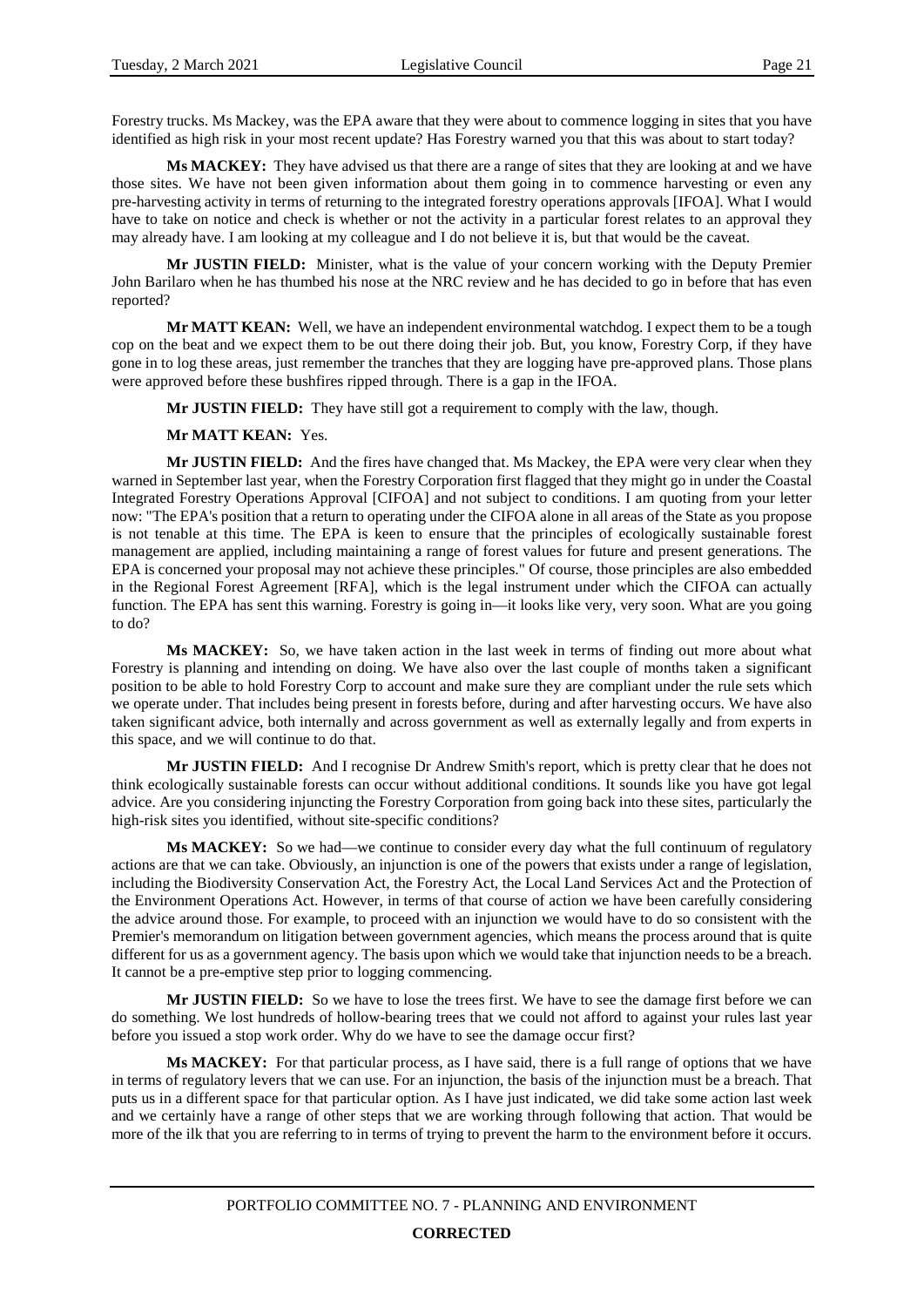**Mr JUSTIN FIELD:** I do appreciate that you have been more active in the past 12 months and a lot of people in the community really appreciate that as well. I asked the Deputy Premier and his staff and officials last week in estimates about these questions. Mr Hansen from the Department of Primary Industries said:

If the EPA has evidence that there is a breach against the CIFOA I am sure that they will take action. That is their job.

That is when I was challenging him on why they would go in, given your warnings and advice. Then the Deputy Premier, Mr Barilaro, said:

The EPA is the regulator and, as to Mr Hansen's point, if it believes that we are in breach, it will take action.

Minister, Barra is just goading you to take legal action.

**Mr MATT KEAN:** The EPA is an independent authority. I have made it very clear to them that I want them to be a tough environmental cop on the beat; that is exactly what they are. We have just replaced the chair; the chair is now out of the ACCC who was working with—

**Mr JUSTIN FIELD:** The D9 dozer is in the forest right now, Minister.

**Mr MATT KEAN:** Hold on—

**Mr JUSTIN FIELD:** Chair appointments and the like are all well and good. This is happening now.

**Mr MATT KEAN:** Can I just make the point that we have given the EPA real teeth and they will act independently without fear or favour.

**The CHAIR:** Minister, I understand that the Kosciuszko National Park plan of management requires all additional telecommunication transmission lines to be located underground; that is of course in relation to Snowy 2.0. The plan of management also says that wherever possible the service will seek agreement on the rationalising, undergrounding or rerouting of high-impact lines or sections of lines. Why has the Government granted an exemption to Snowy Hydro for its transmission lines?

**Mr MATT KEAN:** Because we need to make sure that we get that cheap, reliable and clean energy into the system as soon as possible. We know that our existing coal-fired power stations are on the clock; they are old bits of equipment. Snowy 2.0 will provide 2,000 megawatts of clean dispatchable energy into the market. The Federal Government is spending \$5 billion on that and we need to make sure that it is able to connect into the grid. We have got to get the balance right between making sure that we get that energy into the system but we do it in a way where there is minimum impact on the park. We are currently looking at how best to minimise the cost whilst at the same time having the least amount of impact on the national park. We are working through that process at the moment.

**The CHAIR:** I understand that it is nine kilometres of two massive far transmission lines, and I think everybody understands what that looks like if it goes over national parks. Are you saying it is all about cost in terms of why an underground option was not considered?

**Mr MATT KEAN:** We will consider the underground options. I know that the National Parks Association of NSW [NPA] has put up a proposal to tunnel the transmission lines; we will consider that. But let me be very clear with the Committee, every dollar spent on this has to be paid by consumers so we need to find a way to have the minimum impact on consumer bills whilst at the same time doing what we can to protect the park. My position is that where there is no great material difference between tunnelling and using overhead cabling, then of course we should look at that. But if there is a huge economic cost to be borne by the community by getting this cheap, reliable and clean energy into the grid, then obviously that will be a major consideration.

**The CHAIR:** But I understand that Snowy Hydro has not factored underground cabling into their business case. How are you going to consider that as an option if they have not been required to document that as an alternative?

**Mr MATT KEAN:** I think that, as I said, we will look at the different options and I am very happy for Mr Hay maybe to talk to this, who has been working closely on the HumeLink proposal.

**The CHAIR:** You do know that the Snowy Hydro CEO, Paul Broad, said in 2018:

The project's design—

not the transmission lines—

is being done in a way that minimises its environmental footprint. This includes putting the majority of the physical structures such as tunnels and the powerstation deep underground.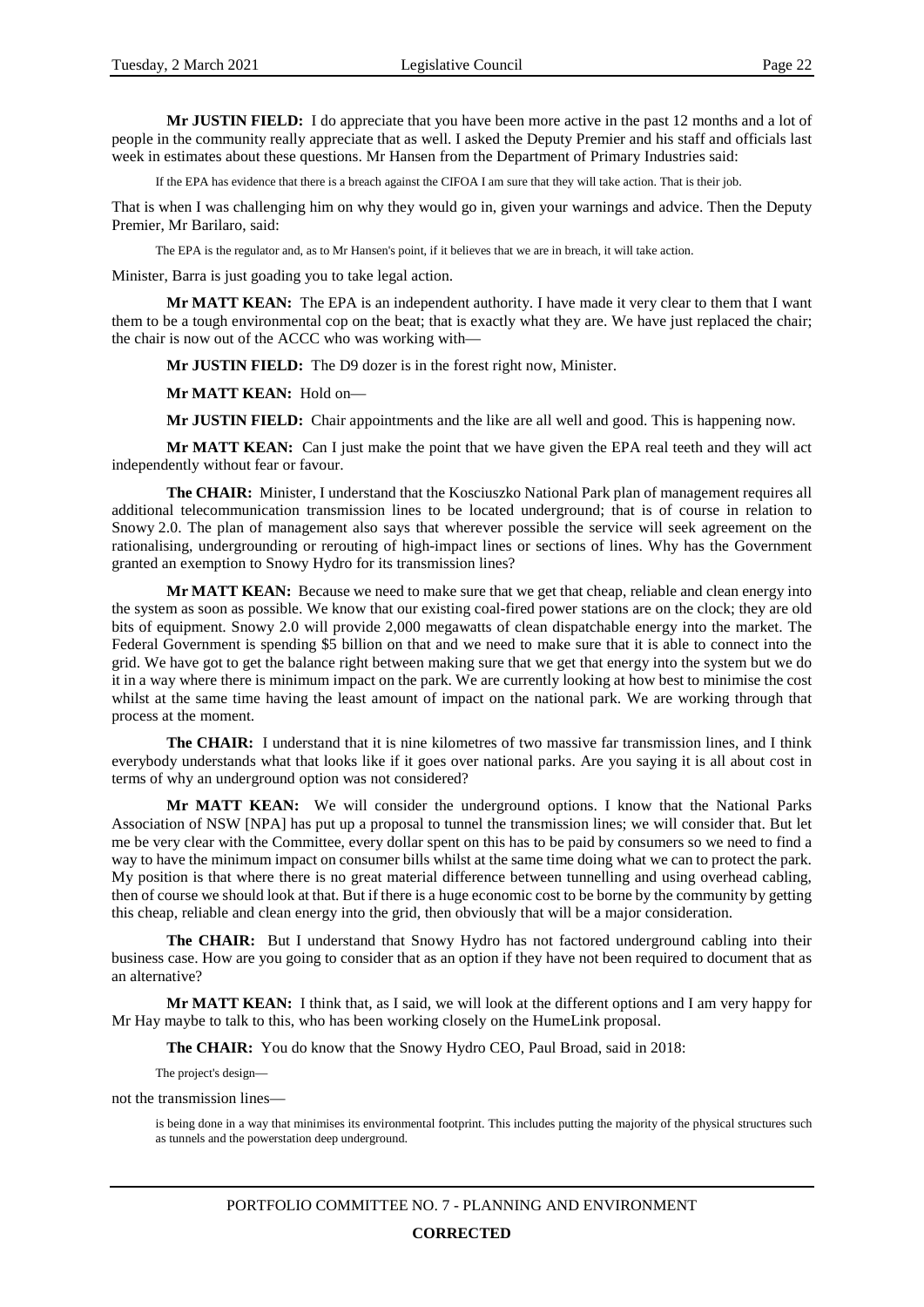The power station itself is going deep underground to minimise environmental impacts but nine kilometres of the transmission line is going to go above ground. I know that the environmental impacts on Kosciuszko National Park are very close to your heart. That is nine kilometres of massive clearings for two transmission lines. How are you going to assess the alternative if I understand that Snowy Hydro has not been asked to present that alternative?

**Mr MATT KEAN:** Mr Hay, would you like to maybe comment on whether or not we will assess the alternate?

**Mr HAY:** I think part of that is for the National Parks, and my colleague Mr Fleming can also talk about the process he runs through for that assessment. If that assessment results in a conclusion that it should be underground, that is a matter that has to go back to Snowy Hydro. If they have not assessed it, then they will have to look at it at that point.

**The CHAIR:** What are they assessing?

**Mr HAY:** Undergrounding.

**The CHAIR:** Who is putting that proposal forward? Sorry, I am a bit confused. Do you mean the National Parks Association, the NGO?

**Mr HAY:** The National Parks is the party who has to make the assessment in terms of what happens in the park, and so that process Mr Fleming can talk about in a little bit more detail. If that process culminates in a decision that the parts should be undergrounded, then that is a matter that goes back to Snowy Hydro.

**Mr FLEMING:** There are two separate processes; there is the plan of management process to which you referred earlier and there is the environmental assessment of the transmission line. The environmental assessment of the transmission line is actually a process led by Planning and the planning Minister makes an ultimate decision on that. As National Parks, we will obviously look at the draft EIS that has been provided and provide our assessment of the impacts. I understand it is about 100 hectares of land that would be cleared for that eight kilometres of transmission line; we will look closely at that. The requirements for the EIS—I mean they include a requirement that alternatives are considered and articulated, so that needs to be addressed through the planning process. The plan of management process—that is our process. That is not pre-empting any decision on the transmission line. That is giving effect to a government policy decision which was—I think, two or three years ago the legislation said—

**The CHAIR:** My question was not around the plan of management; that is fine. There is no option actually to consider in terms of the underground. You are actually just considering the overground at this stage, just to be clear.

**Mr FLEMING:** The draft EIS—again, it is a planning process, but it will require that alternatives be considered. It is up to the proponent as to how they consider them. It is then up to government to determine whether the proponent has adequately considered the alternatives.

**The CHAIR:** Is it possible in that situation for you as the Minister for Energy and Environment to direct Snowy Hydro to include the option for transmission cables to be underground as well as above?

**Mr MATT KEAN:** Yes.

**The CHAIR:** Would you consider doing that?

**Mr MATT KEAN:** Yes.

**The CHAIR:** Are you committing to doing that?

**Mr MATT KEAN:** The EIS is the appropriate place to consider different proposals and the impact that they will have on the environment and then we will have to consider that. That will be a matter for the planning Minister but obviously the EIS process is the right way to assess the different options available to us. But can I just also say that transmission lines through national parks are not unusual. There is a huge transmission line going through the Greater Blue Mountains World Heritage Area, taking electricity from the Mount Piper coal-fired power station into the electricity market; so this is not an unusual thing.

**The Hon. MARK PEARSON:** I am going to turn to the kangaroo management plan and the methodology used to approximate the numbers of animals. Can the Minister explain how the population estimate for red kangaroos in the Lower Darling increased by 265 per cent in one year between 2018-19 when scientific experts agree that the annual population growth rate for red kangaroos does not exceed 8 per cent to 10 per cent?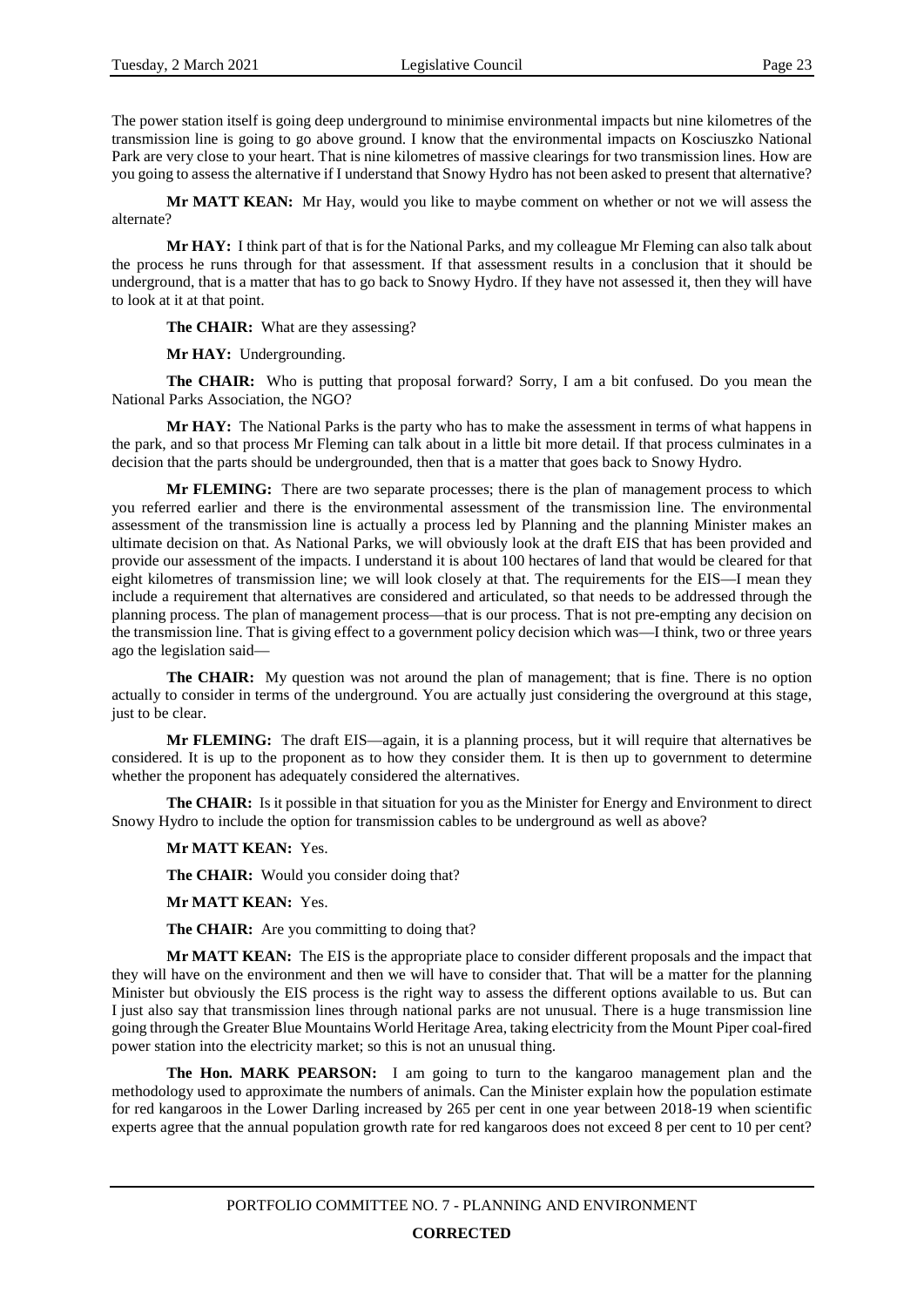**Mr MATT KEAN:** Mr Pearson, as much as I have a great deal of affection for the red kangaroo and its population, I think Ms Molloy is best placed to answer that very specific and detailed question.

**Ms MOLLOY:** Thanks, Mr Pearson. Thank you, Minister. I cannot comment on the specific numbers for that zone that you are talking about, but I can talk in more general terms around the fact that we have a robust method for calculating the population for each of the—

The Hon. MARK PEARSON: Before you go on to a more broad answer, which I would give you limited time for, can you take that question on notice and answer it specifically?

#### **Ms MOLLOY:** I can, yes.

**The Hon. MARK PEARSON:** I will give you another example that will help you to embellish your more broad answer. In 2019 a total of 172 wallaroos were actually sighted during a survey in the Northern Tablelands. Then, in the application of several statistical models and techniques—including bootstrapping and the application of a correctional factor of 1.85—the population estimates for wallaroos suddenly become 117,290 from 172. Does it concern the Minister that the population estimate is 682 times greater than the actual wallaroos sighted?

**Ms MOLLOY:** Again, we have a number of zones where we manage the commercial kangaroo management industry, and regulate it from our perspective. I am not across the exact detail of each of the population estimates.

**The Hon. MARK PEARSON:** So you will take that question on notice?

#### **Mr MATT KEAN:** Yes.

**Ms MOLLOY:** I can certainly take the specifics on notice. However, more broadly, the commercial kangaroo industry has been operating in New South Wales for close on 45 years. It is safe to say that over that period, the methods for calculating the population have improved, scientifically based—

**The Hon. MARK PEARSON:** How could it have improved if we had a report, which was published recently, that said that kangaroos are now starting to face very serious population numbers across New South Wales. If your methodology is working, why has there been this new report recently about the number of kangaroos?

**Ms MOLLOY:** We do annual surveys in the western zones, so we have that data over 45 years. And, as I said, the actual methodology improves based on scientific advice and we work very closely with our Department of Primary Industries [DPI] colleagues in doing those surveys. Each year the surveys are done. So yes, we did find that there was—

**The Hon. MARK PEARSON:** Ms Molloy, I am putting a question to you that your statement to say that they are improving is actually not true because the evidence that is building up is showing that the methodology is actually not working. The School of Biological Sciences at the University of Adelaide found that the use of drones outperforms human counting by up to 96 per cent. This technique is used in the United States, Kenya and South Africa. Is the Minister aware of the scientific advancements made globally in the methods for counting wild animal populations using imagery, drones and mathematical models that outperform the method we use to count kangaroos while hanging from a helicopter?

**Mr MATT KEAN:** Mr Pearson, I am not aware of those techniques used overseas but I am very happy to look at them. I think it would be appropriate if our department were to consider using those techniques to give you more accurate information on which we can all make decisions. So we will take that away and certainly look into it.

**The Hon. MARK PEARSON:** Would you consider it a very serious concern that if these inaccuracies are correct, we are killing thousands of animals where there has not been a scientifically robust reason to substantiate that the kangaroo management plan is legitimate and functional?

**Mr MATT KEAN:** If that is the case, yes, it would be a great concern. I am very happy to take that on board, Mr Pearson.

The Hon. MARK PEARSON: How much does it cost annually for your department to manage the kangaroo management program? Do you want to take that on notice?

**Mr MATT KEAN:** I am very happy to take that on notice, unless Ms Molloy wants to deal with it.

**Ms MOLLOY:** I will have to take that on notice. I do have that information and I can provide it.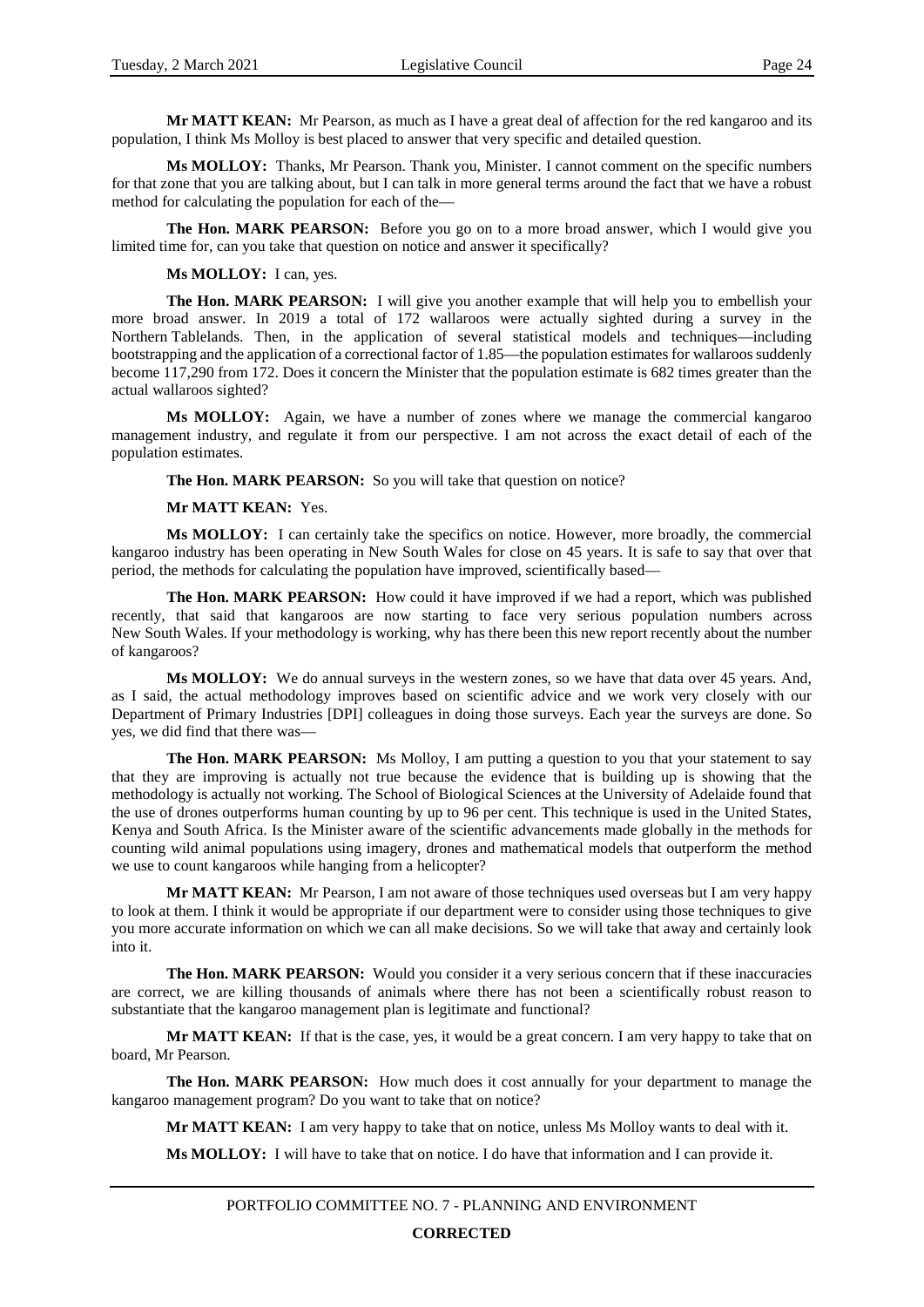**The Hon. MARK PEARSON:** It appears that Dr Stuart Cairns commenced working as a paid consultant for your department from at least the late 1990s. Can you advise how much money your department has paid to Dr Stuart Cairns or G E & S C Cairns Consulting Pty Ltd over the past 30 years? I suppose you would want to take that on notice?

**Mr MATT KEAN:** I might have to take some time to quantify that, Mr Pearson.

**The Hon. MARK PEARSON:** How much does each helicopter survey cost? Ms Molloy?

**Ms MOLLOY:** They are run by the Department of Primary Industries. I do not have that information to hand, so I can take that on notice.

**The Hon. MARK PEARSON:** But the department of the environment deploys helicopters to do the count, correct?

**Ms MOLLOY:** DPI do that on our behalf.

**The Hon. MARK PEARSON:** I see.

**Ms MOLLOY:** But I do not have the information about how much it costs per helicopter.

**The Hon. MARK PEARSON:** What is the procurement process for selecting consultants to conduct the surveys? Is it an open tender process?

**Ms MOLLOY:** I do not have that information to hand either.

**The Hon. MARK PEARSON:** Will you take it on notice?

**Mr MATT KEAN:** We can provide all that to you, no problem.

**Ms MOLLOY:** We can provide that. Yes, absolutely.

**The Hon. MARK PEARSON:** Thank you.

**The CHAIR:** It is just past 11.00 a.m. We will have a five-minute break and we will come back at 11.10 a.m.

#### **(Short adjournment)**

**The Hon. MARK BUTTIGIEG:** Minister, I understand that in 2017 Minister Upton promised an initiative whereby the dumping of asbestos would be provided at a much cheaper rate—if not free, I think—in consultation with councils. The idea of that was to remove the disincentive for illegal dumping. Can you update us on where that is at?

**Mr MATT KEAN:** I might hand over to Tracy Mackey to give you an update, if that is okay?

**The Hon. MARK BUTTIGIEG:** Sure.

**Ms MACKEY:** As the Minister announced as part of our asbestos strategy last year, we are committed to looking at whether or not we can find opportunities for householders to be able to benefit from having the levy waived around appropriately packaged and bonded asbestos. As the Minister has already indicated, 2020 was an unprecedented year on a number of fronts. One of the things that has been held up due to a repositioning of resources has been our ability to work with colleagues across government to find a way through on that one. But we are now quite close and we expect to be able to roll that out later this year.

**The Hon. MARK BUTTIGIEG:** Can you report generally on the progress of the 2019-21 Asbestos Waste Strategy?

**Ms MACKEY:** I can. I might get one of my colleagues, Ms Chang, who is in the other room. I understand that they are on a two-minute delay, so they do not actually know when we are asking them to come in. That is our problem that we are trying to manage.

**Mr MATT KEAN:** Do you want to ask any other questions while we get Ms Chang?

**The Hon. MARK BUTTIGIEG:** This goes to asbestos waste management in general, so the progress of the strategy is pretty important in terms of where we are at with it and how much of it has been implemented.

**Ms MACKEY:** I might start taking you through while she comes into the room, if that is helpful?

**The Hon. MARK BUTTIGIEG:** Sure.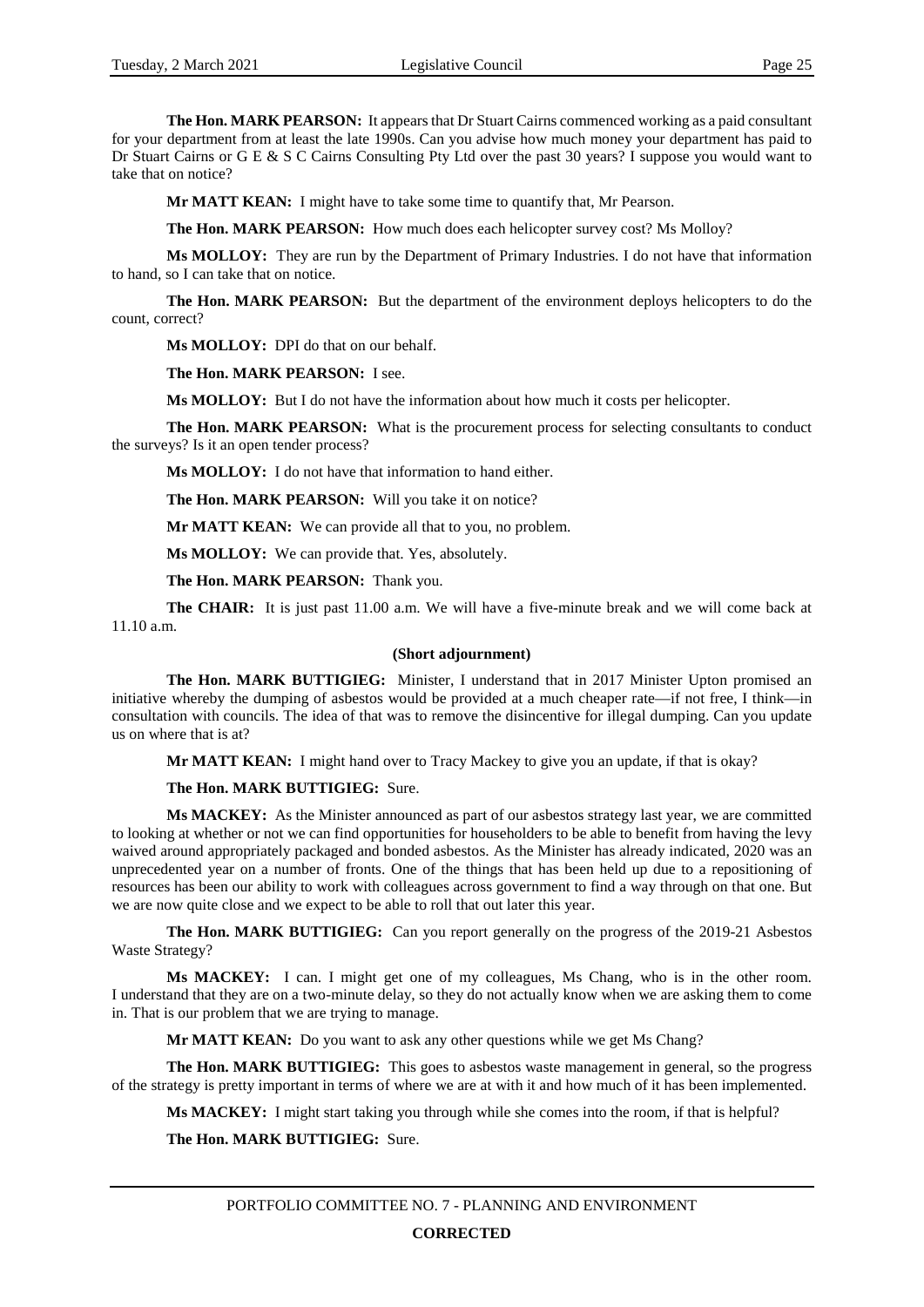**Ms MACKEY:** We are going through the asbestos strategy and where things are up to. Do you want to do it?

**Ms CHANG:** In terms of the asbestos strategy, we have made significant headway. There have been some consultations with councils and the community recycling centres have been complete. In terms of the initiative on the household waiver—

**Ms MACKEY:** I just updated them on that.

**Ms CHANG:** Sorry, there is a bit of a lag. The work with local government and industry on the receipt and management of asbestos is ongoing, but we are making some good headway. Work with regional waste facilities to build capacity as well as expand capability with landfill staff to safely and lawfully manage large-scale asbestos is complete. In terms of making asbestos cheaper, we have supported industry by trialling alternative asbestos cover options at landfills and, in consultation with SafeWork NSW, ensured that environmental and work health and safety requirements at landfills are performance risk based and cost effective. That action is also complete.

**The Hon. MARK BUTTIGIEG:** Can I interrupt you there? Let us cut to the chase. In terms of the effectiveness of the strategy, do we have any statistics on the incidence of illegal dumping, whether or not it is steady or has decreased or increased? Do we know where that is at?

**Ms CHANG:** Yes, we do have performance metrics around illegal dumping. They are not specifically on asbestos. The New South Wales Government has a target of 30 per cent reduction in illegal dumping. My understanding is that it is tracking well against that, particularly in the commercial and the larger-scale types of illegal dumping.

**Ms MACKEY:** Can I just add that illegal dumping is one of those areas for us where when you look at the stats over a period of time, while we can compare year on year, what has actually happened is we are getting increasing uptake of people actually reporting. RID Online is something that we use across the State and you can see those that are using it—particularly local councils—starting to report, particularly around illegal dumping on kerbside as people depart premises and live in their local neighbourhoods. All of that has increased. Yes, we are on track in terms of looking like we will come close to the target, but also there has been an increase in reporting. So it is not really comparing across years at the moment.

**The Hon. MARK BUTTIGIEG:** Are you saying, Ms Mackey, that if you control for the increased frequency of reporting then you are actually doing much better than you otherwise would look?

**Ms MACKEY:** I think all illegal dumping is something that we are trying to stamp out and we have got a range of programs around that. We are going to keep striving for that as a challenge that we are working on. But we are conscious that, in terms of the raw reporting, it is important to understand the context that there is increased reporting in the space.

**The Hon. MARK BUTTIGIEG:** There has been quite a few incidents where new housing developments have been built on contaminated land. What steps has the department taken to ensure that that does not happen? I am talking about landscape supplies and things like that mixing in with turf underlay—all that sort of business that goes on. Anecdotally, you read the media reports and this seems to be an increasing problem, particularly on the outskirts of metropolitan Sydney. That would be the anecdotal evidence. Do you have hard evidence on whether you have got that under control? What steps have you taken?

**Ms MACKEY:** There are a range of areas in which the EPA engages in that space. First of all, if it is a major development then there is a process around that in terms of the planning process where the EPA will look at whether or not there are contaminants existing on the site. There is a process around that. We obviously also have arrangements, even before you get to the planning process, of regulating and identifying significant contaminated sites across the State. There is quite a bit of work that I can get one of my colleagues to talk you through around what we are doing in terms of those contaminated sites across the State. I think what you are asking about is fill that goes to particular sites.

**The Hon. MARK BUTTIGIEG:** Yes. Let me take you to a specific example. Minister, you might want to contribute here too. Did you get briefed on the incident out at Oran Park last year?

**Mr MATT KEAN:** Which specific incident are you referring to?

**The Hon. MARK BUTTIGIEG:** There was an incident reported in *The Guardian* newspaper in which turf underlay was mixed in with asbestos-contaminated material. We had a development at Oran Park on the top

**CORRECTED**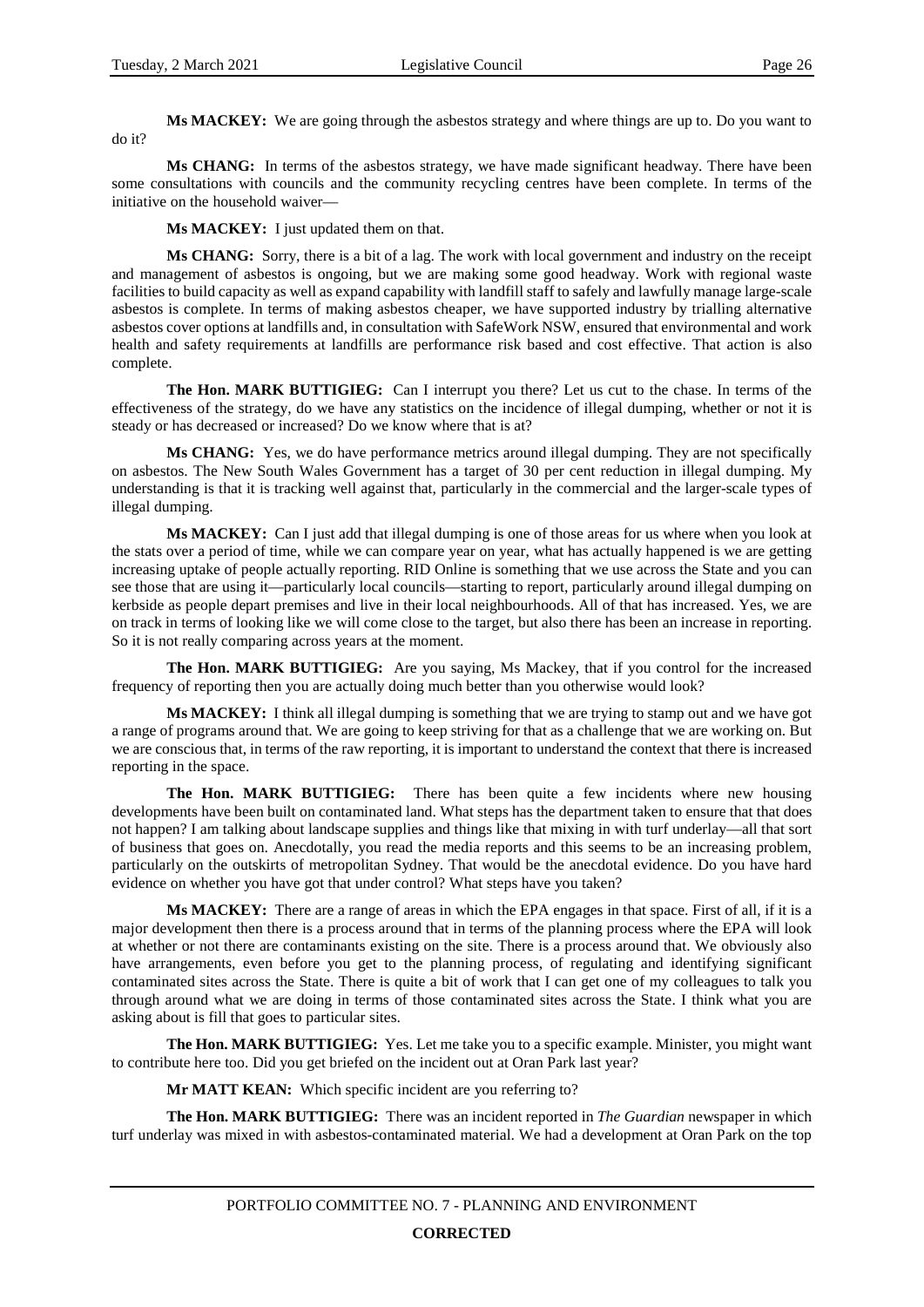of it. There was actually an admission by Greenfields, which was the developer out there, that this actually happened.

**Mr MATT KEAN:** I do not recall being specifically briefed on it, Mr Buttigieg.

**The Hon. MARK BUTTIGIEG:** Ms Mackey, do you have any information on that?

**Ms MACKEY:** I do not have information about that specific site, but I am happy throughout the day to get you some information and share it with the Committee.

**Mr MATT KEAN:** We are happy to give you whatever information you want on that.

**The Hon. MARK BUTTIGIEG:** *The Guardian* is not a frivolous or vexatious outlet; it is usually good reporting. I am a little bit surprised that you were not aware of this.

**Ms MACKEY:** I want to be really clear. I am not saying we were not aware of it. I am not able to take you through it. I have not got details around that specific site and around what action we took and so forth.

**The Hon. MARK BUTTIGIEG:** There was no investigation into it, or follow-up?

**Ms MACKEY:** I am sure there is, but I would need to get that. We deal with a large number of incidents across the State each and every day, so I just want to get you up-to-date information.

**The Hon. MARK BUTTIGIEG:** Can I put this to you? What happened was that the developer of the site, Greenfields, admitted that there was illegal dumping at Oran Park and it was illegal asbestos processed by a company called Waratah, which was producing the turf underlay that was used under that development. This was happening for two to three months before it was finally discovered by whistleblower inspectors at Camden Council. It was reported to the EPA—your organisation, Minister, which you are responsible for—in November 2019. You know nothing about this?

**Mr MATT KEAN:** There are a number of issues that get raised. We have a weekly meeting with the EPA. They brief me on issues. Asbestos is obviously something that occurs from time to time. The EPA perform their functions and investigate this very serious substance when they are out and about in the normal course of their business. It does not necessarily mean that they brief me on every specific asbestos investigation.

**Ms MACKEY:** We are quite clear that we are an independent regulator. So in terms of operational matters, we are not going to the Minister's briefing and seeking advice around those. They are decisions that are made within the agency.

**The Hon. MARK BUTTIGIEG:** No, but the head of waste compliance, Greg Sheehy, confirmed that the EPA received the report from Camden Council.

**The Hon. CATHERINE CUSACK:** Point of order: These questions have already been taken on notice.

**The Hon. MARK BUTTIGIEG:** These are follow-up questions.

**The Hon. CATHERINE CUSACK:** I understand that. But in the interest of progressing the estimates hearing today, the matter has already been taken on notice and I ask that we move on.

**Ms CATE FAEHRMANN:** The Hon. Mark Buttigieg knows that he is asking different questions. I have heard the question. Even if they are similar, that is the way it goes. There is no point of order.

**The Hon. MARK BUTTIGIEG:** The questions clearly go to an issue in the reporting line in the department and the agency. You have a situation where if you are a resident out at Oran Park and there is an article about asbestos-contaminated material in the underlay that you have purchased homes on, and the EPA is in receipt of a report from Camden Council and, I might add, the developer, who reported it as well, and the Minister is not aware of it—I find that bizarre.

**The Hon. CATHERINE CUSACK:** Is that a question?

**The Hon. MARK BUTTIGIEG:** Do you find it bizarre, Minister?

**Mr MATT KEAN:** These are operational matters for the EPA. It is an independent environmental watchdog. I do not interfere with their investigations. When there are matters of material risk, they are elevated and brought to my attention. But I have every confidence the EPA has the right systems and processes in place to deal with matters around the illegal dumping of waste.

**Ms MACKEY:** Perhaps I can assist here. In the 2019-20 financial year, we had nearly 9,000 incidents and complaints that came to the agency. Hence why I am indicating that we can take you through the detail on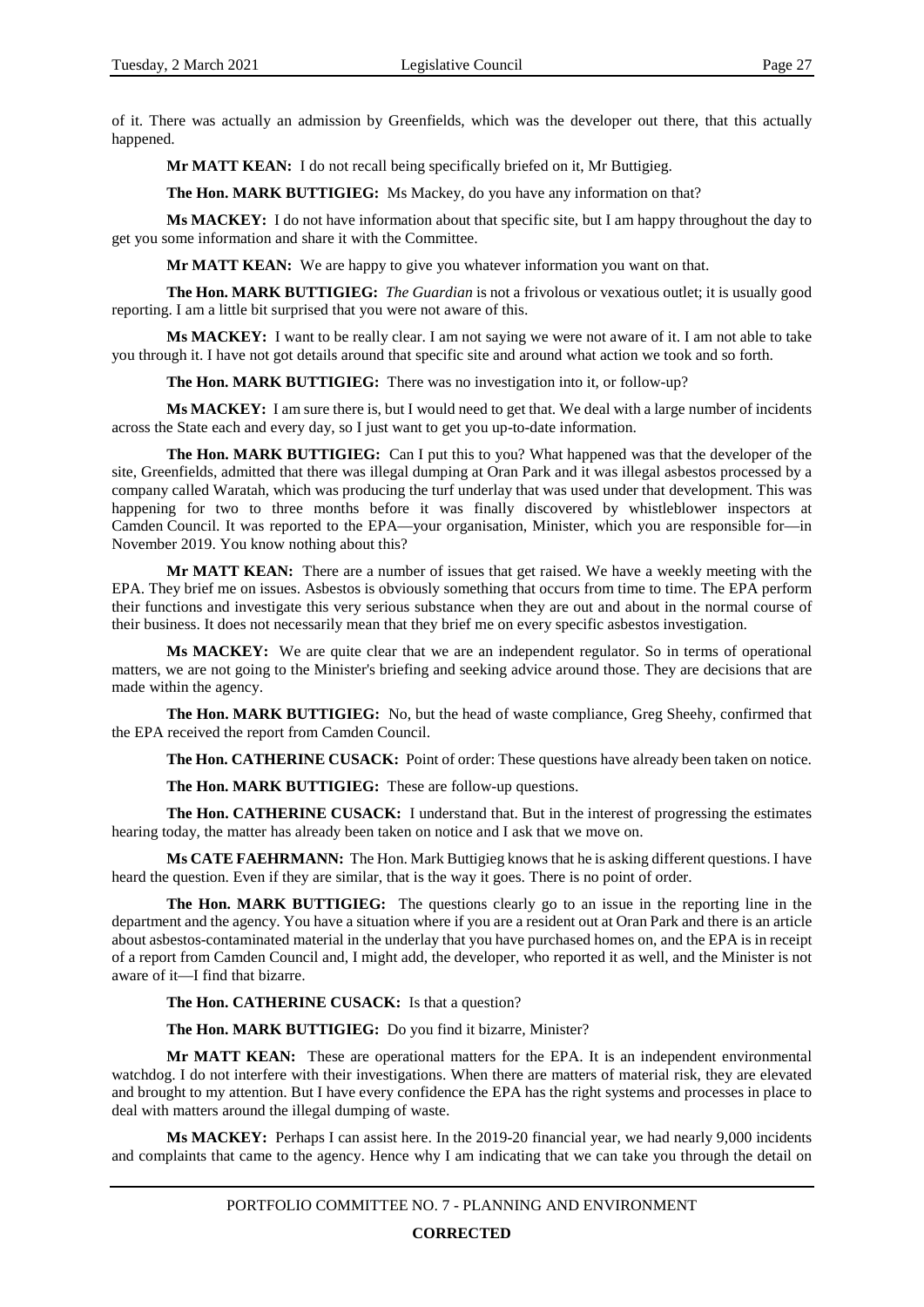that particular one—and I am happy to get it during the course of today; however, I do not have front of mind all of those incidents and cannot give the Committee detail on all of them. I want to give you the right detail, so I just want a little bit of time to access that information.

**The Hon. MARK BUTTIGIEG:** Minister, can you inform the Committee of your understanding of what the safe level of asbestos is deemed to be in New South Wales?

**Mr MATT KEAN:** I am not sure there is a safe level of asbestos. It is a prohibited product in New South Wales and we take any incidence of asbestos exposure very seriously. SafeWork NSW does a great job on the front line protecting workers and people who may have been exposed to it, and EPA has an important function to play in ensuring that matters of the illegal dumping of asbestos are fully investigated and people found responsible are held to account.

**The Hon. MARK BUTTIGIEG:** There is no safe level, you are quite correct. We have a situation here where Camden Council and the owner, Greenfields, has reported to the EPA. The EPA responds saying it was not big enough to warrant a clean-up notice. Do you have confidence in this agency, Minister? This is an emblematic incident, which I am sure most of Sydney was aware of, and there is no information here today for the Committee.

**Mr MATT KEAN:** The issues you have raised are very serious. I absolutely undertake to get a full briefing on it and make sure the proper process has been followed. If there are issues around the investigation we are happy to update you to make sure that you and those residents affected can have some comfort as to what has been done to keep them safe. But I do not have those details at hand right now. I will undertake to come back to you. Let me tell you, any issue, any matter of the illegal dumping of asbestos and the exposure of anyone, whether it be a worker or a resident, to asbestos is something that we should all take very seriously. We know the devastating impacts that asbestos has on health and it is not something I take lightly, Mr Buttigieg.

#### **The Hon. MARK BUTTIGIEG:** Thank you.

**The Hon. ADAM SEARLE:** Minister, more than a year ago you met with residents at Williamtown, Fullerton Cove and Salt Ash, whose properties and lives were affected or polluted by PFAS. At the meeting they asked for the Government to help clean up the PFAS pollution that remains in the drains all around their properties, not within the RAAF base but the drains around their actual residential properties. What have you or your government done to clean up the PFAS pollution where people live?

**Mr MATT KEAN:** This is a terrible incident or issue in Williamtown. I did meet with residents at the request of the local MP, who has been a great advocate for that community. It is heartbreaking. Obviously, the defence site at Williamtown—they use PFAS that seeped into the waterways, the water table and impacted that whole community. The EPA is obviously on the front line looking at these issues. Would you mind if I hand over to Mr Beaman, who has been overseeing the compliance work there?

#### **The Hon. ADAM SEARLE:** It is a matter for you, Minister.

**Mr BEAMAN:** The role for the EPA in this is really to hold the party to account in this case, which is the Department of Defence in the historical operation of the Royal Australian Air Force [RAAF] base. I think our pursuing of Defence, and also by the community, dare I say, has played a very strong role here in bringing Defence to come to the party and to be accounted for it. They have developed up their PFAS management area plan and the ongoing monitoring plan that applies to the RAAF Base Williamtown.

What Defence have done as part of the PFAS area management plan is to remove the major hotspot areas on the base and have those encapsulated. They have constructed four large water treatment plants and the technical basis of doing that is to try to reduce the flux of material leaving the base, the amount of PFAS material on site leaving the base. As part of that program, the management plan is to have an ongoing monitoring program that will run for a number of years. Defence has published the results for the last 2019 season; 2020 is about to be published on the Defence website. That is how we are holding Defence to account for the clean up and remediation of that site.

**The Hon. ADAM SEARLE:** The residents whose properties have been impacted in this way have been living within the red lines drawn by the EPA, which have not changed since 2017. How long will the residents have to put up with this pollution? When will this process be completed?

**Mr BEAMAN:** It will be difficult to put an absolute time on it. We have been very clear, I think both ourselves and Defence in terms of this: It is going to be a long-term issue. It is an unusual geomorphology. The hydrology of that site is quite unusual, being at sea level. There is quite a degree of interconnectedness between the groundwater and the surface water at that site. That is why the primary work at the moment by Defence is to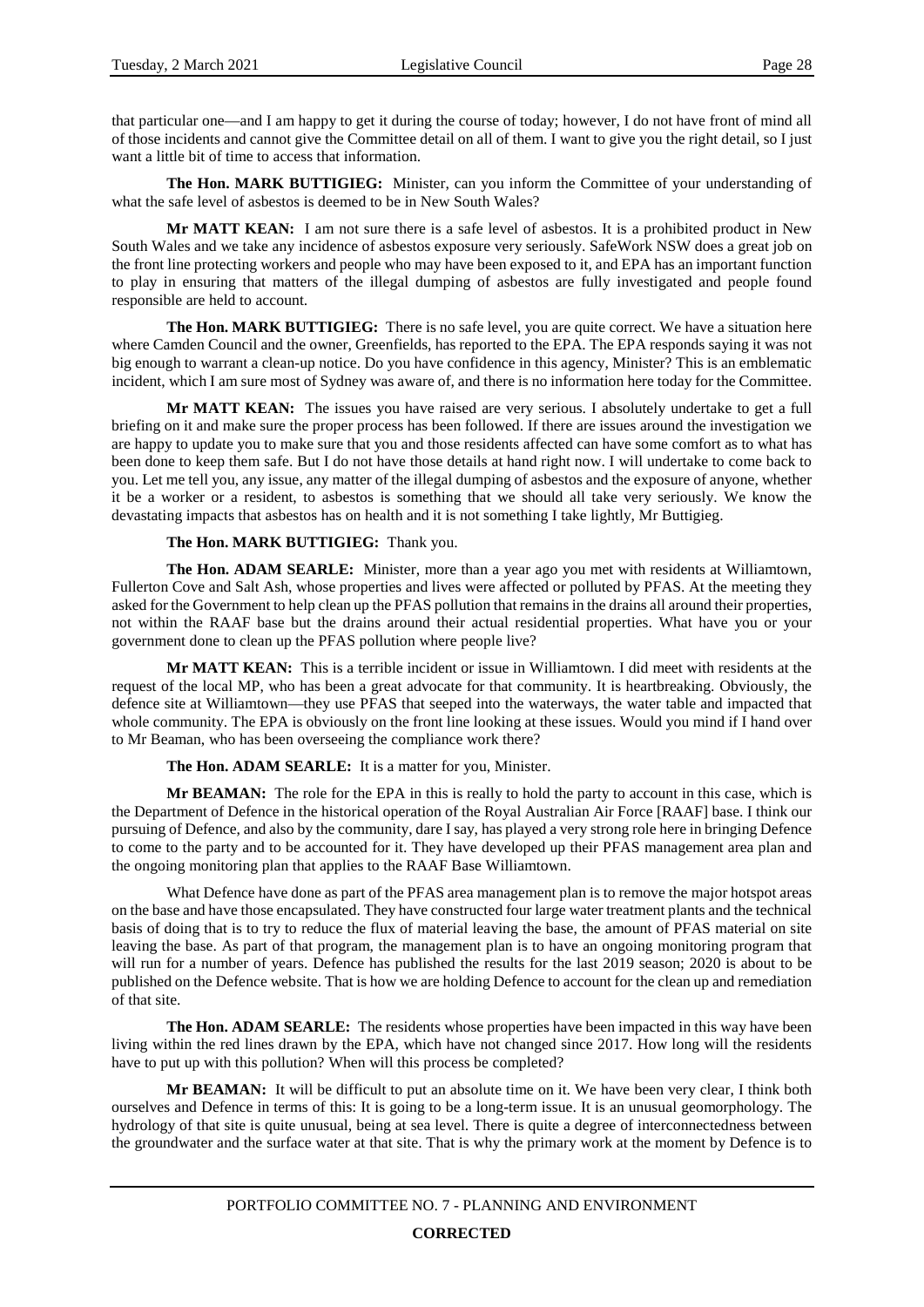remove the hotspot areas, which they have done. What they have also done is built the four water treatment plants, so we are trying to control, or Defence is controlling, the amount of material, the level of contamination on the base. That is why it is called the ongoing monitoring program. We need to see what effect those have, and if they are not having the effect that we are after we will keep pursuing Defence to do more. What I can tell the Committee, which is in the 20[1](#page-31-0)9 report, is we have seen a decrease in PFAS in the aquatic biota.<sup>1</sup> We have seen between 2016 and 2020 a decrease in the level of PFAS. We are starting to see those measures work, but they will take time.

**The Hon. ADAM SEARLE:** The short answer is: There is no end point? You are doing something now, Defence is doing something, you hope it works, it may not, in which case we will have to try something different, but there is no end point in sight?

**Mr BEAMAN:** I think we are using the science to guide what the best approach is and that is where we have arrived at today with the PFAS area management plan. I would not say there is no end date to it; I am saying we are actually going to see how these things perform over time, because it is—

**The Hon. ADAM SEARLE:** But you cannot say it will be 2023, 2024, 2035?

**Mr BEAMAN:** It would be speculative to have any date put on it like that.

**The Hon. ADAM SEARLE:** Who is responsible for cleaning the drains around the properties? Is the State Government planning on conducting any work to clean the network of drains around the RAAF base?

**Mr BEAMAN:** Not that I am aware of. My understanding of the drains is that they are in different property ownerships through that area south of the base. I am unaware of any requirement to clean the drains. I think that is probably an ongoing discussion with the community that has gone on for a while about what the future management of those drains is.

**The Hon. ADAM SEARLE:** Just to be clear, is the EPA not responsible for protecting the population and the environment from pollution off the RAAF base?

**Mr BEAMAN:** And the way we have done that is actually the work that has been done by getting Defence to do human health and ecological risk assessments. That was a very large, technical piece of work and we have given the community advice about how they can minimise their exposure. We have started to see, as I just noted, that we are seeing a decrease of PFAS concentrations in the aquatic biota.

**Mr MATT KEAN:** Mr Searle, can I jump in and say, the EPA obviously has an important role to play in keeping the community safe on this. If there are issues around the drain then we will look into that after this about what can be done. Let me be very clear: The Federal Government should take responsibility for the mess that they caused there.

**The Hon. ADAM SEARLE:** This is my next question: How much has the State Government spent on cleaning up this mess?

**Mr MATT KEAN:** Too much.

**The Hon. ADAM SEARLE:** How much?

**Mr MATT KEAN:** We will take that on notice and come back to you, but the Commonwealth should foot the bill.

**The Hon. ADAM SEARLE:** And how much have you got out of the Federal Government?

**Mr MATT KEAN:** The Commonwealth should foot the bill.

**The Hon. ADAM SEARLE:** Are they footing the bill?

**Mr MATT KEAN:** No.

 $\overline{a}$ 

**The Hon. ADAM SEARLE:** How much have they paid?

**Mr MATT KEAN:** I will take that on notice, but they should be footing the bill.

<span id="page-31-0"></span><sup>&</sup>lt;sup>1</sup> In [correspondence](https://www.parliament.nsw.gov.au/lcdocs/other/15509/From%20Mr%20Steve%20Beaman%20PSM,%20Acting%20Chief%20Executive%20Officer,%20NSW%20Environment%20Protection%20Authority%20clarification%20of%20evidence.pdf) to the committee, dated 6 April 2021, Mr Steve Beaman PSM, Acting Chief Executive Officer, NSW Environment Protection Authority, provided a clarification to his evidence.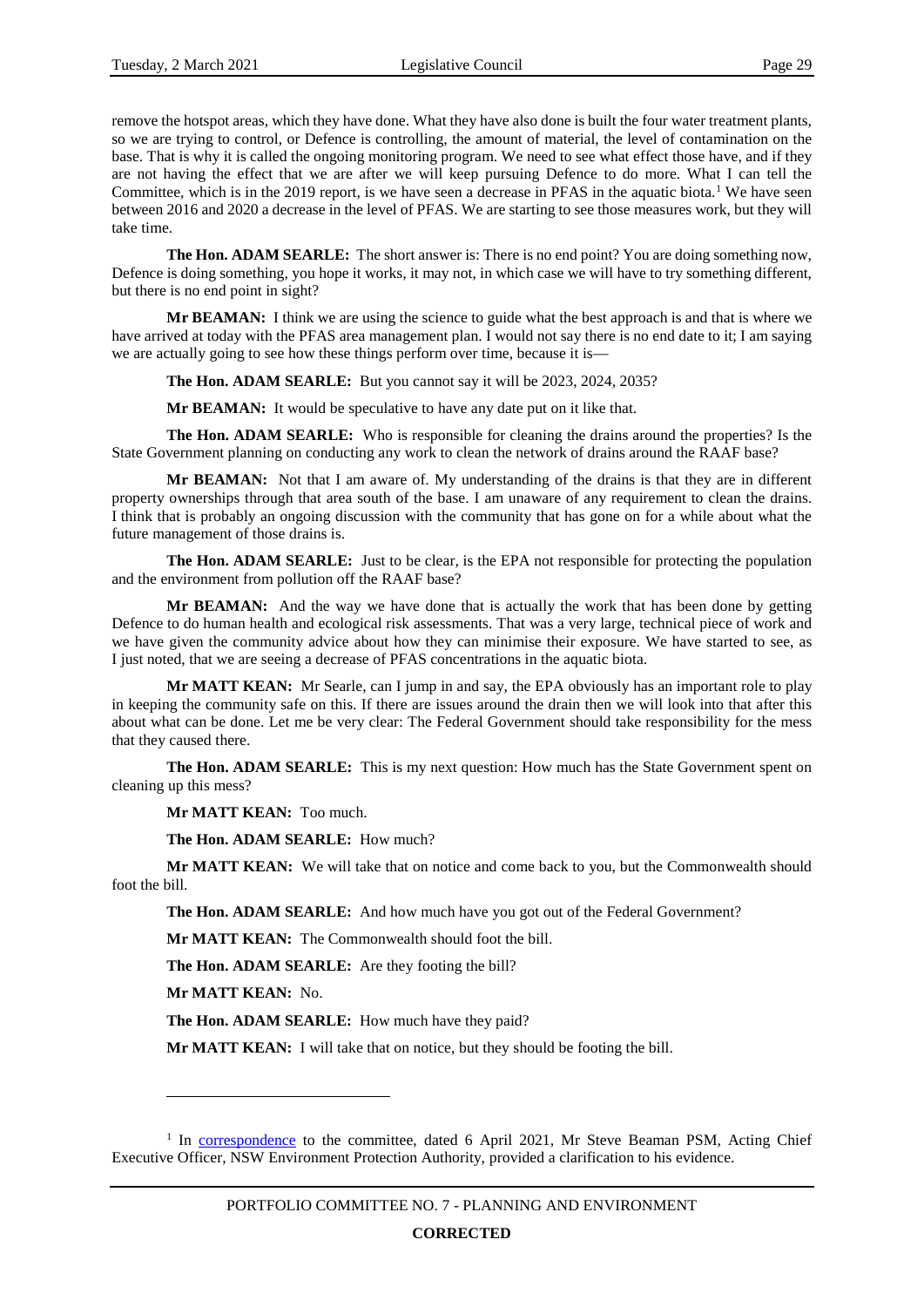**The Hon. ADAM SEARLE:** It does not sound like they have paid very much, Minister.

**Mr MATT KEAN:** They caused the mess. They are the ones sitting on their hands. They should step in and help us help the community.

**The Hon. ADAM SEARLE:** Pick up the phone to Marise Payne.

**Mr MATT KEAN:** I will.

**The Hon. ADAM SEARLE:** Or Senator Reynolds, if she is back at work.

**The Hon. CATHERINE CUSACK:** I do not think it is Marise.

**The Hon. ADAM SEARLE:** I said, "or Senator Reynolds", if she is back; I do not think she is back. The point is, we do not know how much the State spent, but it is a lot and you will come back to us with that?

**Mr MATT KEAN:** We will take it on notice.

**The Hon. ADAM SEARLE:** And you do not know how much the Commonwealth has spent, if any? You would say nothing?

**Mr MATT KEAN:** The Commonwealth has spent money, but we will take it on notice and put it on the record.

**Mr DAVID SHOEBRIDGE:** Ms Mackey, many prosecutions are currently on foot by the EPA against the Forestry Corporation.

**Ms MACKEY:** We currently have five prosecutions relating to noncompliances in Wild Cattle Creek.

**Mr DAVID SHOEBRIDGE:** What is happening in relation to the illegal felling of the 100 hollow-bearing trees in South Brooman? Where are you up to in terms of commencing that prosecution?

**Ms MACKEY:** We are in the final stages of that investigation and then one of our authorised officers will make a decision about the appropriate regulatory action to take.

**Mr DAVID SHOEBRIDGE:** How many outstanding investigations are there of Forestry Corporation for their breaches of the IFOA and other forestry controls?

**Ms MACKEY:** I believe there are 14, but my colleague, Ms Dwyer, will be able to confirm because we have certainly taken action on Friday to finalise one, and again yesterday for another. I want to double-check that number for you.

**Mr DAVID SHOEBRIDGE:** Which was the one on Friday?

**Ms MACKEY:** The one on Friday—sorry, we have got a lot of them, so I want to give you the correct information. I might wait for Ms Dwyer.

**Mr DAVID SHOEBRIDGE:** That is okay. We can have that updated when the information comes to hand. That there are a lot of them is a good summary, would you agree?

**Ms MACKEY:** There are certainly quite a few on foot.

**Mr DAVID SHOEBRIDGE:** That is because the Forestry Corporation seems to be routinely, repeatedly breaching the law in relation to its forestry operations. Would you agree?

**Ms MACKEY:** We have certainly seen that Forestry Corporation have certainly quite a significant number of noncompliances in their usual operations.

**Mr DAVID SHOEBRIDGE:** Since the bushfires you quite sensibly came up with a series of measures to limit the harvesting intensity—I will use "harvesting" instead of "logging" to be polite—of forests following the bushfires because the forests need some time to breathe and regrow.

**Ms MACKEY:** Absolutely. So we had a tool to the IFOA around site-specific conditions. That was the rule set that we used to look in detail, site by site, at compartments.

**Mr DAVID SHOEBRIDGE:** And, Ms Mackey, they have been broadly supported. A clear set of well-crafted evidence-based measures that the EPA proposed for forestry operations. Would that be a fair summary of them?

**Ms MACKEY:** We certainly took quite significant advice from experts, both internally across government and also externally, to try to figure out what were the right set of conditions. Then we looked site by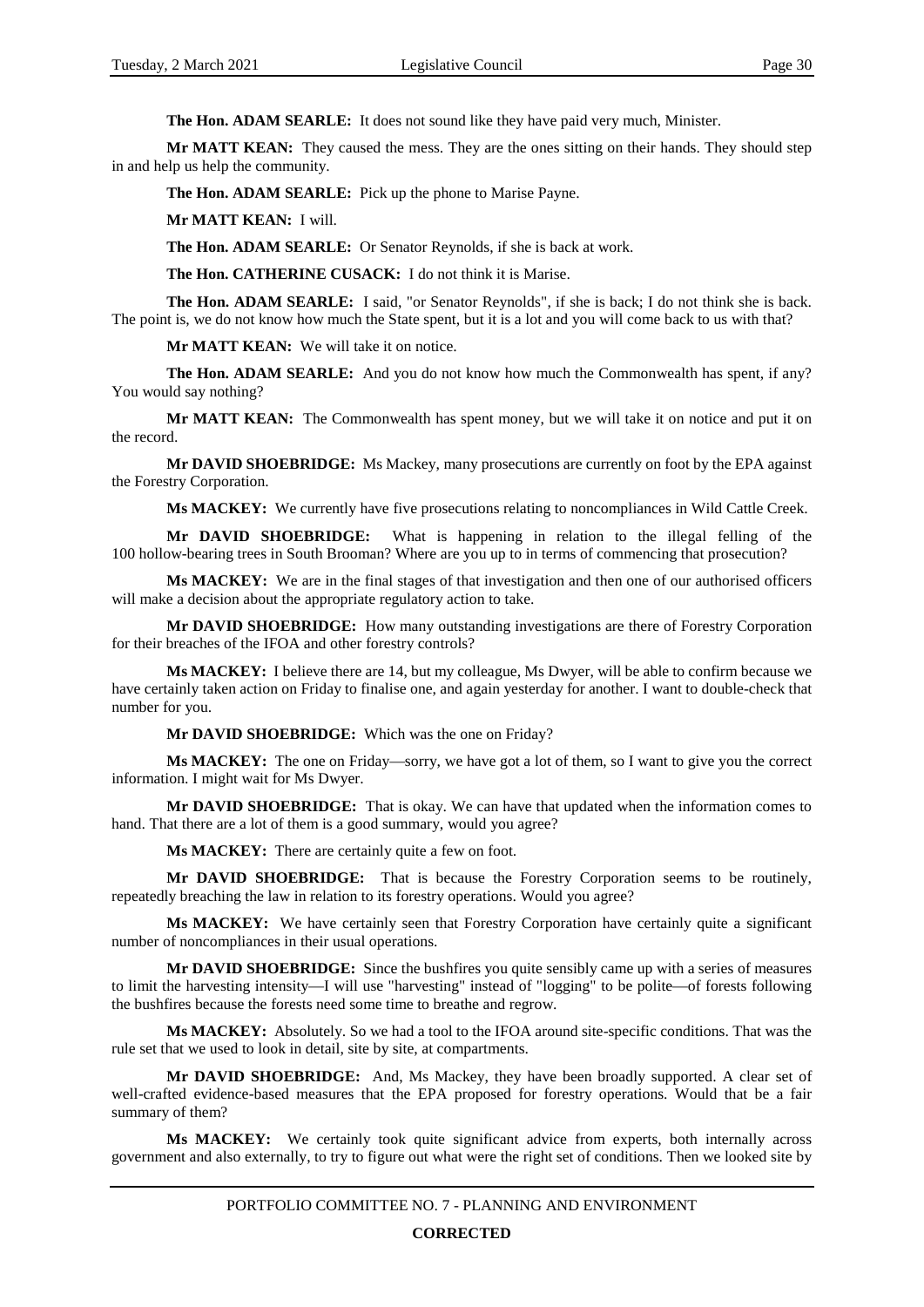site around what was happening at that site, what the severity of the fire was. We have overlaid it with a risk assessment tool that has been done for every site as well.

**Mr DAVID SHOEBRIDGE:** And Forestry Corporation have now basically said that they are not going to be bound by that and they are going to proceed to harvest and log irrespective of those very sensible evidence-based measures that the EPA put forward. That is the status quo, isn't it?

**Ms MACKEY:** Yes. So, the way the site-specific condition work, Forestry Corp must request sitespecific conditions from us about particular compartments and then we consider and put those conditions in place. At the moment—and it has been the case for some months—we have had no sites to be able to review and progress those site-specific conditions on.

**Mr DAVID SHOEBRIDGE:** They have stopped requesting. They have basically stuck their fingers in their ears and said, "We do not want to know. We do not want to know what the best evidence is to respond to the fires." That is what has happened, is it not?

**Ms MACKEY:** We have certainly ceased to receive any requests about site-specific conditions.

**Mr DAVID SHOEBRIDGE:** Given Forestry Corporation is a repeat and consistent offender, given that there are now the better part of 20 either ongoing prosecutions or outstanding investigations against Forestry Corporation, is the EPA considering injuncting Forestry Corporation because it knows they are going to go in and smash forests? Have you considered injuncting?

**Ms MACKEY:** We have. I might just go through—Mr Field asked a similar question.

**Mr DAVID SHOEBRIDGE:** I sent some correspondence to you yesterday.

**Ms MACKEY:** Sure. We have powers to injunct Forestry Corp. We could do that through the Biodiversity Conservation Act, we could do it to the Forestry Act—

**Mr DAVID SHOEBRIDGE:** I know this—that is why I sent you some correspondence—but what have you done?

**Ms MACKEY:** That particular process has to be consistent with the Premier's memorandum on litigation between government authorities, and there is quite a process to go through. Importantly, the basis upon which we could injunct under any of those pieces of legislation is that there must be a breach, so it cannot be pre-emptive in nature. As I was indicating to Mr Field earlier, we have been continuing to explore every day what our full set of actions are that we can take. We have absolutely considered an injunction as a part of those actions. We continue to take legal advice, we continue to look at the evidence, and that has not been the course of action. Instead, last week, we certainly took different action—if you might like—as a pre-emptive step, being aware that Forestry Corp is intending to return to operate under the IFOA.

**Mr DAVID SHOEBRIDGE:** Basically, Forestry Corporation treats EPA prosecutions as just part of the cost of doing business and are going to continue repeatedly breaching the law. Is that the status quo?

**Ms MACKEY:** You would have to ask Forestry Corp that.

**Mr DAVID SHOEBRIDGE:** You keep prosecuting, they keep paying the fines; forests get smashed and nothing changes in the mindset of Forestry Corporation. Is that what is happening now?

**Ms MACKEY:** I cannot purport to understand the mindset of Forestry Corporation. But what I can confirm is that we absolutely are very clear in our responsibilities in this space and we will continue to work and, as we have done over the past six to nine months, put additional resources in to have a readiness in our footing to be able to hold Forestry Corp to account.

**Mr DAVID SHOEBRIDGE:** Is there any other government agency or State-owned corporation that you have anything like the same number of prosecutions against?

**Ms MACKEY:** We certainly have another State-owned corporation where there is regularly non-compliance; however, they are quite a large licence and there is certainly a different position around—

**Mr DAVID SHOEBRIDGE:** Sydney Water?

**Ms MACKEY:** Yes.

**Mr DAVID SHOEBRIDGE:** So, apart from Sydney Water, Forestry Corporation is the big offender?

#### **CORRECTED**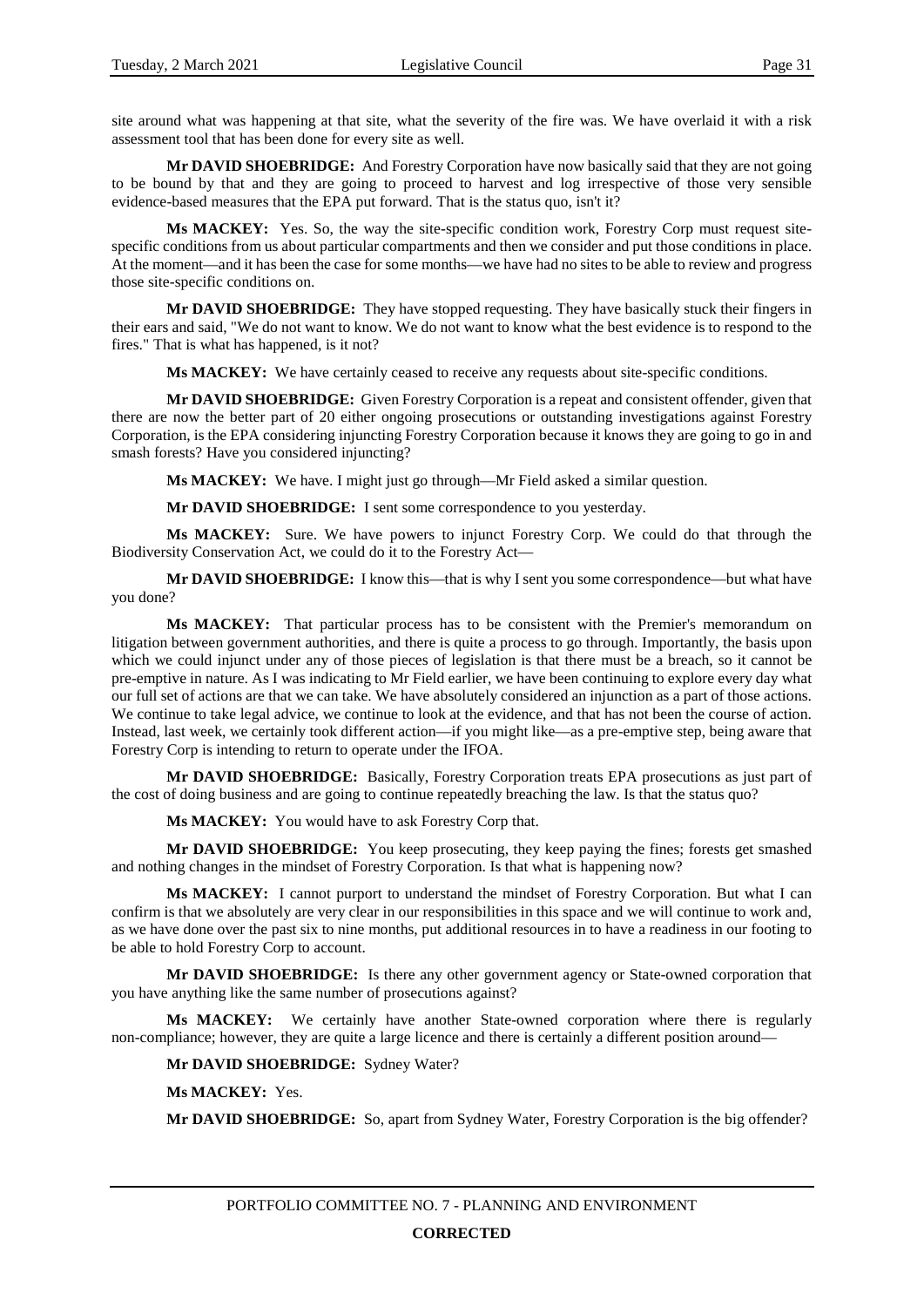**Ms MACKEY:** I do not know about the big offender. We have a lot of regulated entities that we oversee and we have some repeat offenders—

**Mr DAVID SHOEBRIDGE:** What about a rogue, lawless operator? Do you agree to that characterisation?

**Ms MACKEY:** I will not be agreeing to that characterisation.

**Mr DAVID SHOEBRIDGE:** Thanks, Ms Mackey. Minister, was it always the plan for Snowy 2.0 to breach the law and to require a bunch of legal concessions under the plan of management to allow the clear-felling of national park for its connection to the grid? Was it always part of the business plan to breach the law?

**Mr MATT KEAN:** I cannot speak for Snowy 2.0. What I can say is that as the Minister responsible for the national park, obviously in order to the build transmission lines that is going to have to run through the park, I need to make sure that that dispatchable, reliable, clean energy is able to come into the grid, particularly before 2028**.** I also need to be conscious of the impact that the cost of building that transmission will have on taxpayers.

**Mr DAVID SHOEBRIDGE:** The Chair asked you some questions about this and your answer was, "Well, basically, we are going to get clean energy."

**Mr MATT KEAN:** My answer was that we need to balance the needs of the environment with the needs to get that energy into the grid.

**Mr DAVID SHOEBRIDGE:** But you are in the interesting position of being both the energy Minister and the environment Minister, so you have levers at both ends. Have you got a costing for undergrounding that nine kilometres of overhead transmission lines?

**Mr MATT KEAN:** No, I have seen some proposals. For example, the National Parks Association has put forward some costings. My view is that that should be assessed as part of the EIS and where it is not a materially different cost then absolutely that should be considered—

**Mr DAVID SHOEBRIDGE:** Well, who is doing the costing for the EIS? Are you requesting that Snowy 2.0 do the costing or are you going to rely upon the National Parks Association, their volunteers and their resources to do the costing?

**Mr MATT KEAN:** I am happy to hand that over to James Hay. I am happy to take that on notice with regard to the costing of the undergrounding proposal and how we would consider that.

**Mr DAVID SHOEBRIDGE:** Will you take on notice whether or not you will have your department, with its experts to hand and the resources you have, actually cost and get a clear indication of what the cost will be for undergrounding the lines?

**Mr MATT KEAN:** Yes.

**Mr DAVID SHOEBRIDGE:** And in time for consideration in the EIS proposal?

**Mr MATT KEAN:** James, is that possible for us to do?

**Mr HAY:** The EIS, as you are aware, has just come out.

**Mr DAVID SHOEBRIDGE:** Correct.

**Mr HAY:** There will be submissions being prepared. We can look at that. We just have to understand the full extent of the costing. I do not know to the extent that snowy itself has done any costings of it.

**Mr MATT KEAN:** I have just seen the letter from the NPA. I think it is reasonable to consider whether or not undergrounding would add to material cost to consumers, so we are happy to look at that and I am happy to report back to you.

**The Hon. MARK PEARSON:** I am going to go back to biomass because we are not satisfied with the answers you have given so far. Hunter Energy, now rebranded as Verdant Technologies Australia, has almost completed the process of converting the decommissioned Redbank coal-fired electricity plant into using 100 per cent biomass to produce both electricity and liquid nitrogen, with plans to restart the facility in 2021, making it one of the world's 10 biggest biomass power plants. Conservationists estimate this power station will require one million tonnes of biomass to be taken each year. How is it possible to have one million tonnes of biomass from timber mills every year in New South Wales?

**Mr MATT KEAN:** Sorry, did you ask that to me, Mr Pearson?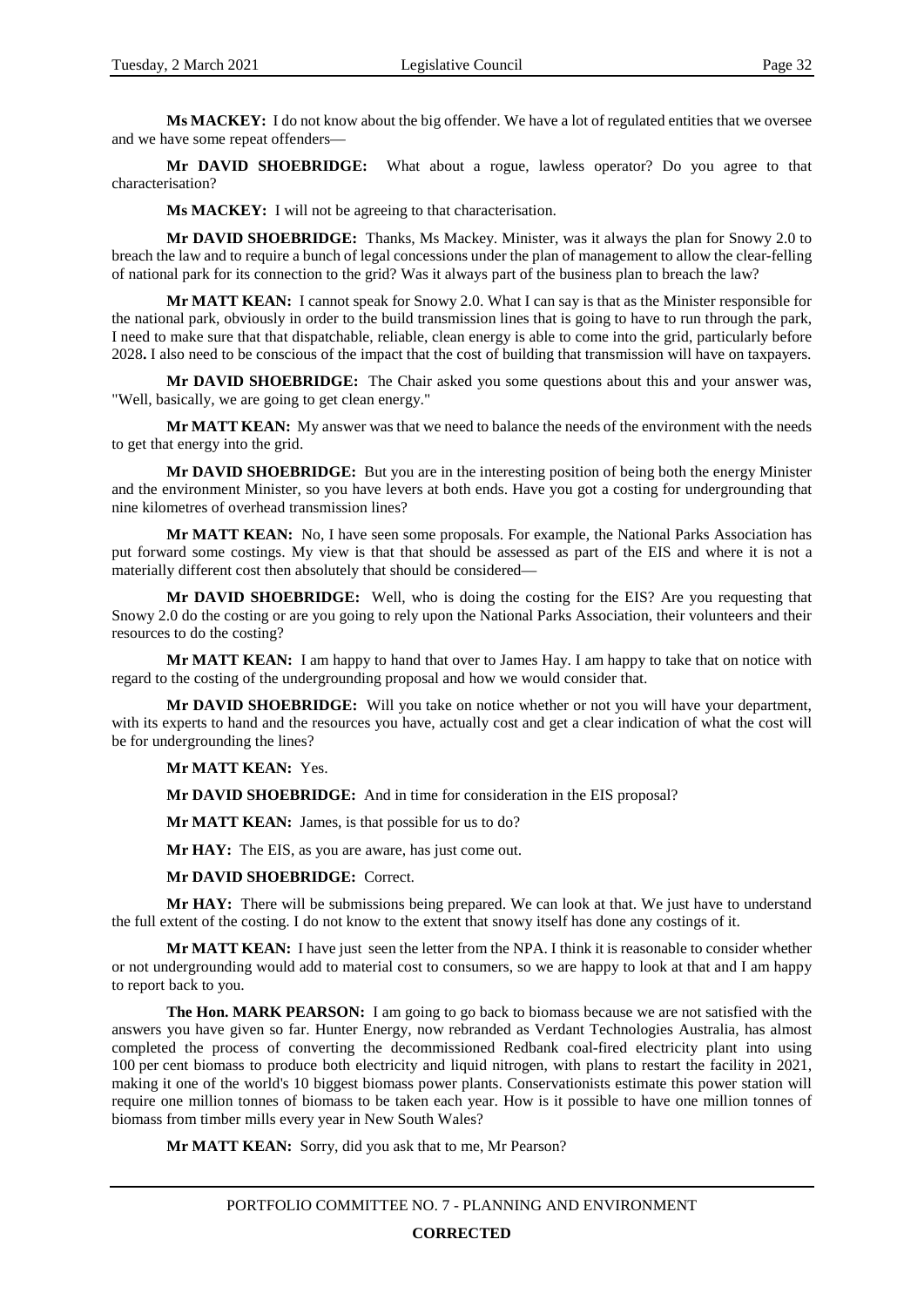**The Hon. MARK PEARSON:** I will ask it to both of you—whoever might have the better answer.

**Mr MATT KEAN:** Firstly, the Hunter Energy Pty Ltd proposal to convert the Redbank Power Station to be fuelled by biomass, including timber waste and commercial residues, has requested—my understanding is that that is currently being considered before that. There has to be planning—

**The Hon. MARK PEARSON:** But the question is: Is it possible? We have just been given an assurance from Ms Mackey that there is no way that any of this biomass will be taken from forests but only from timber mills after logs have been taken and the so-called unwanted material comes off the logs. How is it possible for that to provide one million tonnes of biomass every year just to this one facility?

**Ms MACKEY:** So in terms of Redbank there is a process that is underway at the moment that is going through the planning process, but there has been no application to the EPA around amending or seeking a different licence for that Redbank site. There would absolutely be due consideration to the current regulatory arrangements, including any resource recovery orders that we have relating to biomass as a part of that development project. It was at the stage before at the moment. We have had no engagement with Redbank.

**The Hon. MARK PEARSON:** Are you saying that there is no company or facility in New South Wales that is using any biomass, or will use, or has had approval to use any biomass material that was taken from forests after they have been logged?

**Ms MACKEY:** As I indicated before, it is not as clear cut as taking from forests or not. There are detailed orders in place—

**The Hon. MARK PEARSON:** Will you take the question notice?

**Ms MACKEY:** We will take that question on notice and give you a fulsome response.

**Mr MATT KEAN:** Yes.

**The Hon. MARK PEARSON:** Minister, what environmental protections are in place to regulate the taking of native forest remnants and to prevent harm to native animals as a result, if this is the case, where actually there are remnants taken from within the forest, in terms of protections in place for native animals and their habitat?

**Mr MATT KEAN:** I think those rules are set out in the IFOA. I am very happy to get Ms Mackey to speak to it.

**Ms MACKEY:** They are. There are certainly, as a part of the IFOA, rules and guidelines around what forestry can and cannot take. Certainly, particularly as we have seen in the past 12 months with the use of site-specific conditions, there have been even higher standards in terms of what is required in each of those forests. I think the response that we have taken on notice around what particular elements of biomass can be used in these spaces will be helpful in understanding that.

**The Hon. MARK PEARSON:** I will move on to dingoes. Exactly how many dingo wild dog 1080 baits were deployed in New South Wales across national parks during 2020?

**Mr MATT KEAN:** I do not have the exact number of 1080 baits that were deployed, you would be shocked to hear, but I am sure my very capable head of National Parks, Dr Atticus Fleming, will be right across that detail, to the nearest 10.

**The Hon. MARK PEARSON:** Thank you. Mr Fleming?

**Mr FLEMING:** I am going to disappoint you: I do not know the exact number of baits, but it was around 25,000 kilometres of aerial on park in the fire-affected area and another 4,000 or 5,000 kilometres on park, but outside the fire-affected area.

**The Hon. MARK PEARSON:** Who funds the dingo wild dog 1080 program?

**Mr FLEMING:** The New South Wales Government, and we received some additional funding from the Commonwealth Government.

**The Hon. MARK PEARSON:** How many hectares of public land in New South Wales was baited, ground or aerial, for dingoes and wild dog management?

**Mr FLEMING:** I would have to take that on notice.

#### **(Short adjournment)**

PORTFOLIO COMMITTEE NO. 7 - PLANNING AND ENVIRONMENT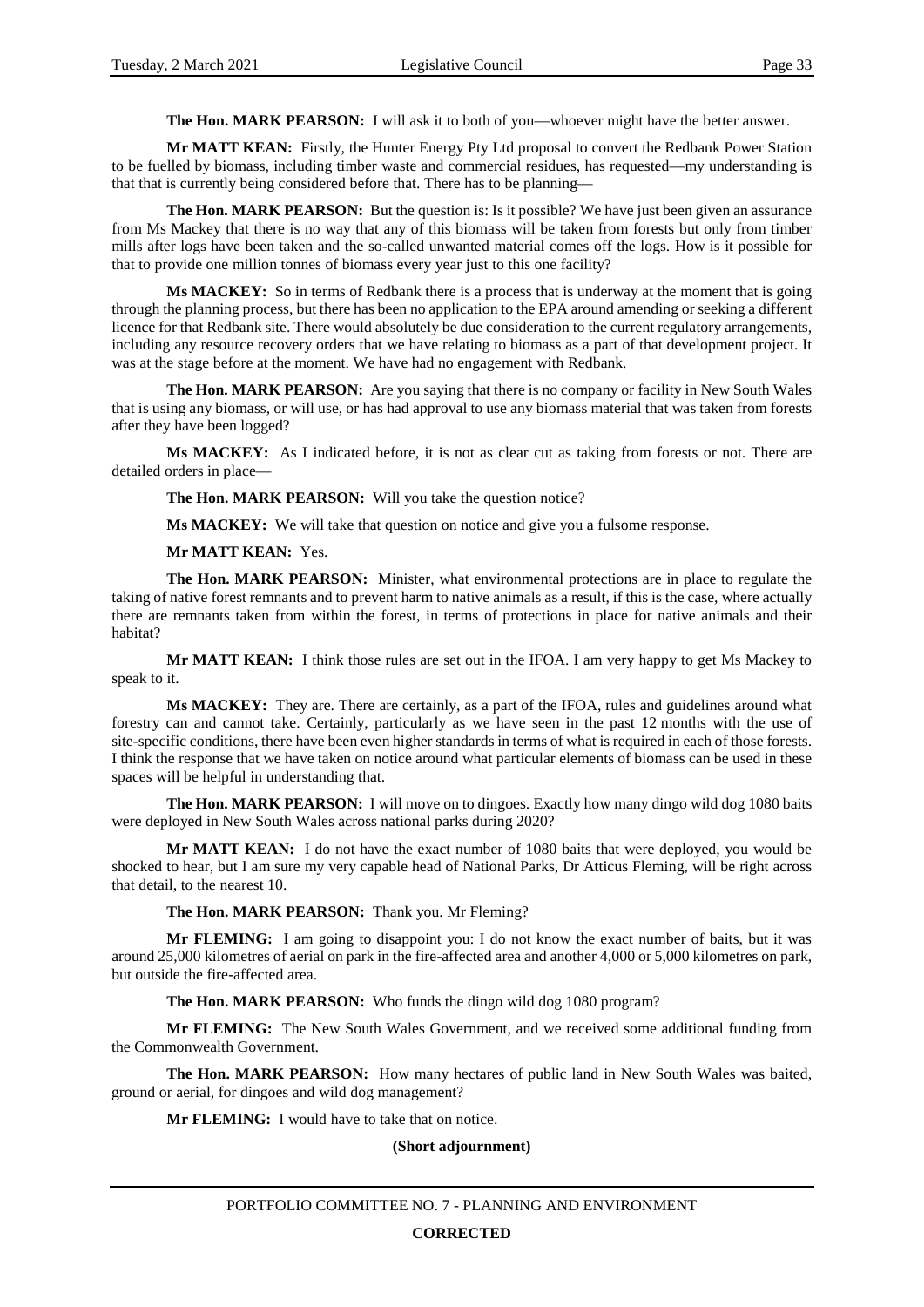**Mr JUSTIN FIELD:** Minister, have you read the ICAC report released last November on water management in new South Wales And systemic non-compliance with the Water Management Act 2000?

**Mr MATT KEAN:** I am familiar with the ICAC report.

**Mr JUSTIN FIELD:** Have you read it?

**Mr MATT KEAN:** Not in its entirety.

**Mr JUSTIN FIELD:** Have you had a briefing on it?

**Mr MATT KEAN:** I have had a high- level discussion about it, yes.

**Mr JUSTIN FIELD:** What is your understanding of how it relates to your portfolio area?

**Mr MATT KEAN:** My understanding is that there are serious issues raised in the ICAC report around non-compliance with the Act. A number of issues were identified around non-compliance and the department not meeting its obligations to prioritise environment and community over other interests.

**Mr JUSTIN FIELD:** Absolutely. Consistently Department of Primary Industries—Water consistently failed to apply the hierarchy of water needs as required under the Act. It requires basic landholder rights and the water source and dependent ecosystems to be prioritised over extraction. You have concurrence powers under the Act. Your predecessors had concurrence powers under the Act. What steps have you taken to ensure that you are applying your concurrence powers in a way that will enforce the requirements of the Act going forward?

**Mr MATT KEAN:** Firstly, with regard to the signing off on the water sharing plans, I take advice from the scientists in my department, headed up by Ms Molloy. I expect them to give me frank and fearless advice. There was an instance, which I will share with the committee, whereby I asked why some information was not in line with my expectation, and the advice was, "Well, Minister, we've never had a Minister who was interested in these matters." Let me be very clear: The message I have sent to the department as the environment Minister is that I want frank and fearless advice before I sign off on any of these water sharing plans. We have signed off—

**Mr JUSTIN FIELD:** That is a pretty stunning statement about your predecessors, who actually had statutory obligations.

**The Hon. PENNY SHARPE:** It is not surprising that she failed to sign off on the land clearing.

**Mr MATT KEAN:** I am just telling the committee an anecdote. But the point is that I will be making decisions on the water sharing plans based on the advice from the scientists in my department. I have currently signed off between 15 and 20 of the water sharing plans. A number of water sharing plans are currently before the MDBA. We will wait until they come back with their feedback before I consider them. But I will be very clear—

**Mr JUSTIN FIELD:** Just on that did you, or you, Ms Molloy, were you aware that the Minister was going to send those to the MDBA before they had gone to you for concurrence? Let us be clear, they are the most controversial ones.

**Mr MATT KEAN:** Contentious ones. Yes

**Ms MOLLOY:** Yes.

**Mr JUSTIN FIELD:** Did you know they were going to be sent there?

**Ms MOLLOY:** Yes, we did know that.

**Mr JUSTIN FIELD:** Is that not an unusual process? Why would they go to the MDBA for accreditation before they even have statutory authority in New South Wales?

**Ms MOLLOY:** You could look at it in reverse as well. In terms of Minister Kean giving his concurrence to the water sharing plans it would be good if some advice came back from the Murray-Darling Basin Authority about the level of confidence they have in terms of accreditation of those plans. So you can look at it both ways: He can take their advice in terms of making his decision around concurrence. If you look at it in reverse he can take our advice in making a decision on concurrence, and he did so for some of the plans, as the Minister has just said. Subsequently all of the plans are with the Murray Darling Basin Authority. But the important thing to remember if there are any changes that are required to any of the plans that Minister Kean has given concurrence to, to date, they will have to come back to Minister Kean.

**Mr JUSTIN FIELD:** Could I suggest that is highly risky, given the Federal Minister can override MDBA advice, which puts you in a very challenging position if it has got Federal accreditation, but has not got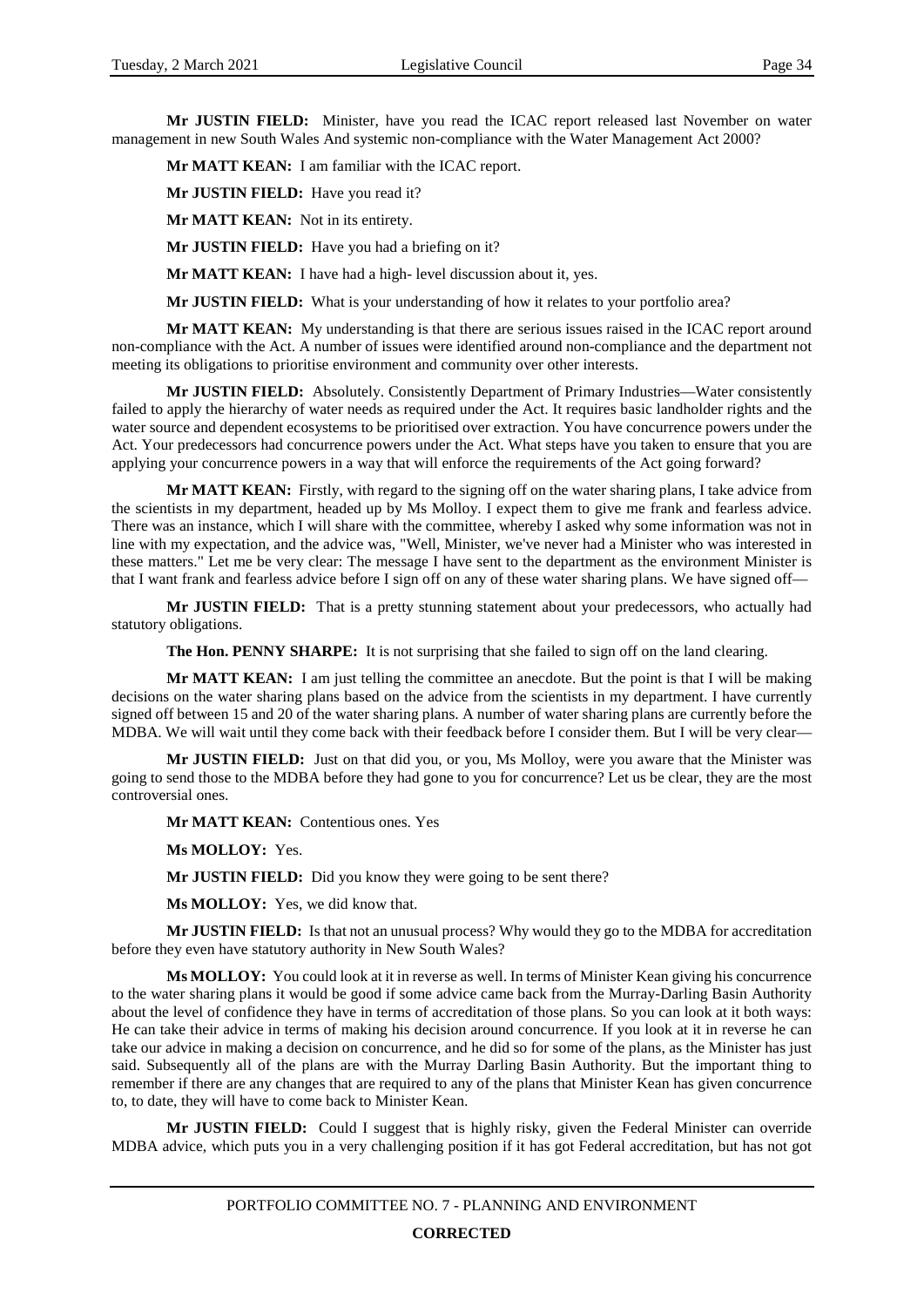your concurrence? I would suggest that is not a great approach. Have you got legal advice about how you will ensure going forward the principles of the Act will be complied with? Clearly, ICAC does not think that has happened in the past with your own processes.

**Mr MATT KEAN:** Moderate concern about the issues raised by ICAC. I am very sensitive about signing off on these—

**Mr JUSTIN FIELD:** Have you got legal advice on how you will make sure the principles of the Act are complied with?

**Mr MATT KEAN:** No, we have not, but I expect my department to provide frank and fearless advice that is in line with our legal obligations.

**Ms MOLLOY:** When we give that advice, Mr Field, we check to see that the water sharing plans meet the objects and the principles of the Water Management Act. If required, we do get specific advice on each of those plans. That is what we have done for each of the plans where we have provided advice to Minister Kean around his concurrence.

**Mr JUSTIN FIELD:** Thank you. I will come back to that this afternoon.

**The CHAIR:** Okay, great. We will move to questions from the Opposition, Mr Searle.

**The Hon. ADAM SEARLE:** Thank you, Madam Chair. Minister, in the budget papers—to deal with your area of responsibility—it talks about your Government committing to not just a 35 per cent reduction in carbon emissions by 2030, but also committing \$3.5 billion over the next 10 years to help achieve that. All that money is coming out of the Climate Change Fund, is it not? None of that money is additional government revenue.

**Mr MATT KEAN:** Yes. That is correct.

#### **The Hon. ADAM SEARLE:** Okay.

**Mr MATT KEAN:** We can take that on notice. I will give you a breakdown of that \$3.5 billion, but the large majority is coming out of the Climate Change Fund. But I am happy to table a breakdown.

**The Hon. ADAM SEARLE:** Just on the Climate Change Fund, having a look at the most recent annual report, it appears the fund last year was underspent to the tune of about \$50 million. Can you explain why? Has the climate change crisis receded?

**Mr MATT KEAN:** I can get one of my officials. Maybe Dr Grimes could enlighten you as to the reason why that is the case.

**Dr GRIMES:** I do not have those figures right before me at the moment.

**The Hon. ADAM SEARLE:** I am happy for you to take it on notice and we can come back to you in the afternoon.

**Dr GRIMES:** We may have to take it on notice unless there is an officer here who can respond.

**The Hon. ADAM SEARLE:** That is fine. We can do that in the afternoon session without the Minister. We do not want to detain the Minister unduly.

**Mr MATT KEAN:** Can I suggest, though, that the Climate Change Fund should be best used on projects and things that will actually reduce emissions, which has not always been the case, Mr Searle. But I am trying to change that.

**The Hon. ADAM SEARLE:** Looking at the most recent annual report, you may well be right. I will come back to that. Minister, you mentioned earlier the electricity infrastructure legislation which Parliament passed, and, I think, the Renewable Energy Sector Board has now been established. What do you hope to be achieved under this legislation over the next two years? Where do you want to see this process of ramping up investment in renewables—with the manufacturing opportunities it provides the State. Where do you want to get to over the next couple of years?

**Mr MATT KEAN:** Well, I want to see the first round of contracts being issued this year to start the build of, or the construction of, the kit that we need.

**The Hon. ADAM SEARLE:** Just on that, what sort of quantum of energy were those contracts related to or is that still a work in progress?

# **CORRECTED**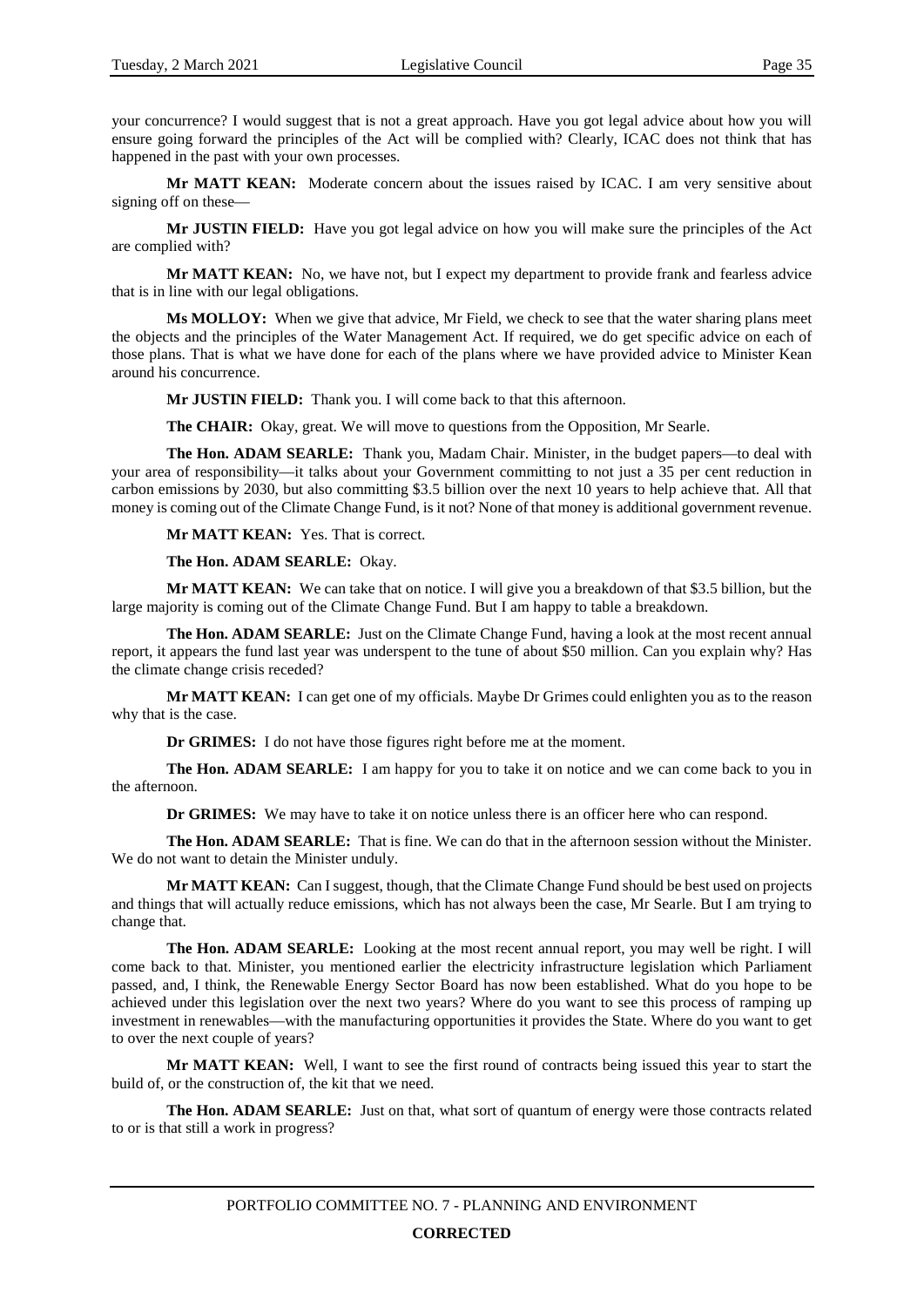**Mr MATT KEAN:** That is still being worked out. We are still going through the process of working out and setting up the consumer trustee function. I do not think I need to keep it a secret or anything, but we are considering making the Australian Energy Market Operator [AEMO]—a consumer trustee—perform that function. We are working through a lot of detail, but my vision is very clear. We have got a runway. We know that our first power station scheduled to close after Liddell is Vales Point. That is around 2028. The construction of the new generation, long-duration storage and the transmission is not a short-term thing; there is a lot of delivery risk around it. My vision is to start the build of that infrastructure as soon as possible, and for that infrastructure to be built where it is cost competitive using local labour and local manufacturing.

**The Hon. ADAM SEARLE:** What steps will you take to make sure that the local manufacturing sector is not left out of all of this? I know we have got the board. I know a lot of commitments were made during parliamentary debate on the legislation, but what practical steps are you going to put in place to make sure that New South Wales manufacturers get a fair share of the action here?

**Mr MATT KEAN:** We will work closely with the advisory board to consider their recommendations. That includes members of industry, members of trade unions and consumer advocates. We will consider their advice. There are a number of things that we can practically do. For example, prohibiting the dumping of steel into New South Wales will ensure that New South Wales manufacturers can provide steel in a cost competitive way. That is one practical example, which I have discussed with interested parties. Again, we will take advice from the body. I appreciate the engagement that we have had with yourself and union groups and employer representatives. I am reasonably confident we are going to get a great outcome here.

**The Hon. ADAM SEARLE:** Obviously, one of the things the State can do, in a practical way, to contribute to this is how it procures its own electricity supply. That is one way. In questions asked previously of your predecessors, and I think other Ministers, around the State's own electricity procurement contracts there were two contracts—one with Origin Energy and one with ERM Power—that provided the State government's electricity supply. Those contracts were due to run out in 2020, but I see in reasonably recent media reports that they have been extended to 2022. What is the currency of the State's current energy contracts?

**Mr MATT KEAN:** I might get Mr Hay to speak to that, but we have recently put the government load out to tender. That tender was completed—

#### **The Hon. ADAM SEARLE:** In early 2020?

**Mr HAY:** The tender has been in the advanced stages. It is imminent. It is very commercially sensitive right now, but there has been an extensive amount of work to bring together that load to leverage it for—to see what can be achieved by leveraging that load.

**The Hon. ADAM SEARLE:** I note that the existing or previous contracts only provided that some 6 per cent of the energy that would power our schools and hospitals and other State government institutions only 6 per cent—came from renewable sources. Is it your plan to significantly increase that in the new contracts?

**Mr MATT KEAN:** As I said, we have put the government load out to make sure that we get the best deal for New South Wales taxpayers and electricity users, and that includes not only prices but also what infrastructure we could get built or could be underwritten by the awarding of the government contract.

**Mr HAY:** The focus of that procurement has been on dispatchable supply at this point in time. But it dovetails into the road map as it is a long-term contract and it will support the demand through the road map.

**Mr MATT KEAN:** We fought a good battle internally in government to make sure that we got a great outcome in line with the road map and in the best interests of New South Wales electricity users.

**The Hon. ADAM SEARLE:** What do you mean by "dispatchability" as your main objective?

**Mr HAY:** Looking at how firm supply of timing is to ensure that—test the market to see what is available in advance of the closure of Liddell Power Station, or around the timing of that. It was to test how that could be used to ensure that that helped address that issue.

**The Hon. ADAM SEARLE:** About how much energy will the contracts be for? I see media reports that say it is 1.8 terabytes.

**Mr HAY:** I could not give you the exact number.

**The Hon. ADAM SEARLE:** I am happy for you to take it on notice.

**Mr MATT KEAN:** We can give it to you on notice, yes.

# **CORRECTED**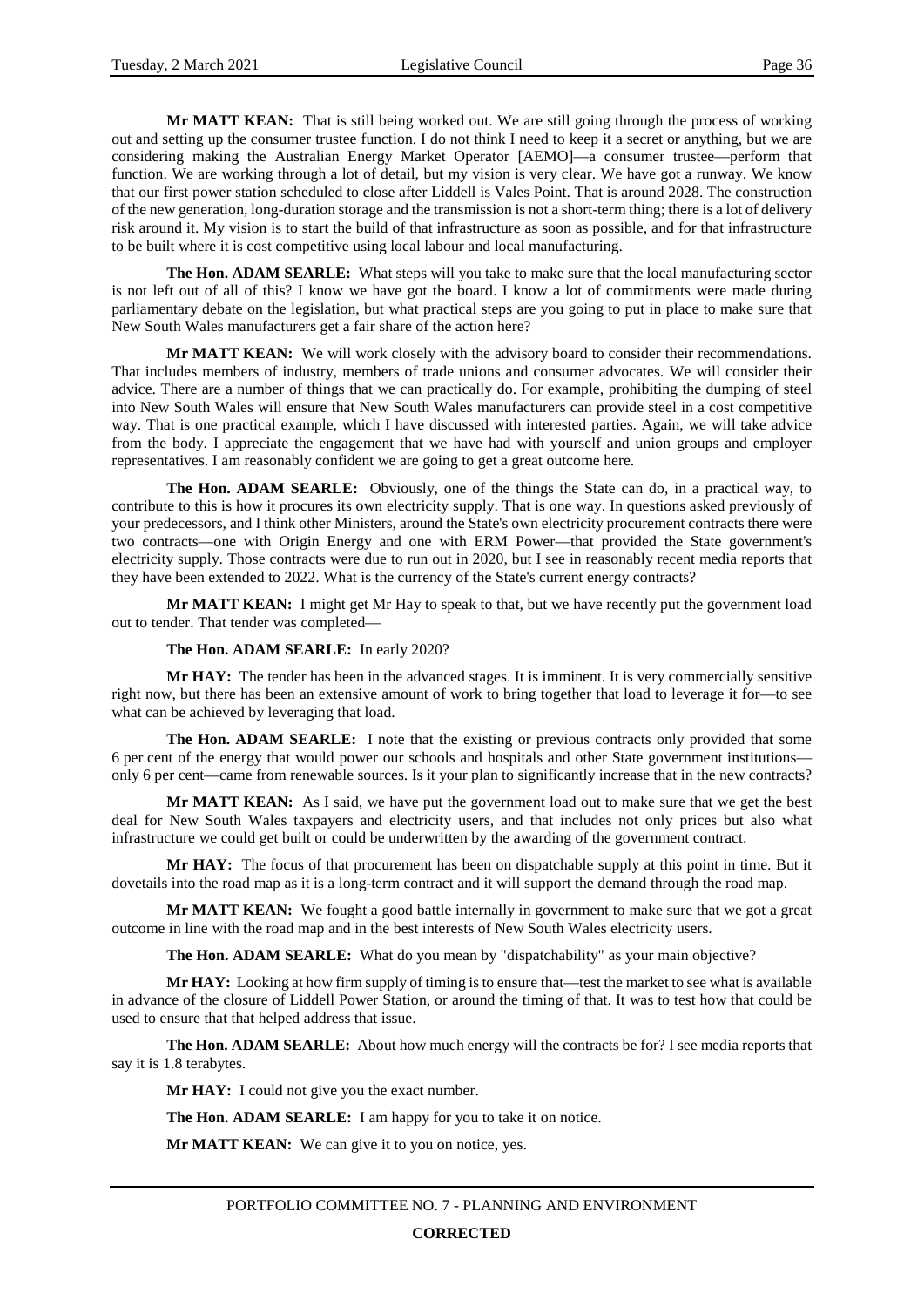**The Hon. ADAM SEARLE:** Just on the issue of Liddell, did I hear the Federal Minister for Energy and Emissions Reduction on radio this morning talking about the Federal Government underwriting a new gas-fired power station in New South Wales? If so, what conversations has he had with you or your Government and where is all of that up to?

Mr MATT KEAN: I did not tune in to 2BG this morning, clearly, but the Federal Government has made a—

**The Hon. PENNY SHARPE:** That would be a first.

**Mr MATT KEAN:** You would be happy to know I listen to a diverse range of radio programs in the morning. My friend—

**The Hon. SHAYNE MALLARD:** You do not read *The Guardian*, though.

**Mr MATT KEAN:** Sometimes. I have a broad reading pile.

**The Hon. ADAM SEARLE:** To the question, Minister.

**Mr MATT KEAN:** If the Federal Minister wishes to invest in New South Wales and build new capacity, we welcome that. But we are not relying on that to meet the gap foreshadowed by AEMO. We have got a number of things that we are doing, including building interconnectors. We have got the Emerging Energy Program and we have already seen, as a result of announcing the road map, we have got two gigawatts of new batteries proposed to be built in New South Wales. So we are not relying on the commitment by the Commonwealth, but we are not going to stand in the way of it by the same token.

**The Hon. ADAM SEARLE:** Right. Okay. So in relation to that, what conversations have you had with the Federal Government about their plans? Obviously New South Wales has got its own road map for the next 10, 20 years and there is quite a clear direction. But the Commonwealth has a great capacity for disruption in this situation. Are these sorts of interventions helpful?

**Mr MATT KEAN:** Again, the commitment to build 1,000 megawatts of gas in New South Wales was one made by the Commonwealth. That is their energy policy. We have got a very good energy policy here in New South Wales, and if the Commonwealth wants to step in and add to that then they are very welcome. We welcome their investment. But we have a very clear plan to keep the lights on, drive prices down and set out State up for success as the world moves to decarbonise, and I stand by that.

**The Hon. ADAM SEARLE:** The *Net Zero Plan Stage 1: 2020-2030* I think went up on the department website in March last year, without much fanfare and not long after estimates—I did not see any press release from you announcing its arrival. Nevertheless, in it are a number of commitments made by your Government, one of which is a \$450 million Emissions Intensity Reduction Program. Is that program funded or to be found in any way in this year's budget or is this something to come in the future?

**Mr MATT KEAN:** I am happy to take that on notice, but the funding for that program has come from a number of sources, which include the NSW Climate Change Fund [CCF] and the memorandum of understanding [MOU] with the Commonwealth. I do not believe—Mr Hay?

**Mr HAY:** There is no Consolidated Fund. It is in the CCF and the MOU with the Commonwealth.

**The Hon. ADAM SEARLE:** Has the fund commenced?

**Mr HAY:** We are working on developing the programs that will be part of that. There has been active work with the Commonwealth and ourselves to deliver the programs that will form part of that over the next decade.

**The Hon. ADAM SEARLE:** It is being worked out but it is not operational yet, correct?

**Mr HAY:** For the large part, yes.

**The Hon. ADAM SEARLE:** Again, I think apart from Commonwealth money you said the money will be sourced from the NSW Climate Change Fund?

**Mr HAY:** Yes.

**The Hon. ADAM SEARLE:** There will be no additional commitment by the Government to funding this over and above that?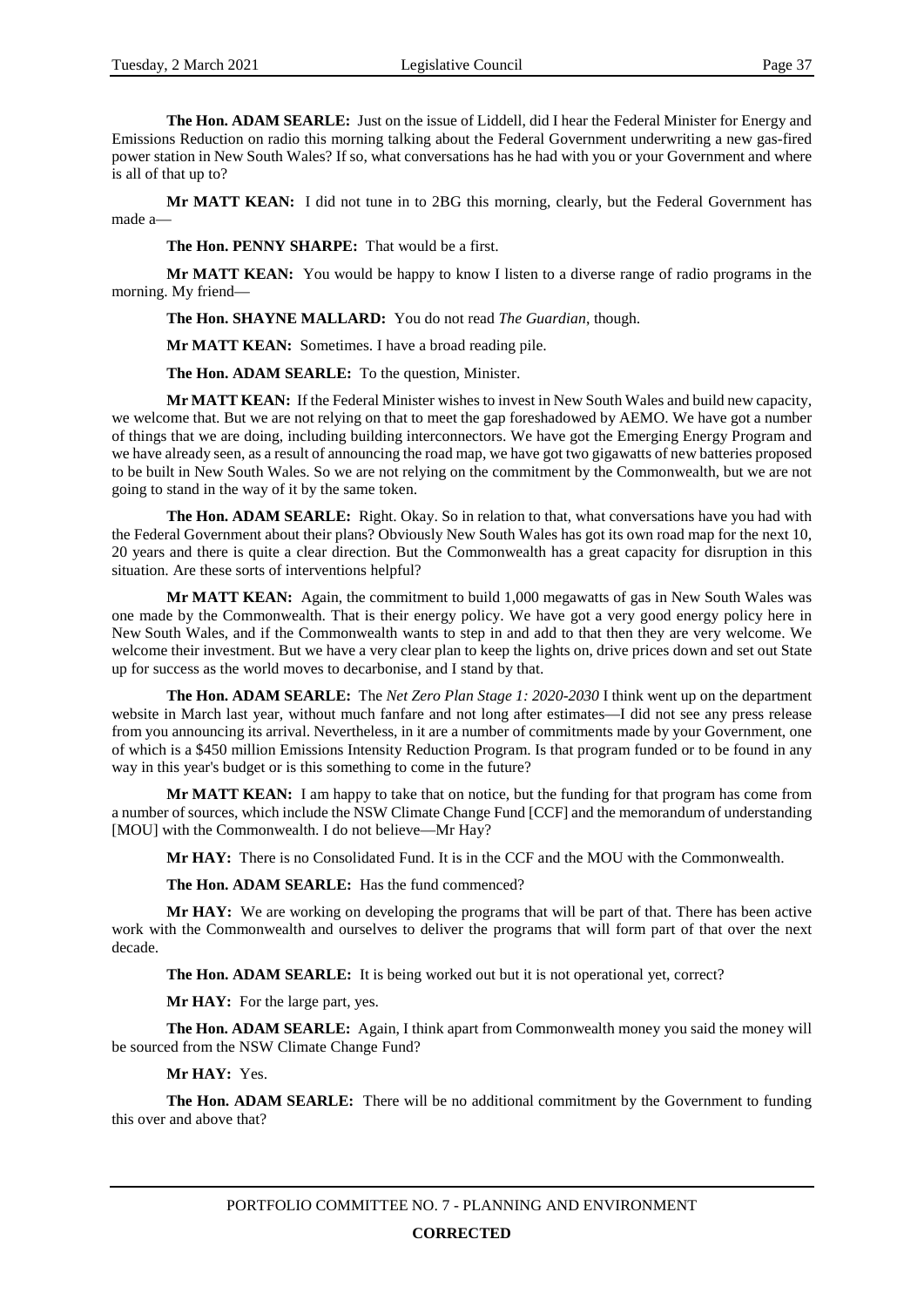**Mr MATT KEAN:** Not at this stage, but anything is possible. This Government is very committed to hitting net zero emissions by 2050 and our 35 per cent target by 2030.

**The Hon. ADAM SEARLE:** In that same document there is a commitment to developing a Primary Industries Productivity and Abatement Program. Is that operational yet or is that still in the planning stages?

**Mr MATT KEAN:** Not yet. We will be announcing these programs very shortly and we will outline the detail as to how we will achieve those abatement objectives.

**The Hon. ADAM SEARLE:** What is the intention of that program?

**Mr MATT KEAN:** The intention of the program would be to help farmers—the agricultural sector reduce their emissions in a way that does not impact on their costs, that creates jobs, that sees investment going to the bush and that reduces our emissions.

**The Hon. ADAM SEARLE:** Again, there is a further commitment in that same document to creating a Clean Technology Program. Has this program been designed and implemented or is it also in the planning stages?

**Mr MATT KEAN:** We are pretty close to an announcement on all of these things. But that program will be about looking at different technologies that could help us achieve our abatement objectives. I want to make sure that not only is New South Wales solving the problems for our State but also we can hopefully export our intellectual property to the rest of the world and create new industries and opportunities as a result of these investments.

**The Hon. ADAM SEARLE:** In the NSW Climate Change Fund spending I see that the funding of the Empowering Homes program has actually decreased from the previous year. Why would that be the case? Is the policy not working out? Have you run aground?

**Mr MATT KEAN:** As you would well know, the policy was one I inherited from my predecessor.

**The Hon. ADAM SEARLE:** Correct.

**Mr MATT KEAN:** I had some advice when I became the Minister that there were some challenges around the implementation of that policy, being financial challenges and also some safety issues. That is why we scaled back the program and ran it as a pilot to iron out the issues that were identified. The learnings from that program will then inform how we take it forward, and obviously funding will be attached to that program once we work out how to take it forward.

**The Hon. ADAM SEARLE:** I saw the funding for it in the 2018-19 year was \$3.8 million; it is now down to less than \$2½ million. Is that because the uptake is not there—that people are not interested in these loan situations?

**Mr MATT KEAN:** The uptake is not there because we are doing a pilot program, but we will take—

**The Hon. ADAM SEARLE:** No, last year you said it was moving out of the pilot into substantial implementation. That was not so?

**Mr MATT KEAN:** No, the pilot has gone for longer than we anticipated because we need to get this very complex policy right. Mr Hay, would you like to add anything?

**Mr HAY:** We have expanded the geographical area of the pilot to include some more local government areas. It is about understanding the economics of this. Obviously battery technology continues to drop in price, so we expect the uptake to be a kind of flat curve that steepens. What we are just trying to narrow in the budget is the anticipated uptake, what we are learning from being in the field and the implementation of this program as it develops.

**The Hon. ADAM SEARLE:** That sounds like it is a program in trouble, Minister.

**Mr MATT KEAN:** It is a program being reviewed, Mr Searle.

**The Hon. ADAM SEARLE:** That is code for "in deep, deep trouble". Minister, in relation to the demand response trial that was being conducted with the Australian Renewable Energy Agency [ARENA] I see the investment in that from the NSW Climate Change Fund has actually also decreased. Can you just tell us why that is the case?

**Mr MATT KEAN:** I might just hand over to Mr Hay on that one.

**Mr HAY:** I do not have the answer to that. Can I take that on notice, please?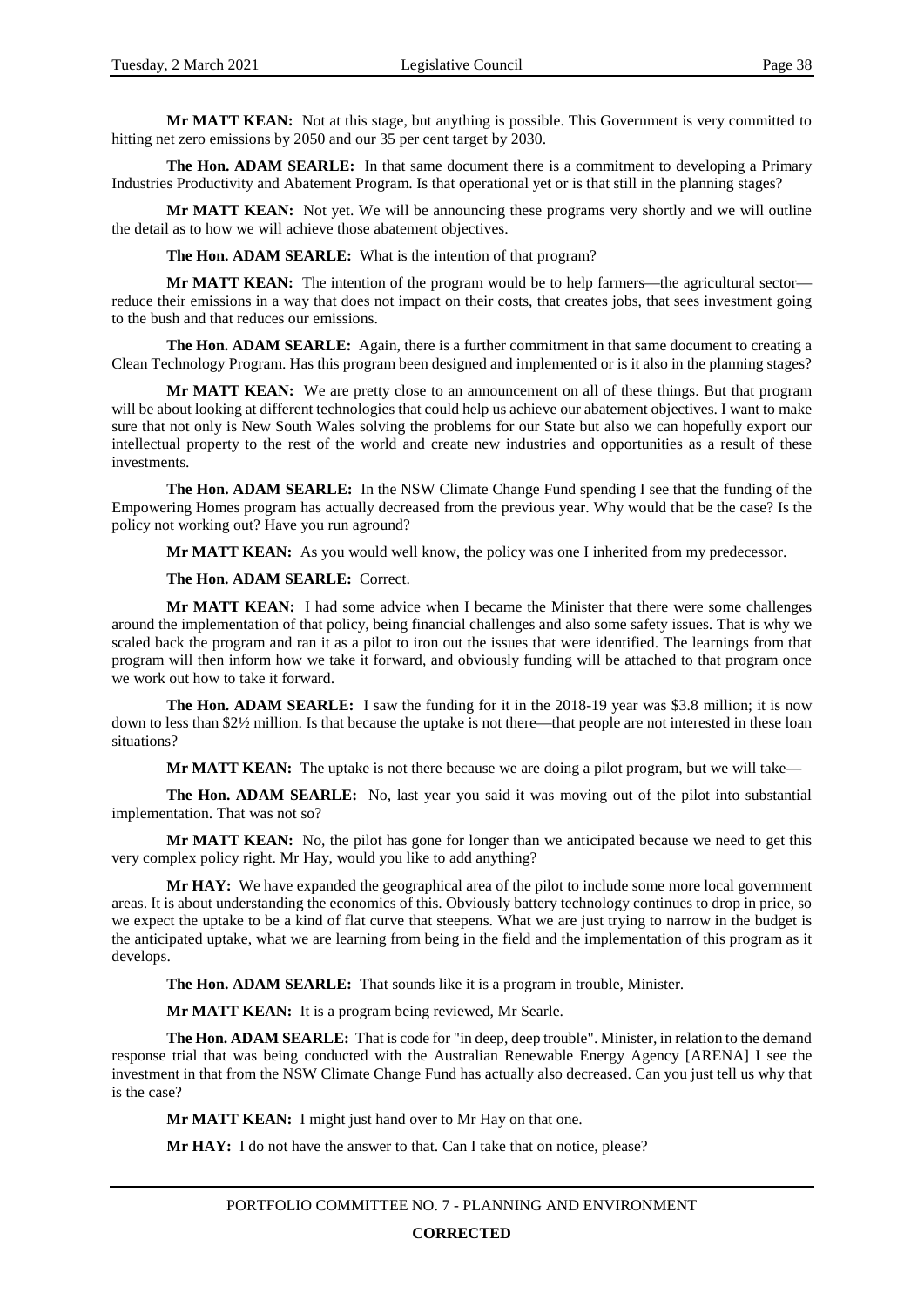**Mr MATT KEAN:** We will take it on notice.

**The Hon. ADAM SEARLE:** Again, I am happy for you to take it on notice. We can have a debate about what should be funded out of the NSW Climate Change Fund but it appears that the amount that was spent on bushfire management seems also to have been decreased out of the fund. Are you able to address the reasons for that?

**Mr MATT KEAN:** We have increased spending on bushfire management from other sources. As you know, NSW National Parks and Wildlife Service has increased the number of firefighters to help us—

**The Hon. PENNY SHARPE:** Is that now no longer being provided out of the NSW Climate Change Fund? A lot of that extra firefighting capacity was funded out of the NSW Climate Change Fund previously.

**Mr MATT KEAN:** I will just confirm that with Dr Grimes: Do you know where the 125 firefighters has come from?

**Mr HAY:** They were funded separately.

**Mr MATT KEAN:** I think that came out of the Consolidated Fund.

**Dr GRIMES:** Those were funded separately out of the Consolidated Fund, as I understand it.

**The Hon. PENNY SHARPE:** We can come back to it this afternoon. That is not right.

**The Hon. ADAM SEARLE:** We still do not have any answer as to why the fund has been underspent in the 2019-20 year. Can you give the Committee any assurance how the spending out the fund is going for the current year, that is, from last year to this year?

**Mr MATT KEAN:** We can provide you with details as to how the spending is tracking.

**The Hon. ADAM SEARLE:** Do you have any sense of it?

**Dr GRIMES:** With a fund of this sort with different programs there is always the potential for programs to slip and money to be carried over from one year to the next. We have seen that in the past and we may see it again this year.

**The Hon. ADAM SEARLE:** Do you anticipate then that there would be another underspend? I only ask because going back a few years there were a number of years in which your Government failed to spend the moneys out of the fund in a timely way and then there was a sort of an attempt to catch up. Obviously I am just interested to get some sort of visibility as to how the fund is tracking in the current year.

**Dr GRIMES:** With some of these programs there is the potential for some money to have to be carried over into future years. But we are not to the end of the year yet so it is not possible to give a precise number.

**The Hon. ADAM SEARLE:** No, but just—

**Dr GRIMES:** But that is always possible, yes.

**The Hon. ADAM SEARLE:** But do you have a sense of how it is going?

**Dr GRIMES:** I have a sense that there could be some requirement to carry over money from this year into future years, but it is too early to say what the final amount will be until we get to June, obviously.

**The Hon. ADAM SEARLE:** Minister, the Government has spent a number of moneys on various rebate schemes to help low-income households and the like. Are you able to indicate whether in the current budget year those rebates or the amount of them have been increased or whether they remain the same as they have been for the past few years?

**Mr MATT KEAN:** I think they remain analogous with previous years, but I am happy for Mr Hay to provide further detail.

**Mr HAY:** The main change has been in the Energy Accounts Payment Assistance [EAPA] scheme, which is the emergency assistance for builders, and that has had an increase in funding for the year of I think \$45 million, from memory.

**The Hon. ADAM SEARLE:** Is that an increase in the program funding or is that an increase in the value of the vouchers themselves?

**Mr HAY:** That is an increase in the program funding, and then in the administration of the scheme we have looked at the needs of those applying. There are some interesting details on the number of applicants. We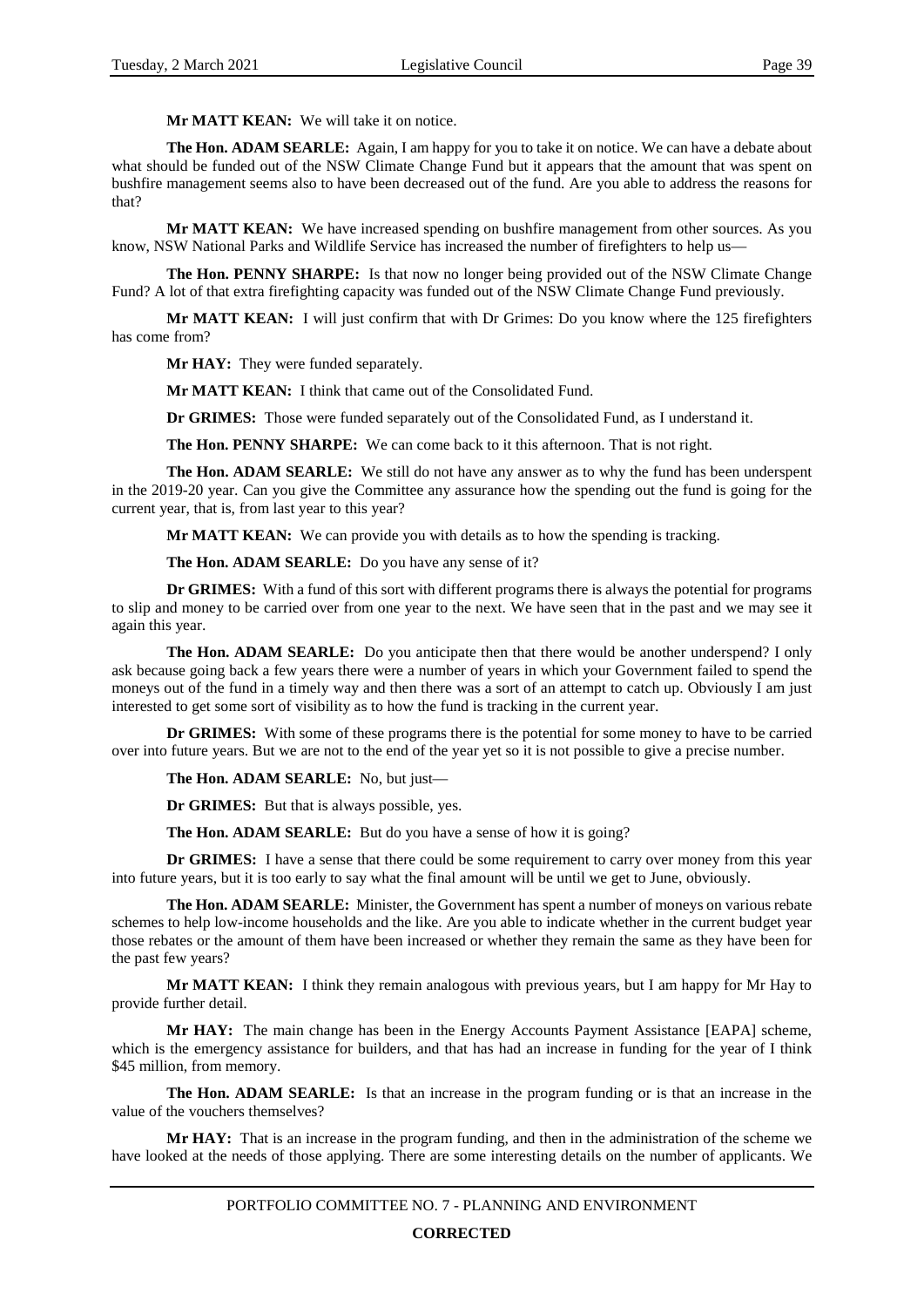have had a number of applicants and we worked through that as part of the immediate response with COVID. It became a very intense program of work for us and—

**The Hon. ADAM SEARLE:** Just on the EAPA program, I think it was the case that last year St Vincent de Paul withdrew as a service provider. Have they now returned to providing services here?

**Mr HAY:** At this stage, we have been continuing to do the work, but it is not—we are just continuing to do the work and using other service providers at the moment.

**Mr MATT KEAN:** We can take that on notice as to whether St Vincent de Paul is back in the program or if it is going to get back into the program. I think it is still being negotiated.

**The Hon. ADAM SEARLE:** The issue is: Has its withdrawal led to a problem in terms of delivery for a number of vulnerable communities?

**Mr HAY:** No, the department—immediately in COVID we had to gear up very quickly, but we geared up very, very quickly and have been maintaining that service.

**The Hon. ADAM SEARLE:** Minister, in relation to the other rebate schemes that the Government operates in the energy space, I think your indication earlier was that the quantum of investment has remained the same. Do we then take it that the amount of those rebates has also remained static and it has not increased in line with inflation?

**Mr MATT KEAN:** I am not sure that is the case. I will check that and come back to you.

**The Hon. ADAM SEARLE:** There are a lot of public servants in the room. I am not being critical, but does anybody have an answer to this?

**Dr GRIMES:** Mr Lewis should be available to provide assistance.

**Mr HAY:** Yes, Mr Lewis is here this afternoon.

**Dr GRIMES:** He will be with us very shortly and he will be able to answer all of your questions.

**The Hon. ADAM SEARLE:** That is okay. Minister, are you able to tell us about how many households in New South Wales have in the last year received the benefit of the various rebate schemes that you operate in the energy space?

**Mr MATT KEAN:** I will take that on notice. The number of households that have received the benefit— Andrew has now joined us.

**Mr LEWIS:** Sorry, Mr Searle. Would you mind repeating the question for me, please?

**The Hon. ADAM SEARLE:** How many New South Wales households have received the benefit of the various energy rebate schemes?

**Mr LEWIS:** There are just over 1.1 million households in New South Wales that receive the benefit of the New South Wales energy rebates. In relation to your previous question regarding the EAPA scheme, I can advise that associated with COVID there was a \$25 million boost to that program for this financial year, and the amount of assistance that could be provided increased from a maximum of \$300 per transaction to a maximum of \$400 per transaction. There are up to two transactions per year and that is per fuel type, so a maximum of \$1,600 is available under the EAPA scheme at the moment.

**Mr MATT KEAN:** Well done.

**The Hon. ADAM SEARLE:** In relation to the other energy rebates, have the quantum of those also been increased either by program line or by the quantum of the rebate for the recipients?

**Mr LEWIS:** The quantum of the other rebate programs has not changed since the last government boost, which increased them by 20 per cent in—from memory it was 2017, but I am happy to take that on notice and come back to you as to the exact timing of that increase.

**The CHAIR:** Thank you. We will now go to questions from the crossbench.

**Ms ABIGAIL BOYD:** Good afternoon; we are no longer in the morning. I want to talk about air pollution first. Are you aware of major population centres in the Hunter region recently frequently failing to meet the national standards for particulate pollution?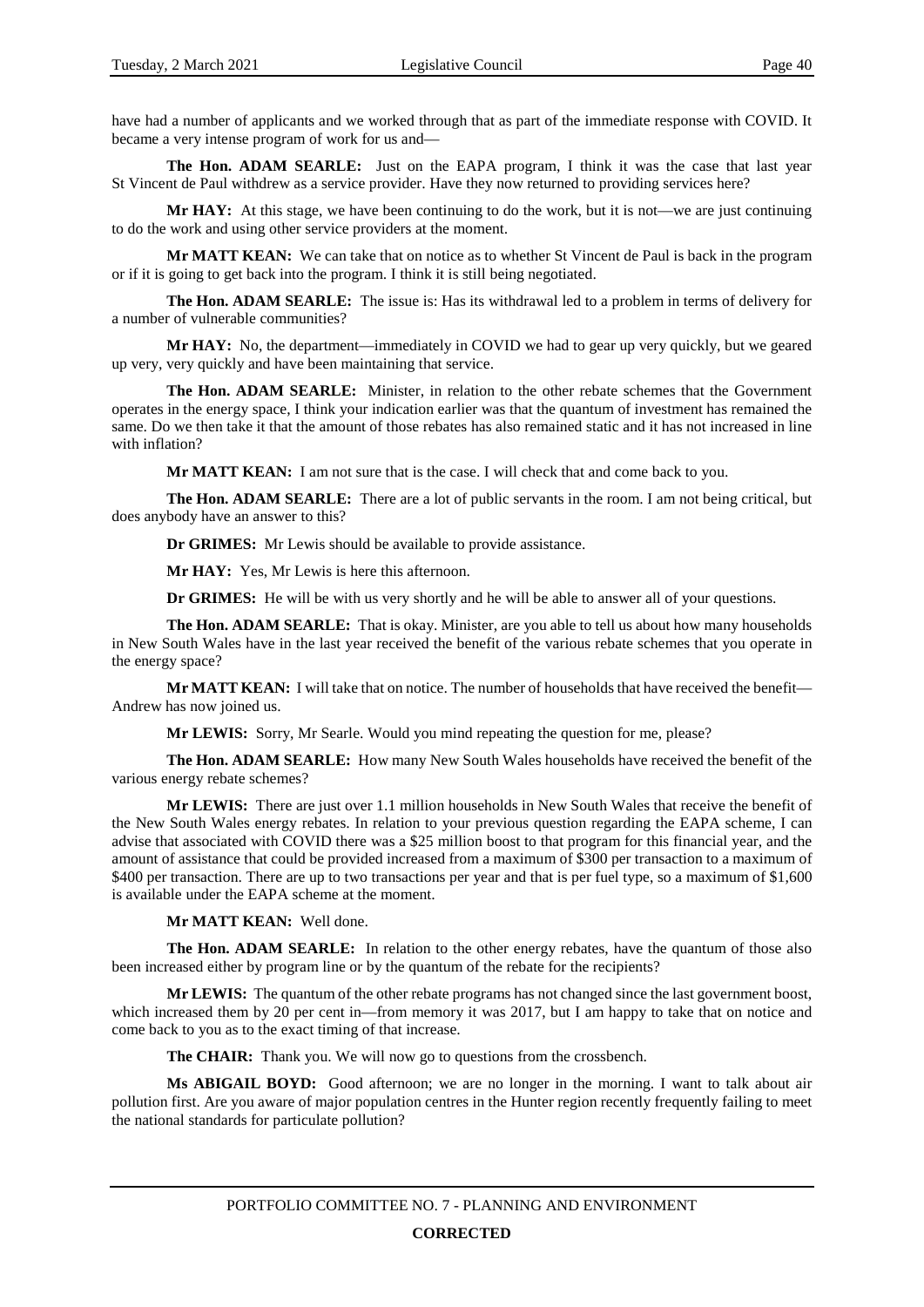**Mr MATT KEAN:** I am aware that air pollution is a particular area of concern in the Hunter, particularly due to the mining industry and the coal-fired power stations up there, yes.

**Ms ABIGAIL BOYD:** There were 10 air pollution alerts just in January of this year, including in Muswellbrook, Singleton south, Camberwell and Jerrys Plains, as you say, coming from those open-cut mines. Are you aware of the growing body of evidence showing the dangers of breathing in particulates of that kind?

**Mr MATT KEAN:** Yes, I am very aware of the impact that PM2.5 and smaller can have on human health. It is obviously something of great concern.

**Ms ABIGAIL BOYD:** Has your Government done any research that you know of in relation to quantifying the costs of that health burden on nearby communities?

**Mr MATT KEAN:** I am not aware of whether the Government has specifically looked at the cost to those communities. I know that the Department of Health has obviously done a lot of work around particulate matter and NOx and SOx, and things like that, but I am very happy to take your question on notice and come back to you.

**Ms ABIGAIL BOYD:** Thank you. That would be good if you could. The EPA published their issues paper for review of the load-based licensing scheme back in 2016, and we have not seen anything since. Where is that at and will you be doing anything this year to try to rein in some of that air pollution in the Hunter?

**Mr MATT KEAN:** Yes, the Government has been working on a clean air strategy for some time.

**The Hon. PENNY SHARPE:** Since 2016, Minister.

**Mr MATT KEAN:** Thank you, Ms Sharpe. I will be looking to release that publicly very shortly.

**Ms ABIGAIL BOYD:** Can you give us an estimated time for when that will be released?

**The Hon. PENNY SHARPE:** Imminent?

**Mr MATT KEAN:** Imminent.

**Ms ABIGAIL BOYD:** Imminent is not very helpful. Is there a more specific time frame? Is it something that you are intending to do in the first half of this year?

**Mr MATT KEAN:** We have a lot of announcements in the pipeline, Ms Boyd, including plastics, including koala targets for Ms Sharpe.

**The CHAIR:** Wow. I thought that had already been done.

**Mr MATT KEAN:** Clean air strategy is an important body of work that will be announced once we work out our media schedule, I think.

**Ms ABIGAIL BOYD:** Sorry, once you work out your?

**The Hon. PENNY SHARPE:** His media schedule.

**Mr MATT KEAN:** The timing to make the media announcements.

**Ms ABIGAIL BOYD:** The media schedule. With respect, Minister, in the meantime—

**Mr MATT KEAN:** It is ready to go. We just need to make the announcement.

**Ms ABIGAIL BOYD:** Okay. Will you be regulating coal companies—in particular, the open-cut coal mines—through the load-based licensing scheme in a way that will reduce pollution in the Hunter?

**Mr MATT KEAN:** We use a number of levers to try to reduce air pollution and pollution in general. I am happy for the EPA to talk about those measures that they currently use, but you will just have to wait for our clean air strategy, Ms Boyd.

**Ms ABIGAIL BOYD:** Could I just question you, though? You say that you are using a number of strategies to reduce that air pollution, and yet you accept that the air pollution levels in the Hunter are unacceptable. I assume you think it is unacceptable for them to have 10 air pollution alerts just in January?

**Mr MATT KEAN:** I want to see clean air throughout New South Wales, and I do not want to see particular communities adversely impacted. Obviously we have a strong regulatory regime around those coalfired power stations and a whole range of industries. The EPA is the independent environmental cop on the beat, and I expect them to enforce those standards without fear or favour.

PORTFOLIO COMMITTEE NO. 7 - PLANNING AND ENVIRONMENT

# **CORRECTED**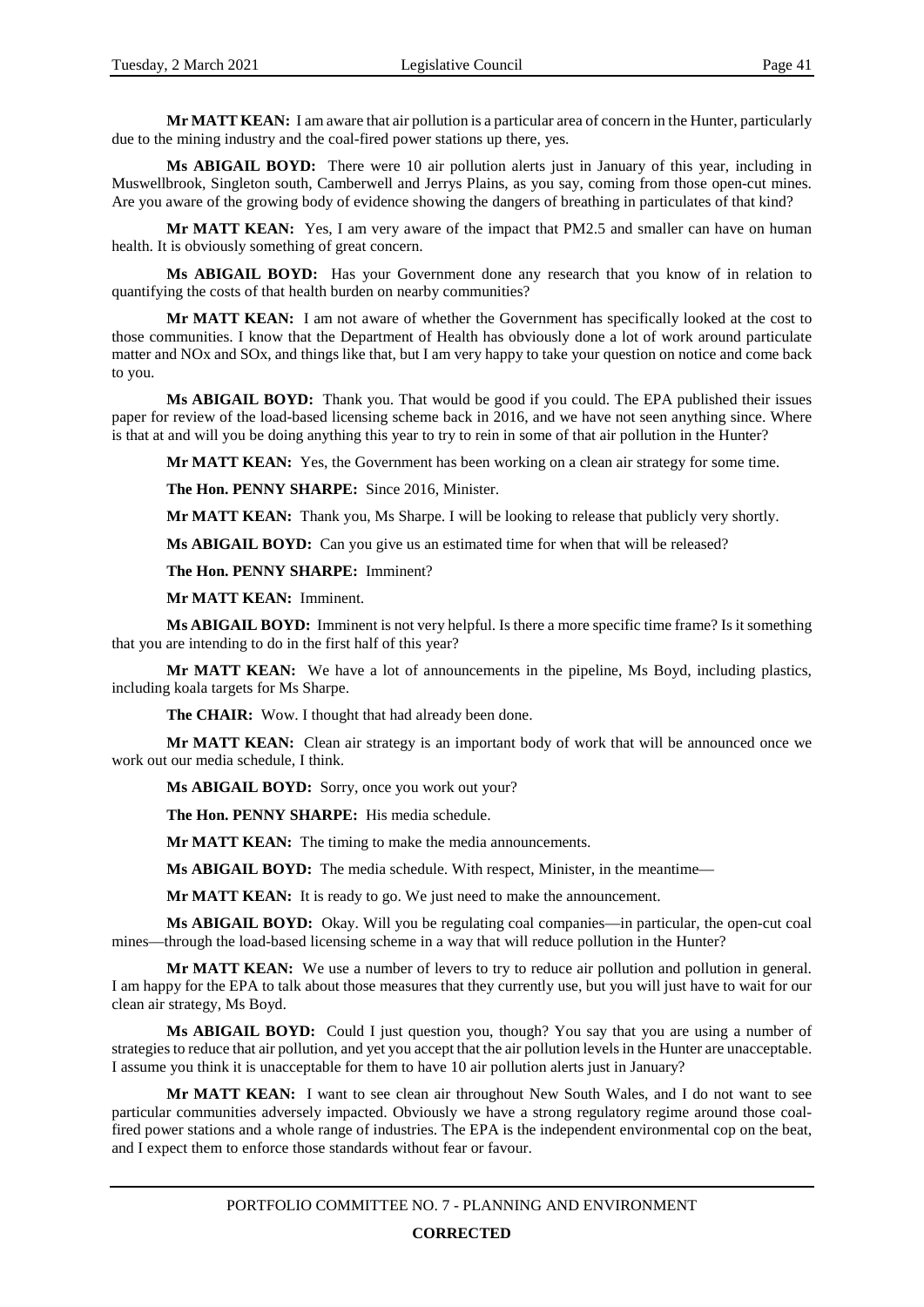**Ms ABIGAIL BOYD:** I will pick up on this questions this afternoon. Would you say that your regulatory regime is currently working in relation to air pollution?

**Mr MATT KEAN:** There are always things that can be done better and new technology means that there are continual improvements. We are always looking to see how we can deliver better outcomes for our environment while supporting industry and making sure people are safe.

**Ms ABIGAIL BOYD:** Presumably this was why the clean air strategy was embarked upon back in 2016. What do you say to the communities around the Hunter that are reading all of these reports now about increase in asthma, stroke and cancers coming from this air pollution and wondering where the clean air strategy is and when they are going to be protected from the air pollution?

**Mr MATT KEAN:** I say we have got one of the toughest environmental cops on the beat that is out there enforcing very high standards. I also say that we take these issues of air pollution very seriously. That is why we are always looking to improve how we do things and we will be announcing exactly how we will do that very shortly.

**Ms ABIGAIL BOYD:** Would you agree, though, that the regulator can only enforce the regulation that is currently in play? If that regulation is insufficient, then the regulator cannot really be relied upon to ensure better quality air.

**Mr MATT KEAN:** I want to see high standards and I want to see those standards enforced. That has been my position since I have been the environment Minister.

**Ms ABIGAIL BOYD:** Is there a reluctance to put the true costs of the coal and coal-fired power industries back on to those industries instead of on to the people of New South Wales?

**Mr MATT KEAN:** I do not think anyone has done more to ensure clean air as a result of electricity generation than me, Ms Boyd.

**Ms ABIGAIL BOYD:** I am not devaluing the work you have done.

**Mr MATT KEAN:** I have just passed laws that will see those existing coal-fired power stations replaced at the end of their lives with cleaner forms of generation. That will benefit not only those communities in the Hunter but people right across New South Wales. It will also set our industry up in this State to get access to the cheapest and most reliable electricity in the world. I thank you for your support in helping us achieve that. It was significant, but let me tell you—the biggest thing that we can do to provide clean air in the Hunter is making sure that when those coal-fired power stations come to the end of their technical lives, they are replaced with cleaner technologies, and that is what we have done.

**Ms ABIGAIL BOYD:** And I agree. That is a great step forward and no-one is taking that away from you. But if I stand on Gosford Station with my children, there will be coal trucks coming through that are uncovered. That does not cost a huge amount of money, to be covered to give that extra protection and yet we do not see regulations requiring that. Why is that?

**Mr MATT KEAN:** We want to see the toughest standards and those tough standards enforced. We will be having a bit more to say about that very soon, Ms Boyd.

**Ms ABIGAIL BOYD:** Thank you.

**The CHAIR:** Okay. We will move to questions from Mr Pearson.

**The Hon. MARK PEARSON:** Thank you, Minister—the last round. Dr Steven McLeod is listed on the Kangaroo Management Advisory Panel as being a representative of the Australian Wildlife Management Society [AWMS], but I cannot find any record of him as a board member, staff member or life member of that society. Can the Minister explain in what capacity he represents the society? In my research it appears that he is a senior research scientist with the New South Wales DPI and works on kangaroo population counts. Can you explain why he is listed as representing the AWMS and not DPI on the panel?

**Mr MATT KEAN:** I think that is a question best directed to the Minister responsible for DPI, Minister Marshall.

**The Hon. MARK PEARSON:** But this is a Minister on the Kangaroo Management Advisory Panel, which relates to you, your portfolio.

**Mr MATT KEAN:** I would have to take that on notice.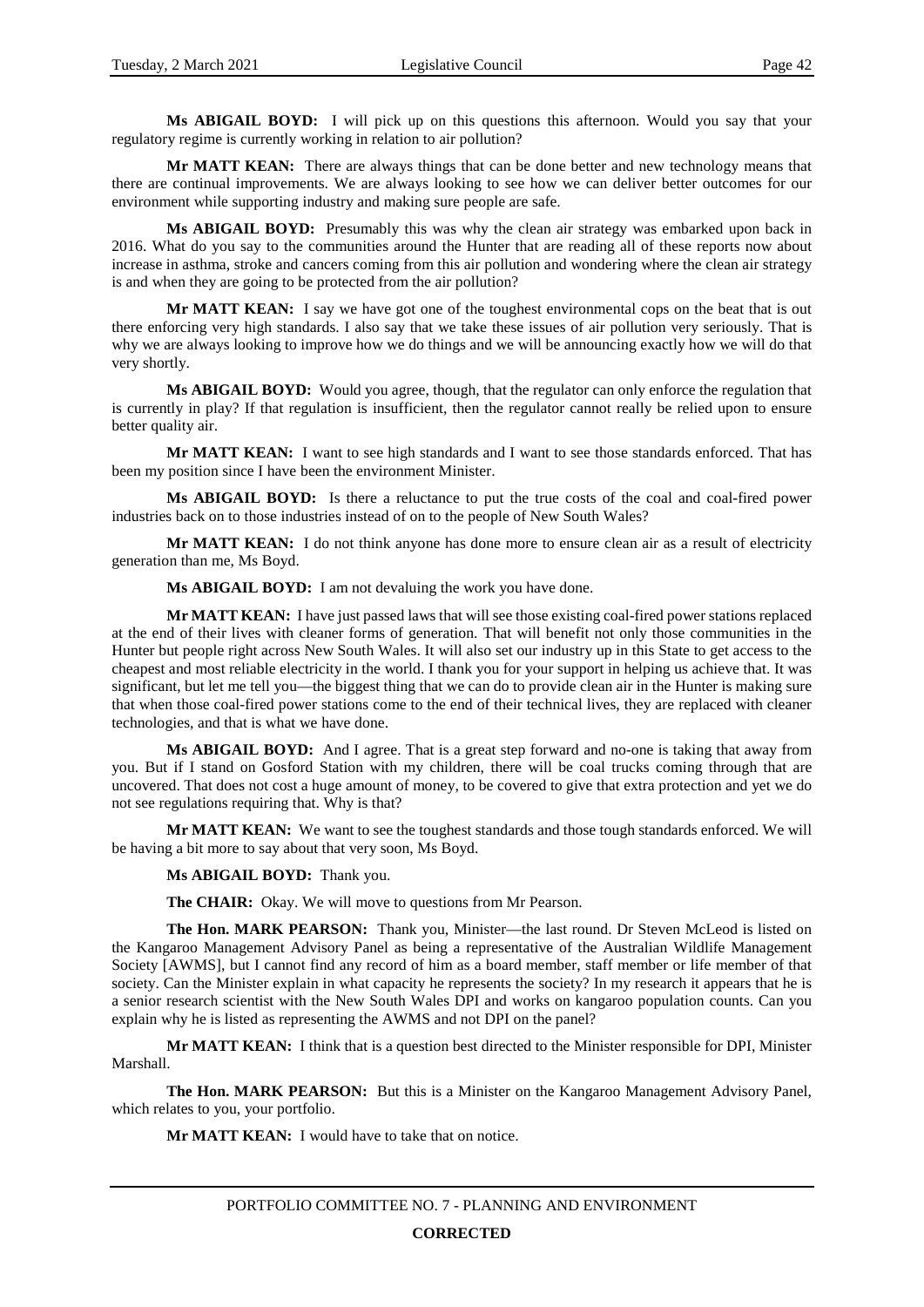**The Hon. MARK PEARSON:** Okay. The Kangaroo Management Advisory Panel member, Jason Wilson, is listed as representing the western region and Aboriginal communities with no further information. On the website LinkedIn, he is listed as an Aboriginal community partnership facilitator of the Department of Environment, Climate Change and Water. Can the Minister confirm that Jason Wilson is actually a departmental employee?

**Mr MATT KEAN:** Ms Molloy?

**Ms MOLLOY:** I cannot confirm details at the moment but I can certainly get back to you, hopefully this afternoon, about the members of that committee.

**The Hon. MARK PEARSON:** Okay. Take that on notice. Thank you.

**Ms MOLLOY:** It does have members from the community, members from industry and members from other agencies, but I can get you the details before this afternoon.

**The Hon. MARK PEARSON:** In my experience collaborating with Aboriginal communities, my understanding that a person employed by a government department could not also be acting as a representative of Aboriginal communities. Can the Minister explain in what capacity he represents the Aboriginal communities and how he has been also chosen and endorsed by these communities?

**Mr MATT KEAN:** We can absolutely do that but I am going to have to take that on notice.

**Ms MOLLOY:** Yes, me too.

**The Hon. MARK PEARSON:** Okay. Records from the kangaroo management plan indicates that the average number of kangaroos killed between 1997 and 2007 by commercial shooters constituted only 69 per cent of the allowable quota. From 2008 to 2018, the average take plunged to a mere 22 per cent of the quota. Does the Minister agree that this is a cause for concern in that the likely cause is a lack of kangaroos than a lack of industry willingness to kill them, particularly when the Kangaroo Industry Association [KIA] president recently boasted that the kangaroo industry employs 3,000 people across Australia?

**Mr MATT KEAN:** Mr Pearson, I just do not know the area well enough to be able to explain why the number of kangaroos that have been culled has decreased. I am very happy to get some advice from the department and provide you with that. I know it is an issue of great concern to you so we will come back to you.

**Ms MOLLOY:** I can add a bit more if you would like?

**The CHAIR:** Okay. Sorry. Mr Field, it is over to you for the last three minutes.

**Mr JUSTIN FIELD:** Thanks very much, Chair. Minister, did you know that the International Union for the Conservation of Nature [IUCN] has raised concerns about the removal of sanctuary protections at Montague Island? It is just one of two IUCN and green listed sites in New South Wales. What does it say about your tenure as environment Minister that one of these green listed sites is now considered potentially at risk for that listing because of this threat to permanently remove those sanctuary protections?

**Mr MATT KEAN:** I am very proud of my tenure as the environment Minister. I think that we have not had a stronger environment Minister in the duration of this Government, and I am very proud of that.

**The Hon. ADAM SEARLE:** That is a low base.

**The Hon. PENNY SHARPE:** It is a low bar.

**Mr MATT KEAN:** Well, I will claim it nonetheless. The reality is that these marine sanctuary zones are important. They have an important function to play and I would like to see them expanded rather than reduced.

**Mr JUSTIN FIELD:** But that is not the direction your Government is taking at the moment.

**Mr MATT KEAN:** I want to—

**Mr JUSTIN FIELD:** In fact, five have been removed.

**Mr MATT KEAN:** I am very concerned about what you have just raised around Montague Island. I will absolutely take that away and I will come back with a solution. But—

**Mr JUSTIN FIELD:** Have you been down to Montague Island?

**Mr MATT KEAN:** No, I have not.

**Mr JUSTIN FIELD:** Not since you have become Minister?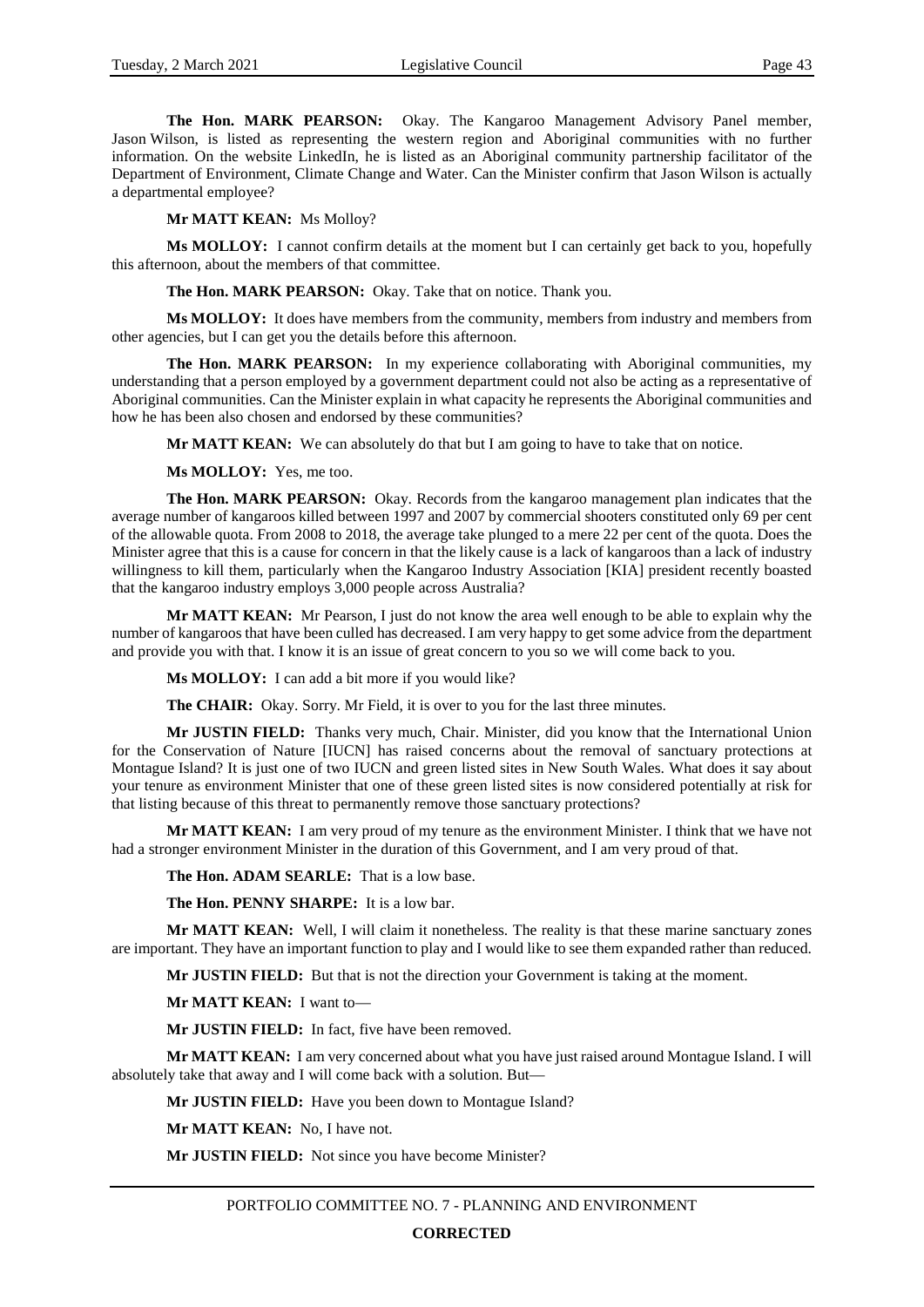#### **Mr MATT KEAN:** No, I have not.

**Mr JUSTIN FIELD:** I would encourage you to do that. Five sanctuaries have been removed, at least temporarily. Essentially, an amnesty from prosecution has been granted. At what point are we going to see a resolution on the marine park issue down there because it is going to set the framework for the remapping—the new management plans for all of our marine parks.

**Mr MATT KEAN:** Look, I believe in our marine parks. I want to see more of them. That issue that you have raised is of concern and I will address it.

**Mr JUSTIN FIELD:** Minister, before you made a comment about biomass playing a role in reducing our emissions, reaching net zero. I just want to get clear: Have you done any assessment or has your department done any assessment about the role that our State forest on private land, allowing them to regrow and become mature, the role that they could play in actually helping us to reach more quickly net zero emissions and really doing the heavy lifting for the rest of the economy? It seems like you are ignoring that great opportunity, not just ecologically but from a climate and carbon perspective to allow our forests to grow and mature?

**Mr MATT KEAN:** We think there are great opportunities to generate revenue streams on public land and on private land as a result of sequestration. We are currently doing some work on how we can maximise those opportunities right here in New South Wales, as I said on public land as well as on private land. That is part of the work we are doing in line with our net zero strategy.

**Mr JUSTIN FIELD:** But has anyone in government actually put a figure on how much contribution for instance, putting some of these forests that are now so contentious for logging into protection, not in national parks necessarily but in recreational reserves, allowing them to grow and the significant contribution that could make to meeting our carbon targets and taking the pressure off agriculture and other industries to decarbonise more quickly?

**Mr MATT KEAN:** I acknowledge what you are saying but we want to get the balance right between those State forests and, you know, the economic opportunities they provide local communities and also taking advantage of these emerging opportunities that come with the net zero world and also protecting our environment. So we are working through that process.

**Mr JUSTIN FIELD:** But you have not put a specific figure on it. What process is that? When will we see it?

**Mr MATT KEAN:** We have not quantified that but we have got our Net Zero Plan. We have got funding set aside to look at a range of things that will set New South Wales up for success in that low carbon global economy, of which taking advantage of sequestration opportunities is one of them.

**The CHAIR:** Minister, I just wanted to raise the issue of Mount Canobolas State Conservation Area. I understand an application for it to be considered as an area of outstanding biodiversity value has been with you and your department since May 2018. Are you aware of that application?

**Mr MATT KEAN:** I am not aware of an application to make it an area of outstanding biodiversity but I am very happy for my department to speak to that.

**The CHAIR:** I have heard that it has gone through much within the department and is potentially resting somewhere on the Minister's desk, so to speak.

**Ms DUMAZEL:** We have received a request in relation to Mount Canobolas becoming an area of outstanding biodiversity value [AOBV]. At the moment we have developed some guidelines that are still going through a process and, once those guidelines are approved, what we will do is we will consider the Mount Canobolas proposal through those guidelines.

**The CHAIR:** Yes, okay. Great. I understand in July 2008-19 the Canobolas Conservation Alliance was advised that that was in fact the case; that their application for the State conservation area [SCA] to be considered an area of outstanding biodiversity value was in fact going to be used as a test case for program design; that in fact they were potentially notified of this last September as well; that the guidelines have been peer reviewed and tested; and that the nomination was used as a further test of the guidelines. So this has been under consideration of the department for a long time. Minister, what is the delay? I understand you have visited with Orange City Council recently and visited the area yourself. Are you aware of the significant ecological asset that is the State conservation area of Mount Canobolas?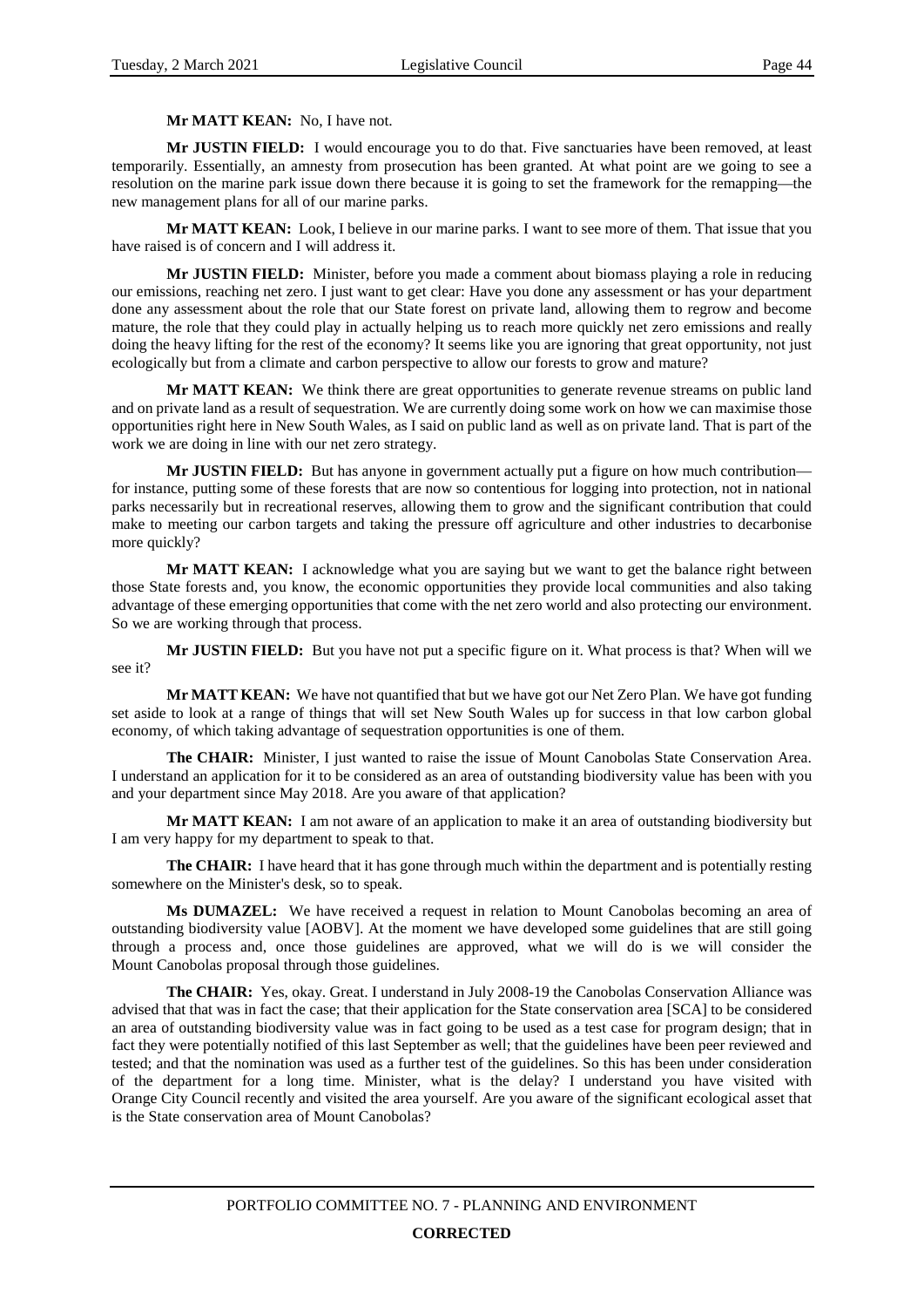**Mr MATT KEAN:** Yes. I am aware there are some really important environmental assets there, particularly rare orchids, et cetera. As to the application to make it an area of outstanding biodiversity, I just was not aware that that was before my department. But I am sure that when the appropriate work has been done a brief will come up for me to consider.

**The CHAIR:** Okay. I understand that the Canobolas Conservation Alliance has made a number of repeated requests to meet with you about this. They are extremely passionate about it. They have done a lot of work. Their submission is excellent but those repeated requests have been refused, possibly not by yourself. But would you care to meet with the alliance so that they can talk to you about the special place?

**Mr MATT KEAN:** I am very happy to. I thank them for the work that they have done. Community groups like that right around the State or environmentally aware and conscious groups right around the State play such an important role. I try to meet as many stakeholders as possible. No disrespect to them, but considering you have raised it I am very happy to take on that meeting.

**The CHAIR:** I understand. Thank you very much for that; that is wonderful. On the Local Land Services Bill, we know that the Premier has requested that the planning Minister and a representative of The Nationals, maybe the agriculture Minister, meet to discuss that new protection policy. What input are you having as the environment Minister into the Government's new koala protection policy?

**Mr MATT KEAN:** Obviously I have input through the formal channels, so the Cabinet process, but after last year's—

#### **The CHAIR:** Debacle.

**Mr MATT KEAN:** —situation, I will be playing a very proactive role in trying to find common ground with my colleagues, because we have got to move forward on this. Obviously there is a legitimate argument around private property rights, but there is also a very important argument around the preservation of our most loved and iconic animal, the koala, and other native species. We have got to try to find a way forward here and I am working to that end.

**The CHAIR:** Even though you have said the protection of private property rights, you do acknowledge though that there does need to be afforded some protection of koala habitat on private land which, of course, the Local Land Services Bill was trying to get around and not have that happen. Are you making sure that koala habitat will be protected on private land outside of existing koala plans of management?

Mr MATT KEAN: I will do whatever it takes to try to find a way forward that brings the whole community together on this issue. That will look like negotiating a suite of measures, whether they be regulatory or financial incentives or increasing areas of national park. I will do whatever it takes to try to find a sensible way forward here and build a consensus to get the outcome that we all care about regardless of our politics, and that is protecting our koalas and in some instances some of us care about doubling the population as well.

**The CHAIR:** Thank you for mentioning incentives because I did just want to check in on how that is going. I think I saw an announcement that you made with the Deputy Premier at the end of last year. What is being done to try to ensure that landholders can be paid at least as much to protect koala habitat as opposed to clearing it, for example, under Private Native Forestry [PNF]? We have heard from a lot of landholders that that is quite an attractive incentive to log their land for forestry. They are not getting nearly enough to protect koala habitat. It is really up to the Government to try to throw more money towards this. Is that going to happen?

**Mr MATT KEAN:** We want to use the Biodiversity Conservation Trust to incentivise landowners to protect koala habitat on their land. Right now I can see why people would use PNF codes, for example, as opposed to using the Biodiversity Conservation Trust. We have just shaken up the trust a bit. We have made some new appointments and we were talking about how they could better focus their finances and energies on protecting koala habitat. That is a work in progress.

The CHAIR: Is the new protection policy going to have some kind of an element that is around incentivising farmers at the same time as it comes out?

### **Mr MATT KEAN:** Yes.

# **The CHAIR:** It is?

**Mr MATT KEAN:** Yes. We were trying to work through these issues with the Deputy Premier and the Minister for Agriculture as well as the planning Minister. Nothing is off the table, but clearly there are some stakeholders for which regulation of private land is a bridge too far and I totally understand that. We need to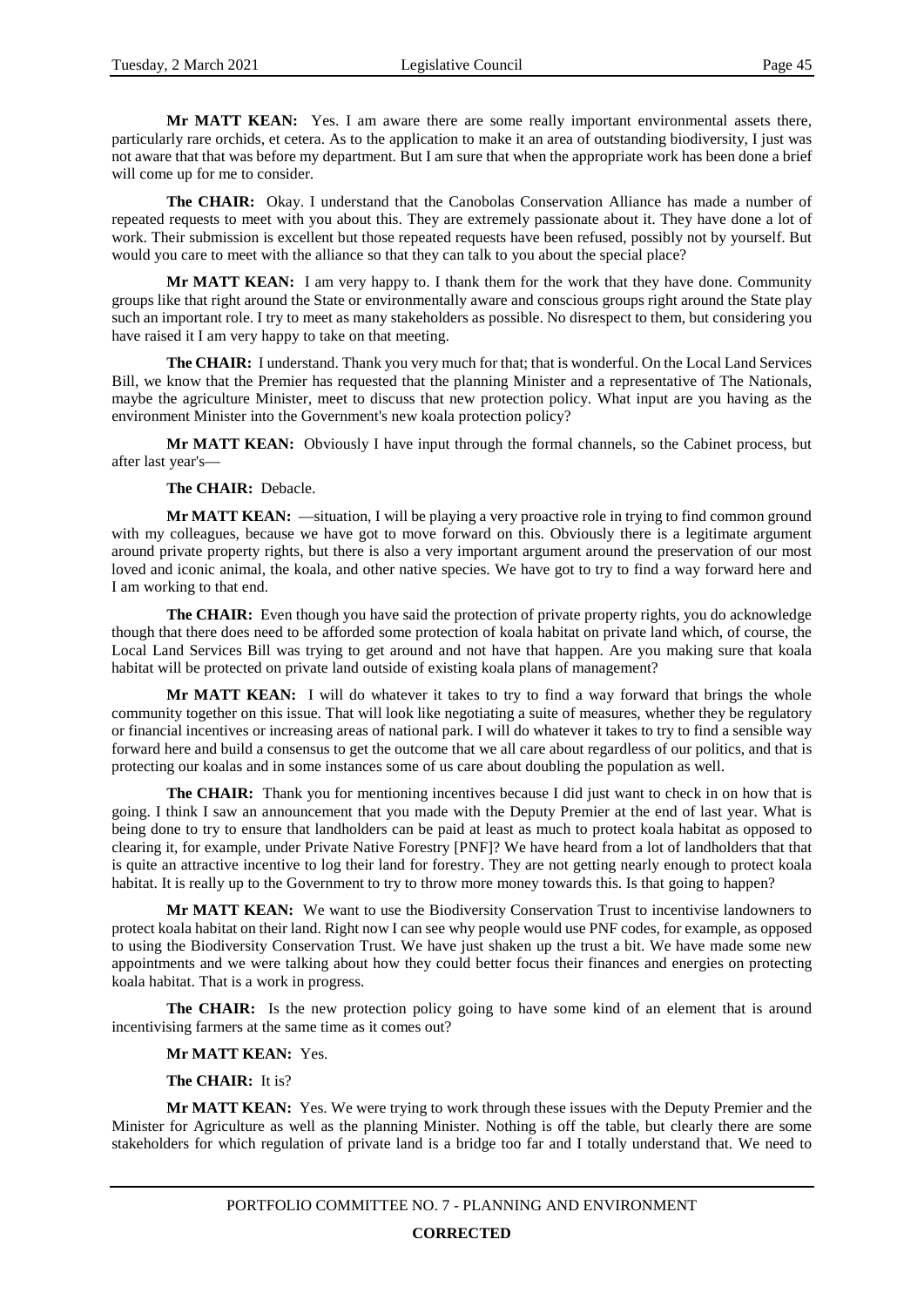respect farmers' property rights; I get that. There are other mechanisms which we can use to try to protect those property rights and deliver on our environmental objectives.

**The CHAIR:** Thank you very much for attending this hearing, Minister Kean.

**Mr MATT KEAN:** Could I correct the record on two matters? Would that be okay?

**The CHAIR:** Sure. You can keep going if you want to.

**Mr MATT KEAN:** Firstly, I gave an answer to Mr Searle with regard to the road map where I said that we will be looking to conduct the first auctions this year. I would just like to clarify that remark and say that the first auction will be looking to run next year. I just want to correct the record on that. The other thing that I would like to do is clarify a comment that I gave to Mr Buttigieg. I said the Government's policy is for no further job losses in network businesses. That was actually inaccurate. Rather, Ausgrid is not having any further job losses, and I note that Endeavour is currently negotiating with the union and there may still be frontline job losses. I just wanted to correct that and say that the Government's policy was for no further job losses; I was referring to Ausgrid's policy.

**The Hon. MARK BUTTIGIEG:** Ausgrid's policy is not to have any job losses.

**Mr MATT KEAN:** No frontline job losses was Ausgrid's policy.

**The CHAIR:** We are going to leave it there I am afraid. Thank you very much for attending, Minister Kean.

#### **(The Minister withdrew.)**

#### **(Luncheon adjournment)**

**The CHAIR:** Welcome back.

**Ms MACKEY:** I had a couple of things to update from this morning.

**The CHAIR:** Yes, Ms Mackey.

**Ms MACKEY:** On the question about South Brooman and whether or not there was activity there occurring for forestry, I can advise that D9 graders are being used on that site. However, they are for roadworks, not harvest operations. They have been engaged by Shoalhaven City Council as part of their works to improve the bridge at Tumblebar Creek. That is being funded by the Commonwealth, so it is not actually forestry activity. We have checked and confirmed that. Also, with regard to the questions of how many forestry investigations we had on foot, I can advise that there are 16. The sites at which those investigations had been finalised on Friday and yesterday are Ballengarra State Forest. The second one relates to three forests, which are Bodalla, Mogo and Boyne. I could also provide information about Oran Park, if that is helpful.

**The CHAIR:** Yes.

**Ms MACKEY:** We received a complaint around Oran Park on 5 November. We consequently met with council and the developer, as well as doing a joint meeting with council, the developer and the landscaping operator who was the subject of the inquiry—or the complaint. The landscaping operator was unclear that they were beyond their licence arrangements around the stockpiles that were on site. The developer had agreed to the stockpiles on site. They immediately moved to clean up the site, and that was done under the supervision of a third-party environmental consultant. It was confirmed that it was all completed by late 2020. I can also confirm that there was no waste spread onto the residential blocks and there is no waste under houses at that development site. Given the scale and nature of that particular incident, it was not escalated at any point because there was an immediate response and that was dealt with by our operations team.

**The CHAIR:** Okay, thanks very much. Is that the last of that? Mr Betts?

**Mr BETTS:** Could I suggest that—through you, Chair—if there are other witnesses who have things that they can close out from this morning it might be of assistance to the Committee.

**The CHAIR:** Is everyone happy for that? Sure.

**The Hon. PENNY SHARPE:** Yes, let's do them now.

**The Hon. BEN FRANKLIN:** Hear, hear! Great idea.

**Mr BETTS:** Okay, cool.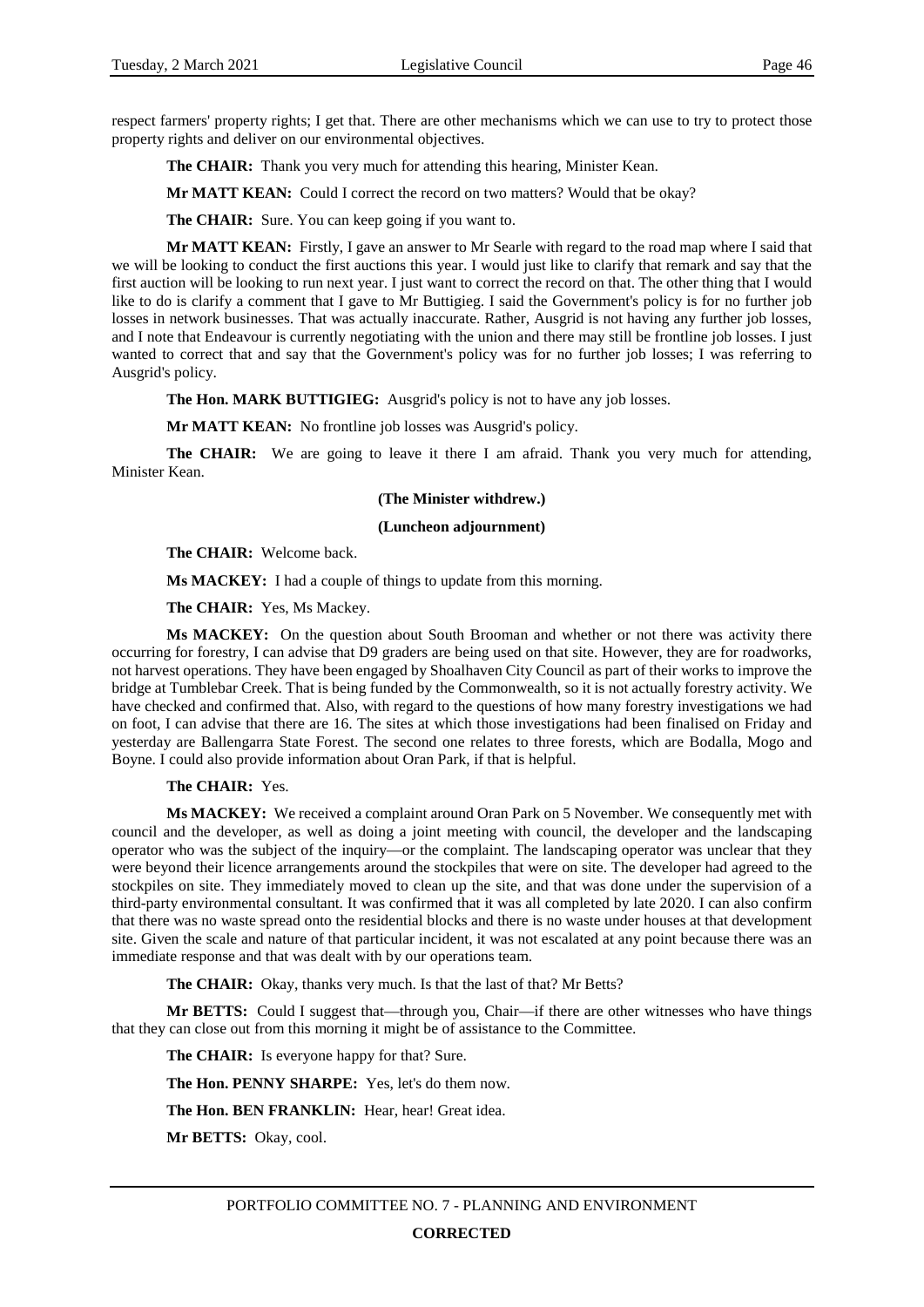**Mr FLEMING:** Can I provide some additional—Mr Pearson asked two questions that I took on notice. The first was the number of baits—

**The CHAIR:** If you would just like to wait, he is going to be 10 minutes late. Would you wait until he is back, if that is okay, Mr Fleming? Thank you.

**Mr FLEMING:** I will wait until he is back.

**Ms MOLLOY:** And mine were questions that Mr Pearson asked as well around kangaroo management. Do you want me to wait too?

**The CHAIR:** Yes, we will do it before the next round.

**Ms MOLLOY:** Alright.

**Mr BETTS:** Okay. Thanks, Chair.

**The Hon. PENNY SHARPE:** This question is for Ms Mackey. How many compliance officers does the Environment Protection Authority have?

**Ms MACKEY:** We have 327 authorised officers, if that is what you mean by compliance officers. They are officers who are able to make regulatory compliance decisions.

**The Hon. PENNY SHARPE:** How many of them only do compliance work and how many do other things as part of their role?

**Ms MACKEY:** We do not categorise our work as compliance work or not compliance work.

**The Hon. PENNY SHARPE:** Right.

**Ms MACKEY:** So all of our operations officers—and I have got my two heads of operations here; they can talk in further detail if needed—are able to undertake the full scope of activities that we do in an operational capacity. I am happy to provide more information, if that is helpful.

**The Hon. PENNY SHARPE:** I understand that people do a range of different roles, but the reason why we are asking these questions is how many people—the EPA's role is very important as the environmental regulator when there are incidents that occur. I am trying to get a handle on how many people are in that role and undertake those activities. Just telling me that there are 327—I do not know the right question to ask. Maybe you can help me in terms of what the breakdown of those officers is.

**Ms MACKEY:** The other thing to say is this: In addition to those authorised officers, we also have officers that are functionally based across the organisation who support all of that type of compliance work. So, for example, we have got both a litigation and a legal advisory team. So they are quite intimately involved.

**The Hon. PENNY SHARPE:** I am more about the face-to-face. Who is investigating incidents as they arise? You are saying there are 327 people who are authorised to do that—

**Ms MACKEY:** They are.

**The Hon. PENNY SHARPE:** —but they might not do that 100 per cent of the time.

**Ms MACKEY:** What we do is when there is a significant incident—for example, there was a significant incident last year in May and immediately, the day of the incident, we brought together a team that was not just our operational team but also included experts from our environmental solutions area who have deep expertise in particular pollution events and how to manage them and how to respond. We also brought together our significant investigations team, and we also had a couple of people from legal involved from the beginning. It depends on the nature of the complexity and scale of the event as to who we bring to bear for it.

**The Hon. PENNY SHARPE:** You do not have to provide this to me now; you can do it later in the hearing or on notice. Are you able to provide us with a breakdown of the number of authorised officers there has been over the past five years?

**Ms MACKEY:** I can do that on notice.

**The Hon. PENNY SHARPE:** Thank you. Has there been a reduction in the number of authorised officers?

**Ms MACKEY:** We have had an increase in the number of staff overall, and certainly an increase in the number of staff who are in our operations team. So we split from having one dedicated division around operations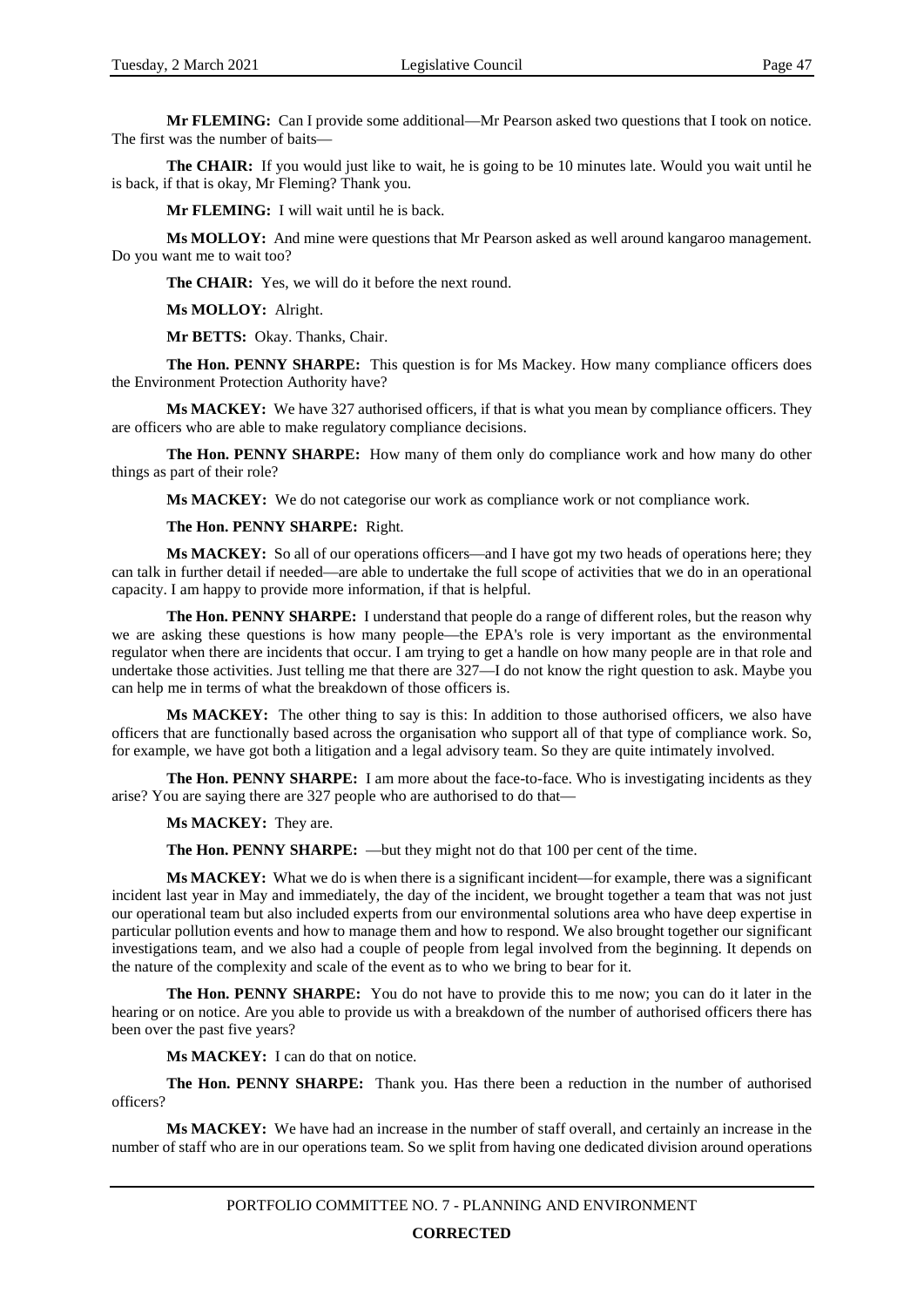to two, and we have also trained staff who were previously not in the operations space to be able to undertake operations—for example, in the forestry space. I can give you a number on notice.

**The Hon. PENNY SHARPE:** Yes, if you could give us a breakdown, that would be terrific. Do you hire consulting firms to undertake pollution assessments?

**Ms MACKEY:** We do have consulting firms that we engage to assist us on a whole range of matters including technical, advice and expertise—as we do investigations. If there is a particular matter or incident that you would like to point us to—

**The Hon. PENNY SHARPE:** I am interested in the use of AECOM for the Truegain facility in Rutherford incident.

**Ms MACKEY:** Sure. They have been providing us advice. They particularly did work with us around the sampling on that site. Ms Dwyer can come to the table and help us with the detail around the work that they have done.

**Ms DWYER:** AECOM also provided us some advice about not a formal audit but a survey of the site in terms of what infrastructure is on site and how stable is that infrastructure.

**The Hon. PENNY SHARPE:** That is not something that your staff would normally do?

**Ms DWYER:** We do not have practising qualified engineers in that space.

**The Hon. PENNY SHARPE:** Have you previously had people who do that work?

**Ms MACKEY:** We do have staff who have an engineering background, but in terms of their certification—for this particular site, as there are others, we want to make sure that we collect the evidence in a way that we can then make informed decisions about what regulatory action to take but also make sure we have got the best expertise on the job doing that work.

**The Hon. PENNY SHARPE:** How many pollution investigations like the Rutherford one have used consultants in the past 12 months?

**Ms MACKEY:** We would have to take on notice how many consultants we have used, although it is reported in our annual report. My recollection is that we have about halved the use of our consultants over the past financial year. I would also add that the Truegain site is a particularly complex and difficult site to manage. It still has a landowner and operator, licensee, who we are working to hold to account around the continued management of that site.

**The Hon. PENNY SHARPE:** The issue that we have with the use of consultants is that if they are less than 50,000, they are aggregated into broad categories. Would you be able to provide on notice—I do not expect you to do this today—the list of pollution investigation consultants used and the costs of those consultants?

**Ms MACKEY:** We can. We would not necessarily categorise them as pollution investigations. Even on the Truegain one, we probably would not categorise it in that way.

**The Hon. PENNY SHARPE:** We will just say investigations then.

**Ms MACKEY:** Sure.

**The Hon. PENNY SHARPE:** How many consultants do you have working in your office, Ms Mackey?

**Ms MACKEY:** I do not have any consultants.

**The Hon. PENNY SHARPE:** How many contractors do you have?

**Ms MACKEY:** Across the EPA?

**The Hon. PENNY SHARPE:** No, just in your office.

**Ms MACKEY:** In my office, I believe I have one.

**The Hon. PENNY SHARPE:** How do you appoint your contractors? What is the process that you go through?

**Ms MACKEY:** We receive support from the DPIE cluster around how we engage staff. Generally, the way in which they are appointed is through an employment agency.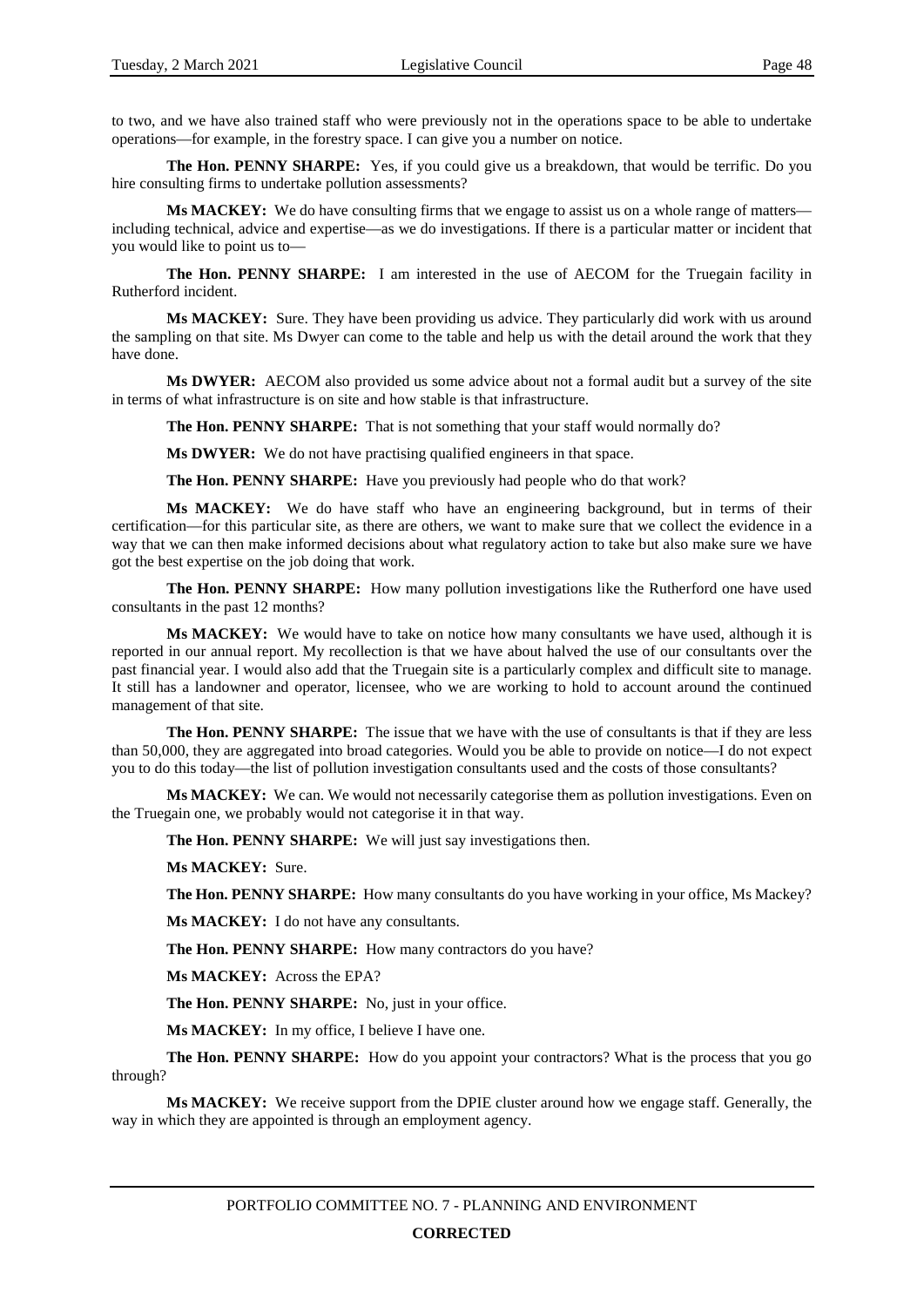**The Hon. PENNY SHARPE:** So if you need someone, you go through DPIE. Is there a merit-based assessment, or does it depend on who the contractor is? Obviously, there are rules around this.

**Ms MACKEY:** Absolutely.

**The Hon. PENNY SHARPE:** We just want to make sure that all those rules are being followed.

**Ms MACKEY:** Any appointment of contractors goes through our centralised team in DPIE. We normally ask for particular skills or requirements, and usually an agency will put forward a person for the role. Depending on what that role is, there is sometimes an interview. There is certainly provision of a curriculum vitae and so forth, and then there may also be further assessment of that individual's fitness in terms of whether they are the right person for the role.

**The Hon. PENNY SHARPE:** Can you confirm to the Committee that all of those have followed the Premier's memorandum?

**Ms MACKEY:** Absolutely.

**The Hon. PENNY SHARPE:** Very helpfully, the annual report lists the total cost for consultants. It looks like there were 63 in 2019-20. How many contractors are working at the EPA?

**Ms MACKEY:** I can come back to you later this afternoon. I do not have it right in front of me.

**The Hon. PENNY SHARPE:** That is fine. I appreciate that. Could you tell me, as well, what the total cost was of those contractors?

**Ms MACKEY:** Yes.

**The Hon. PENNY SHARPE:** I understand that a consultant was used for the EPA rebranding exercise, and it cost \$137,000. What has been the entire cost of the rebranding exercise?

**Ms MACKEY:** I can provide you with that: \$142,510.

**The Hon. PENNY SHARPE:** What is the role of the contractor in your office? What do they do?

**Ms MACKEY:** They provide joint support to my executive officer, and half of their role is also as an executive assistant to one of the other executive staff.

**The Hon. PENNY SHARPE:** I think you touched on this in one of your previous answers. Under the divisional structure realignment, there is a move away from specialist officer positions into more generalist officer positions. How many specialist officer positions are being realigned?

**Ms MACKEY:** We completed the realignment across the EPA early in 2020. There was no loss of specialist positions. What we moved from was what I would call a hybrid model where, over many years since sort of 2012, as additional responsibilities have come into the EPA those responsibilities had been added to the existing organisational structure. What we did is we moved away from the hybrid, which was some geographic-based teams and some specialist-based teams, to a functional model—so being clear about operational grants, engagement, legal, environmental solutions and so forth.

**The Hon. PENNY SHARPE:** Are you concerned or do you believe that you will be spending more money on consultants as you lose specialist officers under the realignment?

**Ms MACKEY:** No. As I indicated, we have actually decreased our spend in this regard. What we are able to do is draw more readily on the expertise that is available across the agency. For example, in the waste space we had a specialist waste team, whereas now we have got all of our ops staff that are able to do that immediate response, plus those with deep knowledge in the waste space being able to back in behind, as well as from the legal space and behaviour change space and so forth.

**The Hon. PENNY SHARPE:** This is a completely different question: Can I confirm that the EPA forwarded a draft of the Clean Air for NSW policy to the Minister's office in May 2019?

**Ms MACKEY:** That was prior to my time at the EPA.

**The Hon. PENNY SHARPE:** To be clear, the Minister told the estimates committee this last year.

**Ms MACKEY:** I would have to take that on notice because it was prior to my time and the clean air work currently sits with DPIE rather than the EPA. I am not sure when that swap-over happened, so I would have to go back and check.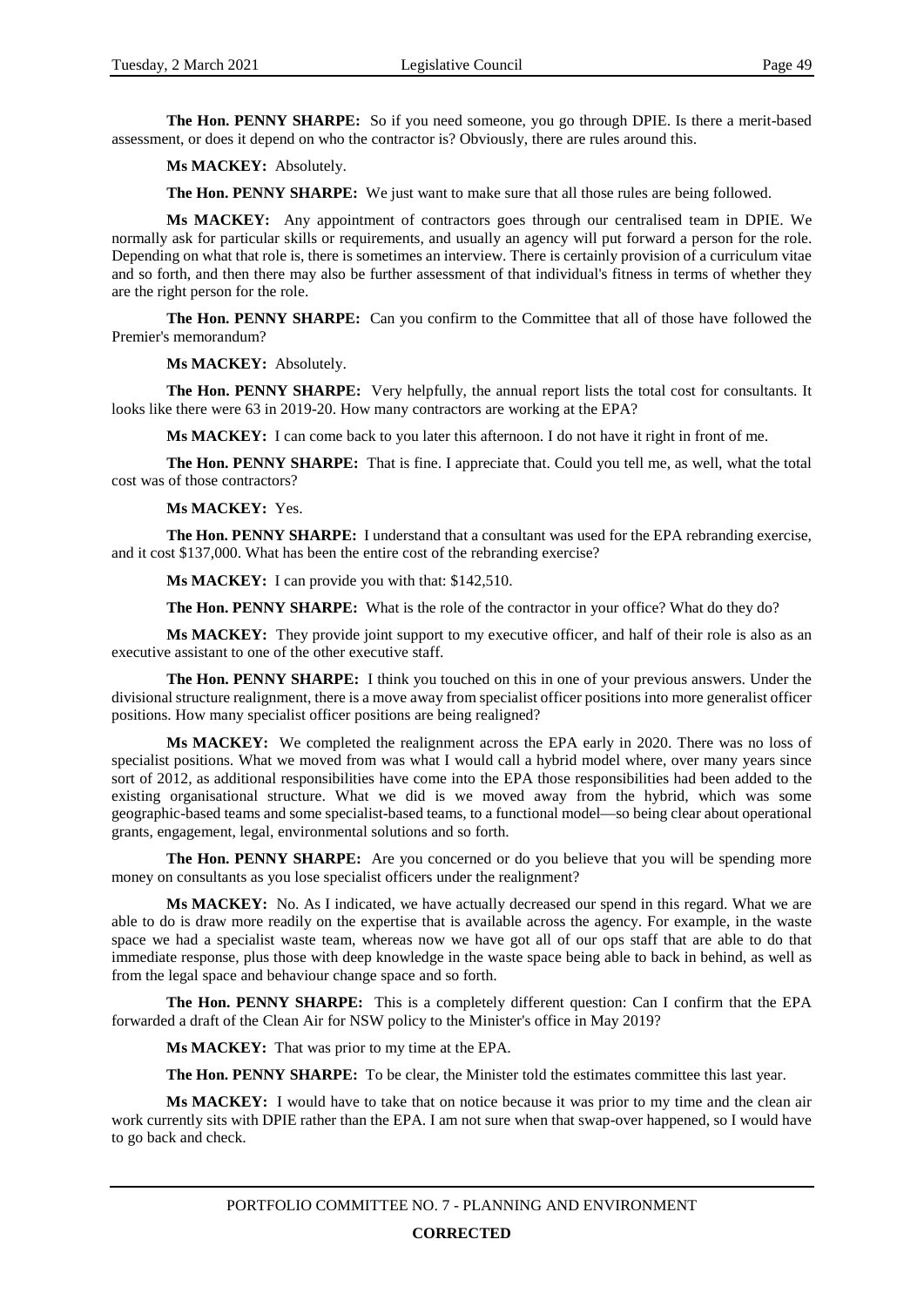**The Hon. PENNY SHARPE:** Can someone come back to me about that?

**Mr BETTS:** Yes, we will.

**The Hon. PENNY SHARPE:** I have a question about voluntary managed agreements on significant contaminated land. Your annual report suggested that 17 per cent of those are not being complied with. What are you doing to improve compliance with these agreements?

**Ms MACKEY:** I might ask Mr Beaman to come to the table and talk through our approach in the contaminated land space.

**Mr BEAMAN:** The voluntary management agreements are the legal instruments that we enter into with either the polluter or the property owner to secure the remediation or the clean-up of contaminated sites. We have just been working through a project looking at the level of compliance right through those agreements. We go back to the person, the property owner or the polluter, do the compliance checking to check whether they have complied or not and where they have not, seek what the timing is on that compliance. If there is no response from them, then we just escalate that in terms of enforcement action.

**The Hon. PENNY SHARPE:** Can you tell us how much enforcement action you have taken on those 17 per cent that are not currently compliant?

**Mr BEAMAN:** Can I take that on notice? I have not got that number with me.

**The Hon. PENNY SHARPE:** Yes, thank you. Correct me if I am wrong, but my understanding is this is significantly contaminated land. Rather than prosecuting, the EPA's approach has been to work with the landowner, which is preferable if you can, to get them to agree to clean up. Are you concerned that one in six are still not complying? Surely it is a fairly serious process where you sit down with these landowners and say, "What are you doing to clean up your mess"?

**Mr BEAMAN:** Yes, it tends to be. It really depends on the nature of the compliance: whether it is administrative or was a minor matter. You need to look at each instance on its merits, and then we need to assess that against our prosecution guidelines.

**The Hon. PENNY SHARPE:** Thank you. I want to move to some reporting that was again in the annual report regarding proportion of licences that have been risk assessed. The annual report shows that one in 10 high-risk licences are not being inspected on time. What action is being taken to deal with that?

**Ms MACKEY:** One of the issues we had last year with the lockdown as a part of COVID was it did limit our capacity to do our normal inspections.

**The Hon. PENNY SHARPE:** You would argue that that figure is a function of last year's COVID?

**Ms MACKEY:** No. I think that did have quite a big impact and all of our stats dropped for a period last year, so in both the 2019-20 reporting period and what will be the 2020-21 reporting period, there are certainly impacts in that space. We have embarked upon doing a regulatory strategy, which is currently out for consultation. It is quite clear about how we want to take not only the risk-based approach but also a broader approach, and outlines what that approach is, to how we undertake not just compliance but also monitoring and engagement much earlier on. I do not know if Mr Fowler wants to add anything around that.

**Mr FOWLER:** In particular around risk-based licensing there is a commitment to inspections for high-, medium- and low-risk licensees. Obviously that is effectively reflective of the environmental risks on those particular sites but also the environmental management practices that are being applied at that site. We do have a comprehensive and proactive program of inspections around risk-based licensing and most certainly in the past 12 months that has been impacted by COVID and the changes to work arrangements.

**The Hon. PENNY SHARPE:** You have 10 per cent that are not seeing anyone. What would you expect and hope that to close to by end of June this year or to the end of this year? It looks like you only measure it June to June.

**Mr FOWLER:** Over time we would expect our commitment to be 100 per cent.

**The Hon. PENNY SHARPE:** I want to ask questions about national parks. There will be some more EPA ones, but I am going to national parks now. Mr Fleming, National Parks and Wildlife Service has reported a 150 per cent increase in visitation in 2020-21, which I think would be definitely COVID-related. Is that accurate?

**Mr FLEMING:** I am not sure where you have got that precise figure from but it is accurate to say visitation has increased significantly and certainly at some sites it is up by 50 per cent and more.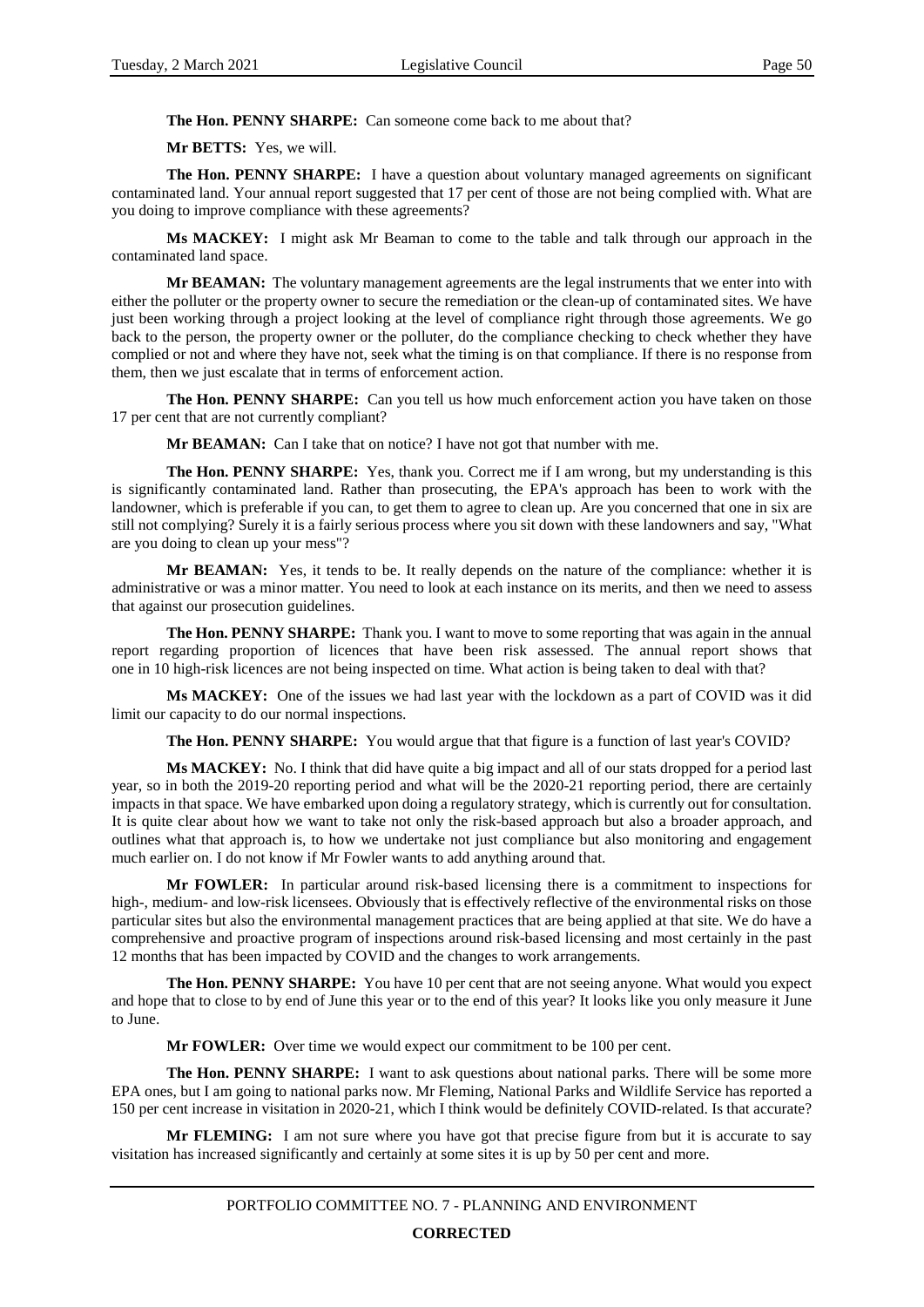**The Hon. PENNY SHARPE:** It is obviously a large jump and very welcome; we want more people going to and enjoying our national parks. Has there been any increase in the number of rangers and/or field officers to deal with that increased visitation?

**Mr FLEMING:** I can tell you that our total staff numbers as at early January—I am going to make sure I give you the correct date—as at 11 January was 1,881 full-time equivalent [FTE] staff. That does not include—

**The Hon. PENNY SHARPE:** That is across the entire service? That is not a breakdown of rangers versus customer service officers versus field officers?

**Mr FLEMING:** That is true but I wanted to give you the big picture first. That excludes casuals, contractors and board members. That is inclusive of the 125 additional roles we have added in response to the bushfire season last year. It does not include the 167—at least 167 we will add as part of the stimulus program, which is partly related to visitor assets. If you go back a couple of years, that is an increase of well over 200 FTE across the organisation. The big picture is there has been quite a significant increase in resources.

**The Hon. PENNY SHARPE:** Just to be clear, their roles are for bushfire recovery and obviously visitor facilities and those kind of things as part of the stimulus?

**Mr FLEMING:** That increase in staff resources is really driven by a whole range of factors. Partly it is in response to the fires, partly it is in response to emerging conservation priorities, partly it is in response to or a part of the stimulus program. Overall, it gives us increased capacity because so many of our staff undertake a variety of roles, whether it is fire management during the season—either fire response or prescribed burning—or visitor management, participating in a range of conservation activities. The staff are undertaking a range of different tasks. That increase in capacity is helping on the visitation front.

**The Hon. PENNY SHARPE:** Which is very good. How many of them were new rangers?

**Mr FLEMING:** I would have to take on notice exactly how many are new rangers. I can give you part of the answer. For example, I think in the stimulus program, for example, that we are recruiting for now there will be 11 additional team ranger roles. But I would have to take on notice the difference and I will take on notice both field officers and rangers over the last couple of years.

**The Hon. PENNY SHARPE:** We have got a few hours; we can come back to it.

**Mr FLEMING:** Sure. I can give you the difference. I can give you the actual numbers of rangers and field officers as at 11 January—rangers 226, field officers 815.

**The Hon. PENNY SHARPE:** That is terrific. If you could provide that to me for each year for the last five years on notice, that would be terrific.

**Mr FLEMING:** I can do that.

**The CHAIR:** Questions from the crossbench now. I want to ask a couple of questions about biodiversity offsets. Who is best placed to ask those of?

**Dr GRIMES:** You could ask them to Ms Dumazel and myself.

**The CHAIR:** Specifically in relation to the 558-hectare block that is the old former Air Services Australia site at Shanes Park, I understand that site has one of the largest remnants of Cumberland Plain Woodland on it. I understand that it has recently been transferred into the National Parks and Wildlife Service estate. Is that correct?

**Ms DUMAZEL:** Yes. I have to confirm if it is Shanes Park. It is going to be, I think, reserved.

**Mr FLEMING:** The title has been transferred to National Parks. It has not yet been declared under the National Parks Act.

**The CHAIR:** In 2006, then New South Wales Minister for Planning, Frank Sartor, said that the site would be a key offset for the development of quite a few new homes—tens of thousands of new homes—in places such as Riverstone, Schofields and Shanes Park. That was an offset, the protection of Air Services Australia. Is there a reason why the full Air Services Australia site therefore has not been transferred to the National Parks and Wildlife Service? I understand the whole site has not been transferred over?

**Ms DUMAZEL:** I will have to take that one on notice.

**The CHAIR:** Is it because—it actually is because, I am pretty sure—some of it has had to be portioned off because of a road that is now going through some of that site? Mr Fleming?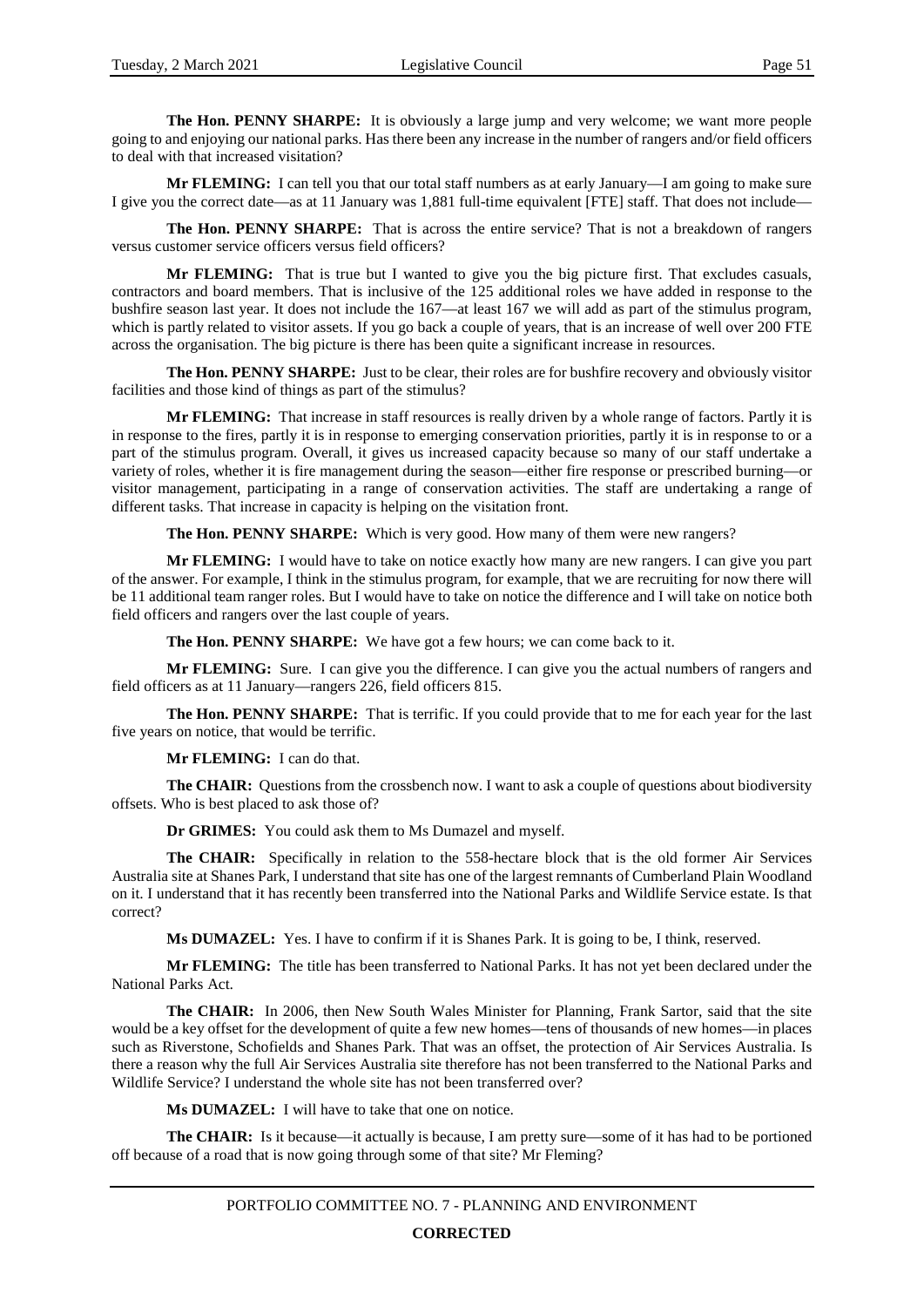**Mr FLEMING:** I will do my best to answer the question. I think—and I will confirm this; we can confirm this for you today—the whole site has been transferred to National Parks and Wildlife. But I think we need to factor in whether any of it will be required for the road corridor before we declare an area under the National Parks and Wildlife Act, before it is converted from what we call part 11 to a part of the national parks estate. But I will confirm that for you.

**The CHAIR:** Thank you. The other area that I was hoping you could also clear up for the Committee is the one—I think again we are talking about Cumberland Plain Woodland and this is one that appeared in the Guardian. Lisa Cox did an investigative piece, I think with a fair bit of material that came through probably from a Government Information (Public Access) Act [GIPAA] or freedom of information [FOI] application, in relation to the Colebee Reserve. This is for the M7 toll road. Are you aware of that one as well? There has been quite a bit of alarm that in fact that reserve has not been transferred for inclusion into the reserve system yet, some 20 years after the need for the offset in the first place.

**Mr FLEMING:** I am not familiar with the history, but I have been advised that there are some outstanding commitments from Transport before the site can be transferred to National Parks. I think there was a commitment for them to do some remediation and spend some money on the site before it was transferred to us and that has not yet happened.

**The CHAIR:** Are there other situations where the Government is waiting on offsets which have been promised to be transferred to the reserve system but there have been delays?

**Mr FLEMING:** I would have to take that on notice.

**The CHAIR:** Other than you, Mr Fleming, in terms of dealing with offsets, we do not have anybody from the Biodiversity Conservation Trust here, do we?

**Dr GRIMES:** We do have somebody from the Biodiversity Conservation Trust. Mr Paul Elton will be with us very shortly and he can assist you.

**The CHAIR:** The question is in terms of the time period. Is it usual for a time period of 20 years to occur?

**Ms DUMAZEL:** With the changes with the Biodiversity Conservation Act, now with the Biodiversity Offsets Scheme, offsets have to occur before a project. So that is all done beforehand. If it is under the previous rule, so under the new Act, there is quite significant transparency around the biodiversity offsets and the requirements and for those offsets to be obtained prior to the commencement of the project.

**The CHAIR:** Could I explore that a bit further? Is what you mean that it is laid out that these are going to be the offsets but, in fact, some of those offsets are, of course, into the future, aren't they? There are offsets that are about restoring land or making trees or what have you, but also some of it—for example, out in the Georges River around the Macarthur region—some of the offsets there are in fact offsets that are going to be coming into the State's possession in five or 10 years. Is that correct? Although we know about them now.

**Ms DUMAZEL:** I would have to understand the specific project because it depends on the project. It also depends on the conditions that the consent authority would have applied at the time for a particular project. So, looking now under the Biodiversity Offsets Scheme, if there are particular offsets required for a project they have to be found beforehand. If there is a particular example, I can take that on notice to consider further.

**The CHAIR:** Okay. I will come back to you with the specifics.

**The Hon. MARK PEARSON:** This question is in relation to the kangaroo management harvesting plan. In the Commercial Kangaroo Harvest Management Plan 2017-2021, version one, population densities for wallaroos in the Northern Tablelands were incorrectly calculated. In the Upper Hunter the density was calculated at 9.2 when, in actual fact, the correct density was 3.03. In the 2019 report, after "applying the correction factor," the density decreased from 2.83 to 2.03. This cannot be mathematically correct. The 2017 estimate for wallaroo populations cites four different figures. These are just a few examples of what we have found looking through all of these analyses. Can you explain how these reports can contain so many calculation errors?

**Ms MOLLOY:** The population estimates are done annually west of the great divide for most of the zones, and on the tablelands they are completed every three years. That is a lot of data that we are collecting on a continuous basis, so there is a rigorous testing process to make sure that that data is accurate. There are correction factors applied. In this particular case, we found the correction factor had not been applied properly—so that is our checks and balances. We went back and we made sure that the estimate was correct and we corrected that on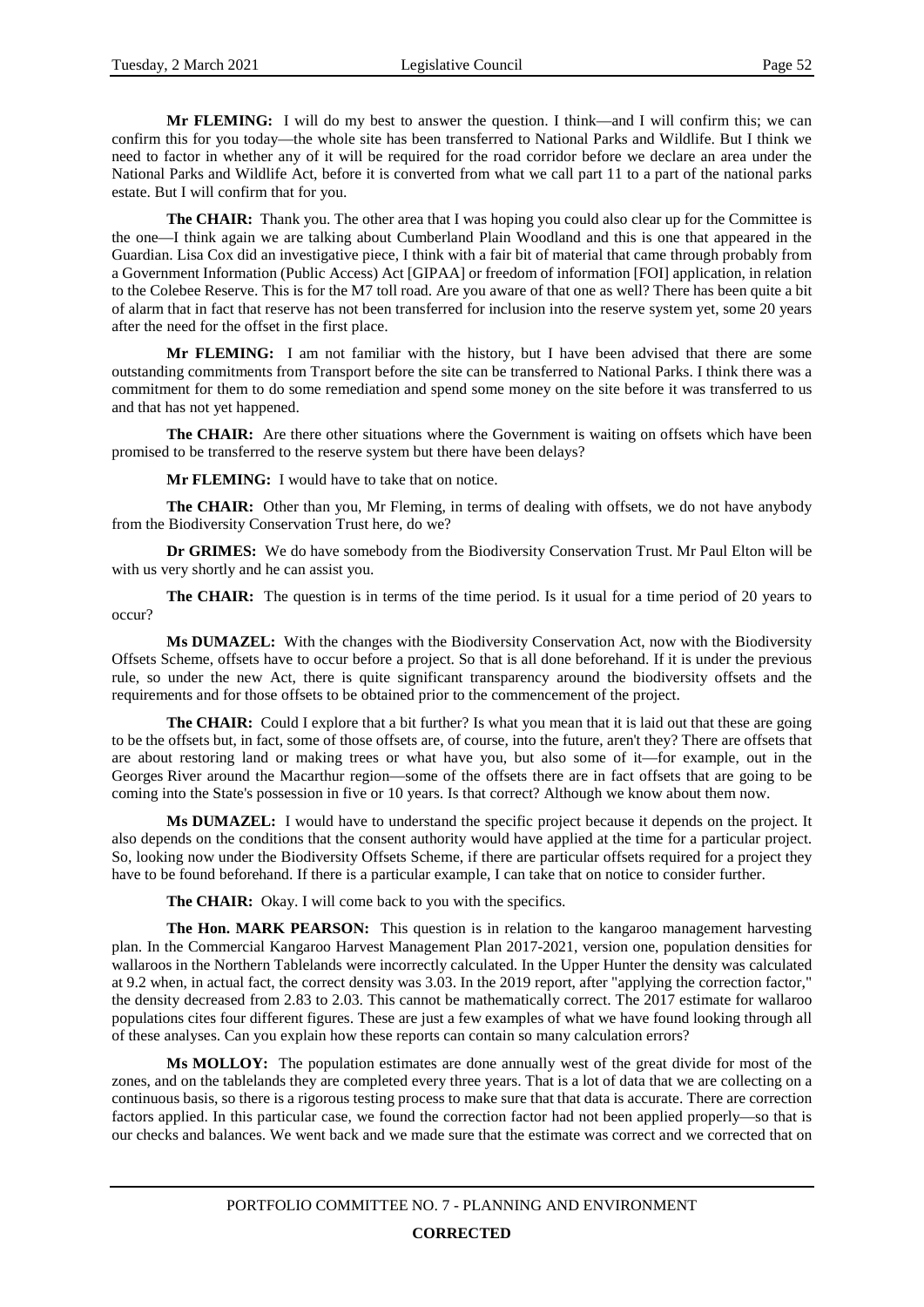the website. There is a continuous process of checking the data. It is an incredible amount of data that we collect every year.

**The Hon. MARK PEARSON:** What actually is a correctional factor?

**Ms MOLLOY:** I am across the technical detail of this because we have some really good modellers and scientists. It is backed by scientific information and scientific papers about how to apply that correction factor. I think it is in the order of 1.83, but I would have to get back to you on the technical merits of that. I am not a modeller.

**The Hon. MARK PEARSON:** Yes, I understand what it is, but I am wondering how that is actually discovered? How is this correctional factor of 1.83—how do we get to it? What is the rationale behind it? Because, as I have provided earlier in questions to the Minister and now questions to yourself, there are numerous errors numerous. It is not just one or two—numerous errors. I think what you need to understand is that when this analysis is done and a figure comes out, that then translates into how many animals are allowed to be killed which are otherwise protected. So it is a very serious issue. If this equation—if this logarithm or whatever it is that is applied—has even a 5 per cent incorrection, then that means harm to animals that are otherwise protected. So could you please take on notice how this correctional factor is arrived at? And if it is so robust and correct, so to speak, why do we have so many errors?

**Ms MOLLOY:** I am happy to take that on notice.

**The Hon. MARK PEARSON:** You can take that on notice to provide that answer in detail?

**Ms MOLLOY:** Yes. So we have quite a bit of scientific literature to back the methodology that we use and we are continuously improving the collection of the data and the analysis of it. As I said, I am not a statistician or a modeller, but I can certainly provide you with some details around how we get that.

**The Hon. MARK PEARSON:** If it is true that the Adelaide study, which says that using other technology than what the New South Wales department of the environment does—the University of Adelaide study—shows that it is about 92 per cent correct to use imaging and drones as opposed to flying over these populations with a helicopter, terrifying them and not knowing whether you are counting a goat or a kangaroo; if it is true what the University of Adelaide is saying, do you not think that the methodology used to count the numbers of kangaroos—and other animals for that matter, wallaroos et cetera—must be completely overhauled if the question is that animals are being harmed which otherwise have to be protected?

**Ms MOLLOY:** The kangaroo management plan is due for renewal. It runs from 2017 to 2021, so we will be updating that management plan. As you know, that also needs to be submitted to the Commonwealth as part of our wildlife trade agreement. It may be possible to look at some potential—are we using the right method to calculate kangaroo populations? I think it would be an interesting model to try to get drones to look across the entire State of New South Wales around kangaroos, but we can certainly look at different options—

**The Hon. MARK PEARSON:** They can fly as fast as helicopters, can't they?

**Ms MOLLOY:** We use planes as well as helicopters. We might use helicopters in the tablelands?

**The Hon. MARK PEARSON:** So we are counting kangaroos from planes.

**Ms MOLLOY:** Small planes, yes.

**The Hon. MARK PEARSON:** How high are they?

**Ms MOLLOY:** That I do not know. I can get that for you.

**The Hon. MARK PEARSON:** Thank you.

**Ms MOLLOY:** We have some corrections from this morning. Mr Pearson, you asked me some questions this morning, so I just wanted to clarify and add some additional information that I could not this morning. In relation to the actual aerial surveys, the department undertakes annual aerial inland plane surveys that is in the western zones—in collaboration with New South Wales DPI. I said that it was DPI but we do that in collaboration and they assist us to analyse the data.

The triennial tableland surveys are undertaken by the department, in collaboration with Mr Kearns and he is contracted by the department, as you rightly pointed out. The program costs: the Commercial Kangaroo Management Program is funded by licence and tag fees at a cost of \$1.4 million per annum. Aerial surveys are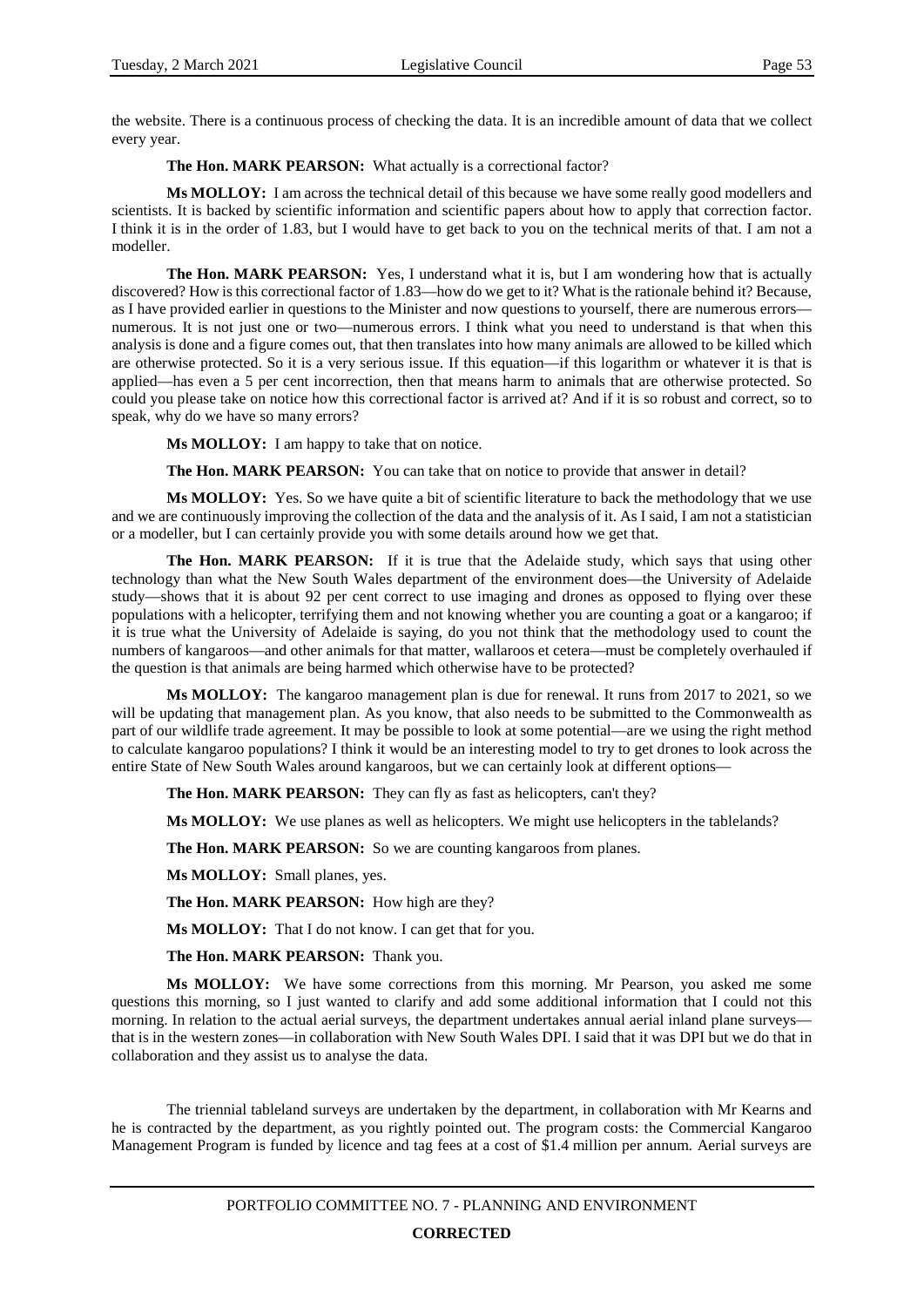included as part of that. I will have to take on notice the action costs of the helicopters or the planes. I do not have it specifically every time it goes up. You asked me some detailed questions around the kangaroo survey methods which I promised I would provide and also population estimates. You asked me some specific questions in relation to the Kangaroo Management Advisory Panel [KMAP].

By way of background in terms of how the nominations were made in the first place, it aligns to the actual kangaroo management plan, so the term is from 2017 to 2021. The department advertised for nominations back in 2016. Nominations were put forward by organisations such as the Kangaroo Industry Association of Australia, the RSPCA, NSW Farmers and the Australasian Wildlife Management Society [AWMS]. The chief executive at the time made the appointments to the panel—I cannot remember who that was off the top of my head back in 2017. As I said, the panel is established for the period of the management plan. So the management plan will be renewed later this year for 2022, so there will be some new nominations.

In relation to Steven McLeod's role—the AWMS and the Scientific Wildlife Management Society, Dr McLoud was nominated by the AWMS at one of their annual general meetings. His current appointment is in its second term. The New South Wales DPI role is occupied at director level management. So there is a separate member that represents the Department of Primary Industries. You also asked around Jason Wilson's role as an Aboriginal—

**The CHAIR:** I have just checked with Mr Pearson. I think when we get to this level of detail, it can actually be provided on notice unless it is relevant for the questions today.

**The Hon. MARK PEARSON:** I have no intention of pressing any of those questions. You can table that.

**Ms MOLLOY:** All right.

**The CHAIR:** I appreciate your supplying that information.

**The Hon. MARK PEARSON:** So do I.

**Mr JUSTIN FIELD:** Ms Mackey, this is probably for one of your staff. The Forestry Corporation is currently conducting a sustainable yield review, which it is required to do on a five-yearly basis or as required. I believe this review has been called as a result of the fires. What is the role of the EPA, if any, in supporting that sustainable yield review?

**Ms MACKEY:** In terms of the production of that report, that is not something that the EPA has had engagement with at all. We are currently going through a process seeking access to that report, whether it be in draft or finalised. In fact, we sought access to that through a notice procedure last week and we followed up because we were not given access through that procedure.

**Mr JUSTIN FIELD:** Will you explain what that procedure is? You have opened a door a little.

**Ms MACKEY:** Certainly. As I have indicated already a couple of times today we are looking at all of the regulatory actions and levers that we can use to ensure that we are well positioned to hold Forestry Corporation to compliance as they return to the IFOA. We went through a process a short time ago providing a formal notice to Forestry Corporation seeking a range of documentation that would inform their return to operating under the IFOA. They replied to that notice last week and certainly the sustainable yield report, despite whatever status it might have—whether it be draft or final—certainly would have been captured as a part of that notice process.

**Mr JUSTIN FIELD:** Just to clear, they have refused to provide you with access to the status or any information underpinning that sustainable yield review?

**Ms MACKEY:** It was not that straightforward. I am not meaning to mislead in any way. The correspondence we received back was noncompliant in terms of them providing us those documents that were subject to that notice. They did indicate that there was an opportunity for us to view it, with particular arrangements with them, but that is noncompliant with the notice, nor did they seek to engage with us prior to finalising their response to the notice, nor have they sought to engage with us following provision of those documents and their response to the notice. So we followed up yesterday and have provided a show cause to Forestry Corporation around why we would not proceed with compliance action and also indicating that we expect that sustainable yield report, regardless of status, to be provided to us by close of business today.

**Mr JUSTIN FIELD:** Do you know when that sustainable yield review process began?

**Ms MACKEY:** We do not know when it began. When we get the documentation we are hopeful that not only it provides details around their findings of that review but also the process that was gone through.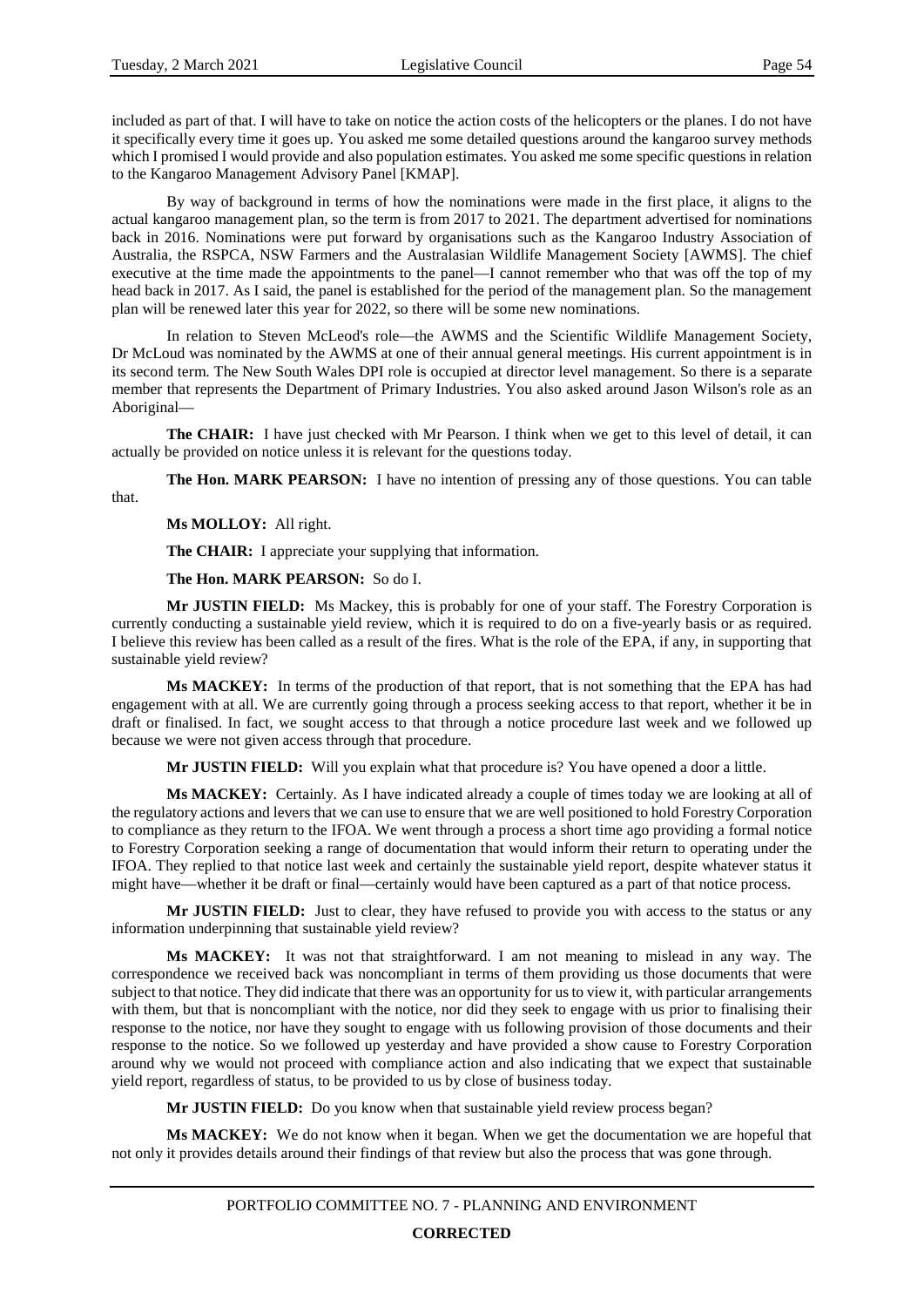**Mr JUSTIN FIELD:** I assume your interest is because, of course, the RFA under which the harvesting of timber happens, not just State forests but actually in all forests across New South Wales, is required to be at an ecological sustainable level of harvesting and that is guided by the sustainable yield. Ultimately the outcome of that review determines whether there is compliance with ecologically sustainable forest management and, therefore, the New South Wales Forestry Act which is your fundamental concern and criticism in the public letters that you have put. Have I drawn that connection correctly? That take is ultimately the critical question about whether the logging and harvesting they are doing complies with the CIFOA?

**Ms MACKEY:** We are certainly interested in all the evidence that is available, both that which the Forestry Corporation produces from the timber sector side as well as the science that we are able to collect both internally and externally and all of the other expert advice that we are getting. So it is germane to our consideration of the regulatory actions that we take.

**Mr JUSTIN FIELD:** If that sustainable yield assessment shows that the sustainable yield has fallen markedly, which I think a reasonable person would expect, particularly on the south forests given the 80 per cent burn levels, at what point do you start to have a question about whether the CIFOA, as it is currently written, is an adequate regulatory instrument for ecologically sustainable forest management in New South Wales?

**Ms MACKEY:** We certainly have not got a benchmark in mind, and that is not the way in which we are approaching this. Again, the sustainable yield report should give us more information. We will carefully look at that and then obviously we are thinking about, given all of the evidence that we have, what next steps we might take in terms of regulatory action.

**Mr JUSTIN FIELD:** Without that information on the public record and with so much uncertainty about what a sustainable level of harvesting would be, I would imagine that you would have grounds to consider a stop work order because of the potential risk associated with logging above that sustainable yield.

**Ms MACKEY:** Stop work orders are certainly one of the regulatory actions that we can take. You would have seen we used stop work orders in 2020 and we are actively considering all of the options that we have at hand.

**Mr JUSTIN FIELD:** The second substantive update on your website issued in February, after the one in September, contains information about the December 2020 risk assessment result and pre-December 2020 risk assessment results where you identify the compartments in State forests that you consider to be high risk. Will you talk me through that risk assessment process?

**Mr FOWLER:** I would be happy to respond to that. Coming out of bushfires in 2019-20 we were very much operating in the space of the unknown. We were bringing expertise from across government to help inform our understanding of the impact of the bushfires, in particular in State forests and how they might impact on timber harvesting activities, logging activities. We were looking at information around the fire severity, threatened species, the nature of the land form from an erosion and water pollution point of view and biosecurity. Effectively we were pulling the expertise together to help us better understand those environmental risks that were on those sites that Forestry Corporation were considering for logging activity so that we could look at an approach where we could mitigate those risks. And that was effectively fed into site-specific operating conditions, which were issued under the Coastal IFOA.

Over the 12-month period up until now effectively that assessment process, if you like, has been refined where we have got more comprehensive and robust information. It has allowed us to better understand the on-the-ground impact of the fires and that includes information from our own operational staff and information that is coming, in fact, from Forest Corporation as well garnered from its pre-logging surveys et cetera. That information allowed us to effectively categorise compartments that were being nominated for logging and depending on, I guess, a combination, if you like, of environmental risks, it drew up a hierarchy from high to low. Those compartments at the highest end of the spectrum were the ones that we were effectively looking—we were not looking to issue site-specific operating conditions for those. It was those at the lower end.

**Mr JUSTIN FIELD:** Thank you.

**The CHAIR:** Thank you. I will move to questions from the Opposition.

**The Hon. PENNY SHARPE:** Thank you. I wanted to just ask—these are pretty quick questions—about how much money was raised for the waste levy in 2019 to 2020.

**Mr BETTS:** We should have that. We will try and find that if you want to fire the next question at us while we find the answer to that.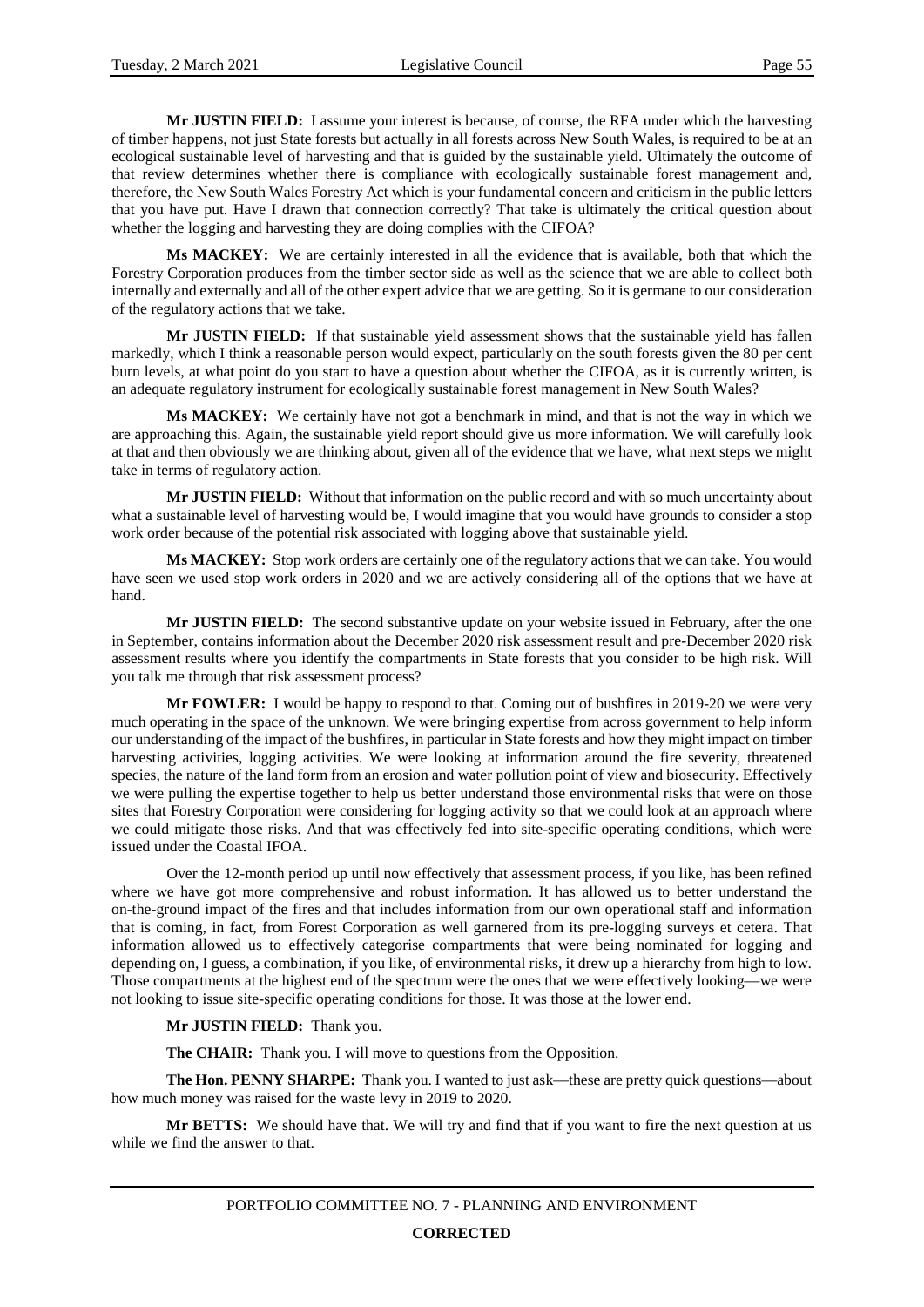**The Hon. PENNY SHARPE:** While you are doing that, can you tell me how much you expect to raise in 2021? I want the split between how much you got to keep and how much you had to return to Treasury.

**Ms MACKEY:** In the 2019-20 financial year, the waste levy raised \$748 million for consolidated revenue.

**The Hon. PENNY SHARPE:** Sorry, that is to the year 2020. So that is last year—most up to date. So you are saying \$748 million went to consolidated revenue. How much then went to your programs?

**Ms MACKEY:** It comes back to both the EPA and DPIE. We can certainly take that on notice and give you a split in terms of—

**The Hon. PENNY SHARPE:** If you could give us a breakdown because, yes, we are obviously wanting to know how much was raised year by year and then the split between how much you got to keep and how much had to go to consolidated revenue. The other part of it is—and, I think, this is a new thing that I was unaware of that it is not just coming back to the EPA, it is now split across the two, which is fine, but would you be able to give us those splits as well?

**Ms MACKEY:** Certainly the one-third allocation that has previously been talked about in terms of the waste and environmental levy coming back to the Environment portfolio, it is consistent with that 2019-20 split. I can tell you that the EPA received 64 per cent of that one-third, 20 per cent went to the Environmental Trust and 8 per cent went to DPIE, to Environment, Energy and Science.

**The Hon. PENNY SHARPE:** That 8 per cent, what does that—I think this is one for you, Dr Grimes fund?

**Dr GRIMES:** Just give me a moment and I will see if we have got an officer who would be able to give a good breakdown.

**The Hon. PENNY SHARPE:** Yes, terrific. That is fine. Sorry, I am jumping a bit all over the place on this, I apologise for that. While we are getting those figures, just in terms of the waste levy, is there any sort of review going into the waste levy and the way in which it is used and allocated?

**Ms MACKEY:** That is a matter for Government as part of the 20-year Waste Strategy.

**The Hon. PENNY SHARPE:** Which is not quite ready, as we know. Where is the Waste Strategy up to?

**Dr GRIMES:** The Waste Strategy is currently being actively progressed and under consideration by the Government. So both DPIE and EPA are working closely to support the Government's consideration of the Waste Strategy.

**The Hon. PENNY SHARPE:** So it is due to run out in 2021. Is that right?

**Ms MACKEY:** Sorry—

**The Hon. PENNY SHARPE:** From my understanding, the current Waste Strategy was the 20-year Waste Strategy but the final—under the Waste Avoidance and Resource Recovery Strategy 2014 to 2021, we are heading towards the end of that. Is that right?

**Ms MACKEY:** That is correct.

**The Hon. PENNY SHARPE:** There are some pretty significant issues, are there not, in relation to the targets for recycling in that? My understanding is that the strategy said that around 70 per cent of municipal solid waste would be recycled, 70 per cent of commercial and industrial would be recycled, and 80 per cent of construction would be recycled, diverting 75 per cent from landfill. The last figures that I have available to me were that municipal solid waste was only at 42 per cent, commercial and industrial was at 53 per cent, and construction and demolition was at 77 per cent.

**Ms MACKEY:** They are the latest figures. They are the 2018-19 figures, and that is the latest available on the data that produces these figures.

**The Hon. PENNY SHARPE:** So there is nothing for you to provide to update that.

**Ms MACKEY:** I do not have any further update.

**The Hon. PENNY SHARPE:** Clearly, there is a gap between what the targets were and what is being delivered.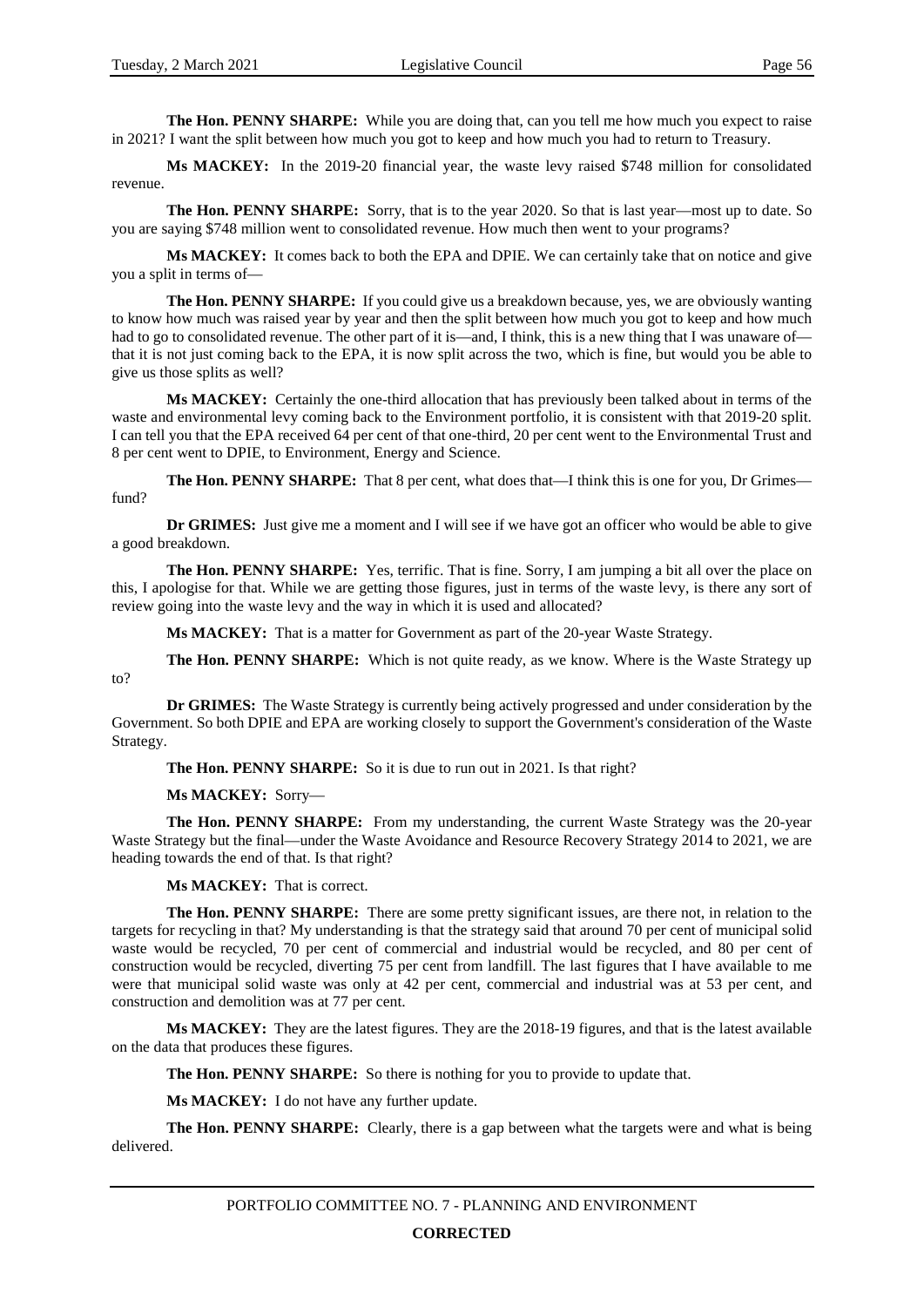**Ms MACKEY:** There is a range of performance against those targets. Some have exceeded the targets, others are very close to targets and others are under the targets. But the targets you have mentioned are the ones that are the latest available.

**The Hon. PENNY SHARPE:** Would you then be able to provide to the Committee the breakdown of each of those targets and whether they are being met or not?

### **Ms MACKEY:** Yes.

**The Hon. PENNY SHARPE:** Thank you. Have we got that question from Dr Grimes?

**Dr GRIMES:** The latest advice I have got here is we are seeking information at the moment. We do not have someone to answer it at the moment.

**The Hon. PENNY SHARPE:** Right, okay. You can come back to us this afternoon. That is great. Very keen to understand what your 8 per cent funds.

**Dr GRIMES:** Absolutely. We will make sure that we are able to respond later on in the afternoon.

**The Hon. PENNY SHARPE:** Terrific. Just to clarify too, so the 20 per cent goes to the Environmental Trust, that is right? Is that what you are saying? And then the 64 per cent—this is the waste levy—goes to the EPA. Can you give us a breakdown—again, happy for you to take it on notice—of what is funded within the EPA out of that 64 per cent?

**Ms MACKEY:** I can. The vast majority of the funding goes to Waste Less, Recycle More set of programs. But we can take it on notice and give you a breakdown.

**The Hon. PENNY SHARPE:** Terrific, thank you. This is one for Mr Fleming, it is only one question though. Are you able to tell the Committee when we will get the final release of the Wild Horse Heritage Management Plan for Kosciuszko National Park?

**Mr FLEMING:** The Minister indicated in his release when releasing the survey report it would be the first half of this year.

**The Hon. PENNY SHARPE:** Imminent. Thank you.

**Mr FLEMING:** While I am here, can I please confirm the advice I gave about Colebee—

**The CHAIR:** Excuse me, Mr Fleming, can you please talk into your microphone. Thank you.

**Mr FLEMING:** Can I please confirm just the advice about Colebee. Yes, that will be transferred to us when remediation and boundary fencing is done and, yes, Shanes Park—the whole site—has been transferred to us. I will say that is 560 hectares in case there is any ambiguity there. Before we declare that under the parks Act, there are a couple of issues to resolve. One is there is a pistol club on site—that probably will not end up within the declared area. And there is some uncertainty about the area that may be required for a road, so I am going to resolve that with Transport.

In terms of staffing, Ms Sharpe, I did just want to give you—five years ago the staffing FTE, excluding casuals and contractors, was 1,586 in July 2016. Now it is 1,881, as I said, and another 167 positions to add. For rangers in July 2016, it was 212 rangers. There are currently 226, and that also will go up with the stimulus program. There were 675 field officers in July 2016, and on 11 January there were 815. So quite significant increases across the board. I did also just want to repeat that in terms of the visitor management, which you referred to, that is the diversity of our staff—field officers, rangers, we have visitor staff in high-use parks. So a lot of people across the organisation are engaged in the visitor management challenge.

The Hon. PENNY SHARPE: Those extra field officers that you are talking about, are they still funded under the Enhanced Bushfire Management Program from the Climate Change Fund?

**Mr FLEMING:** There are a range of funding sources. That includes, I think, 122 out of the 125 additional staff from consolidated funding in response to the last bushfire season.

**The Hon. PENNY SHARPE:** Could you then just confirm on notice how many of your staff are funded out of the Climate Change Fund enhanced management?

**Mr FLEMING:** Yes.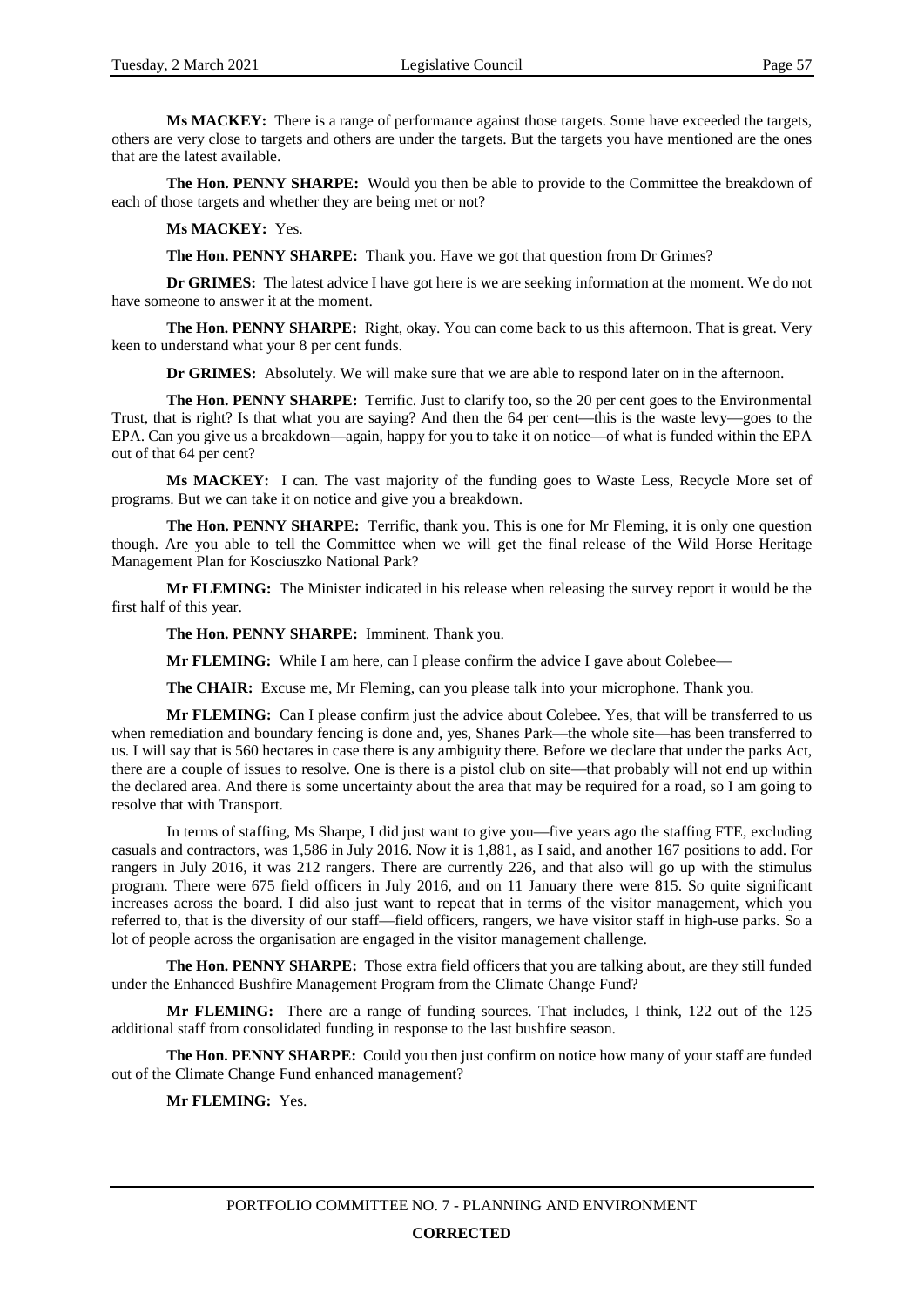**The Hon. PENNY SHARPE:** Thank you. One last one before you go and sit back down, can I just confirm, the latest figures we have got around feral horses in Kosciuszko National Park is that there are around 14,000.

**Mr FLEMING:** Correct. If you do not mind, I will just skip to my notes. Yes, the population estimate was 14,380, based on that spring 2020 survey. I should probably add that 95 per cent confidence interval was around 8,800 to around 22,500.

**The Hon. PENNY SHARPE:** Can I just confirm that horses were removed from the park during the bushfires but that some of them—in fact, more than half of them, over 150 of them—were returned to the park?

**Mr FLEMING:** I can confirm that the latest advice I have is that 441 have been removed in 2021 to date.[2](#page-60-0) I will have to take on notice exactly how many—

The Hon. PENNY SHARPE: But can you just tell me—I am really interested in the actual figures whether it is the case that horses were removed from the park during the bushfires and then were just returned to the park?

**Mr FLEMING:** They were trapped on the park. However, animal welfare is obviously paramount, so for heavily pregnant mares or mares with foals, if they were trapped they were released. That was on the basis of welfare advice. I will have to give you the exact number that were released. I do not think it was half but I will clarify before the end of the day.

**The Hon. PENNY SHARPE:** That would be terrific.

**The Hon. CATHERINE CUSACK:** Sorry, can I just ask: Were they returned or released?

**Mr FLEMING:** Released. They were never taken off the park.

**The Hon. CATHERINE CUSACK:** They were never taken off?

**Mr FLEMING:** Correct.

**The Hon. PENNY SHARPE:** They were never taken off the park, but they had been trapped?

**Mr FLEMING:** On the park, that is right.

**The Hon. PENNY SHARPE:** You could have made a decision. I understand the—

**Mr FLEMING:** The welfare issue is that putting them on a truck is not the right thing to do from a welfare point of view at that point.

**The Hon. PENNY SHARPE:** I am not quite sure who to direct this to, Mr Betts, so you can direct traffic. It regards the Richmond River and the ongoing reporting of the fact that the water quality is D-minus. Who looks after the water quality?

**Ms MOLLOY:** I can probably help.

 $\overline{a}$ 

**The Hon. PENNY SHARPE:** Okay, Ms Molloy. We will give it a go; if you do not know it is okay.

**The Hon. CATHERINE CUSACK:** Penny, I think there is a list of about 20 people.

**The Hon. PENNY SHARPE:** I know. I am no longer the shadow Minister so I am not sure about all of them. That is why I am asking.

**Ms MOLLOY:** Hopefully I will be able to answer.

**The Hon. PENNY SHARPE:** My understanding is that at the previous election a commitment was made to support the clean-up of the Richmond River. This may have come out of the Northern Rivers Watershed Initiative. I also understand that there has been some commitment by the Federal Government to this. Can you let the Committee know where that is up to and are you aware what money is actually committed for this project?

**Ms MOLLOY:** I am not aware of Federal funding but I can certainly take that on notice. I am aware that there is some NSW Marine Estate Management Strategy funding to use Richmond as a pilot to sort of look

<span id="page-60-0"></span><sup>&</sup>lt;sup>2</sup> In [correspondence](https://www.parliament.nsw.gov.au/lcdocs/other/15510/From%20Mr%20Atticus%20Fleming,%20Deputy%20Secretary,%20National%20Parks%20and%20Wildlife%20Service,%20provided%20a%20clarification%20to%20his%20evidence.pdf) to the committee, dated 8 April 2021, Mr Atticus Fleming, Deputy Secretary, National Parks and Wildlife Service, provided a clarification to his evidence.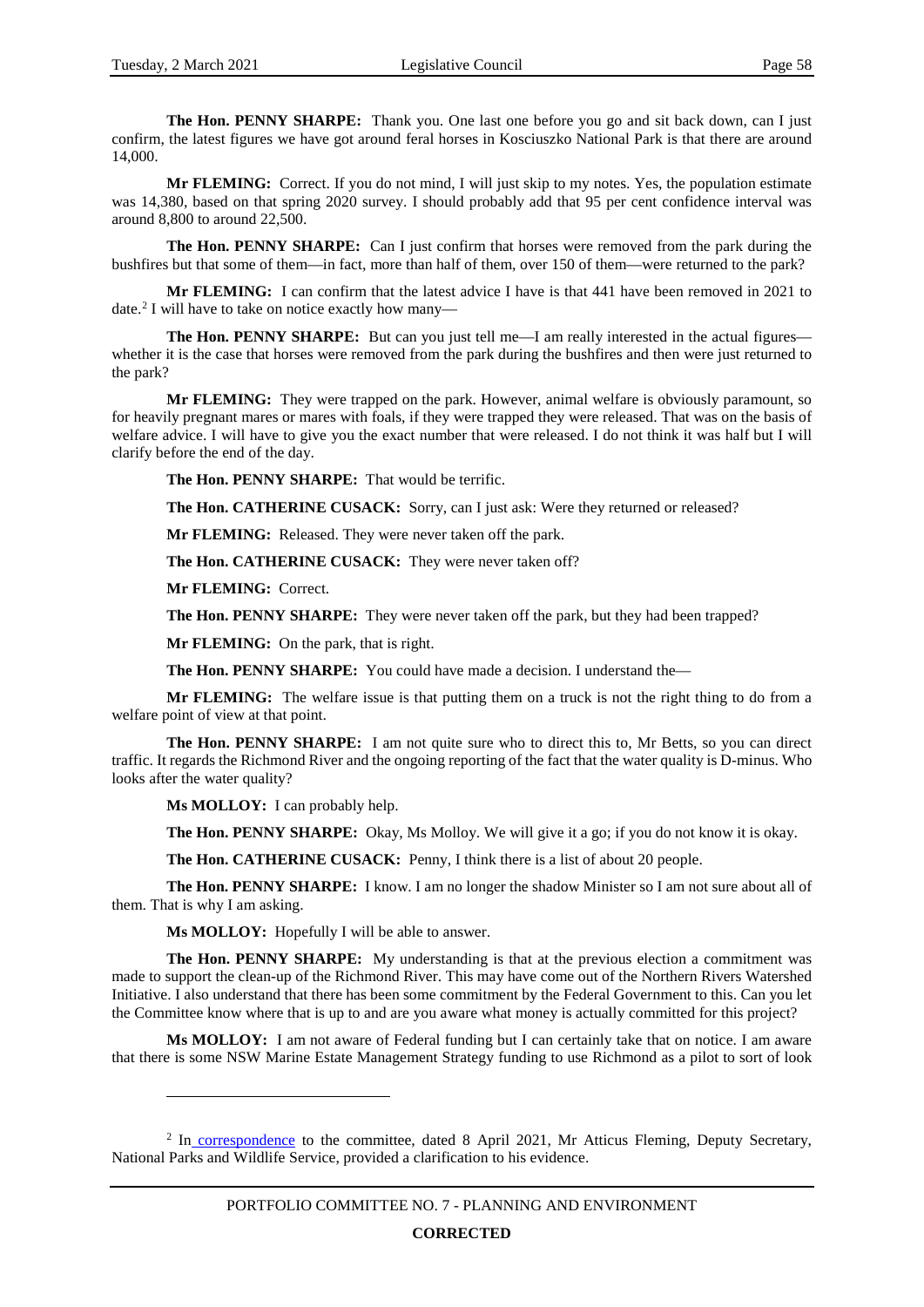at pollution and how that affects the marine estate. I also know in terms of the things I am aware of, but I am not aware of the Federal funding.

**The Hon. PENNY SHARPE:** No, that is fine. My understanding is that the Northern Rivers Joint Organisation of councils has been championing—this is a project that has been around for a while. As I said, it is called the Northern Rivers Watershed Initiative. It has been agreed that Rous County Council would be the lead agency. You are not aware, so please take it on notice; this is not a gotcha. I am genuinely trying to find out where it is up to.

**Ms MOLLOY:** No, okay.

**The Hon. PENNY SHARPE:** Has any funding been allocated to that specific project?

**Ms MOLLOY:** I am not aware, but I may be able to find out in the break.

**The Hon. PENNY SHARPE:** I would really appreciate that. Thank you.

**Ms MACKEY:** May I clarify just in terms of the waste levy, Ms Sharpe? I indicated in terms of the one-third provided to the Environment portfolio the split of 64 per cent, 20 per cent and 8 per cent. Those percentages are not the split of the one-third; they are the percentage of the total budget for those three organisations. The split of the waste and environmental levy funds of that one-third is actually more like 50 per cent to the EPA and 50 per cent to DPIE and the NSW Environmental Trust. Sorry for that confusion.

**The Hon. PENNY SHARPE:** That is why it piqued my interest.

**Ms MACKEY:** Sorry about that.

**The Hon. PENNY SHARPE:** No, that is okay. We might come back to that.

**The Hon. MARK BUTTIGIEG:** How long have I got, Cate? Five minutes?

**The CHAIR:** Six minutes.

**The Hon. MARK BUTTIGIEG:** I refer to compliance issues on the EPA. On 1 February the EPA announced it would be conducting testing for lead pollution at Captains Flat. The notice said that the rail corridor had already been tested, with elevated levels of lead being found. What day did the EPA find that the rail corridor was polluted with lead?

**Mr BEAMAN:** There was some work we have asked Transport for NSW to do to look at their assets in terms of site contamination. I will come back to the Committee with a specific date. But we were told they did some survey work at the rail corridor, they detected high levels of lead and they notified us in late 2020.

**The Hon. MARK BUTTIGIEG:** How many free soil tests have been conducted in that area so far? Do we know?

**Mr BEAMAN:** I can come back with an accurate number but we have worked together with the other agencies—Regional NSW, Crown Lands and NSW Health. I do not know if you have been to Captains Flat but the mine ceased operating there in 1962 and the town is really abutted against the old mine site there. Crown Lands has a program in place to do some further rehabilitation work that is really a legacy mine issue. At last count I think we had down about between 60 and 80 soil tests through the community around Captains Flat on public land—areas like the park and the footpath verges. We also looked at the primary school and a preschool there, which were just on Crown land. Then we reached out to the community. There was a very positive engagement with the community over a couple of evenings where we have also offered free voluntary testing. We have sent our staff out to do some free testing and we are coming back to the community with those results.

**The Hon. MARK BUTTIGIEG:** That was 60 to 80 tests on public land, did you say?

**Mr BEAMAN:** Correct.

**The Hon. MARK BUTTIGIEG:** What about private?

**Mr BEAMAN:** I will have to come back with those because it is a voluntary opt-in. We asked people, "If you are interested and concerned we would be more than happy to come onto your property." We had to be invited onto their property and we collected samples from those properties. I can come back to the Committee with the latest numbers on that.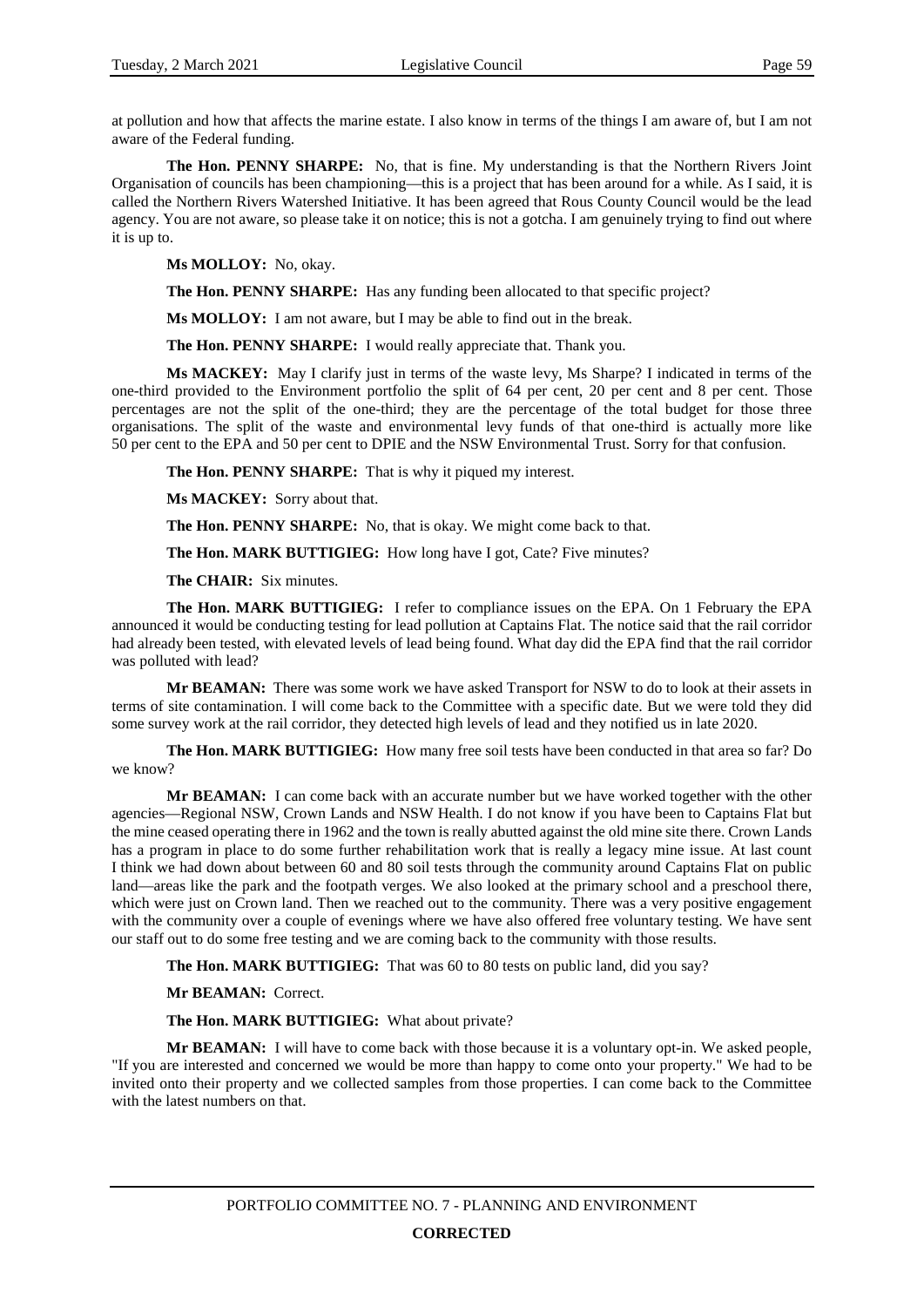**The Hon. MARK BUTTIGIEG:** On 9 February, which was about a week after the initial announcement, the community preschool at Captains Flat was closed because it tested positive to elevated levels of lead. Have we had any other sites testing positive in that area?

**Mr BEAMAN:** Yes we have. There is an area to the south of the village—you go over a bridge and there is a pub on one side. Those areas are detecting high levels. When we have gone back through the historical photos the mine smelting works were actually on that part of the site. There are probably a couple of sources over time. One is going to be overland flow coming out of the old mine site. The other is that people have probably gone up to the mine in the past and picked up some soil off the side of the hill to fill and level their backyards. The other is the operation of the old historic smelting works at the site.

**The Hon. MARK BUTTIGIEG:** Have any other community facilities or public lands tested positive besides the school?

**Mr BEAMAN:** By "positive"—we use the national health investigation levels. The level for lead where you start doing investigations is at 300 milligrams per kilogram because lead is a naturally occurring element in the environment, so you will always detect some level of lead. But we start looking more seriously when it is above 300 milligrams per kilogram.

**The Hon. MARK BUTTIGIEG:** Are any community facilities or public lands above that amount?

**Mr BEAMAN:** I can take that on notice. We had a detect at the preschool and I am pretty sure we had a detect at the park, but I will take that on public notice.

**The Hon. MARK BUTTIGIEG:** As you pointed out, this mine closed in 1962 so we are talking 60 years. Why has that length of time elapsed for this to be detected as a problem and a threat to the community?

**Mr BEAMAN:** I think the lead issue around the Captains Flat community has been known for a long time even though there have been various rehabilitation works taken at that mine site. That program is managed by the minerals and geosciences group inside Regional NSW, but there has been work happening on that site in terms of rehabilitation, as I understand it, since the eighties.

**The Hon. MARK BUTTIGIEG:** You are looking at that sort of time where people have known that this was an issue. We are still testing and there is still uncertainty around what has been exposed to lead, what has not, all that sort of thing. You can understand people's concern at the EPA? So what protections are in place for this sort of thing happening?

**Mr BEAMAN:** During those community drop-ins, lots of people in the community were fully aware of the issues around lead in that community. When we had the detection that we identified—that Transport for NSW identified, we have taken it on ourselves to actually go that next step and test right across the community. It was pretty thorough testing. So we can give the community some really good advice and measures so they can be really fully informed. I think it was a good opportunity where we stood up and done that testing for the community.

### **The Hon. MARK BUTTIGIEG:** Okay.

**The CHAIR:** Thank you. We will move to questions from the crossbench. I will kick off. In relation to the platypus, last year there was research by UNSW that basically suggested that populations of platypus were quite alarmingly sliding towards—at the very least deserved listings. Who can I speak to on the team in relation to platypus within the department? Firstly, what has happened within the department after that research paper has come out?

**Dr GRIMES:** Ms Molloy will join us and then Dr Kelly will probably join us as well. We will just gather her from the other room.

**The CHAIR:** Also, is there any Saving our Species money being spent on platypus at the moment?

**Ms MOLLOY:** Not at the moment. As part of our drought response from the drought particularly biting out in Western New South Wales in 2019 and then in the lead-up to the bushfires, but it was probably more around drought, we did divert some of our Saving our Species money to try to assist with capturing platypus that were struggling in some of the rivers. Some of them were put into Taronga Zoo for safekeeping while the drought was particularly bad.

**The CHAIR:** Could you expand on that a little bit further? How many platypus were needing to be rescued as a result of the drought?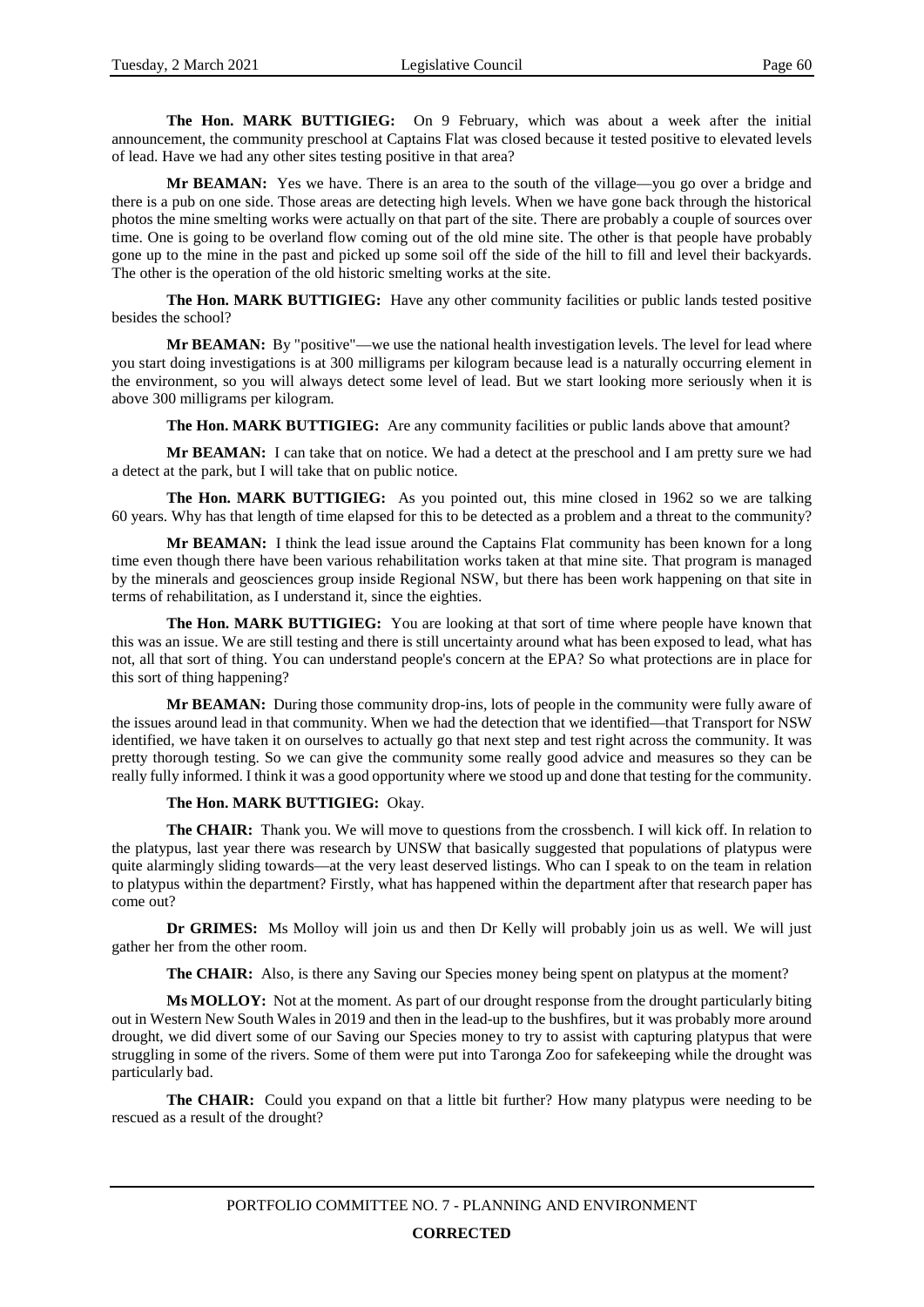**Ms MOLLOY:** I do not have specific numbers. Georgina, do you have any specific numbers? If you do not, that is okay. We can take it on notice.

**Dr KELLY:** I do not believe we have specific numbers on how many needed to be rescued, but platypus were rescued. In particular, the zoo cared for them so that they can have—there are Government-funded intervention areas at Dubbo zoo now set up for a potential breeding program and the rehabilitation of rescued platypi.

**The CHAIR:** Were the platypus rescued by wildlife carers and members of the public or was that a proactive government response to search for platypus that were suffering or in distress?

**Dr KELLY:** I will have to take that on notice, but there was certainly a program to proactively rescue potentially at-threat species, which would have included platypus, but I will get back to you on that.

**Ms MOLLOY:** In addition to that, we would have worked very closely with our DPI Fisheries colleagues, because at the time when the drought was biting, there was quite the rescue of native fish as well. So it would have been as part of that process as well, but we do not know specifically who. It was probably a combination of both, I imagine, Ms Faehrmann.

**The CHAIR:** Those platypus that were rescued and taken to Taronga Zoo are you aware whether they have been released, if they are well enough to be released? Have they been released back into the rivers and where they were first rescued from?

**Dr KELLY:** I will need to check with our colleagues at Taronga and get back to you.

**The CHAIR:** I note that on the EES website in relation to platypus it does say that one of the key threats to platypus are yabby traps. I have had some people write to me with concerns about those. I think they are called Opera House-style yabby traps that in fact drown platypus. What is the department doing in relation to those yabby traps? Have they been banned right across New South Wales yet? I understand they drown other wildlife as well.

**Ms MOLLOY:** I think they are banned in certain parts of the State, but that is a matter for—it is under the Fisheries Management Act, so it would be a matter for Minister Marshall. I know there have been considerations around banning them across the State, but I am not sure where that is up to. We would need to talk to Minister Marshall or our Fisheries colleagues.

**The CHAIR:** If they have been banned in some parts of the State, have they been banned because of the impacts on wildlife?

**Ms MOLLOY:** I cannot comment on that. That is probably a question that Fisheries would have to answer.

**The CHAIR:** These yabby traps do kill platypus?

**Ms MOLLOY:** I am not fully up to speed on the data behind that, so again a question for—

**The CHAIR:** Somebody, surely, among the public servants before me would be able to elucidate why under "Threats", it states:

Entanglement in litter, especially discarded fishing line, and yabby traps cause many drowning deaths of platypus.

That is on the website, "many drowning deaths of platypus". But the only person who can ban them throughout New South Wales is the agriculture Minister. There is nothing the EES can do in relation to the fact that these yabby traps cause many drowning deaths of platypus?

**Ms MOLLOY:** Apart from encourage that to happen, I guess. But it is a matter for Fisheries— DPI Fisheries, because it is their legislation.

**The CHAIR:** The Biodiversity Conservation Act also tries to protect wildlife as well. Is that correct?

**Ms MOLLOY:** Absolutely. Yes.

**The CHAIR:** Have there been any attempts made by EES to the Department of Agriculture around ensuring that yabby traps are indeed banned in all waterways in New South Wales to protect platypus, or is it just within the agriculture Minister's department to act upon this?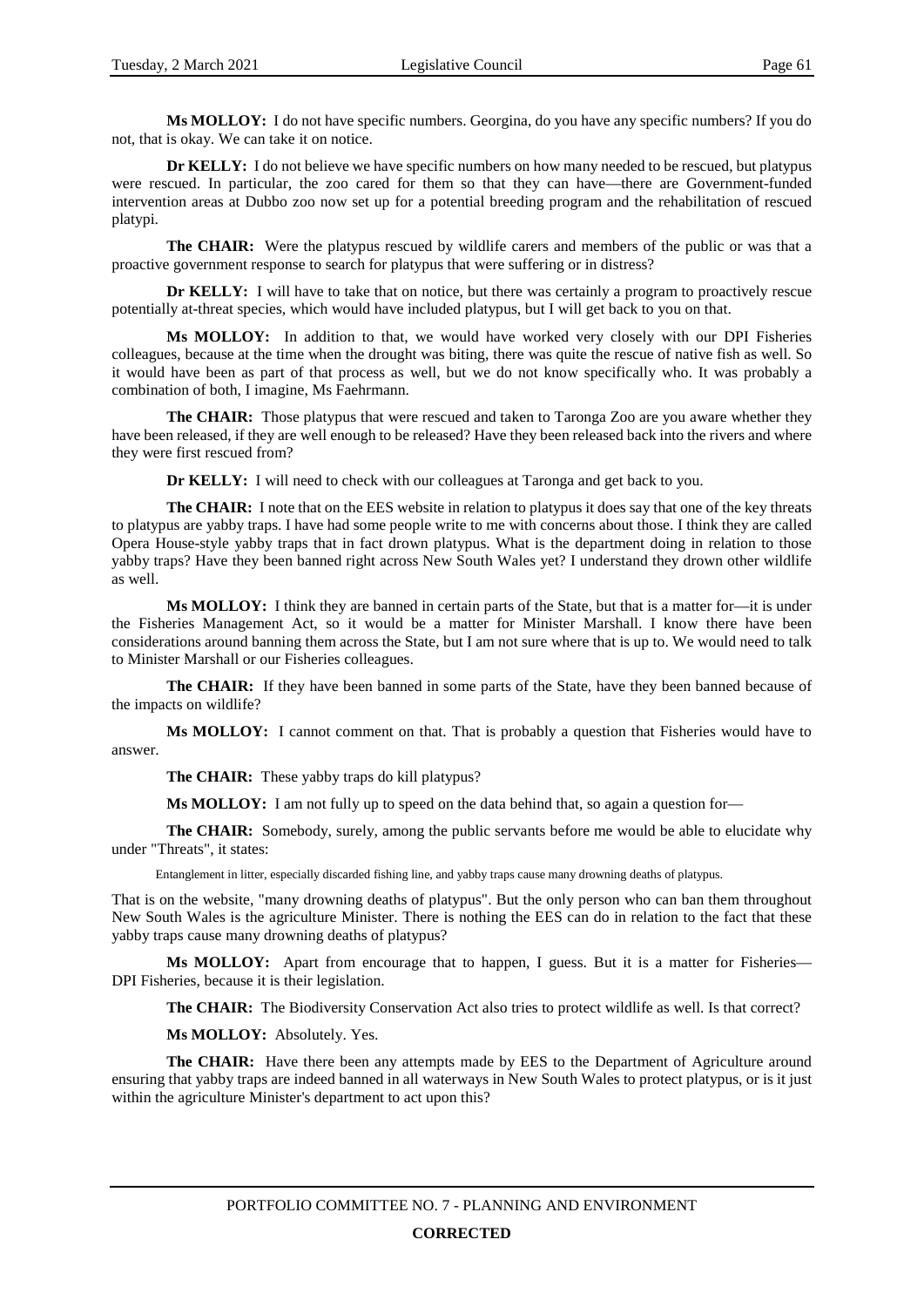**Ms MOLLOY:** I would have to take on notice what conversations have been had between the EES and DPI Fisheries in relation to this particular issue, but the banning of yabby traps would be a matter for Minister Marshall under the Fisheries Management Act.

**The CHAIR:** Okay. We will pursue that tomorrow. Can we check then whether there has been any discussion around listing of the platypus as a result of the impacts of the drought and probably yabby traps on their population numbers?

**Dr KELLY:** The matter of listing is a matter for the independent Threatened Species Scientific Committee. I understand that there have been nominations to both the Commonwealth and the NSW Threatened Species Scientific Committee.

**The CHAIR:** That was last year, was it?

**Dr KELLY:** I am uncertain of the exact timing, but the nominations remain with those committees and no determination has been made to date.

**The CHAIR:** Thank you very much. In relation to the platypus, has there been research that has been undertaken by the department around numbers or anything you would like to tell us that the department has been doing in relation to the species?

**Dr KELLY:** As an unlisted species, the department does not do research on the platypus at the moment, because we have to prioritise our research. I understand that the zoo, though, works closely with the University of New South Wales. Their role is mostly around interventions and preparedness for that.

**The CHAIR:** Thank you. We will go now to Mr Field.

**Mr JUSTIN FIELD:** Mr Fowler, I will go back to the previous line of questioning. What was the rationale for redoing a risk assessment in December 2020? Was there a particular event or reason why you went and had another look at those sites and have published pre-December 2020 risk assessment results and post-December ones?

**Mr FOWLER:** Both the extent and the value of the information, there was more information becoming available to us, both around information on those sites but also the report that the EPA commissioned from Dr Andrew Smith, which had identified further potential risks and mitigations for logging in burnt areas.

**Mr JUSTIN FIELD:** I guess what confuses people is when they have a look at your risk assessment here and they have a look at the Plan Portal, it looks like some of these high-risk sites are in the works, potentially, to be targeted by Forestry Corporation. But then for those of us who watch the Plan Portal, we realise it is a relatively meaningless website in terms of giving us an indication of Forestry Corporation's intentions and actual plans. I have seen briefing notes and conversations through a call for papers where I know your organisation has raised concerns with Protocol 1 of the IFOA in terms of Forestry Corporation updating and maintaining the Plan Portal. Can you just outline to the Committee where you are in terms of addressing those issues? The community is very frustrated about how difficult it is. I want to get a sense of what actions you are taking and what are your expectations ongoing from Forestry Corporation to keep that up to date?

**Ms MACKEY:** We have had numerous meetings with Forestry Corp at an officer level, at a chief executive level, and we have even had the Chair of our respective boards meet. Certainly this issue of providing information in a timely way and doing that not only to us as the regulator but to being transparent in the way in which they are operating, we continue to raise that. We have recently again raised it as part of the conversations about returning to the IFOA. We have indicated very clearly to Forestry Corp that we will be holding them to strict compliance around the way in which they are required to operate and around the provision of information. Unfortunately the IFOA does not require long time frames in terms of advice to us as the regulator around when they are going in to harvest, so it is a very short time frame.

### **Mr JUSTIN FIELD:** Are there specific time frames?

**Ms MACKEY:** It is two days that they are required to give us. We certainly did not even always see that it was two days in the past. We will absolutely be holding them to that and that will be our compliance matter that we take up with Forestry Corp. If they do not adhere to us we have continued to try to build a relationship with Forestry Corp over the last year, which is why we now have in place a range of mechanisms to share information through our officers to work together so that we have better insight into where they are heading to in terms of particular harvesting operations so that we can make sure that the appropriate oversight is in place from us as the regulator.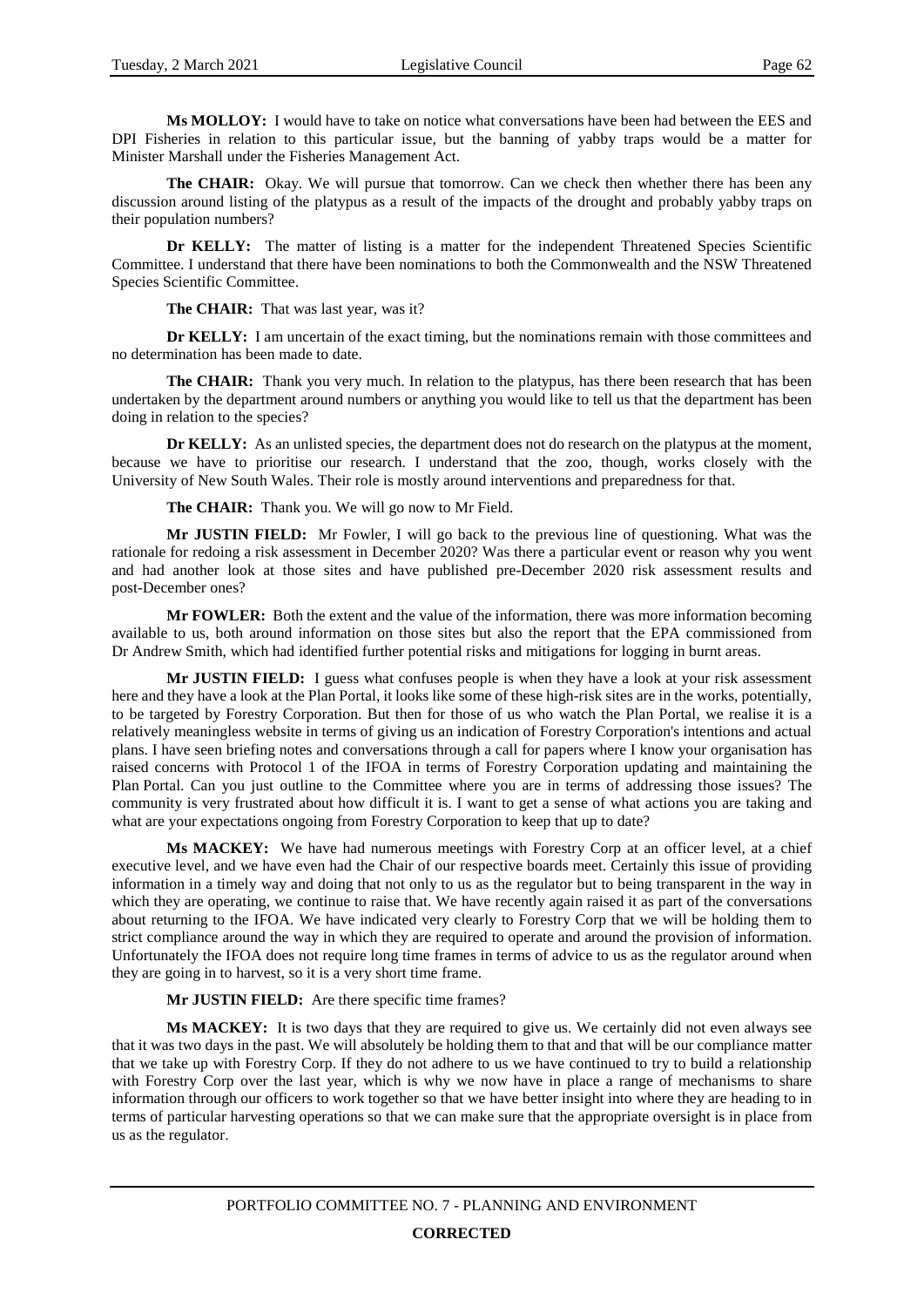**Mr JUSTIN FIELD:** From the community's perspective I know they are watching the website a couple of times a day. It is very difficult to get a sense. Most government agencies you can register your interest and get updates, and notifications are there. Has that been discussed? Are there any requirements for the Forestry Corporation to notify other interested parties?

**Ms MACKEY:** We have certainly suggested that that would be a helpful thing to do in terms of keeping stakeholders informed, given that a large volume of the correspondence we have received raises this particular issue in terms of lack of transparency about what is happening when. To try to supplement the availability of information, as you indicated in the last set of questions, we took steps last year and we continue to update it; being transparent on our own website about which sites where, which compartments we are looking at, what inspections were taken so that you can see the activity that is taking place. We are also transparent around what sites-specific conditions—what compartments we were looking at specific conditions for and where we are at with that process of site-specific conditions for those sites when that was a current activity that we were doing.

**Mr JUSTIN FIELD:** Okay, thank you. I might move on, if I could. Ms Molloy, this question might be for you. It is regarding the Local Land Services [LLS] review of land clearing issues. Particularly just by way of introduction, of course, the NRC did a review of the LLS, biodiversity reforms generally, and how the code was operating. It was quite scathing in its report that described the law as a statewide risk to biodiversity, if I recall. You come in or part of the Government comes in for some specific involvement in implementation of recommendations, in particular number three:

The NSW Government undertake an immediate review of Part 3 (pasture expansion) of the Land Management (Native Vegetation) Code …

I think the agreement was for that to be reviewed as part of the three-year review. I understand that is due about now. What is the status of that? What is your involvement in that review?

**Ms DUMAZEL:** We are doing preparatory work for the review. The Government is committed to the review and we will be looking at the land management code and issues raised in the audit report and the NRC report.

**Mr JUSTIN FIELD:** Okay. I will come back to that if I can.

**The CHAIR:** Mr Pearson?

**The Hon. MARK PEARSON:** I am just going to return to the platypus. I want to use it as an example of trying to get our head around it. At what point does the environment department step in and give a directive to the Department of Primary Industries when it is either authorising or permitting or actually contributing to potential harm to a native animal? You said that the platypus is not an issue because of resources and that it is a DPI thing and that Fisheries oversees the Opera House trap, yet there is a great deal of evidence to say that not only platypuses but other wildlife die and drown when caught in the trap. At what point is there a trigger for your department to say, "Okay, well this is an activity which is permitted by another government department", such as DPI, "but it is actually harming an animal which is under our watch." At what point do you act?

**The Hon. CATHERINE CUSACK:** They are protected, actually.

**The Hon. MARK PEARSON:** That is right. They are also protected under the Biodiversity Conservation Act. **Thank yo**u, Ms Cusack.

**Ms MOLLOY:** They are protected under the Biodiversity Conservation Act.

**The Hon. MARK PEARSON:** How protected are they?

**Ms MOLLOY:** But they are not listed as threatened so they are protected like other native species are.

**The Hon. MARK PEARSON:** But they are protected.

**Ms MOLLOY:** They are protected. And I did not say there was not an issue. What I did say was that in order to ban Opera House traps, that is under the Fisheries Management Act and a matter for Minister Marshall and DPI Fisheries in order to make that happen.

**The Hon. MARK PEARSON:** So if there is a concern in your department that these animals are being harmed, which are animals under your watch under the Biodiversity Conservation Act, what steps are taken to at least notify or cause action in another government department which you are saying has the control and carriage of these things that harm these animals—regulating those things?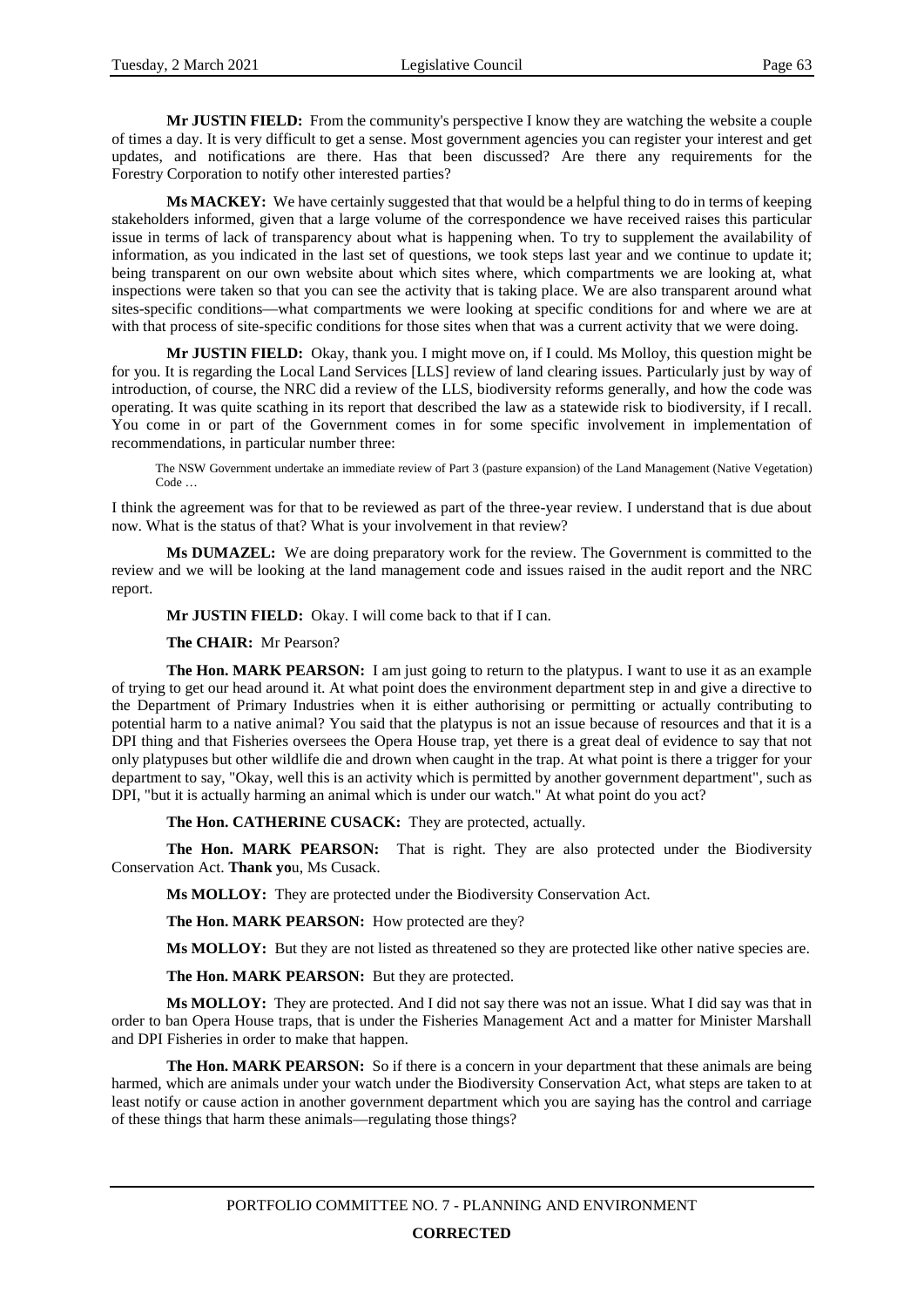**Ms MOLLOY:** I am not sure we can issue a direction for something to happen but I guess at officer level between the agencies we can have conversations where they are warranted around impacts on species. There are also sort of governance committees that are cross-agency, particularly in—the marine estate management is a good example, where there would be conversations around impacts of various activities on different species, both aquatic and not aquatic. So I guess there are constantly conversations and various governance arrangements to allow those conversations to happen.

**The Hon. MARK PEARSON:** So what happens when your department is not happy with the outcome of the conversation?

**The Hon. PENNY SHARPE:** Bounce it up to the Minister.

**Ms MOLLOY:** Go another conversation.

**The Hon. MARK PEARSON:** Have another conversation.

**Ms MOLLOY:** I am not sure if Paul can help me out here.

**The Hon. MARK PEARSON:** I will now move on to exclusion fencing, but I do not think I have much time.

**The CHAIR:** You have three minutes.

**The Hon. PENNY SHARPE:** Get the Minister to use his powers of consensus to work with the National Party.

**Dr GRIMES:** May I assist on a matter like this, obviously, as Ms Molloy has indicated, it would depend on the specific circumstances but I cannot see any reason why we would not escalate it if we felt that there was a need to escalate a particular issue. So that would be the normal approach.

**Mr BETTS:** Recognising the purpose of the legislation, which allocates to the agriculture Minister is among other things to conserve threatened species, so the legislation sets out clearly where those obligations lie.

**The Hon. MARK PEARSON:** It is an interesting conflict, is it not, because we have agribusiness, agriculture and their interests in using land et cetera. I am now going to go to another example where I think this same issue arises, and that is the exclusion fencing. For example, the Kangaroo Management Taskforce called for options for integrated kangaroo management in the western region. The report supports the use of exclusion fencing but acknowledges the dangers of kangaroos and other wildlife becoming trapped on the wrong side of the fence, unable to escape, and excluded from food and water. Commercial or non-commercial killing is the recommended strategy to address these welfare issues. Has your department raised concerns to the Minister about the Local Land Services promotion of, and Federal and State funding for, exclusion fencing that puts the free movement of wildlife at grave threat?

Now, we are looking at corridors of fences that are impenetrable for 50 to 300 kilometres. Could you imagine what impact that has on wild animals as small as an echidna or a spotted-nose numbat to the largest kangaroo if they cannot get through it? And we are looking at 50 to 300 kilometres of a wall. Have you sought advice as to what is and what could be the outcome for these wild animals?

**Dr GRIMES:** To the best of our knowledge, it appears the answer is no, but we will do some checking just to confirm whether that is correct or not.

**The Hon. MARK PEARSON:** I have been contacted by shooters and by some farmers actually on smaller properties saying that this is actually a very serious issue. There was a quote in *Queensland Country Life*  and *The Land* that read:

No one can seriously argue these fences are being constructed just to stop wild dogs.

…

These fences are stopping kangaroos from moving around the landscape and they are physically killing themselves when they encounter these barriers. Imagine a kangaroo that sees a storm five miles in the distance.

It will literally exhaust itself to death trying to get through that fence trying to get to that storm. The animal welfare implications of treating animals like this are just not being recognised.

Those are comments coming from the Kangaroo Industry Association of Australia's John Kelly; the owner of Macro Meats, Ray Borda; shooters; and farmers. It is a broad concern. I am asking you and you have answered the question, but considering how serious this is becoming—it is starting to grow in New South Wales whereas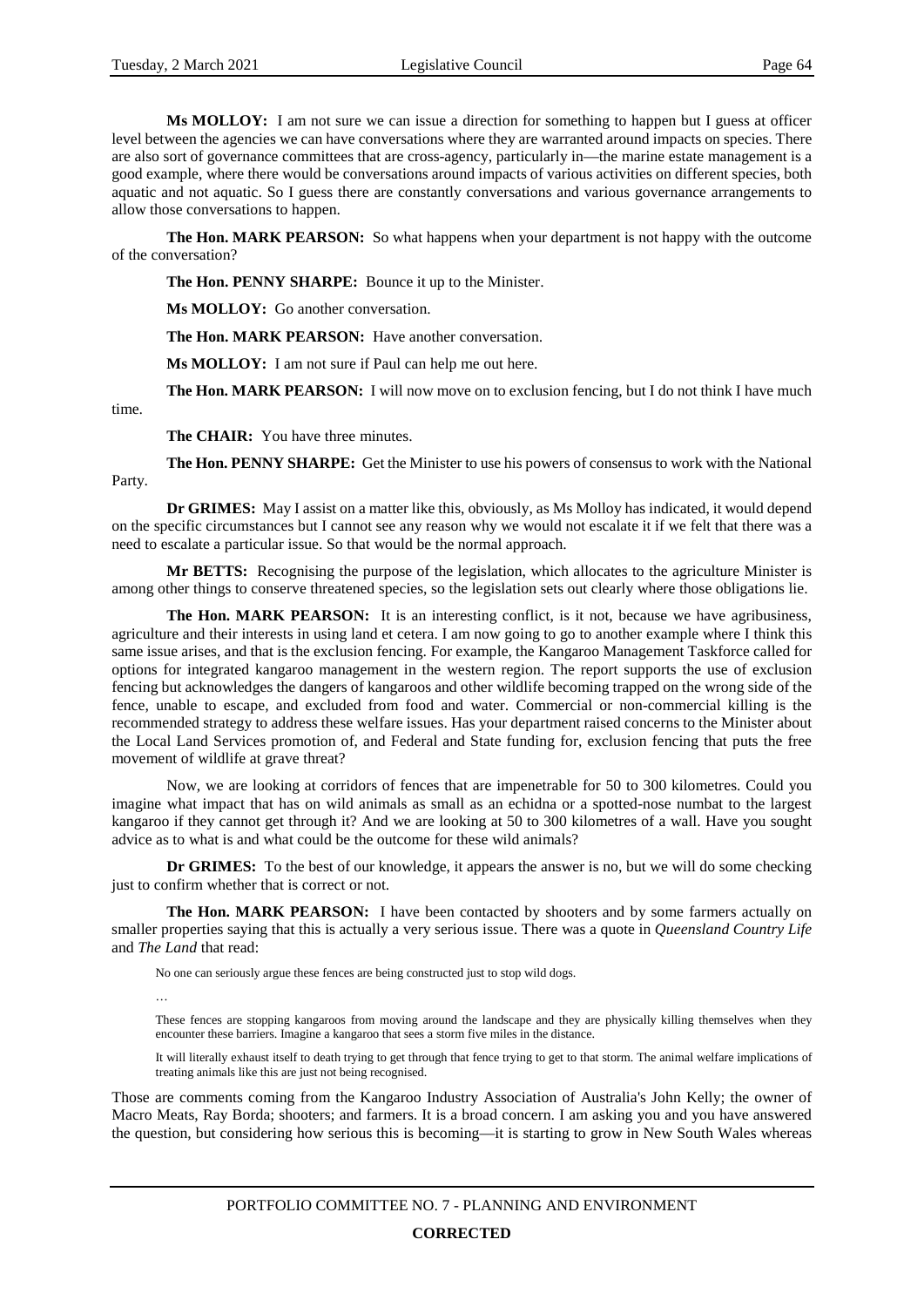in Queensland it is already a disaster fait accompli—how are we going to prevent such an outcome in New South Wales?

**Mr BETTS:** I think those are questions best directed to the Minister for Agriculture and Local Land Services.

**The Hon. MARK PEARSON:** Will you take it on notice for the Minister?

**Mr BETTS:** You can ask the Minister at the Agriculture hearing.

#### **(Short adjournment)**

**The Hon. ADAM SEARLE:** My questions, I think, will be to Mr Hay or possibly Dr Grimes, if not to Mr Betts. I am referring to the budget paper that sets out the programs for the Planning, Industry and Environment cluster, in particular the reference to the Net Zero Plan stage one which sets out the Government's plan to reduce emissions by 35 per cent by 2030. That references the Net Zero Plan which was put on the DPIE website I think in March of last year. The background was that I asked the Minister some questions about the Government's emissions reduction strategy last year and the Minister said that the Chief Scientist & Engineer was doing some work and that report was imminent and that work would feed into the Government's objective on carbon emissions. That report from the Chief Scientist, I think, was the "Decarbonisation Innovation Study Scoping Paper" of March 2020. Unless I have missed something, I did not actually see the 35 per cent reduction target emerge from the Chief Scientist's work either in his March or his August paper. Can you tell us how the Government settled on 35 per cent as its emissions reduction target by 2030? Where did that figure come from?

**Mr HAY:** In preparing the Net Zero Plan we did kind of a bottom up. We looked at the trajectories for each of the sectors and we started with the accounting as how the Paris Agreement and the Commonwealth count. We wanted to work on that basis and we have modelled up what we think is achievable with the different programs in those sectors. That is how we arrived at 35 per cent being achievable whilst also being a target that is worth arriving at. There was a lot of modelling done around what each sector could contribute.

**The Hon. ADAM SEARLE:** Are you able to provide to the Committee the modelling that underpinned the paper? I am happy for you to take that on notice.

**Mr HAY:** I will take that on notice.

**The Hon. ADAM SEARLE:** I am not trying to be impolite about this, but having read the Net Zero Plan stage one, it is very high level and there are a lot of opportunities and challenges and current status being reported but it is very far from clear that the various strategies proposed in the paper lead mathematically, or even by some sort of process of reasoning, to 35 per cent. I understand that this is before the electricity infrastructure bill went through, and I appreciate that that may well make a significant contribution to what is now the Government's target. But I am just trying to understand what the inputs into this are. A lot of this paper talks about various programs that the Minister described this morning as still in development. What is it that the department has that it can share with us that can give us an insight and some confidence around that 35 per cent figure? I am happy for you and Mr Betts to take that on notice and come back with whatever you feel you can answer.

**Mr HAY:** As you said, you referred to the Minister's announcements of these, so there will be a little bit more that will help show the pathway. But we will take that question on notice.

**The Hon. ADAM SEARLE:** That would be very good. Last year I asked about the interconnector project with Queensland, I think it is the Queensland-NSW Interconnector [QNI], and I think the initial budget estimate for it was \$105 million. As of last year's estimates it was \$175 million. Can you tell us whether that has increased yet further?

**Mr HAY:** No. In the end the Commonwealth and the State jointly underwrote that process and our role was to accelerate the procurement process ahead of the regulatory process so that we could get the long lead time items ready to go, assuming we got regulatory approval. In effect, what the governments did is they did not put a dollar up-front, they just underwrote a negative regulatory decision. In the end the decision was a positive decision, so that project proceeded and there has not been any call on the underwrite from either the Federal or State governments.

**The Hon. MARK BUTTIGIEG:** Just back to some of these EPA compliance issues. I want to take you to the Cleanaway blitz that occurred in 2020. Apparently there were 27 sites across the State which were inspected on the same day and our understanding is that three of those sites received fines, Rutherford, Wetherill Park and South Windsor. Were any other fines issued?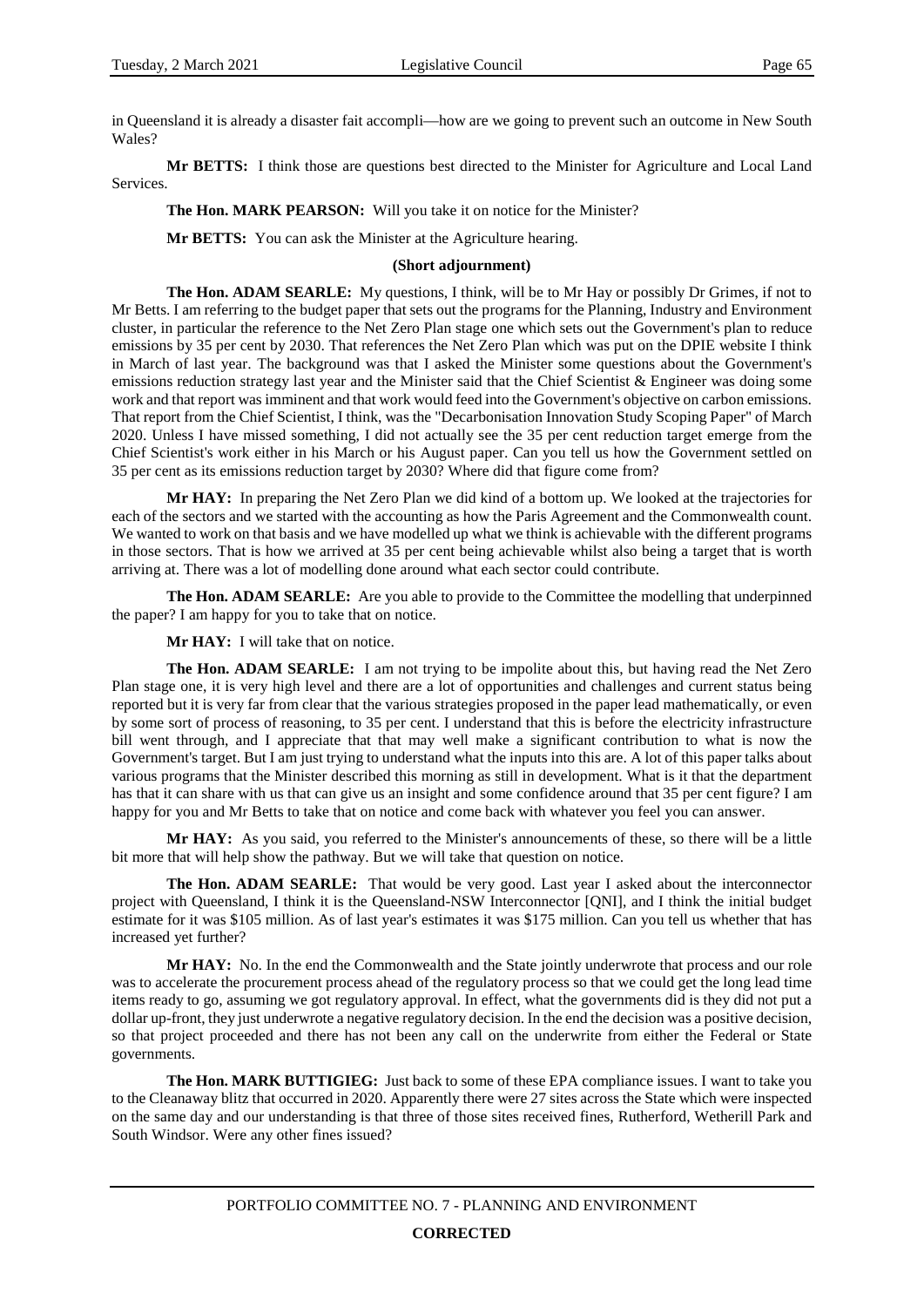**Ms MACKEY:** I will just ask Ms Dwyer to come to the table. Her team led that campaign and did the follow-up actions. While she does that, would you like me to come back on Captains Flat? We have got a bit more information.

**The Hon. MARK BUTTIGIEG:** Sure.

**Ms MACKEY:** In terms of Captains Flat, I understand that Transport for NSW—we first wrote to them on 25 September 2020. In terms of the number of samples that we have taken on public and community land, that number is 80 and 14 of those samples have tested above the concentrations that Mr Beaman indicated. We have also done testing at 31 residential properties and that testing is still ongoing. As Mr Beaman indicated, there was a community meeting early in February and following that people are coming forward and seeking for that testing to be done, so we do not have the results for all of that particular line of testing just yet.

**The Hon. MARK BUTTIGIEG:** While we are back on that point, I think you said the threshold was 300 milligrams per kilogram. Is that right?

**Ms MACKEY:** I believe that is what Mr Beaman said; he is shaking his head.

**Mr BEAMAN:** They are not a threshold. It is not like a pass/fail number. The way the national guidelines work is there is a national environment protection measure for contaminated sites and they are called HILs, which are health investigation levels. So for lead it is 300 milligrams per kilogram. That is the point where you start investigating.

**The Hon. MARK BUTTIGIEG:** So that is roughly a third?

**Mr BEAMAN:** Fourteen of the—

**The Hon. MARK BUTTIGIEG:** No, I mean that for every kilogram—before you start investigating, a third of it has to be contaminated lead.

**Mr BEAMAN:** It is 300 milligrams per kilogram. It is not a third.

**The Hon. MARK BUTTIGIEG:** I am sorry, yes. What is that, 3 per cent or something?

**Mr BEAMAN:** Less than that, 0.03.

**The Hon. MARK BUTTIGIEG:** Alright.

**Mr BEAMAN:** Thanks.

**The Hon. MARK BUTTIGIEG:** So we are back to Cleanaway.

**Ms DWYER:** In terms of the Cleanaway work that was done, as a result of that campaign there is an ongoing regulatory program occurring at 25 of the 26 sites. That includes two penalty infringement notices, five warning letters—four that have been issued and one that is in draft—two official cautions, two advisory letters, eight confirmations of actions undertaken at sites, and 19 licences amended to change conditions around bunding stormwater, training, risk review and waste acceptance review.

**The Hon. MARK BUTTIGIEG:** According to the media release at the time, the Rutherford site was fined because you found waste storage drums that were unsealed, uncovered and unprotected, and containment areas were poorly maintained and one oil tank area had three separate leaks. The roof had numerous holes and it was rusted out. Had the EPA not previously issued a clean-up notice on this site in 2016 and a separate fine in the same year for the same incorrect storage of waste?

**Ms DWYER:** I do not have the 2016 history with me but I could find out.

**The Hon. MARK BUTTIGIEG:** If you could, that would be great. It would be good to know that because it would indicate that—notwithstanding a previous fine—things have actually got worse, and it is three years down the track and we are still no better off.

**Ms MACKEY:** It might be helpful—just in terms of that context, we undertook that campaign of Cleanaway because we were concerned about the number of sites they had across New South Wales, and we wanted to make sure that all the appropriate compliances were in place. It was quite a significant decision for us to take to undertake that campaign, and to do it simultaneously and to do it unannounced. It is not something that we—that decision-making was quite considerable for us, but the campaigns are certainly a mechanism that we are using more and more.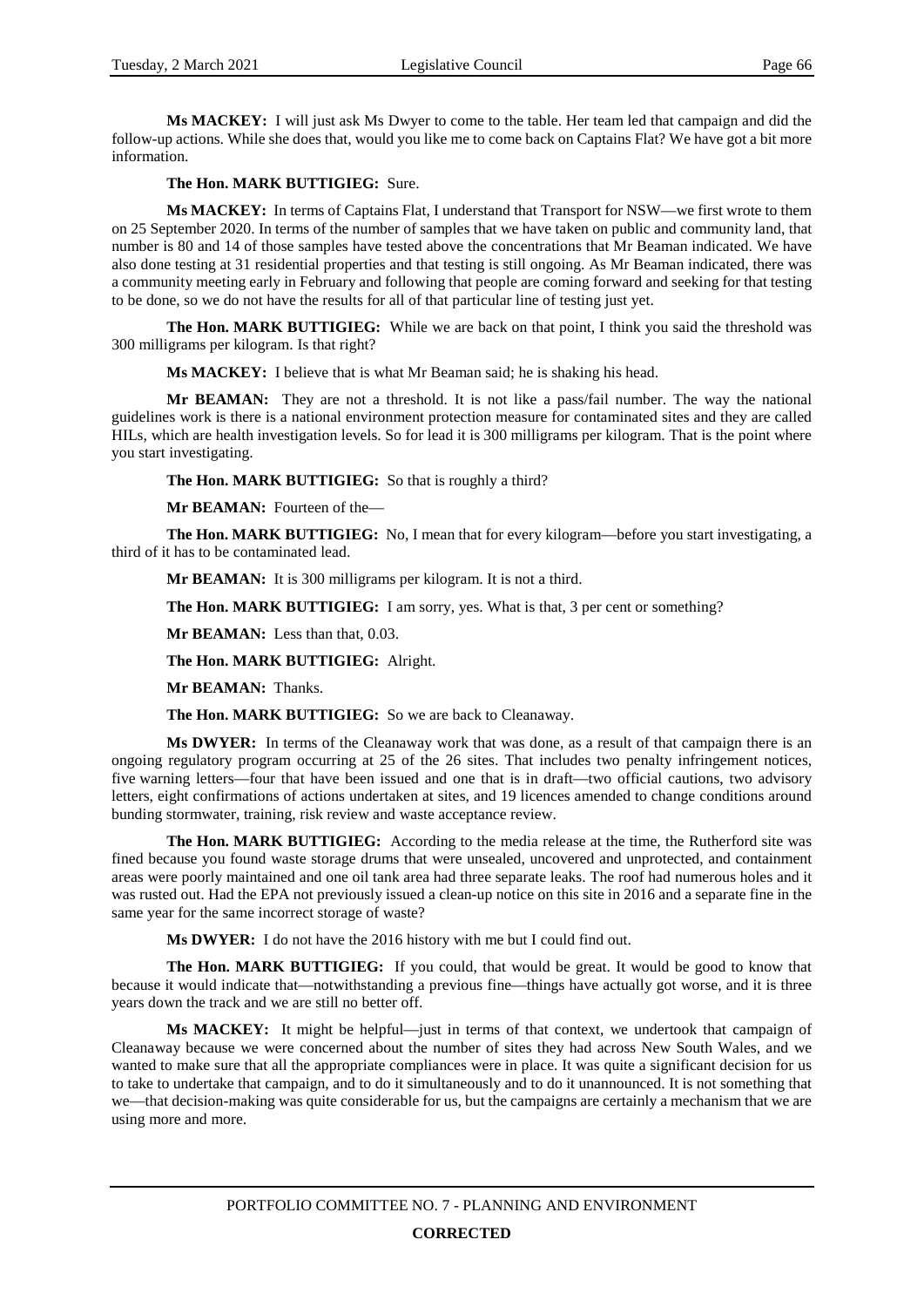**The Hon. MARK BUTTIGIEG:** Sure. We have not got the information with us today but if that is correct and the same sorts of things were happening in 2016—and then three or four years down the track it takes another raid and another fine just to get some amelioration—that would be problematic from your perspective, wouldn't it?

**Ms MACKEY:** I think it is absolutely problematic when licence holders do not adhere to the licence conditions that they have and are consistently noncompliant.

**The Hon. MARK BUTTIGIEG:** In terms of that latest action, what is the follow-up from that?

**Ms DWYER:** A number of those actions require ongoing work, so—

**The Hon. MARK BUTTIGIEG:** On the Rutherford site, I mean.

**Ms DWYER:** Oh, sorry, on the Rutherford site. I am not sure where we are up to on the Rutherford site but I can find out.

**The Hon. MARK BUTTIGIEG:** Okay, that would be good. In a general sense, if a site is found to be mismanaged in terms of waste or contamination, what is the EPA's process for following up and making sure that the issue is resolved?

**Ms DWYER:** In general terms—in a regulatory sense—if we are aware of a noncompliance, the severity of that noncompliance would decide what regulatory tool we use to require it to be resolved as promptly as possible. If it is minor, it may be a request like, "You need to remove that container and put it in a bund." If it is more serious, we may also back that up with a regulatory notice or requirement to act. Then we do follow-up inspections to confirm that the actions have been complied with.

**The Hon. MARK BUTTIGIEG:** Is the fine process at the end of that escalation level? "Do this, do that, you are not doing it—bang, fine!" Is that how it works generally?

**Ms MACKEY:** It is not how it works, and that is why it is always specific to the particular site and circumstance. We have a range of compliance actions that we can take, and Ms Dwyer has just talked about some of them that we took in that campaign with Cleanaway. There is no fixed pathway to get to a penalty infringement notice, any kind of letter or a prosecution.

**The Hon. MARK BUTTIGIEG:** It sounds a bit light touch, though, doesn't it? If we have got situations which are—there is another example here at Wetherill Park where they have apparently been fined previously for waste storage issues. Do we know how many fines have been issued by the EPA to the Cleanaway facility at the Wetherill Park site and in which years they occurred?

**Ms MACKEY:** We can get you that information and we can provide that to you throughout the afternoon. We obviously have 34,000 licensees across the State, so I do not have on hand all the information about where each of them are up to around their compliance or not. But I am happy to get that for you this afternoon.

**Ms DWYER:** In terms of severity of action, we have commenced court proceedings against Cleanaway for their ongoing noncompliance.

**The Hon. MARK BUTTIGIEG:** In terms of what got us to that, Cleanaway appear to be a serial offender over a long period of time. So for each of the Cleanaway sites that were fined during the blitz last year, do we know how many times EPA officers returned to the site to ensure compliance?

**Ms MACKEY:** It depends on the particular site, and we can take that on notice and give you details for each of the sites. We are certainly following up to make sure that any noncompliances, work that was required or changes that were required have happened.

**The Hon. MARK BUTTIGIEG:** Do you think you are adequately resourced? This was raised earlier today in some of the questions. Are there enough compliance officers to go out and physically check these things, have a physical presence after fines have been issued and follow up?

**Ms MACKEY:** We are certainly resourced for the work that we undertake. As I talked about earlier today—

**The Hon. MARK BUTTIGIEG:** Sorry, Ms Mackey, you said you had thousands of licensees.

**Ms MACKEY:** We do, across all the legislation that we are responsible for. The number of environmental protection licences is much lower. I can get that figure for you. It is somewhere in my folder. They are really the sites that we are talking about in terms of the noncompliances. We certainly have a pool of authorised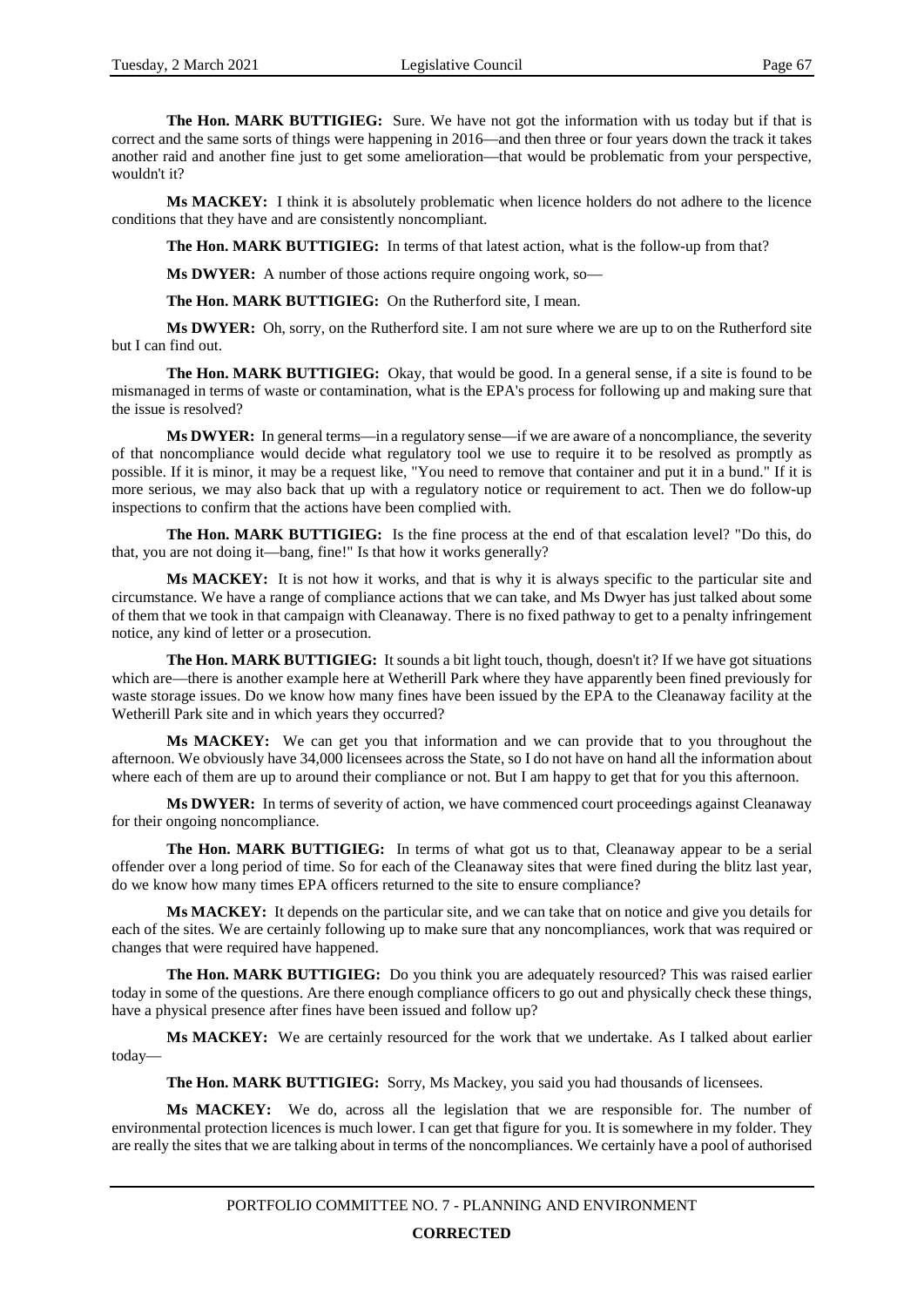officers, as well as the additional expertise across the agency, to undertake all of our regulatory responsibilities. We have done quite a transformation in the past 18 months to try to better position us as an agency to fulfil our responsibilities across all the legislation that we regulate under.

**The Hon. MARK BUTTIGIEG:** To finish up on that Cleanaway blitz, have you met at a high level with Cleanaway management on these compliance issues? Has there ever been any engagement—meetings or follow-ups—with Cleanaway?

**Ms MACKEY:** There has certainly been engagement at an officer level, and our director responsible for the campaigns and significant investigations has met with the appropriate executives in Cleanaway. I met with the then CEO of Cleanaway towards the end of 2020.

**The Hon. MARK BUTTIGIEG:** I want to take you to what we would term another case study and that is the pet food manufacturer in Mulgrave, who has received a large number of odour complaints. Neighbours have been quoted in the media saying, " You can't breathe. It's like you're being gassed. "Are you aware of this facility?

**Ms DWYER:** I am not aware of it.

**Ms MACKEY:** I am not necessarily aware of this facility.

**Ms DWYER:** Mr Beaman?

**Ms MACKEY:** Mr Beaman can possibly assist.

**The Hon. MARK BUTTIGIEG:** Sure.

**Mr BEAMAN:** Yes, Mr Buttigieg, I am aware of that facility. It is known as Premier Stockfeeds and its premises is at Mulgrave.

**The Hon. MARK BUTTIGIEG:** The EPA released a statement in February about the facility and the statement revealed that EPA officers had inspected the site six times in two years. Does that sound correct?

**Mr BEAMAN:** That sounds correct.

**The Hon. MARK BUTTIGIEG:** Have there been any more recent inspections?

**Mr BEAMAN:** I would have to take that on notice.

**The Hon. MARK BUTTIGIEG:** Okay. The EPA statement also says that even after six visits, the EPA cannot tie the odour issues—which I just outlined—to the facility. Is that still the case?

**Mr BEAMAN:** That was correct at the time of the media statement. During those inspections, the officers responded to the community complaints around odour. It is a small industrial estate, so there are a couple of other industrial operators around that site. On those inspections the officers have not detected offensive odour outside the boundary. That is the legal test that we have to judge against. That is what the law says. Nevertheless, we have been doing our compliance work on the premises and have directed that operator to do certain things on the premises to improve its housekeeping to minimise the risk of odour.

**The Hon. MARK BUTTIGIEG:** Sorry to interrupt you. While you are on that point—because it is pertinent—when you get a report of an odour, is the visit synchronised with that report so that it is in real time as much as possible, or is it after the fact?

**Mr BEAMAN:** Odour is notoriously difficult because odour usually tends to be somewhat driven—

**The Hon. MARK BUTTIGIEG:** By the wind.

**Mr BEAMAN:** —by weather conditions. So if you get enough—

**The Hon. MARK BUTTIGIEG:** Does that go to the point that if residents are reporting odour, it would be pertinent to go out there straightaway or as soon as possible?

**Mr BEAMAN:** We try to. There are no residents, I understand, around that Mulgrave estate. It is an industrial estate, so there are industrial businesses. The timing of the odours—the inspectors have gone at different times. We have not been able to establish that pattern.

**The Hon. MARK BUTTIGIEG:** So by and large—just so we are clear—there would not necessarily be an alignment of the time? You would probably go after the fact—maybe a day or a week? Would that be the most common occurrence?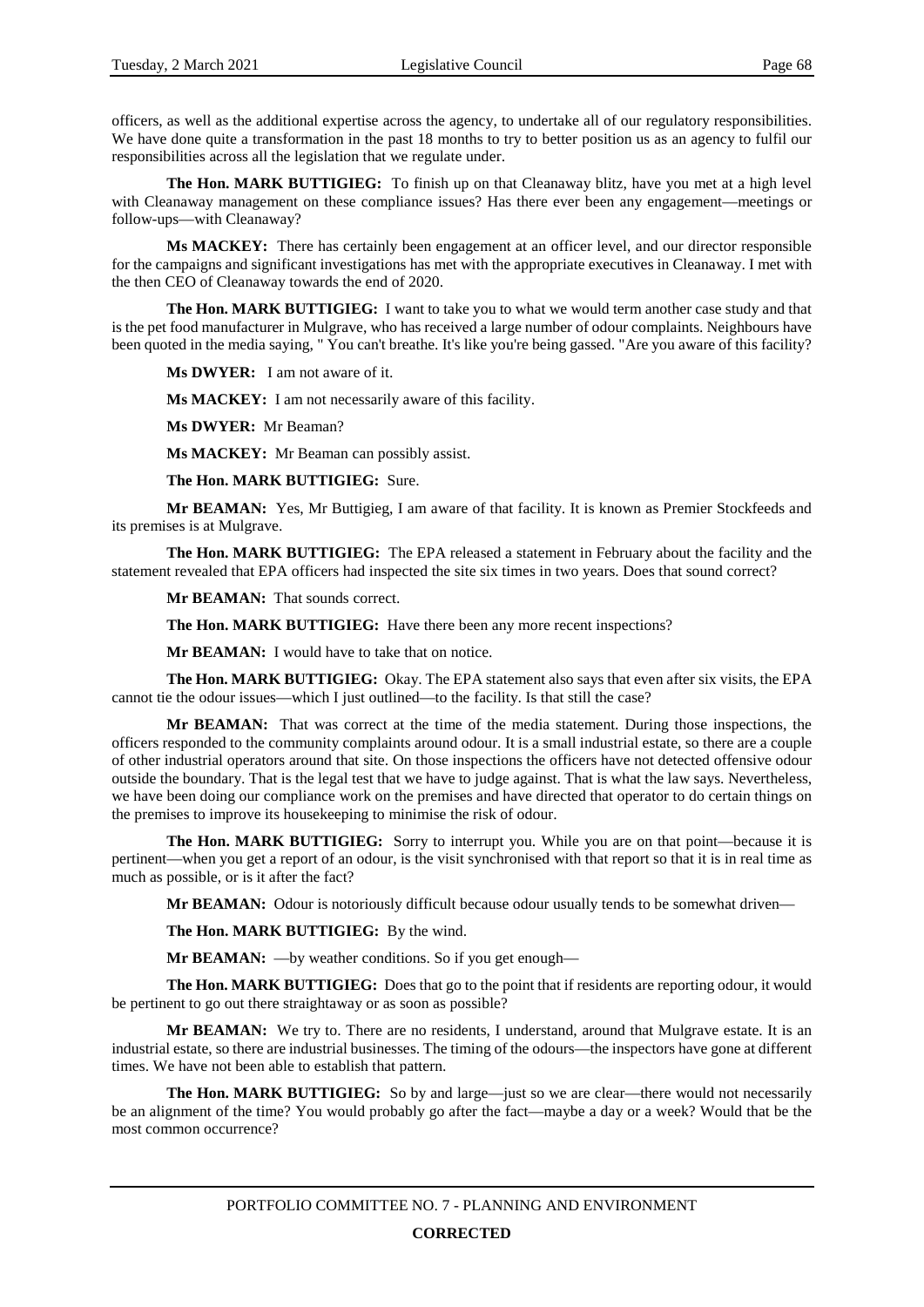**Ms MACKEY:** It depends on the particular complaint or incident. Part of what we have done is put in place what we call the hub, which is triaging all of the complaints and incidents that come into the EPA so that we can assess in terms of impact to the environment and risk to human health and respond to those accordingly and make sure that, internally, we are responding with people with the capacity and the capability to be as efficient as possible in that response.

**The Hon. MARK BUTTIGIEG:** When the compliance officers visit, do they actually visit the site per se, or just the surrounding area?

**Mr BEAMAN:** Both. We do both announced and unannounced. In relation to that particular site, the last time we were out there was on 16 February and we did a joint unannounced inspection with Hawkesbury City Council officers.

**The Hon. MARK BUTTIGIEG:** Separate to the ongoing odour issues, I understand a number of formal warnings were issued to this facility for failing to properly maintain or operate equipment and failing to maintain adequate stormwater management. Is that right?

**Mr BEAMAN:** Yes, correct.

**The Hon. MARK BUTTIGIEG:** So we have had two years of investigating this facility and we are still no closer to confirming where the odour is coming from.

**Mr BEAMAN:** And we are going to stay on it.

**The Hon. MARK BUTTIGIEG:** You could kind of understand the frustration, could you not, of people having to put up with this?

**Mr BEAMAN:** As I said, odour is quite difficult, from a regulatory perspective, to get that burden approved. The teams stick onto those issues until they are solved.

**The Hon. MARK BUTTIGIEG:** Again, there is no issue with resourcing and in being able to get people out there straightaway?

**Mr BEAMAN:** No. We can get people out there.

**The Hon. MARK BUTTIGIEG:** I want to take you to one more compliance issue, and that is Truegain in Rutherford. The EPA and the Minister have spent a fair bit of energy promoting the recent regulatory action taken against the owner of Truegain. A prosecution was announced in November, and three months prior a prohibition notice was served on the owner. In what year did the EPA first start investigating Truegain?

**Ms MACKEY:** Truegain have held a licence for quite a long time. I can get you the year—since 2000. We have certainly been monitoring and overseeing that licensee for a long period of time. The site was abandoned in 2016 and since that time we have continued to actively manage the site and engage with the licensee to try to ensure that pollution events do not occur and that the site is adequately managed.

**Ms DWYER:** Can I just clarify: The environment protection licence was actually issued in 1990.

**The CHAIR:** We will go to questions from the crossbench.

**Mr HAY:** Madam Chair, I just have one correction to one of the answers given to Mr Searle. Mr Searle asked this morning about the 3.5 billion and the source of that. We mentioned that it could have been from the MOU as well as the Climate Change Fund. I can confirm it is all from the Climate Change Fund. There is one minor error that we have found in the budget papers, which refers to the years 2020 to 2030. It is actually 2019 to 2030.

**The CHAIR:** Thank you. My question is in relation to threatened species, and particularly in relation to the impact of the Black Summer bushfires on threatened species, both flora and fauna. Have there been any changes to threatened species listings in New South Wales as a result of the Black Summer bushfires?

**Ms MOLLOY:** We might just need to get Dr Georgina Kelly in to answer that one.

**The CHAIR:** Okay. We will move to the Biodiversity Conservation Trust [BCT]. Recommendation 36 of the inquiry into koala populations and their habitat in New South Wales was:

That the NSW Government investigate the cost of purchasing the 18,565 koala species credits currently available in the biodiversity credit market, and facilitate their purchase and retirement from the market over the next two years.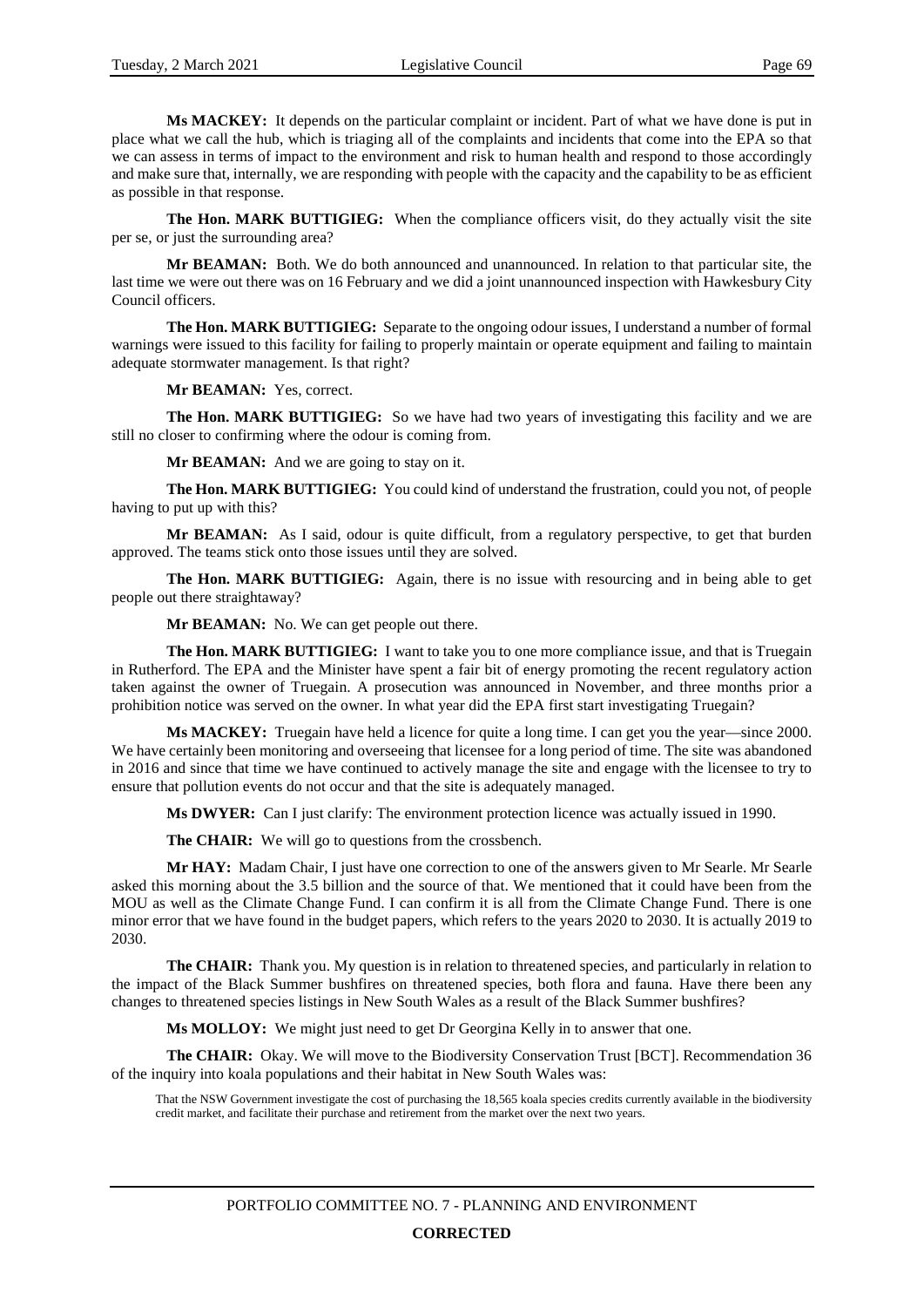The Government response was that this is supported in principle and that, in fact, the Biodiversity Conservation Trust is investigating the purchase of available koala species credits for offsetting for altruistic purposes. What is the update on that, Mr Elton?

**Mr ELTON:** Sorry, I was just coming into the room. Would you mind repeating the question?

**The CHAIR:** Sorry, I thought you were in the room. This is in relation to recommendation 36 from the koala inquiry, which was basically around the purchase of koala species credits and offsetting them for altruistic purposes. What is the update on that? The Government response said that that is under investigation.

**Mr ELTON:** Yes, that is correct. We are currently assessing expected demand for koala credits through the Biodiversity Offsets Scheme. Once we have completed that work, we are then going to look at whether we can invest in purchasing and retiring additional koala credits that are not required in the market as part of our ongoing investment in private land conservation.

**The CHAIR:** Could you explain what "assessing demand" means?

**Mr ELTON:** Through the Biodiversity Offsets Scheme some developers will, through their development consent, be required to purchase and retire a certain number of koala species credits.

**The CHAIR:** Because they are clearing koala habitat?

**Mr ELTON:** That is correct. But at the moment, the demand for those credits from such developers is very modest. There is a far greater supply of biodiversity credits available from landholders that have entered into biodiversity stewardship agreements [BSAs] than are needed by those developers. So we think there is an opportunity there to just do that as an investment in private land conservation from our government revenues.

**The CHAIR:** Yes, I think that was the whole point of the recommendation: to not have to satisfy that demand, if you like—to be able to retire those credits without having to then clear koala habitat to then save that koala habitat or to retire those credits. Yes? So when you say "assessing demand", how is that part of realising this recommendation, which was specifically for altruistic purposes?

**Mr ELTON:** I did not interpret the recommendation to suggest that that be done in lieu of offsetting the necessary koala credit obligations that developers may hold. The BCT does not have any control over the setting of those development consent conditions by consent authorities.

**The CHAIR:** It is possibly worth looking at the committee comment before all the recommendations, which was quite scathing about the fact that these koala species credits had to be basically used for offsetting the destruction of koala habitat. Dr Kelly, my question is around the impact of the Black Summer fires on threatened flora and fauna. Have there been any changes as a result of those fires to the listing of any threatened flora and fauna in New South Wales?

**Dr KELLY:** The listing is actually undertaken by the independent New South Wales Threatened Species Scientific Committee.

**The CHAIR:** But you would know whether there has been?

**Dr KELLY:** There have been no further determinations on the basis of the bushfire, though I understand that some nominations are under consideration, albeit that we know that 600 species of plants and animals had sightings in the bushfire-affected areas.

**The CHAIR:** So what has been undertaken? I know this time last year at budget estimates we were talking with the Minister about the surveys that had been undertaken post the bushfires. When will a lot of those surveys, if you like, become public? When will the public know really what has happened to some of our species? For example, I believe a CSIRO report has talked about some plant species that have been completely wiped out, something like 80 or so. Is the department conducting similar research and is it preparing, for example, a report about the impact—the potential devastating impact—on quite a few species?

**Dr KELLY:** As you would know, the intermediate bushfire response was recently released, which outlines actions that were undertaken right now. However, the scientists within—

**The CHAIR:** When was that released again?

**Dr KELLY:** That was released last Friday, I believe.

**The CHAIR:** Right, that recently.

**The Hon. MARK PEARSON:** No wonder I do not know about it. I feel better now.

PORTFOLIO COMMITTEE NO. 7 - PLANNING AND ENVIRONMENT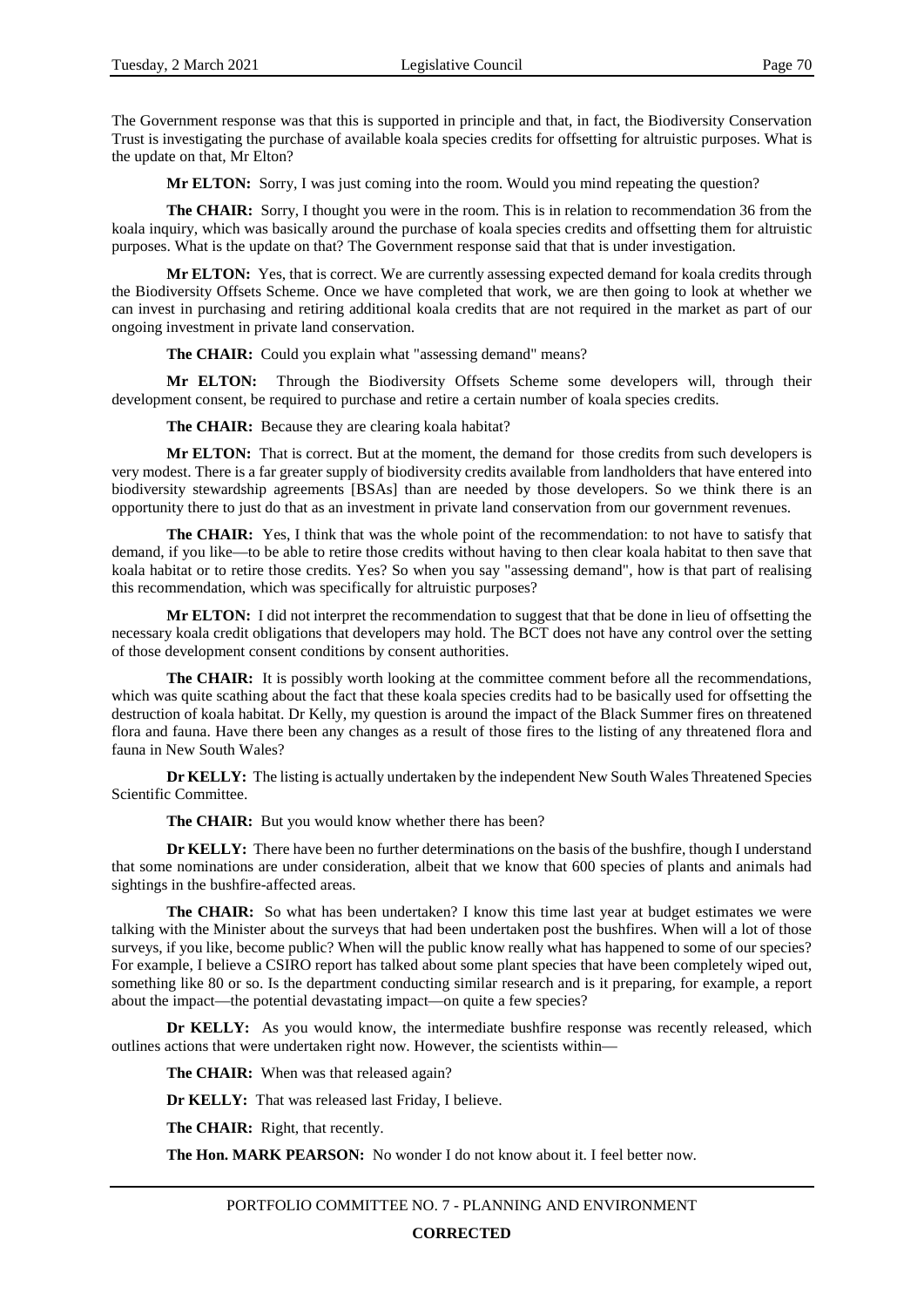**Dr KELLY:** The scientists within the Department of Planning, Industry and Environment contributed to the prioritisation of both animals, plants and communities listings, and worked, as you would know, with the Commonwealth expert panel to work out a prioritisation framework to target specific species for monitoring and recovery. I would have to say at this stage, given the nature of some of our plant species in particular, it may be too early to tell whether they will actually recover or need further interventions. But in the meanwhile insurance population seed banks and the like are stored by our colleagues at The Royal Botanic Garden such that if interventions are required they can take place at a future date. But at this stage the monitoring is on ground to determine the recovery of those species, and that is why the bushfire response is an intermediate one.

**The CHAIR:** Thank you. Again, for the Biodiversity Conservation Trust, another recommendation from the report said that the New South Wales Government should increase incentives available to private landholders under the Conservation Partners Program. It says that the response is that there is still scope within the program for more landholders to take up this offer. Why do you think there is that gap, if you like, and the fact that landholders have not taken up what is on offer? Why are landholders not rushing to do that? Is it because of the funding available? Do you think it is too low?

**Mr ELTON:** No, in fact my board has approved a funding allocation for Conservation Partners grants each year and that has been undersubscribed year by year to date. It is a bit difficult to know precisely why some landholders are not taking up the opportunity for grants. There are a large number who are and so far through our Conservation Partners grants we have invested in—I would have to check the number but it is of the order of 50,000 hectares of existing partnership conservation agreements. We have done a lot to promote the opportunity through our newsletter to our landholders, of which we have now over 2,000. Some have taken up the opportunity for grants in response to the bushfires last year. Some landholders simply do not have a need for grants, the condition of their property is in good health and they may not need funding to support them with things like pest and weed control and these sorts of opportunities. At the moment we have ample provision for grants and the uptake has been only a certain percentage of that.

**The CHAIR:** I will come back to that.

**Dr KELLY:** May I just correct the record? The report to which I referred is actually the medium-term response plan and it was released on 25 February.

**The CHAIR:** Thank you.

**Mr JUSTIN FIELD:** I will come back to the Local Land Services [LLS] land management review. Could you indicate the role that Environment, Energy and Science [EES] will play in that review and what its current status is?

**Ms DUMAZEL:** We have a board that is set up to oversee the review. That is a board that is co-chaired between our coordinator-general, Paul Grimes, and the Local Land Services CEO David Witherden.

**Mr JUSTIN FIELD:** The review that is in train, when is it likely to report?

**Ms DUMAZEL:** We have been doing preparatory work for the review and we have been undertaking that. We are just waiting on the finalisation of the final terms of reference.

**Mr JUSTIN FIELD:** The terms have not been set yet, so the review has not really started. I understand there is a three-year review. I think most of it will be focused on the code. There is also the statutory review at the five-year mark. Can you give me an indication of what is in and what is out in this three-year review?

**Dr GRIMES:** At this stage we can say that we are actively working with the LLS and progressing work towards the review. The formal terms of reference for the review are yet to be finally considered by Ministers. That will determine the final focus of our review, but we are not losing any time in continuing work with our LLS colleagues.

**Mr JUSTIN FIELD:** I am particularly interested in the fact that the NRC was pretty scathing, particularly around offsets effectively, but I think termed it in a different way—set asides. Pasture expansion was one of the elements of the code that was particularly heavily used in that review and so were the equity provisions. I think those were the two highest ones. I wanted to make sure that both of those were part of the review. Can I get some assurance—and I will ask Mr Witherden tomorrow as well; perhaps he has a bit more information whether the whole code is being considered?

**Ms DUMAZEL:** In our preparatory work we are taking into account the findings of the NRC review, and also the audit report. Obviously, we are also thinking about what might be the full spectrum of issues in the three-year review. We are also thinking about what is the longer-term review because we have the five-year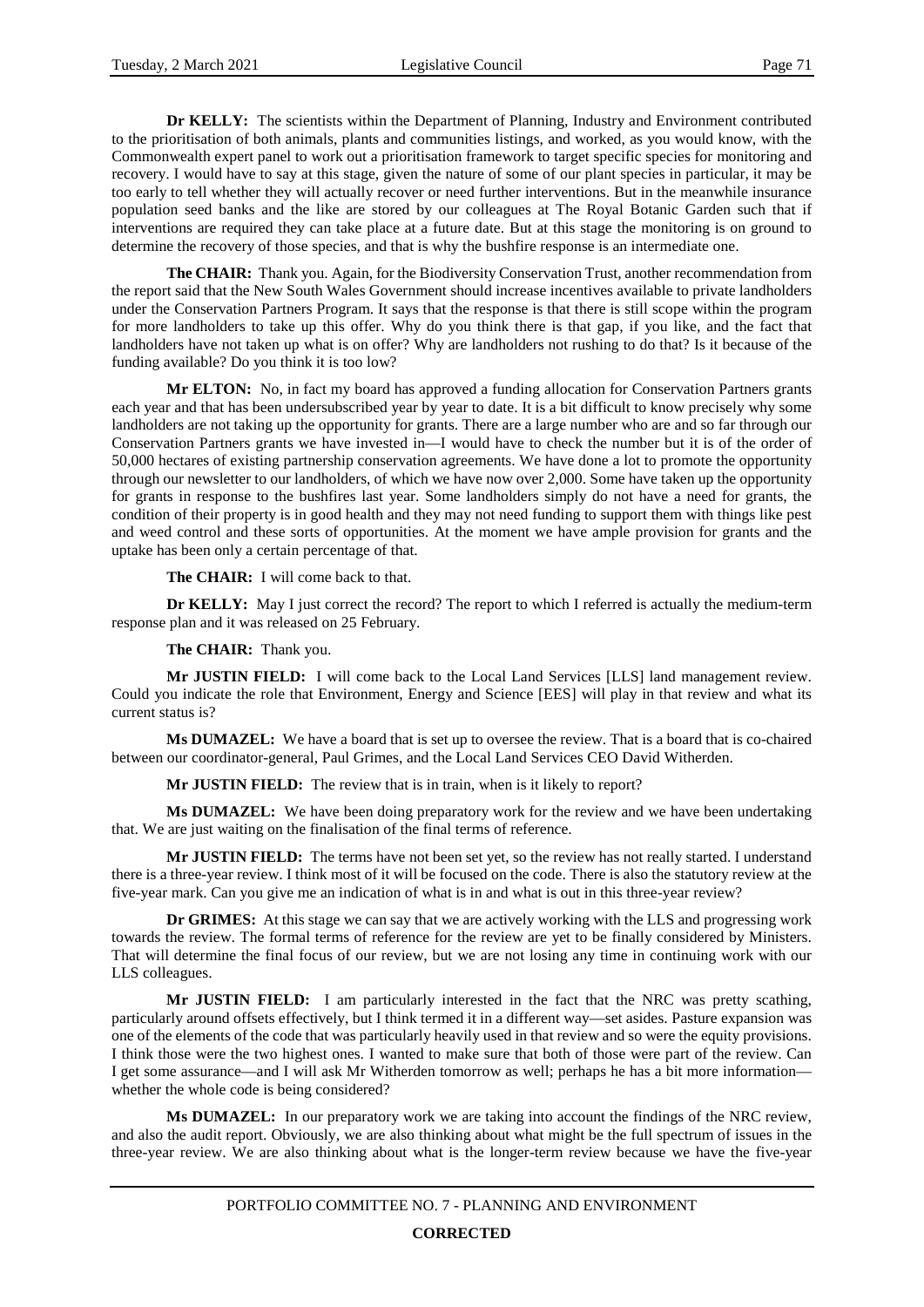statutory review as well. We are certainly considering those previous reports in our consideration of the three-year review.

**Mr JUSTIN FIELD:** There are elements of the code that I think lapse at the end of this month. I think schedule 4 in particular was provided for for only three years and that set some caps with regard to clearing under equity. What is your understanding of what will happen to the elements of the code that I think sunset after three years—that ends this month—if the review has not been completed?

**Ms DUMAZEL:** My understanding is it is due to lapse this month and that will be a matter for the Minister for Agriculture.

**Mr JUSTIN FIELD:** Even though the code I assume had concurrence, effectively once it has lapsed, it has lapsed? There is no requirement for your Minister to agree to a new provision until such time as the review is completed and there are discussions about how it goes forward?

**Ms DUMAZEL:** We will certainly be reviewing the clearing caps. That will be one of the issues that we are considering as part of our review process.

**Mr JUSTIN FIELD:** Thank you. While we are at this point, Ms Molloy, this question might be for you as well. I am trying to get a handle on the involvement of your side of responsibility around the marine park under the Marine Estate Management Act and the review of marine parks. How much involvement do you have at the moment in the work that is going on in the development of new management plans and the pilot in Batemans Bay? It has dragged out now for quite some time. These management plans, I think the first one was originally supposed to be done back in 2018. The work plan has been pushed way right. Where are things at from your perspective? Do you have any involvement in the work that is being done to date?

**Ms MOLLOY:** Yes. DPI Fisheries has the lead on the development of the management plans, which I think have to be done by the end of this current year but I can double-check that, under the Marine Estate Management Act. There are a number of different committees and governance around management of the marine estate and at officer level we work very closely with our DPI Fisheries colleagues in informing the development of those plans. But at this particular point in time there are early drafts that we have been involved in, but I have not been briefed on them yet. I believe they are at officer level having discussions around what they look like.

**Mr JUSTIN FIELD:** They are not setting down zonings at this point; they are general principles for a management plan but when it comes to spatial management and zoning, the most controversial elements of these plans, you are not aware that drafts of those exist at this point?

**Ms MOLLOY:** I have not been briefed on that to date, so yes I suspect that that is coming over the next couple of weeks to me for consideration and then to brief the agency as well.

**Mr JUSTIN FIELD:** Obviously there has already been this amnesty; it has been applied, it has been in place for some time.

**Ms MOLLOY:** Yes.

**Mr JUSTIN FIELD:** Are we any closer, as you understand it, to seeing a regulation coming forward for your Minister's consideration?

**Ms MOLLOY:** I am not aware of that. I think the Minister has said that he will take on board the scientific information that he needs to make those decisions, but I am not aware of any further conversations in that regard at the moment.

**Mr JUSTIN FIELD:** I might then move back to some forestry questions, Ms Mackey, thank you. I particularly wanted to turn to—and I recognise we will probably get cut off relatively soon and we will come back to it—the koala call for papers, which I know your organisation spent a long time responding to, which contained quite a lot of information, including some briefs to your Minister. One of those related to forestry operation in koala habitat in the Lower Bucca State Forest and it is very clearly indicated here that Forestry Corporation had given an undertaking voluntarily to not log in unburnt forests that they subsequently went back on. I asked this question of the Forestry Corporation, and they were not very clear about whether or not they had given such an undertaking and were going to come back to me: Can you give me an indication, is that your understanding of the undertaking that Forestry Corporation had given?

#### **Ms MACKEY:** Yes.

**Mr JUSTIN FIELD:** Okay. Thank you.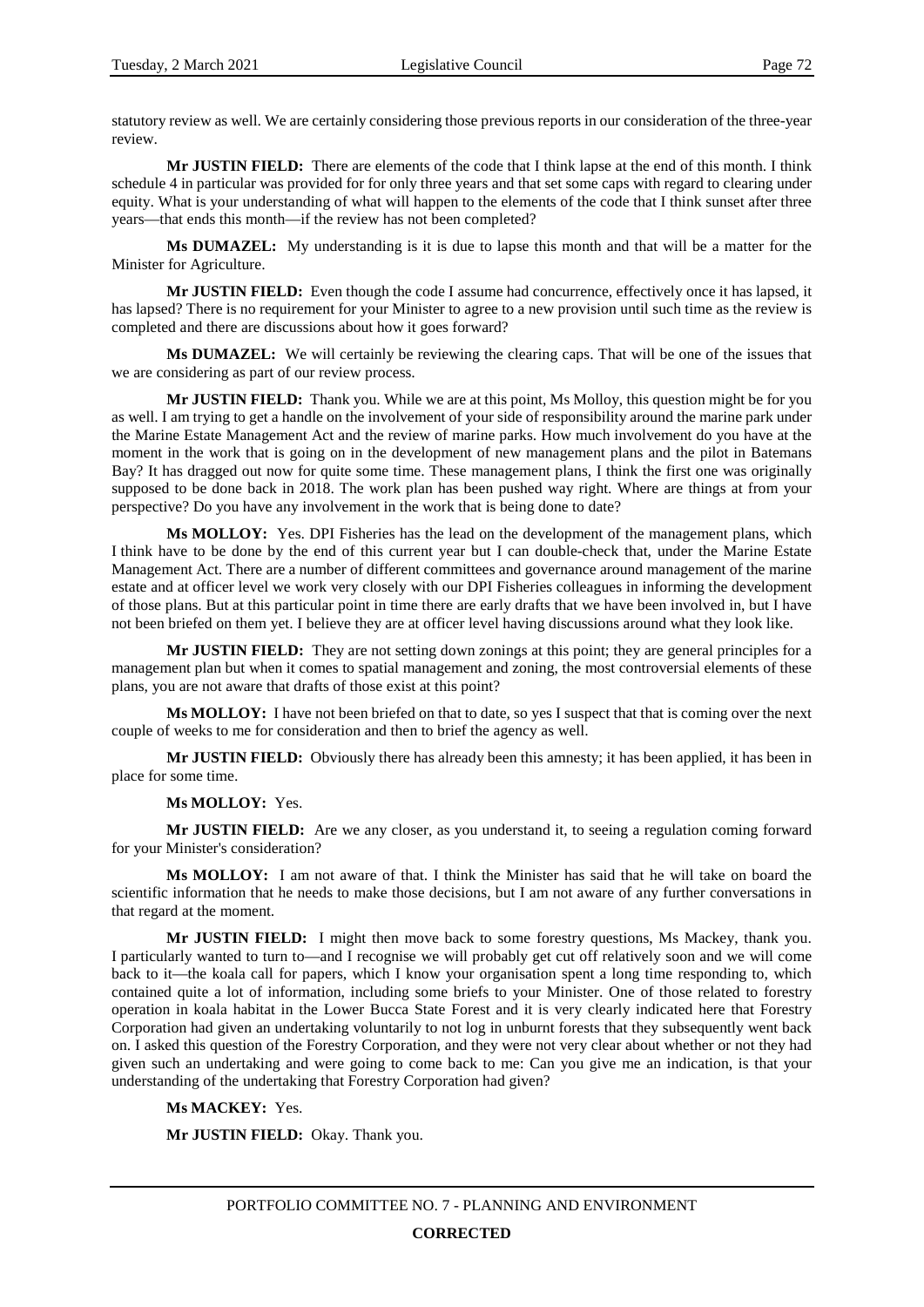**The CHAIR:** Questions from Mr Pearson.

**The Hon. MARK PEARSON:** I call Dr Atticus Fleming.

**The CHAIR:** There is confusion about the "Dr" and "Mr", but it is "Mr", apparently.

**The Hon. MARK PEARSON:** I was actually going to ask what doctorate you have.

**Mr FLEMING:** It is honorary so I do not use it.

**The Hon. MARK PEARSON:** How many dingoes were killed by 1080 baits in New South Wales national parks during 2020?

**Mr FLEMING:** Can I go back and answer a question you asked earlier in the day? You asked me how many baits had been dropped in 2020. The answer to that is approximately 353,000. You asked a follow-up question and I just wanted to say obviously feral animal control, particularly lethal feral animal control, is not something—we would prefer not to do it, naturally. Feral animal control is undertaken because we are trying to protect our native species and prevent more extinctions. I just wanted to be clear about that while we were talking about feral animal control.

The baiting that we undertake, there are really two purposes: obviously fox control, because foxes are one of the key drivers of native animal declines and extinctions; and we also have a statutory duty to control wild dogs, so that is also part of the baiting program and that is a statutory obligation on us. But, again, in relation to the control of wild dogs, we aim to be as targeted as we can, so we target high-risk areas. We are conscious of not baiting in areas which are not high risk, so we are aiming to minimise the impact on wild dogs while still giving effect to our statutory obligation. I cannot answer your question about exactly how many foxes or dingoes or wild dogs were killed by either baiting.

**The Hon. MARK PEARSON:** What is the main company that produces 1080?

**Mr FLEMING:** I am sorry, I would have to take that on notice.

**The Hon. MARK PEARSON:** Is it FOXOFF?

**Mr FLEMING:** I would have to take that on notice, sorry.

**The Hon. MARK PEARSON:** Are you aware of any pressure from the company that produces 1080 to try and prevent research and development into alternatives or even to have an analgesia and anxiolytic included in 1080 poisoning?

**Mr FLEMING:** I am certainly not aware personally of any pressure and I would reject it entirely. I think everyone in conservation wants to be effective in terms of feral animal control, but we also want it to be as humane as possible.

**The Hon. MARK PEARSON:** I remember you gave an answer when Minister Kean could not answer the question as to whether he had ever seen a dingo, a dog or a fox die from 1080. You said you had.

**Mr FLEMING:** I have seen video footage of it.

**The Hon. MARK PEARSON:** How long does it take a dingo to die?

**Mr FLEMING:** Again, I cannot answer that question—not off the top of my head. I am happy to take it on notice.

**The Hon. MARK PEARSON:** Would the department know?

**Mr FLEMING:** There would have been some science done, I would expect.

The Hon. MARK PEARSON: So you can take that question on notice?

**Mr FLEMING:** Yes.

**The Hon. MARK PEARSON:** When you say "feral animal control", at what point did the dingo become a feral animal?

**Mr FLEMING:** Our primary driver in terms of feral animal control is fox control. We also have a statutory obligation under the Biosecurity Act to undertake wild dog control. That is driven primarily by the desire to limit the impact of wild dogs on pastoralists and farmers and neighbouring properties.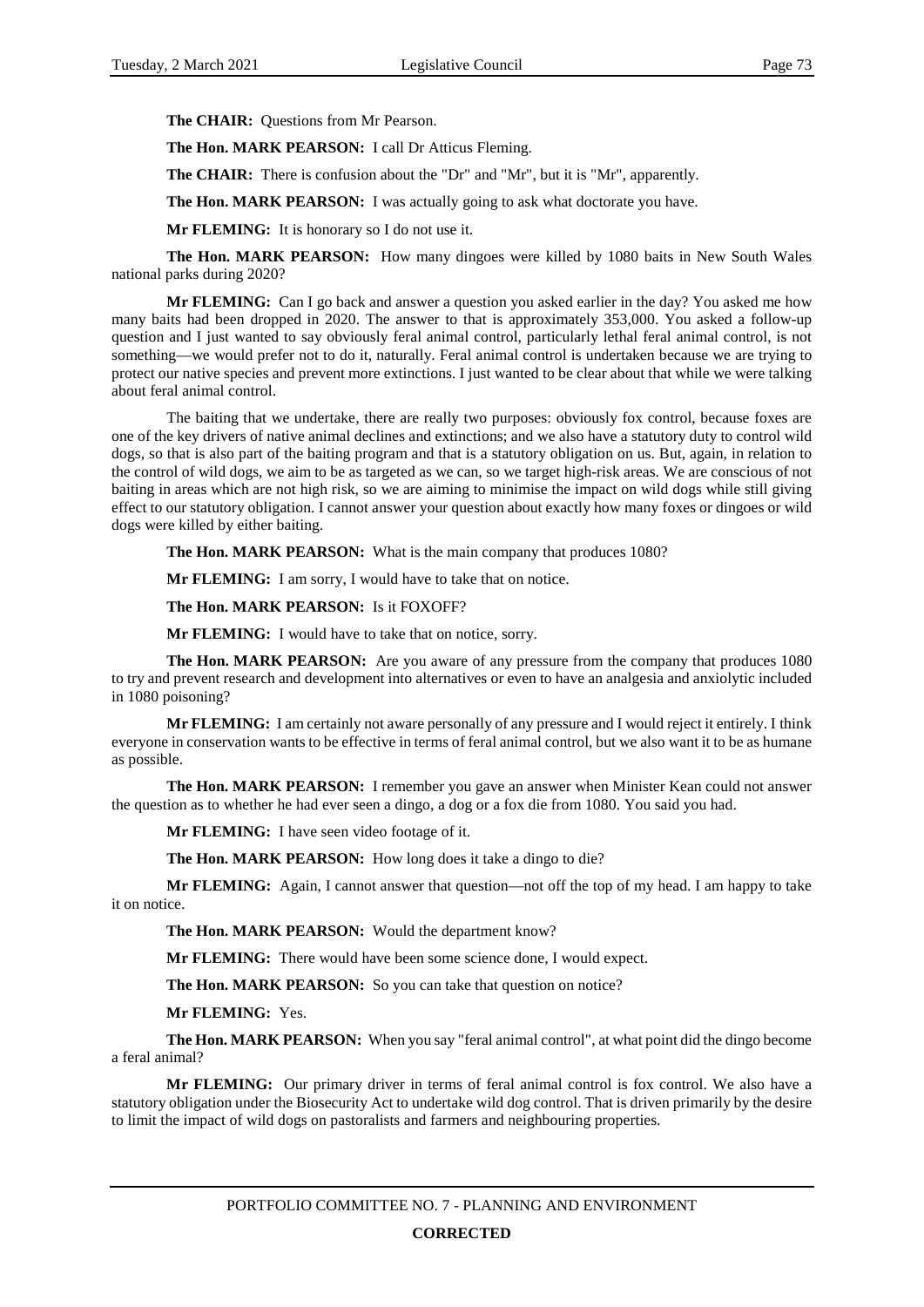**The Hon. MARK PEARSON:** Are dingo and wild dog management actions limited to the perimeter of national parks in New South Wales?

**Mr FLEMING:** I can get you more specific information, but what I can tell you today is that we aim to be targeted in the sense that there are high-risk areas which are typically the interface with private land and there are areas where we avoid baiting, which are typically the more remote areas—I am saying "typically" because I am generalising to an extent.

**The Hon. MARK PEARSON:** Has there ever been a study looking at the difference between the impact of introduced wild animals or some wild animals—such as dingoes and possums—on native flora and fauna compared to the timber industry, the mining industry, agribusiness and housing development?

**Mr FLEMING:** I am not aware off the top of my head of any specific study like that, but I will take that on notice because obviously there are many different studies out there.

**The Hon. MARK PEARSON:** It is complex.

**Mr FLEMING:** There is certainly a lot of research on the impact of feral animals on native wildlife. Cats are the most topical; there is a lot of research in the last few years that demonstrates we are talking about 1½ billion, roughly, native animals killed by feral cats every year. There has not been as much work on foxes, but there is enough work to demonstrate that foxes have a very, very significant impact on our native wildlife and, between the two of them, they have caused most of the extinctions in Australia—and, of course, Australia has the worst mammal extinction rate in the world.

**The Hon. ADAM SEARLE:** I have got some questions for Mr Cleland, who will need some time to come in. So while Mr Cleland is coming in I have got a question for Mr Betts about the gender pay gap. Mr Betts, are you the cluster secretary for Planning, Industry and Environment?

#### **Mr BETTS:** Yes.

**The Hon. ADAM SEARLE:** I know this is the estimates for Energy and Environment, but my question is this: If you can, for the cluster what is the current pay equity gap?

**Mr BETTS:** I do not have that information for the cluster. I have got it for executive grades and I will source that information now, if I can.

### **The Hon. ADAM SEARLE:** Okay.

**Mr BETTS:** The picture there is across different executive bands. Broadly speaking, band 3, which is the most senior band, there is a small, on average, higher salary for female band 3s than there is for males; it is about \$1,000, \$2,000. The picture is different at band 2, where there is quite a significant gap between male and female averages and—

**The Hon. ADAM SEARLE:** Mr Betts, I do not wish to interrupt but maybe you could take this on notice because we have only got a short time. What I would really like to know is for the cluster, by division or by agency—whatever is best—what is the gap overall and what is the gap by senior executive band [SEB] grade or its equivalent, both by division and across the whole of the cluster. I would also like to know what is the top and bottom pay for a male and a female in each of those grades, just so we can get the averages—obviously, it will be different at different parts of the organisation.

**Mr BETTS:** The top and bottom pay for each grade? I just want to make sure I understand the question.

**The Hon. ADAM SEARLE:** If you have got SEB band 2, band 3, band 4 or band equivalents, if you have got a number of male and female employees at that level, obviously the highest paid male and the bottom paid male, the highest paid female and the bottom paid female in each of those grades.

#### **Mr BETTS:** Okay.

**The Hon. ADAM SEARLE:** And also, if you can, the number of average direct reports? Because, not so much for your organisation but for different parts of the public service, I am getting reports of people ostensibly at the same grade, not only at different parts of the grade in terms of the pay, but having vastly differential reporting numbers of staff to them.

**Mr BETTS:** That would be right. Some grades are heavily operational, others are not.

**The Hon. ADAM SEARLE:** Understood. Happy for you to table it.

**Mr BETTS:** That might be quite onerous but we will see. We will get you the best information we can.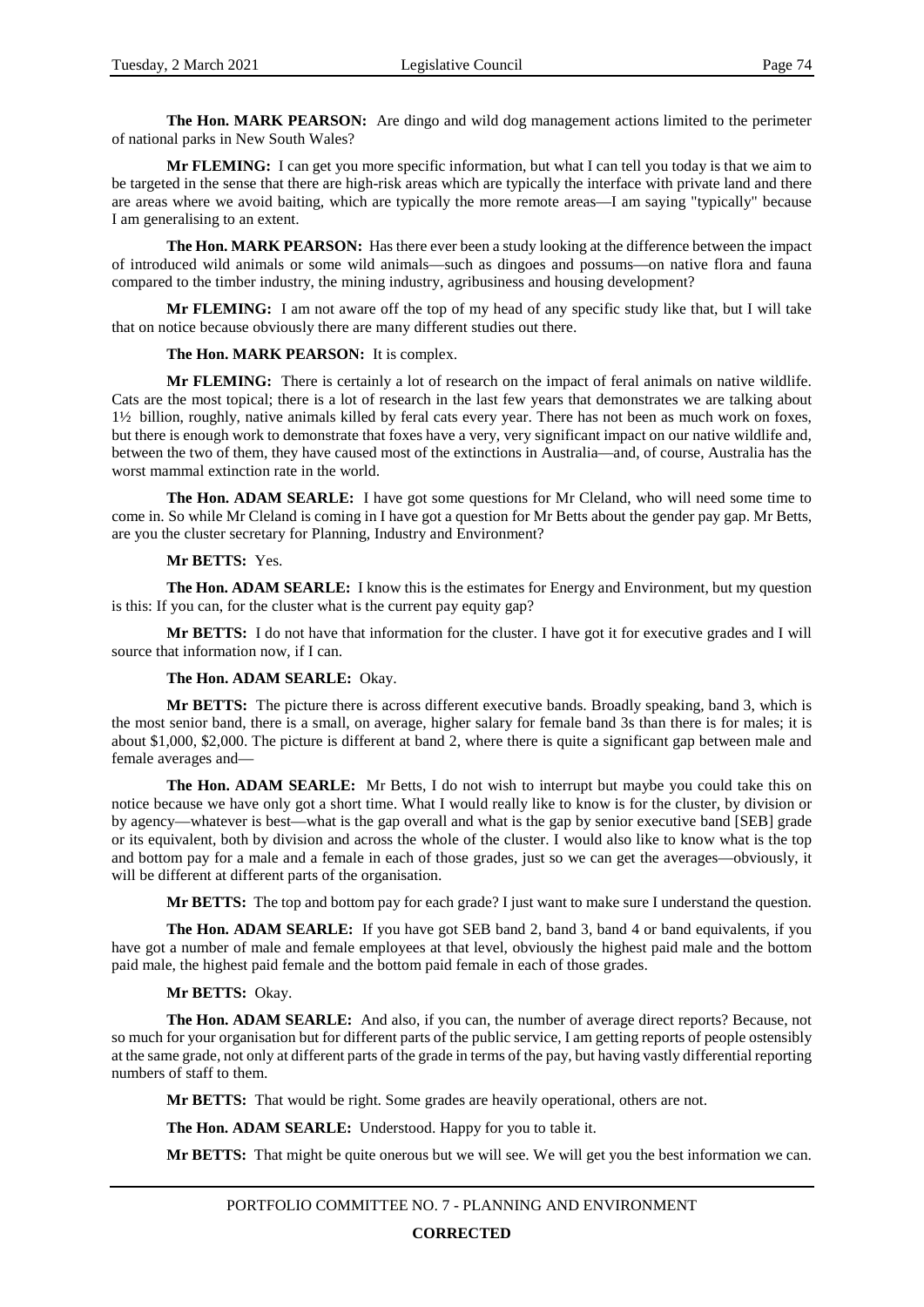**The Hon. ADAM SEARLE:** Get me the best information and we can come back to that. Mr Cleland, good to see you again.

**Mr CLELAND:** Nice to be here.

**The Hon. ADAM SEARLE:** Excellent. Last year we asked you some questions about proposed job cuts. There was the discussion we had around the ministerial direction about the 182 jobs and I think that was off the table. Can you tell us how many job reductions is your organisation considering either in the current financial year or over the next two financial years?

**Mr CLELAND:** Mr Searle, thank you for the question. You will need to bear with me because there are a few moving parts to this.

**The Hon. ADAM SEARLE:** I am very patient.

**Mr CLELAND:** Thank you. When I spoke last year I talked about Essential Energy having identified 2,500 employees being the efficient level for Essential Energy and currently being at circa 3,000, and we remain at circa 3,000. The 2,500 I should say is on a like-for-like basis, so it does not include any additional employment we create within the business or other ways of keeping people employed. There are a number of initiatives we are pursuing in that regard. The 2,500 we talked about achieving by 2024, so the end of the current regulatory period. In light of the COVID pandemic, the direction that was in place until 20 August 2020 and, of course, the bushfires, it is very unlikely we will now achieve that target. If we are to reach 2,500, it would be some time beyond 2024.

As previously stated, our preference is to see that happen to the greatest possible extent, by way of natural attrition and voluntary redundancies as opposed to forced redundancies. In regard to the part of your question relating to redundancies during the current financial year, we have no intention of making any employee forcibly redundant in the current financial year. We have, since 1 January, opened up or been prepared to consider voluntary redundancies. To date, on the best information I have, we have had in the order of 21 applications; only three of which have thus far have been accepted, the majority of which have already been rejected.

**The Hon. ADAM SEARLE:** How many VRs are you trying to achieve, potentially?

**Mr CLELAND:** We do not have a target.

**The Hon. ADAM SEARLE:** Just see who walks in the door.

**Mr CLELAND:** We are very much focused on only utilising VRs where there is a genuine opportunity to achieve a net reduction in our headcount, and therefore a reduction in our overall level of cost. I said there would be no forced redundancies in the year to 30 June 2021. In the year up until the end of the financial year 2022 there will be no field-based redundancies. In the current regulatory period there will be no redundancies in what we classify as small depots, so small regional communities, and communities in western New South Wales. Also, in the current regulatory period there will be no depot closures.

**The Hon. ADAM SEARLE:** How many redundancies otherwise are you considering in the financial year to 30 June 2022.

**Mr CLELAND:** I do not have a number and let me explain why. We have said that we believe the efficient level for the organisation is 2,500 and we will achieve that at some point beyond 30 June 2024. We are undertaking, as I have explained before, an extensive transformation program, which involves the implementation of a new enterprise resource planning system and a new enterprise asset management system along with a series of other initiatives. It is not until such time as those new systems are implemented are we in a position to assess what efficiencies can potentially see some level of forced redundancies.

**The Hon. ADAM SEARLE:** But you do not have a number.

**Mr CLELAND:** No.

**The Hon. ADAM SEARLE:** So it could be 200, 300, 500, 100?

**Mr CLELAND:** We are 3,000 today and I have already stated we are aiming to get to 2,500 on a like-for-like basis some time beyond 30 June 2024, so clearly it is not going to be 500.

**The Hon. ADAM SEARLE:** What does "like-for-like basis" mean?

**Mr CLELAND:** What I am saying is that on a like-for-like basis, so on the assumption that we do not create any additional opportunities for employment within the business. Recently we have established a—and this is just an example—telecommunications business unit, which currently has 11 full-time equivalent positions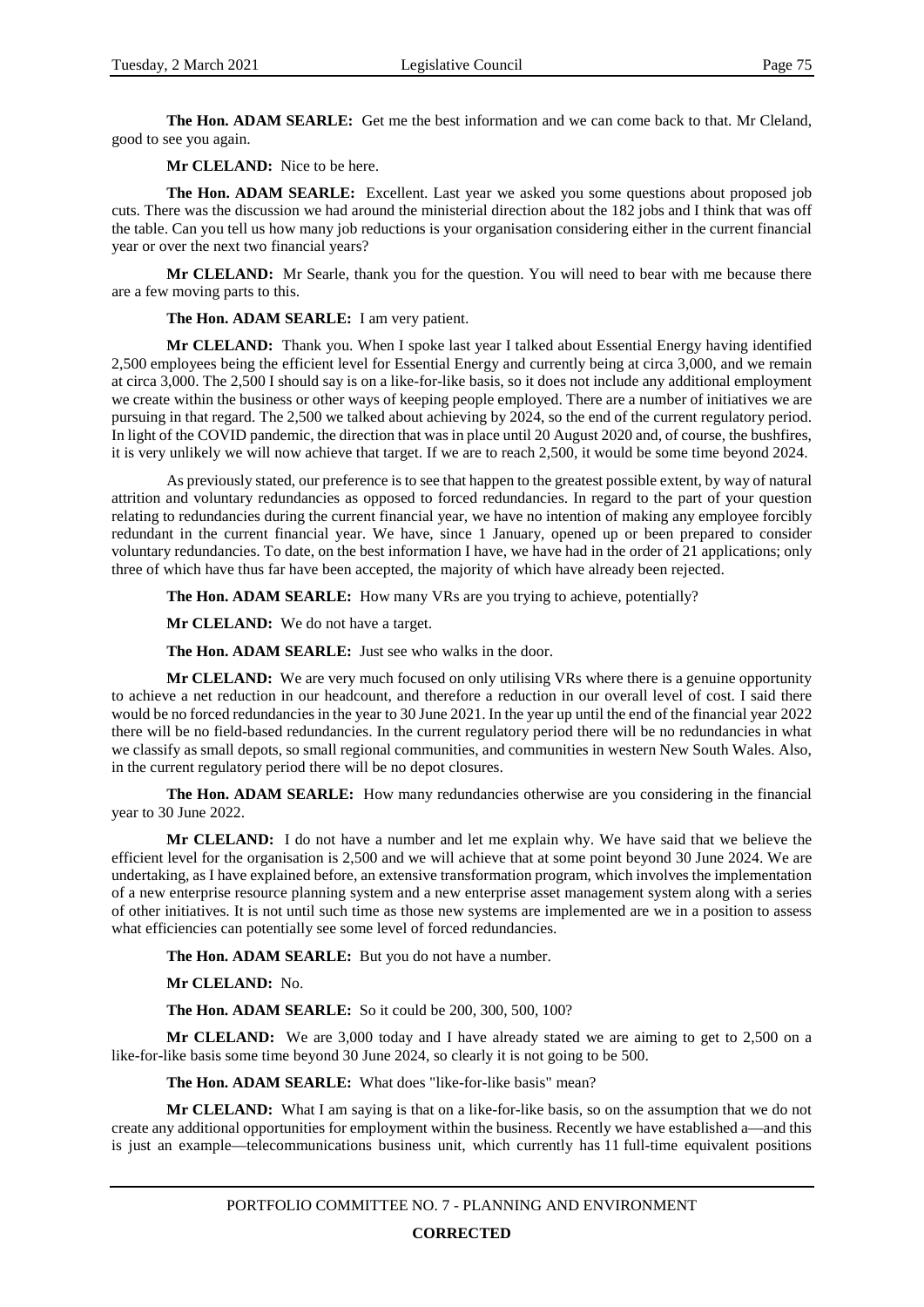budgeted within it, seven of which are occupied. Those seven individuals have come from within the business from other roles and will now focus their time on leveraging our existing fibre-optic network and seeking to achieve new revenue streams, new investment opportunities and new opportunities for employment from that fibre-optic network.

**The Hon. ADAM SEARLE:** Is that the dark fibre that the network owns? Is that what it is called?

**Mr CLELAND:** It is the fibre-optic network, yes.

**The Hon. ADAM SEARLE:** On that, last year in these proceedings you indicated, I think at page 73, 13 September 2019, "We are not in the contestable market and have no immediate plans to enter the contestable market." But subsequent to this exchange between yourself, Mr Buttigieg I think it was and myself you have now had some further thoughts about the unregulated work that your employees might be able to do, where you might be able to grow the business?

**Mr CLELAND:** To be very clear, there are two separate issues here.

#### **The Hon. ADAM SEARLE:** Yes.

**Mr CLELAND:** What I alluded to this morning was that we are challenging—we have challenged our own definition of what is and is not contestable. So there will be more work we will now do as non-contestable that we might previously have classified as contestable. There is work on zone substations, so high-voltage work and specialised work, particularly for customers of the network who are expanding where we will do that work on their behalf in house and utilise our own resources. There is quite a few thousand hours of work that we have done in the last year or so in exactly that vein.

**The Hon. ADAM SEARLE:** So this is work you can charge additional for?

**Mr CLELAND:** Exactly, exactly. The second element of that is whether we would actually enter the contestable market and compete with accredited service providers. As I have said in these proceedings previously, we need to be very careful in that regard that, firstly, we do not enter that market and do so at a loss and, secondly, that Essential Energy entering that market creates no additional jobs; it simply transfers jobs from the private sector to a government-owned utility, which is not necessarily a great outcome and it certainly does not achieve any additional jobs in regional, rural or remote New South Wales.

**The Hon. ADAM SEARLE:** Enterprise bargaining—when does your current award expire, or your current agreement?

**Mr CLELAND:** On 30 June 2021.

**The Hon. ADAM SEARLE:** Okay, so you are about to enter or you are just about to start bargaining with your workforce and their unions, is that correct?

**Mr CLELAND:** Correct. We have a delegates meeting within the next fortnight.

**The Hon. ADAM SEARLE:** Okay. So does the Government's wages policy apply to your organisation, not strictly in the legal sense but through a ministerial direction or through board policy?

**Mr CLELAND:** I am not even going to take that question on notice because I do not think there is a simple answer to it. Let me put it this way—

**The Hon. ADAM SEARLE:** Let me ask you some further questions.

**Mr CLELAND:** Let me put it this way: We have always sought to work within the Wages Policy Taskforce guidelines, and we have always reported our contract and enterprise agreement outcomes or proposed outcomes to the Wages Policy Taskforce.

**The Hon. ADAM SEARLE:** And, of course, the Treasurer and the finance Minister are your shareholding Ministers.

**Mr CLELAND:** Exactly.

**The Hon. ADAM SEARLE:** On that, last year you would be aware that with the public sector there was a political dispute. The outcome was 0.3 of a single per cent wage rise for public sector workers—teachers, nurses, paramedics, cleaners—everyone in the public sector got 0.3 of a single per cent. The Government has announced that the 2.5 per cent wage cap that previously applied, it would seek to scale that down to 1.5 per cent from 1 July 2021.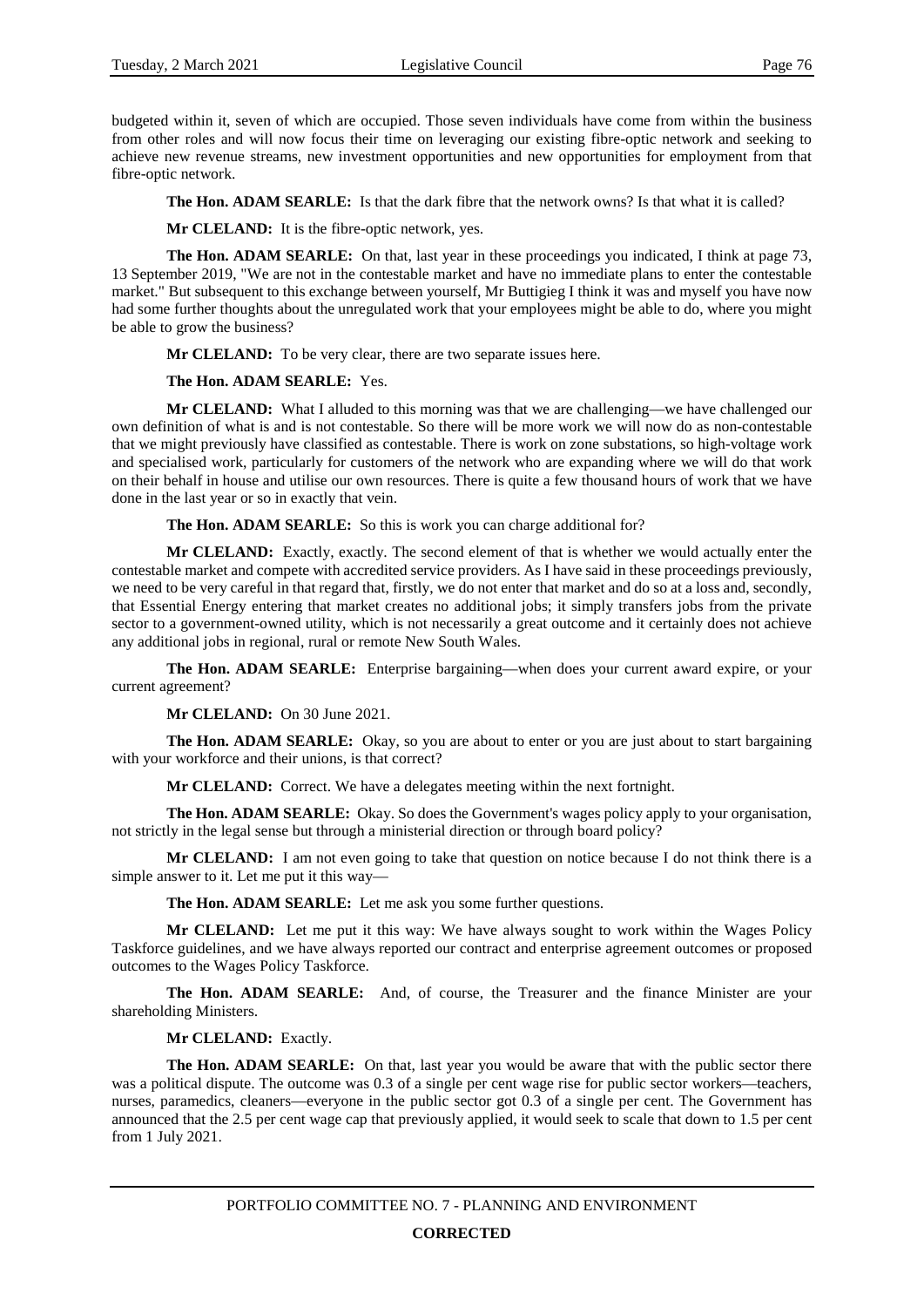# **Mr CLELAND: Indeed.**

**The Hon. ADAM SEARLE:** Are you going to take that same bargaining approach with your workforce in the current enterprise agreement negotiations or will you stick by the pre-existing wages policy framework? Or, what is your framework for negotiation?

**Mr CLELAND:** Let me answer that in two parts. Firstly, our current enterprise agreement is effectively CPI linked. Sorry, it is CPI linked with a cap and a floor, so specifically our enterprise agreement employees get a salary increase which is inflation capped at 2.5 per cent and collared or floored at 2 per cent. Going forward in the new enterprise agreement, we will seek to maintain the philosophy of linking our increases to CPI.

**The Hon. MARK BUTTIGIEG:** So how does that gel with the State wages policy then? If we are stuck down at 0.3 per cent and you are saying that your enterprise agreement is linked to—

**Mr CLELAND:** I do not think the 0.3 per cent is relevant to our enterprise agreement because it was on foot when that was announced. The potentially relevant issue is the 1.5 per cent cap going forward. There are two points. Firstly, the objective is that the initial approach, if you like, is to have our enterprise agreement once again linked to CPI. We need to negotiate an agreed position with our employees and their union representatives to determine what that band will be. If that band is in excess of 1.5 per cent, which is the proposed—

**The Hon. ADAM SEARLE:** Well, inflation is 1.7 per cent, as a matter of record.

**Mr CLELAND:** —Wages Policy Taskforce limit, then my job will be to go back to the Wages Policy Taskforce and argue the case for a potential CPI-linked increase with a cap beyond 1.5 per cent on the basis of the productivity improvements we are achieving through our transformation program.

**The Hon. MARK BUTTIGIEG:** Mr Cleland, I might just take you to some of the lines of questioning we had to the Minister this morning, who was very conscious of pointing out his responsibility for the provision of safe and reliable electricity supply notwithstanding the loss in dividends and all the rest of it that we went over this morning. I just want to get your opinion on—does there come a point in time where the regulatory environment within which you operate—I am talking about the Australian Energy Regulator now. I understand you are getting the amount you can claim back from the retailers chiselled year on year. How did you go this year, by the way, in terms of regulated income you were able to claim back? Was there a reduction?

**Mr CLELAND:** Well, we are within a five-year regulatory period at the moment, during which there is an 8 per cent real reduction in our distribution charges—so our total cost base, if you like. That five-year regulatory period is 2019-24 so I cannot answer how we went this year because it is within a five-year period. What I have said—

**The Hon. MARK BUTTIGIEG:** But there was a reduction for this current regulatory period.

#### **Mr CLELAND:** Yes.

**The Hon. MARK BUTTIGIEG:** The large part of that reduction—and some of it is because of what we have discussed in terms of your willingness to get into the contestable market. Leaving that aside for the moment, a lot of that just flows straight through to job cuts, does it not? Because of the proportion of your labour book on overall costs.

**Mr CLELAND:** I think I would couch it in terms of ensuring that we operate at the most efficient possible level to minimise distribution charges to customers.

**The Hon. MARK BUTTIGIEG:** Well, let me put it another way, Mr Cleland: If you were not restricted by these regulatory cuts period upon period upon period, you could afford and probably would keep on more people, would you not?

**Mr CLELAND:** At risk of extending this conversation, let me just take a step back. We employ 3,000 people. There are 667,000 jobs that rely on our network. Across our network footprint there are 667,000 people in employment, all of whom—and so each of those businesses and individuals rely on a safe, efficient and affordable source of electricity to maintain their businesses and their viability. All of them in recent years have been severely impacted by increases in the cost of electricity and we as a business need to do everything we can to ensure we are operating at the most efficient level—so the lowest possible level of costs—to ensure that the work we do has the greatest economic enablement benefit in terms of the 667,000 jobs across our network footprint and the 40,000 forecasted increase in that number across the next five years.

**The Hon. MARK BUTTIGIEG:** Sure, I understand the trade-off, but does there not come a point in time when you have cut so far to the bone that it is actually deleterious and counterproductive? Now I want to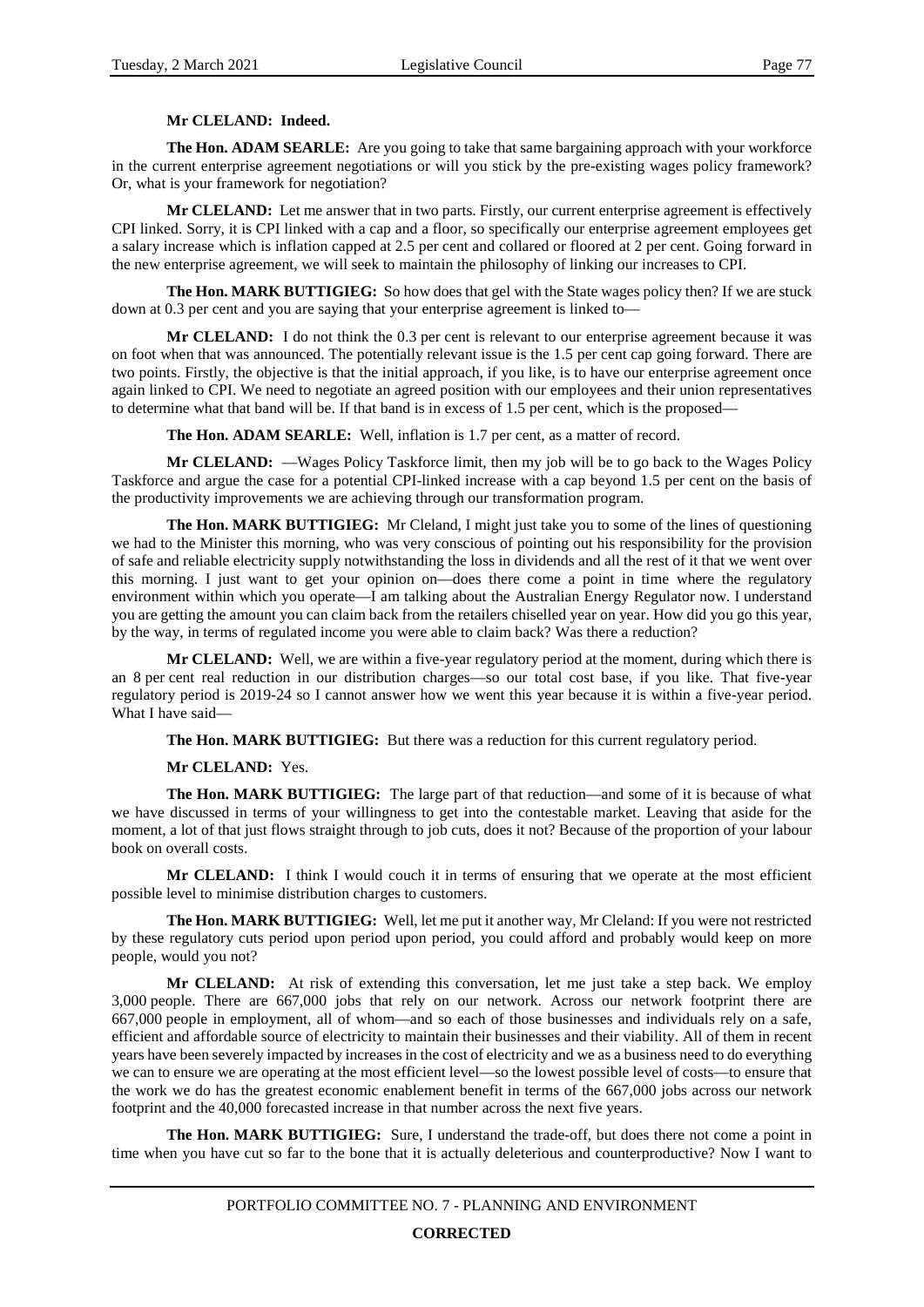take you to some of those things the Minister raised this morning in terms of the reliability indexes. We have got system average interruption and system average frequency interruption—SAIFI and SAIDI—which are the indexes that IPART publishes—or is it the AEO? I cannot remember which one now. In terms of judging whether or not these distributors are in fact providing a reliable supply, is it not true that for one-off events, which are now increasingly becoming much more than one-off events, organisations such as yourself—and Ausgrid and Endeavour are the same—do not actually include those one-off dramatic events, if you like, and those storm events into your reliability figures? And if you could articulate the criteria by which those things are exempt—

**Mr CLELAND:** You are referring to major event days.

**The Hon. MARK BUTTIGIEG:** Sure, yes.

**Mr CLELAND:** Major event days are determined by a certain number of customers off for a defined period of time or something to that effect. I can come back to you with the specifics. It is incorrect to say that that is a recent innovation. To the best of my knowledge, it has always been the case that major event days are excluded from these statistics and excluded from—

**The Hon. MARK BUTTIGIEG:** I was not suggesting it was recent. I was just pointing to the fact that they are actually excluded from the figures.

**Mr CLELAND:** That is indeed correct. Major event days are excluded from the figures because clearly they are major event days. If I can just—

**The Hon. MARK BUTTIGIEG:** Can I just put to you an example, Mr Cleland, just for the benefit of the Committee? I understand that one of the rules of thumb that Ausgrid uses, for example, and it is not even this granular—the Bureau of Meteorology apparently just has to deem it a major event and then the organisation can exclude it. But for the purposes of metrics, I know, for example, that Ausgrid uses 3.44 minutes per average interruption per customer and you satisfy the threshold for excluding it as a reportable incident to the regulator. So, for example, if you had 60,000 people off for a period of four hours, that actually may not be included in the statistics. In theory you could have one of them every day, 365 days a year, and it would be totally excluded. Do you accept that those reliability figures are not actually true reflections of what is happening, particularly given climate change and the increasing frequency of those events?

**Mr CLELAND:** I accept the point you are making. I think the figures are a fair representation of the performance of the networks, but clearly there is the provision to exclude major event days, which include storms and such like.

**The CHAIR:** I will just quickly say which issues I will cover so the public servants can come into the room if they are not here. I plan to ask questions in the next 10 minutes given to me in relation to wood heaters and air pollution, greenhouse gas emissions in terms of methane and the Pilliga coal seam gas project, as well as how land clearing complaints are dealt with, if we get there. So, woodfired heaters—firstly, the clean air strategy, which was scrapped last year, was supposed to cover the major sources of air pollution, which would have included woodfired heaters. How is the Government—who am I addressing this to?

**Dr GRIMES:** Probably the best person to address it to would be Dr Wilson or it might be a matter for the EPA. So between the two we would probably have things covered. Dr Wilson will be here in just a moment.

**The CHAIR:** Okay, yes, so woodfired heaters—how is the Government looking at controlling or setting standards or regulations around the pollution that woodfired heaters pose, without the clean air strategy?

**Dr GRIMES:** Dr Wilson has just come in.

**Ms MACKEY:** I might pick up on the question that was asked about the clean air strategy earlier because that is relevant to this answer as well to confirm that, yes, that was correct. It was a question on notice. They have provided a response around the EPA providing a draft clean air plan in May 2019. Due to machinery of government changes, responsibility for that moved to DPIE in July 2019 and DPIE now sits in terms of the imminent strategy that the Minister referred to this morning.

**The CHAIR:** The Minister said that a clean air strategy was imminent.

**Mr BETTS:** Correct.

**The CHAIR:** Will that clean air strategy address the issue of woodfired heaters and setting targets for reducing pollution from woodfired heaters?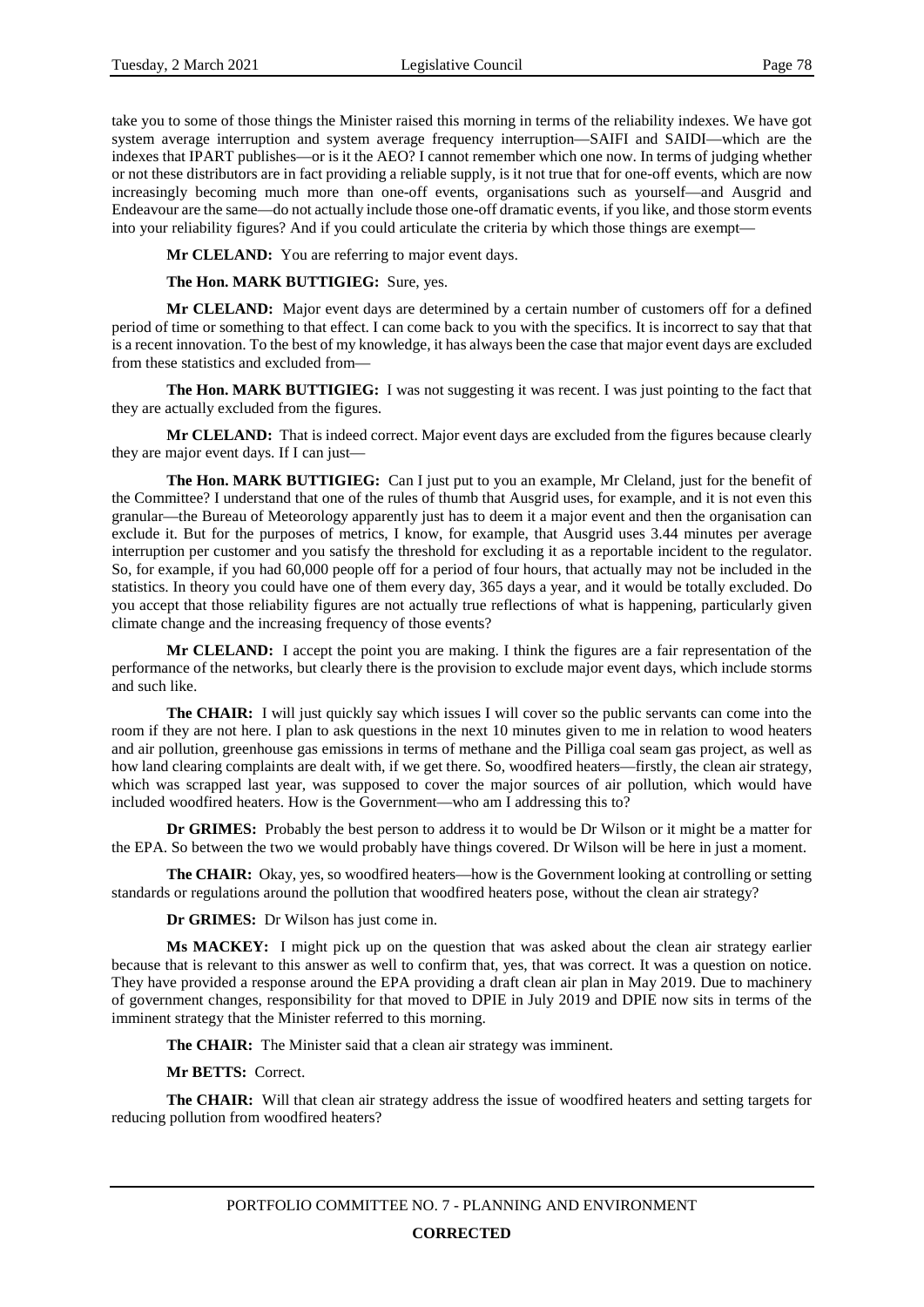**Dr WILSON:** I will answer that. The next step will be to release the draft clean air strategy for consultation, which is what the Minister committed to last year before finalisation and, yes, wood heaters are a major source of pollution, particularly in the greater metropolitan areas. So it certainly includes consideration of actions to address pollution from a range of sources, of which wood heaters are one.

**The CHAIR:** In terms of wood heaters, one of those areas is, of course, Armidale. Are you aware of the issue of woodfired heaters in Armidale?

**Dr WILSON:** I am aware of that, yes.

**The CHAIR:** In 2018 the national daily PM2.5 standard was exceeded 32 times in Armidale. Apparently most of that was due to woodfired heaters. What education or awareness does the department provide about the pollution and health issues posed by woodfired heaters?

**Dr WILSON:** I might refer that to my EPA colleagues who, I believe, run education campaigns.

**The CHAIR:** Current education campaigns?

**Mr FOWLER:** The EPA is not necessarily leading current education campaigns. However, local government has been provided with quite extensive resources around reducing wood smoke emissions. They were updated in 2018-19 following some extensive research around particle characterisation followed by social research in some of those more affected communities by wood smoke and wood heaters.

**The CHAIR:** Is there any specific resource that the Government is providing to particularly local councils like Armidale to help combat its severe air pollution problem as a result of woodfired heaters? Is there any specific action that the department is taking in relation to existing local councils?

**Dr WILSON:** Again, I understand that the standards were updated one or two years ago.

**Mr FOWLER:** That is right. The standards reflect the Australian Standards for efficiencies and wood heater emissions, and local government have that regulatory oversight around the tools that are required to address improper operation or impacts from wood heaters.

The CHAIR: Is there any suggestion that they will be phased out over a period of time?

**Mr FOWLER:** Not that I am aware of.

**Dr WILSON:** There has also been an air monitoring station installed in Armidale since 2017. I am not sure of the exact date when it was installed.

**The CHAIR:** Yes, I think that is why I have those exceedances.

**Dr WILSON:** Yes, that is why you have got the data.

**The CHAIR:** I will move to greenhouse gas emissions in relation to coal seam gas. I refer to the Narrabri Gas Project. Are the fugitive greenhouse gas emissions from each project well, after each well will have been abandoned, being taken into consideration in terms of the overall greenhouse gas emissions of the project?

**Dr WILSON:** I am unable to answer that question, I am afraid. I will have to take that on notice.

**Ms MACKEY:** Ms Dwyer might be able to assist as her team leads the regulation of that project.

**Ms DWYER:** The EPA has a comprehensive methane gas monitoring program for all coal seam gas activities in New South Wales. From the 2020-21 year until about two weeks ago when the numbers were updated, we had already undertaken 79 leak detection and repair inspections across New South Wales. We do that using an optical gas monitor which is incredibly sensitive that can scan multiple pieces of infrastructure, including wells and/or gas gathering lines or compression facilities right across the State. My recollection—I will confirm—is that there were no leaks from any of those 79 inspections that we conducted and that inspection will be put on Santos' licence which requires them to monitor all of their infrastructure, I believe—I will check the numbers at least once every six months.

**The CHAIR:** Those 79 leak detection and repair inspections were carried out over what time frame and by people, I assume?

**Ms DWYER:** Yes. Our staff actually use the monitors. As I said, it can take on multiple pieces of infrastructure in any one inspection. And that is the 2020-21 dates as at about two weeks ago. The 2019-20 numbers were 129 inspections and in 2018-19 we undertook 183 inspections across the State.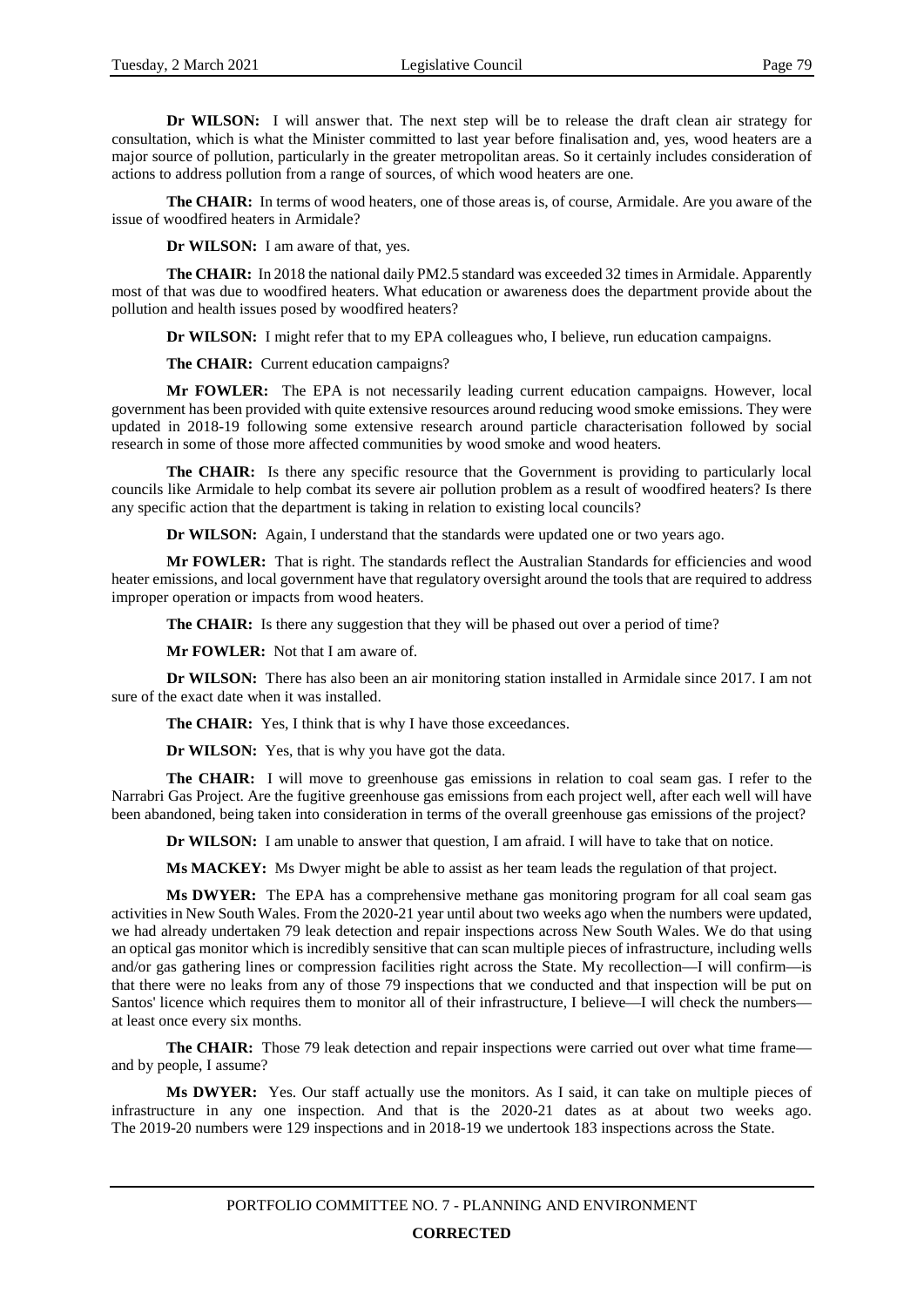**The CHAIR:** Are they from project wells that have essentially been abandoned—that is, project wells that are no longer in use?

**Ms DWYER:** It can be any piece of gas infrastructure.

**The CHAIR:** I have heard that project wells often can leak fugitive emissions afterwards for some time. That is obviously one of the reasons there has been opposition to coal seam gas. Is it commonplace for fugitive emissions to still be leaking from coal seam gas wells once they have been capped and dealt with?

**Ms DWYER:** Coal seam gas wells that have been capped and rehabilitated need to be rehabilitated in line with the code of practice for rehabilitation. And that takes into consideration the best science available to manage any of those completed wells to protect against any range of ongoing environmental issues, including gas or water.

**The CHAIR:** Is the result of the inspections that you undertake made public?

**Ms DWYER:** I am not sure. When we are meeting with what was the Narrabri Community Consultative Committee we were very open and transparent about any inspections we were doing or follow-up on any complaints we were handling. Of course, that is now transitioning into a new process with a new consultative committee. When that committee is appointed and up and running we will be able to work through what is the best way to provide that information to them and what they are, in particular, after.

**The CHAIR:** So the information is not provided publicly but the consultative committee sees those results?

**Ms DWYER:** The consultative committee gets a range of information based on what it has been after.

**The CHAIR:** What is the percentage of leaks overall in terms of what you inspect? Do you have that?

**Ms DWYER:** I do not have that with me today. I think, from the 2020-21 data, that there have not been any leaks detected by the EPA inspections.

**The CHAIR:** Will you provide that on notice? You said you have been doing it for three years, is that correct?

**Ms DWYER:** I have got three years worth of data in front of me but I think we have got it for a little bit longer. The monitoring technique has changed in that time but we can certainly pull that data.

**Mr JUSTIN FIELD:** Ms Mackey, I will go back to where I left it last time. You indicated it was your understanding that Forestry Corporation had given an undertaking in the middle of last year, a few months after the fires had concluded on the South Coast, to not log in unburnt forests. Will you indicate what form that undertaking took?

**Ms MACKEY:** That undertaking actually occurred over a matter of months. The first undertaking was some time in October 2019. Those undertakings were still occurring well into the first quarter of 2020.

**Mr JUSTIN FIELD:** Were they in writing?

**Ms MACKEY:** They were not in writing. They were at official meetings between ourselves, Forestry Corp and Regional NSW.

**Mr JUSTIN FIELD:** I assume that minutes would have been taken at those meetings?

**Ms MACKEY:** There would have been a range of minutes and action items. They may or may not be formal minutes in terms of who said what but the purpose of those meetings was to work through what is the pathway we are going to take, given the impact of the fires. In fact, what came out of those meetings was the move towards site-specific operating conditions.

**Mr JUSTIN FIELD:** At what point did they indicate that they would no longer comply with that undertaking?

**Ms MACKEY:** I would have to seek advice on that.

**Mr FOWLER:** It was in early 2020 and my understanding is they moved back into those operations in Lower Bucca, in particular—

**Mr JUSTIN FIELD:** Lower Bucca—the koala.

**Mr FOWLER:** In the first half of 2020.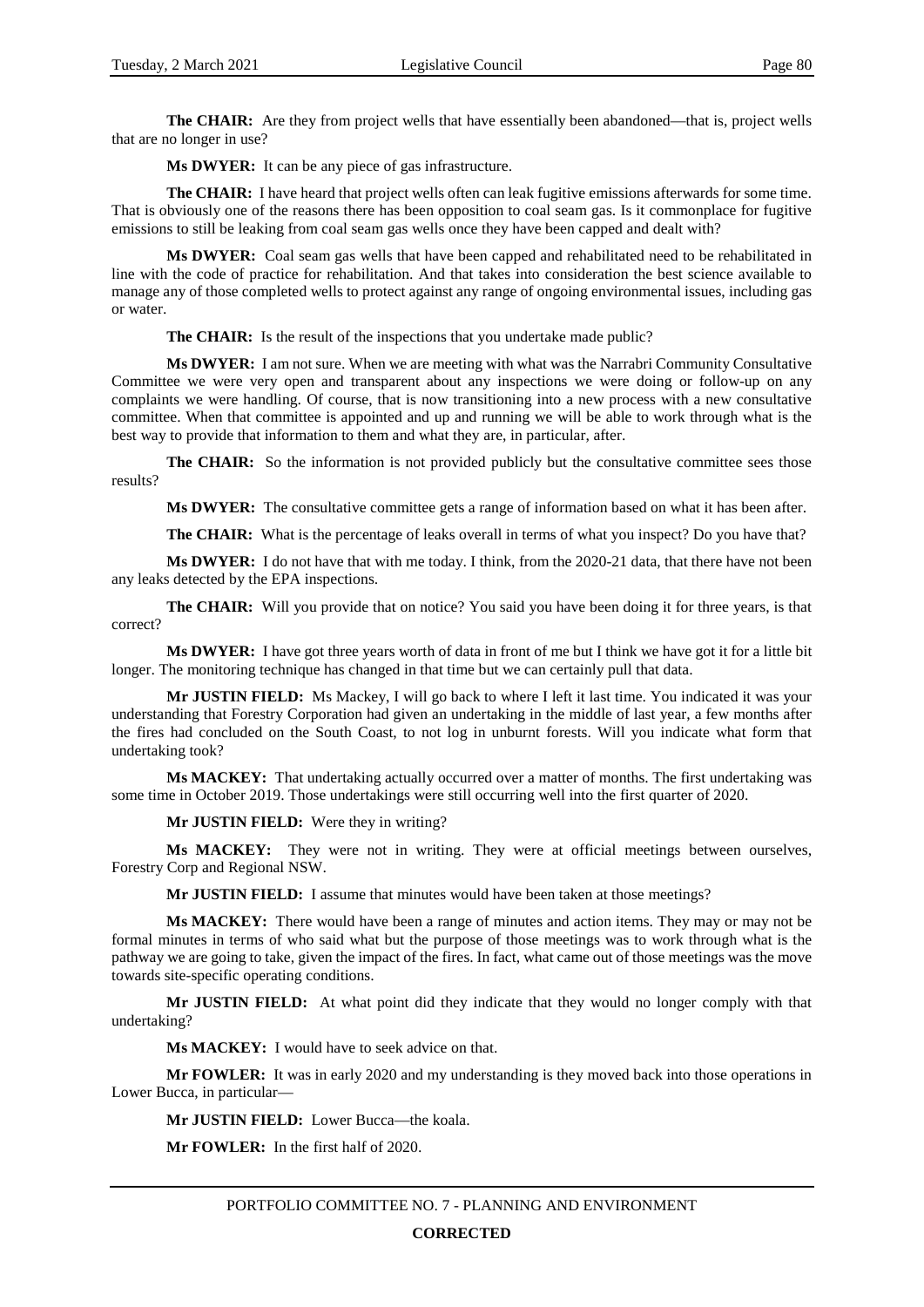**Mr JUSTIN FIELD:** In the briefing note there is a suggestion that, although Forestry Corporation triggered force majeure clauses in the wood supply agreements, their opinion was that it may not apply to unburnt areas. They were concerned that if there was a direction not to log unburnt forests that could be taken as a government decision and make the State liable for compensation. DPI has been asked to clarify this legal interpretation—is the quote in this briefing note. Have you ever seen that legal advice? Do you know if it was ever obtained?

**Ms MACKEY:** I am certainly not aware that that legal advice was shared with us, but we will go back and confirm.

**Mr JUSTIN FIELD:** Because the legal interpretation was not clear from this briefing, do you know on what basis they had formed the opinion at that point?

**Ms MACKEY:** I do not.

**Mr BETTS:** That is a matter for the Department of Primary Industries and the Forestry Corporation and their supply agreements, not something the EPA would have visibility on.

**Mr JUSTIN FIELD:** Sure, but this is a briefing to your Minister. It is pretty significant given that this interpretation seems to be related to the reason why they went back into unburnt forests, including some critical koala habitat. From your understanding, then, there was no resolution of this question about the legal interpretation.

**Ms MACKEY:** That certainly was not the focus of our engagement with them at the time.

**Mr JUSTIN FIELD:** Okay, thank you. If I could ask Mr Fleming, I have some questions about the Warragamba Dam project in particular. Are you a member of the Warragamba Dam coordinating group?

**Mr FLEMING:** I do not know if I am a member of the group. I have attended various meetings to discuss the dam, but I do not know what the name of the group was.

**Mr JUSTIN FIELD:** Is there a special handshake?

**Mr FLEMING:** I have not been to one for a few months.

**Mr JUSTIN FIELD:** You have attended some of the meetings, though.

**Mr FLEMING:** I have attended meetings, yes.

**Mr JUSTIN FIELD:** At those meetings, do you know if there has been any discussion of the potential for re-designating the project as critical State significant infrastructure?

**Mr FLEMING:** I cannot recall, but that would not be a matter for me to be part of the discussion.

**Mr JUSTIN FIELD:** Fair enough. Obviously your department, National Parks and Wildlife Service [NPWS], made some relatively strong comments in the non-adequacy review—it was not a formal adequacy review—of the draft EIS. Have you come to any final arrangements with WaterNSW on how your concerns will be addressed in the final EIS at this point?

**Mr FLEMING:** I should clarify that the assessment of the project is obviously a matter for the Planning section of DPIE.

**Mr JUSTIN FIELD:** Sure.

**Mr FLEMING:** The interest of National Parks is the fact that national parks will be impacted by the proposal. I will not say we have come to any final arrangements, but we have continued to work with Planning and with the proponent in terms of providing our input on the assessment.

**Mr JUSTIN FIELD:** So you have provided additional advice since the—let us call it an adequacy review since it was pretty formal feedback that you provided. You have provided additional advice since then.

**Mr FLEMING:** I think there have been ongoing discussions, but I am not a part of the ongoing discussions other than a few meetings I have attended as part of the group.

**Mr JUSTIN FIELD:** Sure, but it is still the position of NPWS that all impacts in the upstream environment be considered direct impacts.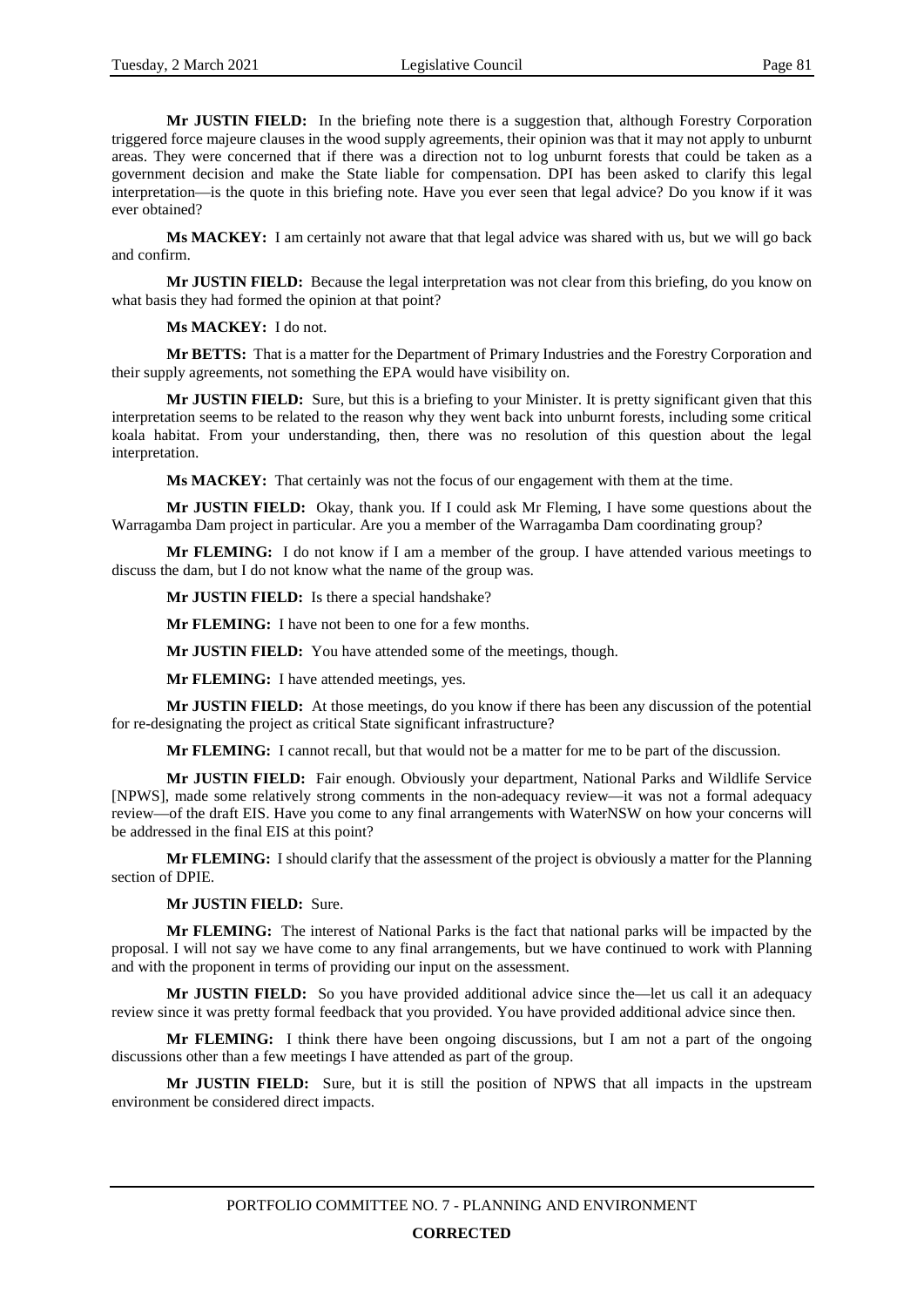**Mr FLEMING:** We would expect there to be a rigorous and adequate assessment of the impacts on the national park and the World Heritage Area that is impacted. That has always been our position but I think that is also the position of the proponent, Planning and everyone else.

**Mr JUSTIN FIELD:** Let us put it this way: You would not support the idea of those impacts only being recognised after a flood occurs. In terms of a Planning decision and in terms of biodiversity offset requirements, those impacts are still considered direct by your organisation and they should be subject to biodiversity offsets.

**Mr FLEMING:** Again, the actual offset decision is one for the Minister for Planning and Public Spaces. To the extent that we have provided input, we have certainly said there needs to be rigorous assessment and there needs to be an offset. In addition to the biodiversity component of the offset, we have said there should be an offset that reflects the impact on the national park and the World Heritage Area as a protected area. That is a separate and additional offset to the biodiversity offset. That has been our position.

**Mr JUSTIN FIELD:** Have you put a figure on what you think that offset amount should be at this point?

**Mr FLEMING:** No. Again, just to clarify, the biodiversity calculation is not one that we do. I do not know to what extent National Parks officials have been involved in discussions around that, but that is something that Planning leads. We have had some discussions around the national park or the protected area offset, but not a figure. To the best of my knowledge, those discussions have been around compensatory land.

**Mr JUSTIN FIELD:** How would you compensate for a World Heritage Area in terms of land?

**Mr FLEMING:** One way of discharging an offset is to provide alternative land, an alternative addition to the protected area estate.

**Mr JUSTIN FIELD:** So specific sites have been proposed as possibilities?

**Mr FLEMING:** I think there have been discussions around what those options would be.

**Mr JUSTIN FIELD:** Have any additional ground assessments been done post-fires? I think we asked some questions about this in the inquiry and at that stage it was still pretty soon after the fires. Have they gone back in and done any ground truthing?

**Mr FLEMING:** I cannot answer that question. At the inquiry, the issue was whether the fires had effectively meant that any remnant vegetation that was going to be subject to flooding had assumed a greater importance as refuge in the landscape. We had made the point that it was important to assess that. As I understand it, it is now the proponent's responsibility to do that. Government, including National Parks, will then look at whether they have done a good enough job.

**Mr JUSTIN FIELD:** My understanding is that WaterNSW or SMEC have not done any additional ground surveys after the fire. Is that your understanding?

**Mr FLEMING:** I cannot answer that.

**Mr BETTS:** You had the opportunity to ask WaterNSW about that yesterday. Mr Fleming is not the proponent and it is unreasonable for you to expect him to be able to speak on behalf of the proponent.

**Mr JUSTIN FIELD:** Obviously you raised concerns in your adequacy review.

**Mr FLEMING:** Yes.

**Mr JUSTIN FIELD:** Have you been provided any additional information by WaterNSW that is the result of additional ground surveys that have been done post-fires?

**Mr FLEMING:** I do not know whether we have been provided any specific information at this stage, but my expectation is that information would be provided when the final draft EIS is handed in. It is at that point that we would assess, from the park's point of view, the adequacy of what has been done.

**Mr JUSTIN FIELD:** I am sure, but you just indicated that you have had ongoing discussions with the proponent. I would have assumed that, if they have done additional surveys post-fire that address your concerns, they would have been the subject of some of those discussions.

**Mr BETTS:** The purpose of those discussions, as you know because we talked about this yesterday, is in part to calibrate the proponent's expectations around what National Parks would want to see in a good EIS. That is so that those issues can be dealt with in that EIS before it goes on exhibition and do not have to be re-litigated in responses to submissions, including from the National Parks and Wildlife Service.